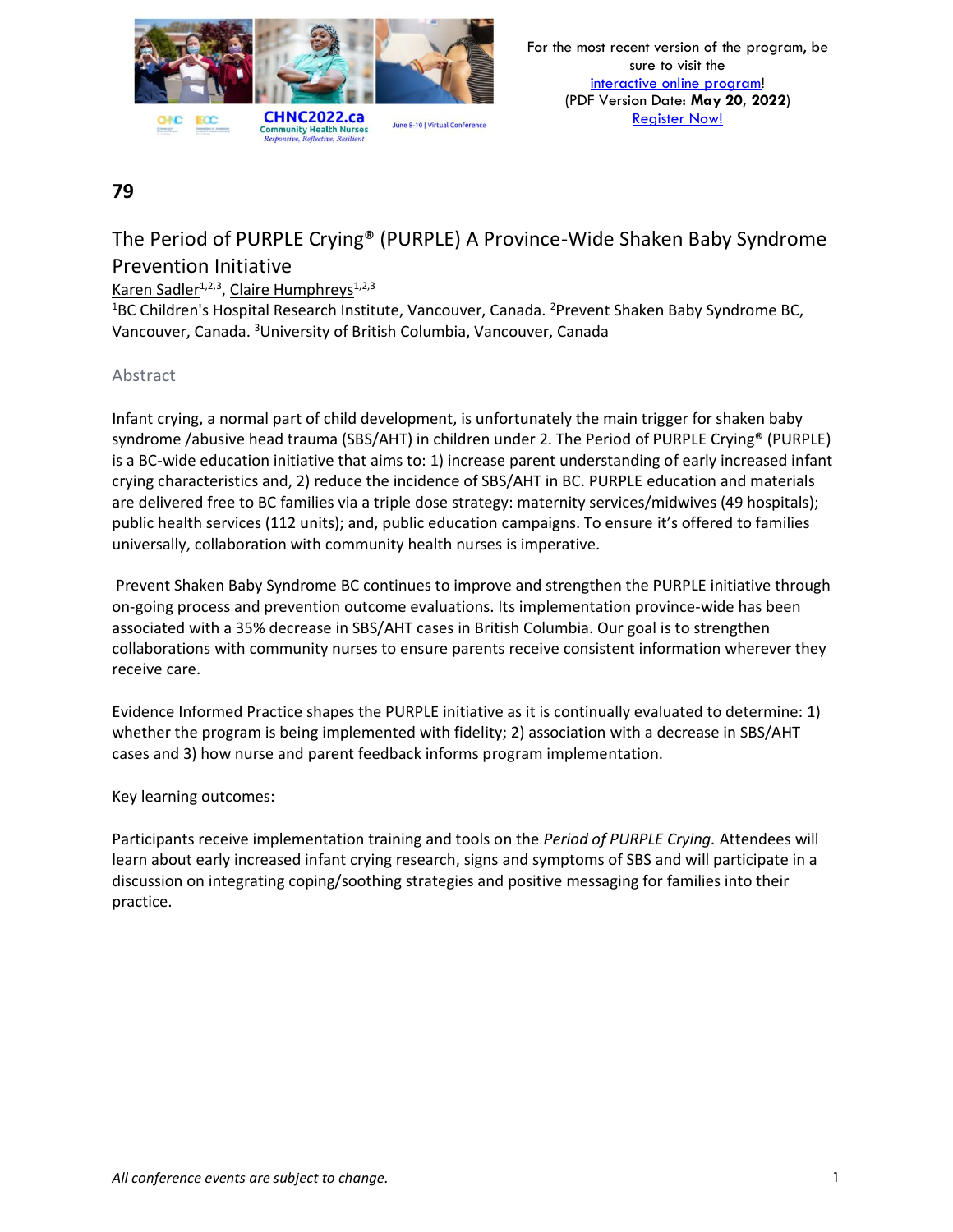

Public Health Nurses' Experiences of Implementing the Bristol Breastfeeding Assessment Tool (BBAT) into Practice as a Recommendation of the Registered Nurses' Association of Ontario (RNAO) Breastfeeding - Promoting and Supporting the Initiation, Exclusivity, and Continuation of Breastfeeding in Newborns, Infants and Young Children Best Practice Guideline (BPG) Teresa Cozzella York Region Public Health, Newmarket, Canada

### Abstract

The purpose of this study is to identify the effectiveness of a local Public Health Unit's implementation strategies to increase nursing competency and motivation in the utilization of the validated *Bristol Breastfeeding Assessment Tool (BBAT)* into nursing practice as a recommendation of the Registered Nurses' Association of Ontario *Breastfeeding - Promoting and Supporting the Initiation, Exclusivity, and Continuation of Breastfeeding in Newborns, Infants and Young Children Best Practice Guideline (BPG)*. It will focus on studying the implementation strategies and the uptake of a validated assessment tool into routine nursing practice. Using the Donabedian Framework (Donabedian, 1988), the study will measure: 1) structural indicators needed to implement the tool (documentation changes, required resources); 2) process indicators (facilitators and barriers for the nurses throughout the implementation strategy; and, any suggestions for improvements); and, 3) outcome indicators (results of the undertaking of the initiative; consistency with using the BBAT; and, how the results informed nursing practice). The potential improvements for the nurses, identified as the client population affected by this study, are to provide consistent, evidence-based nursing assessments that promote continuity of care with breastfeeding clients. There is future potential to measure outcomes for breastfeeding clients and to collaborate with local hospitals to implement the tool for consistent nursing assessments from hospital to community. The evaluation of the implementation strategies will inform future implementation of BPG recommendations at local, provincial, and national levels.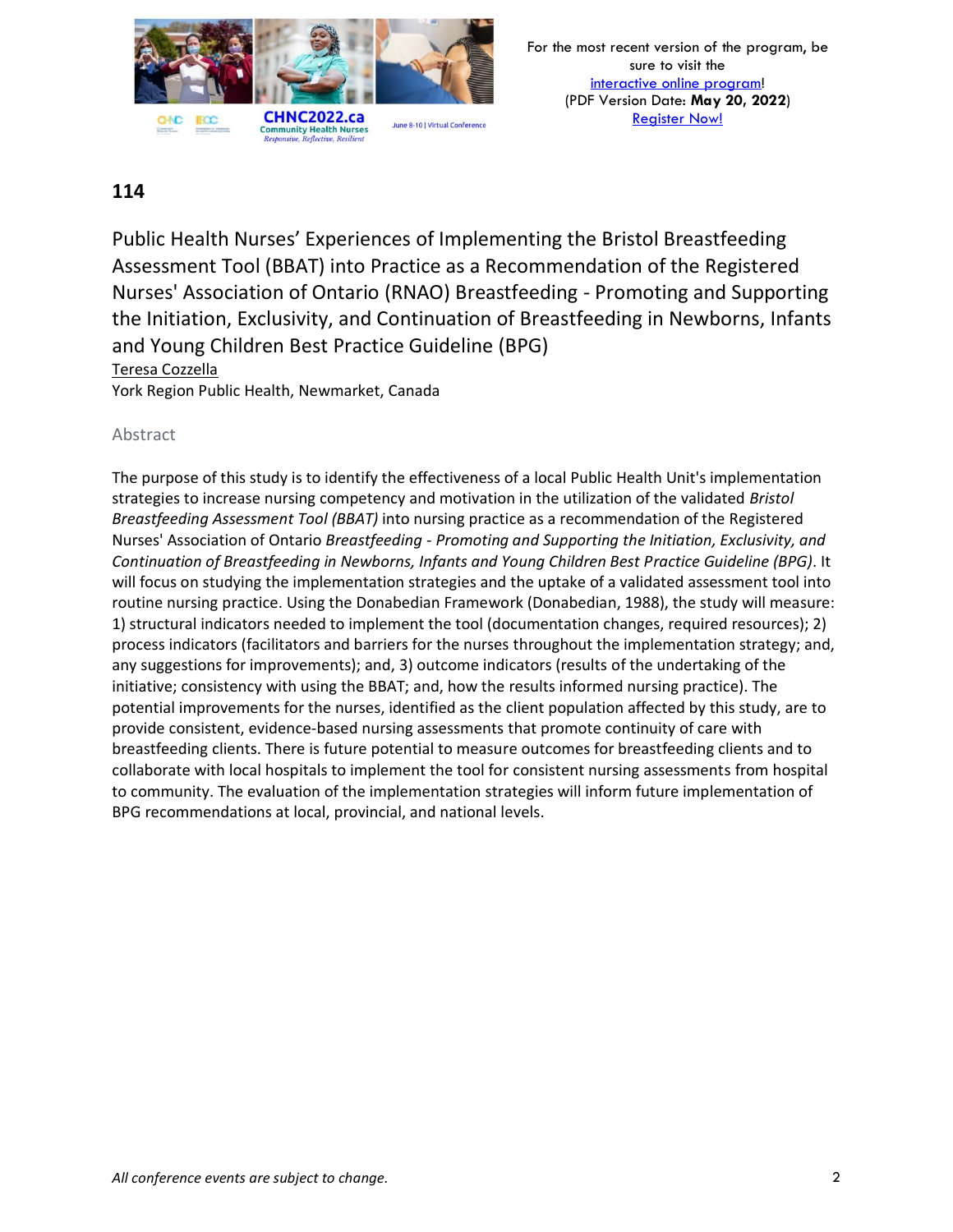

Teaching Harm Reduction to Nursing Students: Challenges during a Dual Pandemic Patty Wilson, Amy Leung Calgary, Canada

### Abstract

Since the start of the global pandemic, COVID-19, the criminalized drug market has become increasingly poisoned, leading to higher death rates across Canada. Harm reduction is an evidence-based practice or policy that aims to reduce the negative effects of substance use and has never been more important in nursing education. Despite this essential tool to respond to the other crisis occurring in Canada, harm reduction is not universally taught in nursing education resulting in nurses entering the workforce with an inadequate skill set to respond to this public health emergency. Furthermore, harm reduction has become a politicized term leading to misrepresentation in the media which causes further confusion. The increasing poisoning deaths coupled with the feelings of provider helplessness are contributing to vicarious trauma in the community health nursing field.

The authors of this presentation will explore their own successes and challenges with harm reduction in a learning environment. The three perspectives represented by the authors include the education of a nursing student in her final practicum, her preceptor, and a nurse practitioner who recently completed an addiction nursing fellowship.

The objective of the presentation is to characterize common challenges in harm reduction education in community health nursing during COVID-19 and explore how the authors have addressed these issues in their practice. The authors will share practice tools such as harm reduction resources, strategies to mitigate vicarious trauma, and Alberta nursing communities that support harm reduction. The presentation will be a blend of current research and the authors' lived experience.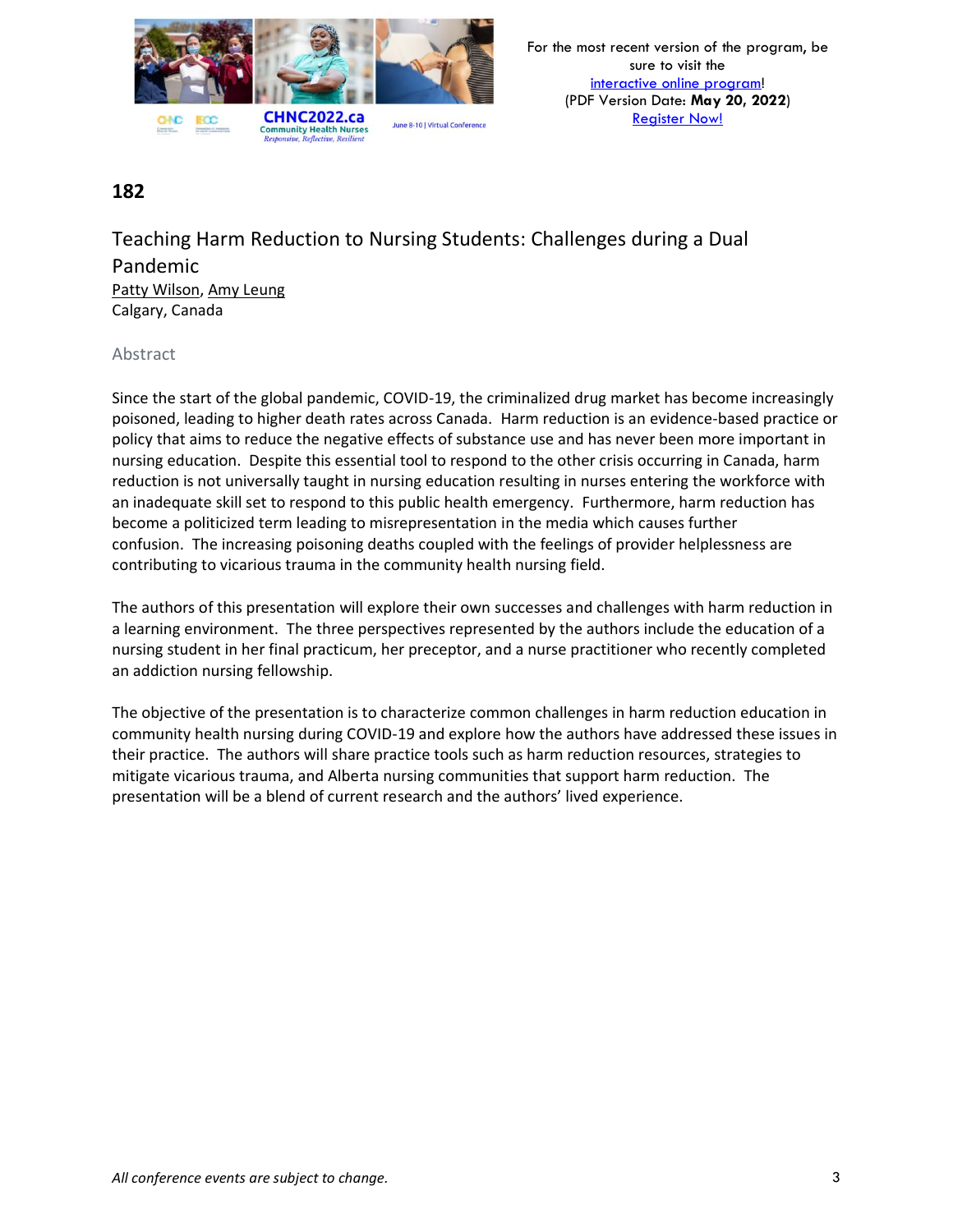

# Gaining Perspectives on Access and Equity to Health Care in Rural Saskatchewan for Postsecondary International Students'

Sarah Kostiuk, Jayne Naylen Horbach

Saskatchewan Polytechnic, Regina, Canada

### Abstract

Research Focus: Over the last few years, Canada including Saskatchewan has witnessed an increase of international students with approximately 300 thousand international students enrolled in Canadian postsecondary schools (Statistics Canada, 2021). International students face stressors impacting their health and wellbeing, including language, social support, financial capacity (McKenna et al., 2017), loneliness (Sawir, 2008), racism (Iwamoto & Liu, 2010), fatigue (Ishak et al., 2013), and culture shock (McLachlan & Justice, 2009). Accessing care in rural Saskatchewan can be challenging and yet access to health care is a determinant of health and a well-known issue contributing to health disparities. Environment, communication, and systemic barriers exist yet more research is needed to understand international student's experiences in accessing health care while living in rural communities (Tang et al., 2018; Pandey et al., 2022).

Findings & application: Focus groups explored the experiences of postsecondary international students in rural Saskatchewan. Findings reveal barriers and opportunities for students accessing health services including a lack of awareness of available services, and unique opportunities with technology. There is a need for community health nurses to address service gaps, and inequities in health and accessibility issues for international students. The presentation uses an appreciative inquiry approach to highlight unique findings and invite dialogue among community health nurses on advocating for equitable health services as well as equitable resource allocation to enhance wellbeing of international students.

Learning outcomes: Attendees will acquire knowledge on existing gaps with access and equity of health services for international students, future research possibilities, and opportunities for advocacy.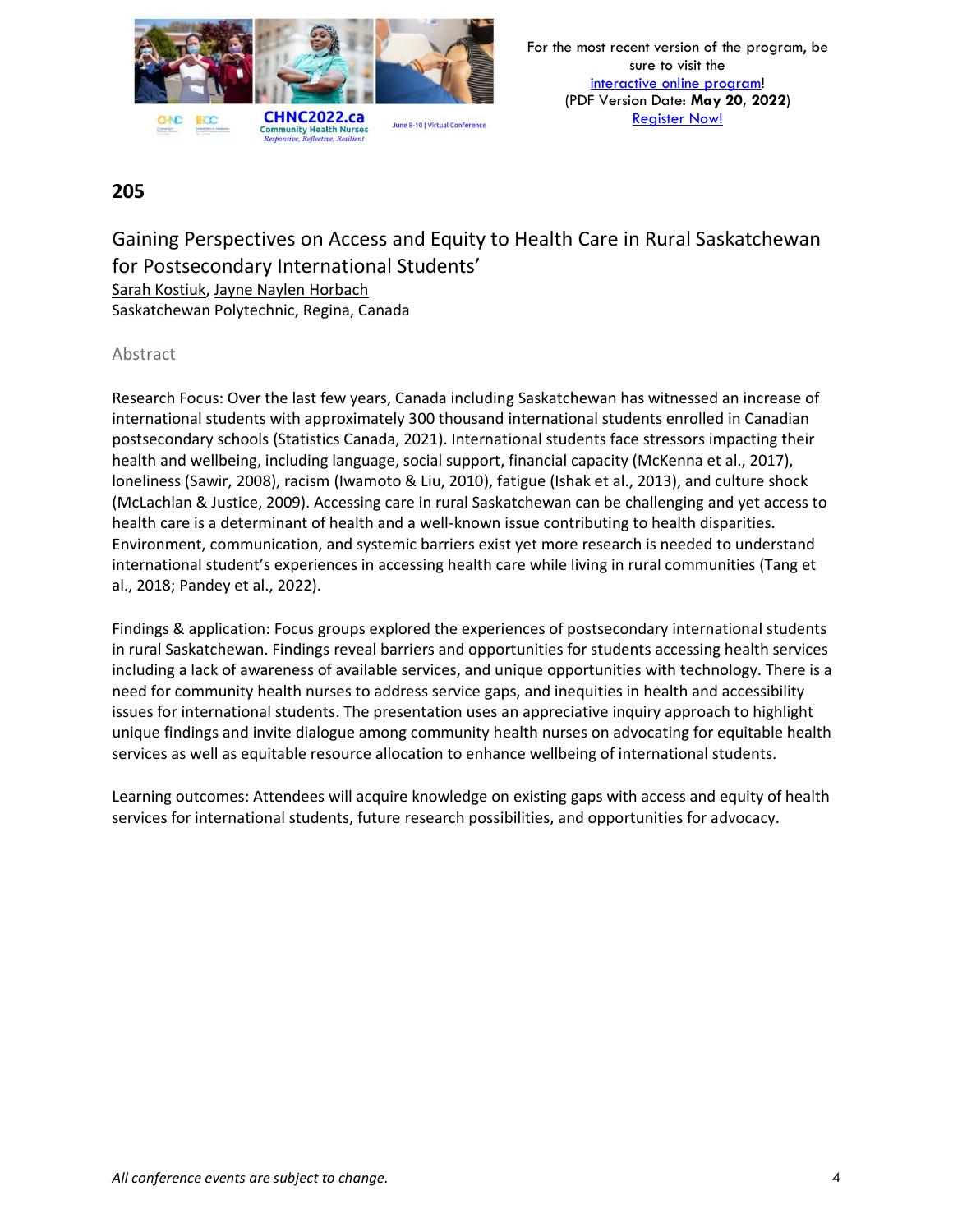

Holistic Promotion of Youth Wellness from a Métis Perspective: The Gift of Knowledge Sharing with Métis Elders Michelle Padley TRU, Kamloops, Canada

### Abstract

Background: In responding to calls for transformation by the Province of BC, the Truth and Reconciliation Commission of Canada, and the In Plain sight report (Turpal-Lalonde, 2020), This research is situated within the context of the youth life promotion project being developed by Métis Nation British Columbia (MNBC). Métis youth are at higher risk for mental illness and suicidal behavior and culturally appropriate suicide prevention programs are needed (Auger, 2019; Smith et al., 2019)

Methodology: This research is grounded within Indigenous Research Methodologies and will follow Keeokaywin: The Visiting Method (Gaudet, 2019) and the concept of storytelling (Kovach, 2018). Visiting allows for the researcher to be wholly present with the participants in their space, while often sharing a meal (Gaudet, 2019). The student researcher will meet with Métis Elders throughout BC while sharing tea. The conversation will be guided by open ended questions designed following the Aboriginal Life Promotion Framework (Bartlett, 2005).

Goals and Objectives: This research seeks to increase the knowledge around Métis ways of knowing, specifically understanding the concept of holism in the context of youth mental health, while developing an online wellness program for Métis youth in collaboration with Métis Nation British Columbia (MNBC).

Implications for Community: This project will not only provide much needed mental wellness programming for youth, but also provides the opportunity to shift Métis ways of knowing and Métis methodology to forefront of current research.

TRU Supervisor and Committee Members: Lisa Bourque Bearskin, Bonnie Fournier, and Star Mahara

MNBC Facilitator: Jillian Jones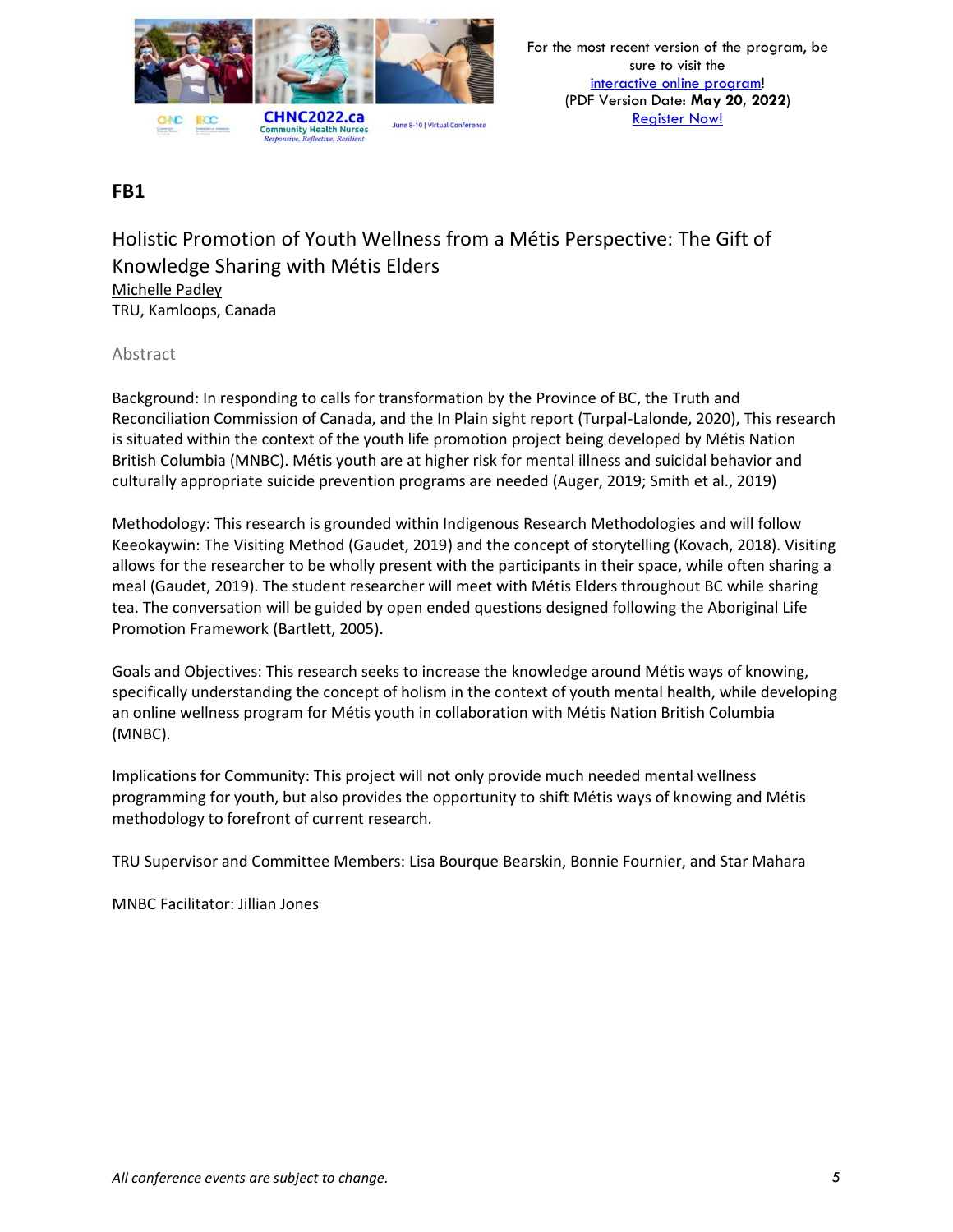

Access and use of services by caregivers of older adults: A scoping review of cultural and linguistic diversity Danielle Knipping, Bianca Jiang, Anna Garnett Western University, London, Canada

### Abstract

Westernized countries are increasingly composed of a culturally and linguistically diverse (CLD) older adult population. Informal caregivers of CLD older adults face unique challenges in accessing and using community services, including language barriers and availability of culturally appropriate services, that limit their use and benefit from these services. This scoping review was conducted to identify facilitators and barriers to access and use of community services for informal caregivers of CLD older adults to develop educational tools and supports for culturally competent community practice and identify research priorities to support this population.

A systematic search of five online databases retrieved 5035 unique articles. Thirty-two studies met the inclusion criteria and informed this review. Informal caregivers of CLD older adults face facilitators and barriers at three stages of using service: knowledge, access, and use of services. Findings concerning caregivers' access to services were subdivided into willingness to use services and ability to access services.

Results emphasize the need for policy and system changes to develop accessible and acceptable services for informal caregivers of CLD older adults, including funding ethno-specific services, facilitating system navigation, and supporting diversity in healthcare. Implications for community nurses include prioritizing cultural competency training and recognizing the impact of care provision on the accessibility and acceptability of services. In order to deliver optimal care to CLD older adults, community nurses should be aware of potential assumptions and biases, facilitate trust and clear communication with families, and seek to understand CLD patients' needs using a patient-centred and culturally competent approach.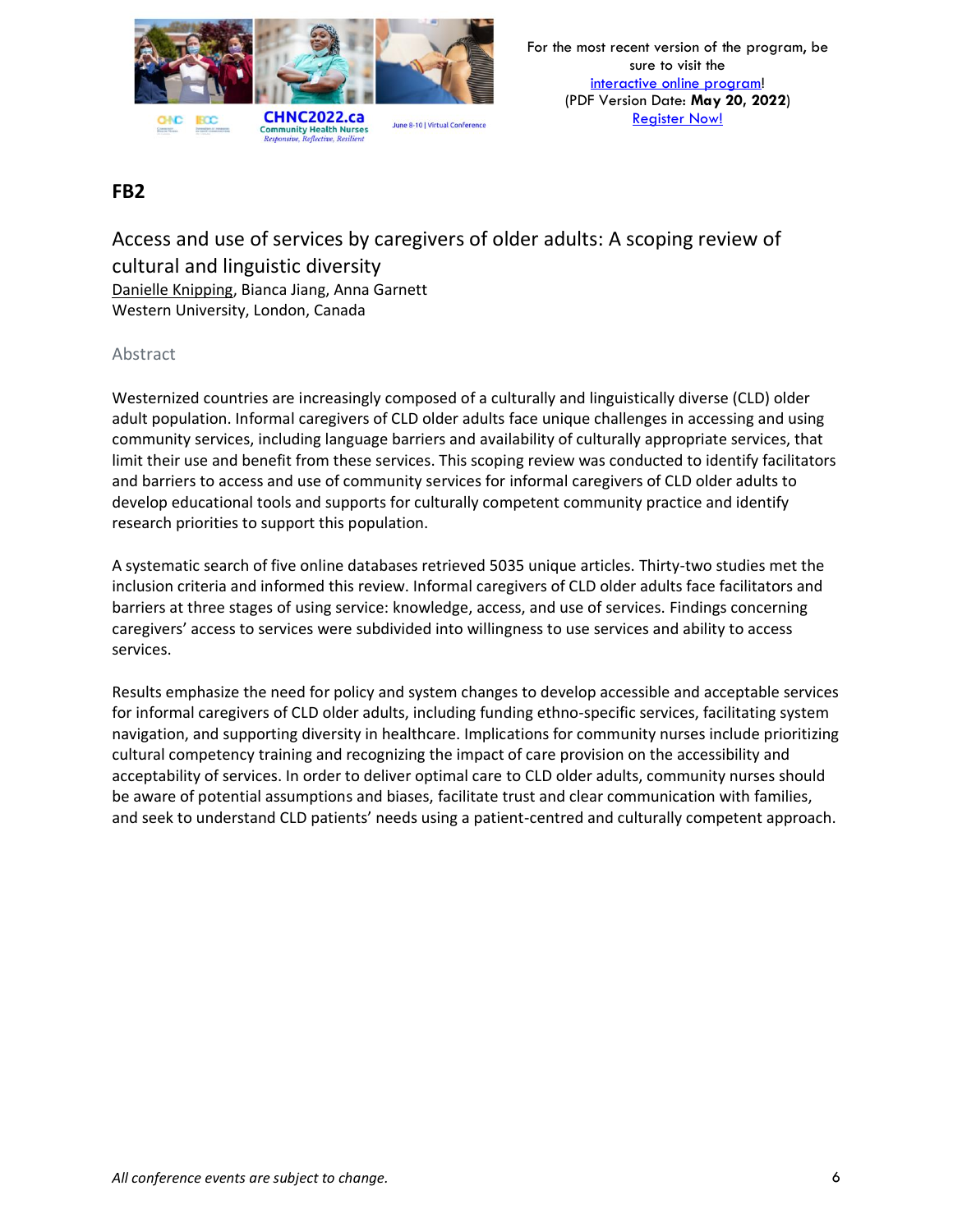

Equipping nurses to deal with intersecting forms of stigma <u>Gord Garner<sup>1</sup>, Colleen Varcoe<sup>2</sup></u> <sup>1</sup>Community Addictions Peer Support Association, Ottawa, Canada. <sup>2</sup>University of British Columbia,

Vancouver, Canada

### Abstract

Stigma and discrimination deter people from health care, and from being open with health care providers about their concerns. This is particularly the case for people who use substances in ways that negatively affect their lives, especially when they also face racism and other forms of discrimination. In the face of the ongoing opioid crisis, and the widening health inequities in Canada, and in light of the Calls to Action of the Truth and Reconciliation Commission, Community Health Nurses must deal with specific and intersecting forms of stigma, including that related to mental health, substance use, and poverty, and Indigenous-specific racism. This session will use the fishbowl format to engage participants in a modified forum theatre, in which they will enhance their capacity to a) approach people in nonstigmatizing, non-judgmental, equity-oriented ways, b) deal with discriminating and stigmatizing practices by colleagues and c) advocate for conditions of practice that promote equity-oriented nursing. Drawing on the EQUIP research program and tool kit [\(https://equiphealthcare.ca/\)](https://equiphealthcare.ca/), the facilitators will have a brief dialogue about the principles of equity-oriented practice, including a strength-based approach to substance use, cultural safety and trauma and violence informed care. Drawing on the Stigma Ends With Me campaign [\(https://twitter.com/CAPSACanada\)](https://twitter.com/CAPSACanada) sponsored by CAPSA a the Canadian Center on Substance use, they take the dialogue to stigma reducing strategies. Then, using three scenarios that build on each other, facilitators will play out the scenarios, and then invite all participants to engage in demonstrating improvements.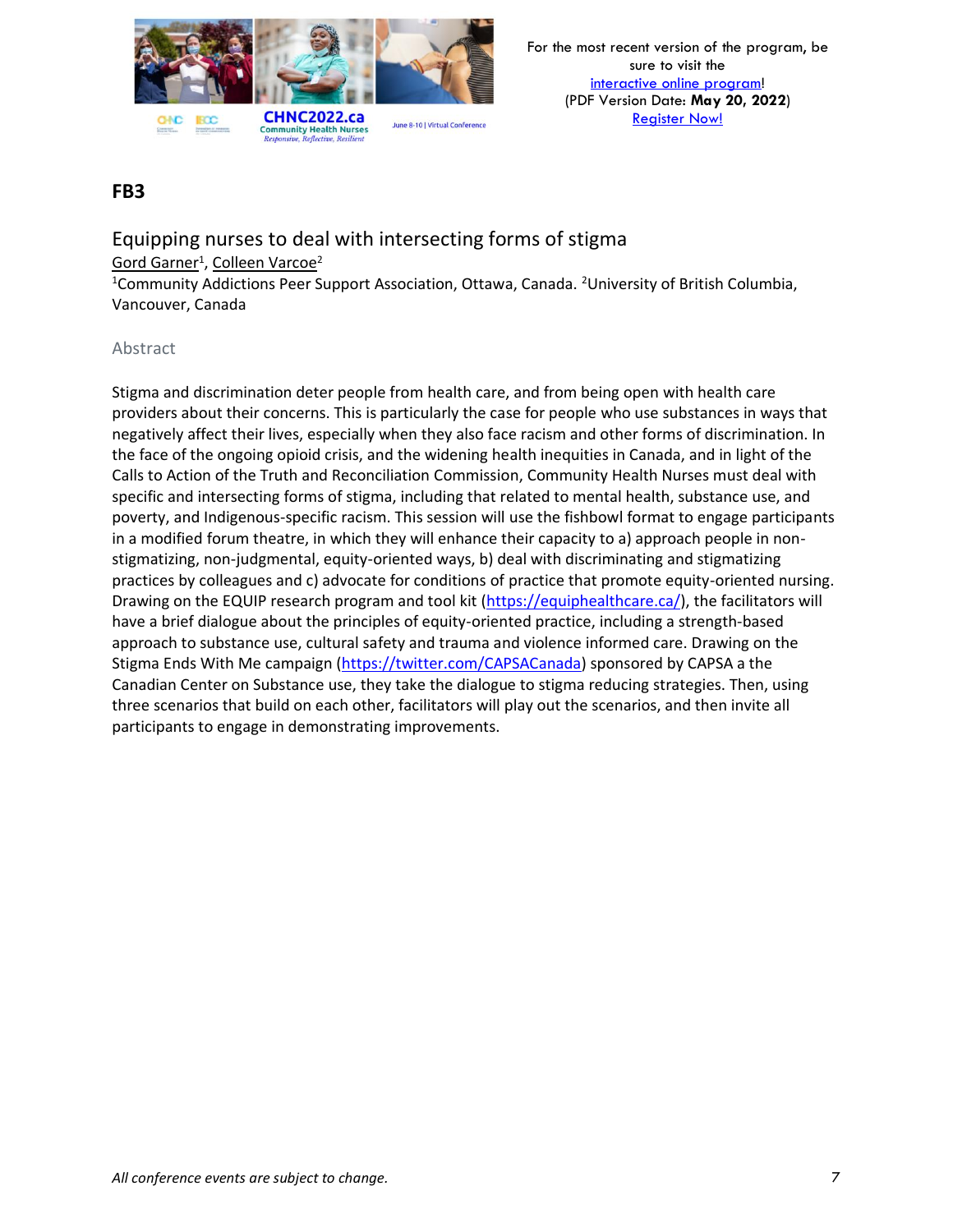

## Disruptive Opportunities to Enhance Capacity for Equity-Oriented Action in the Health Sector Sume Ndumbe-Eyoh National Collaborating Centre for Determinants of Health, Antigonish, Canada

### Abstract

In pursuit of health equity, organizations are called to build their capacity to engage in deep and sustained action on the social and structural determinants of health. Organizational and systems capacity consist of various elements, such as staff knowledge and skills, multisectoral and community partnerships and leadership and governance structures.

Equity-oriented action in the health sector is often perceived and experienced as disruptive as it seeks to shift power and transform how organizations and systems function. When disruptive opportunities are nurtured nurses and nurse leaders have the space to reflect on the structures and systems that manifest health inequities and reimagine practice and policy.

We explore the idea of "psychological safety", and it's potential to strengthen capacity for health equity actions within organizations by supporting the interpersonal risk-taking and courage needed for work in health equity. Leadership plays a critical role in framing disruption as opportunities for action.

We will discuss practical strategies that support practitioners to challenge inequity-generating practices and processes, and move beyond usual ways of working to support equity-oriented approaches.

By identifying and supporting organizations to see the generative potential of disruption, community health nurses can play an important role in enhancing organizational capacity to act on the everyday conditions that affect health in order to reduce systematic and unfair differences in health and social outcomes for population groups.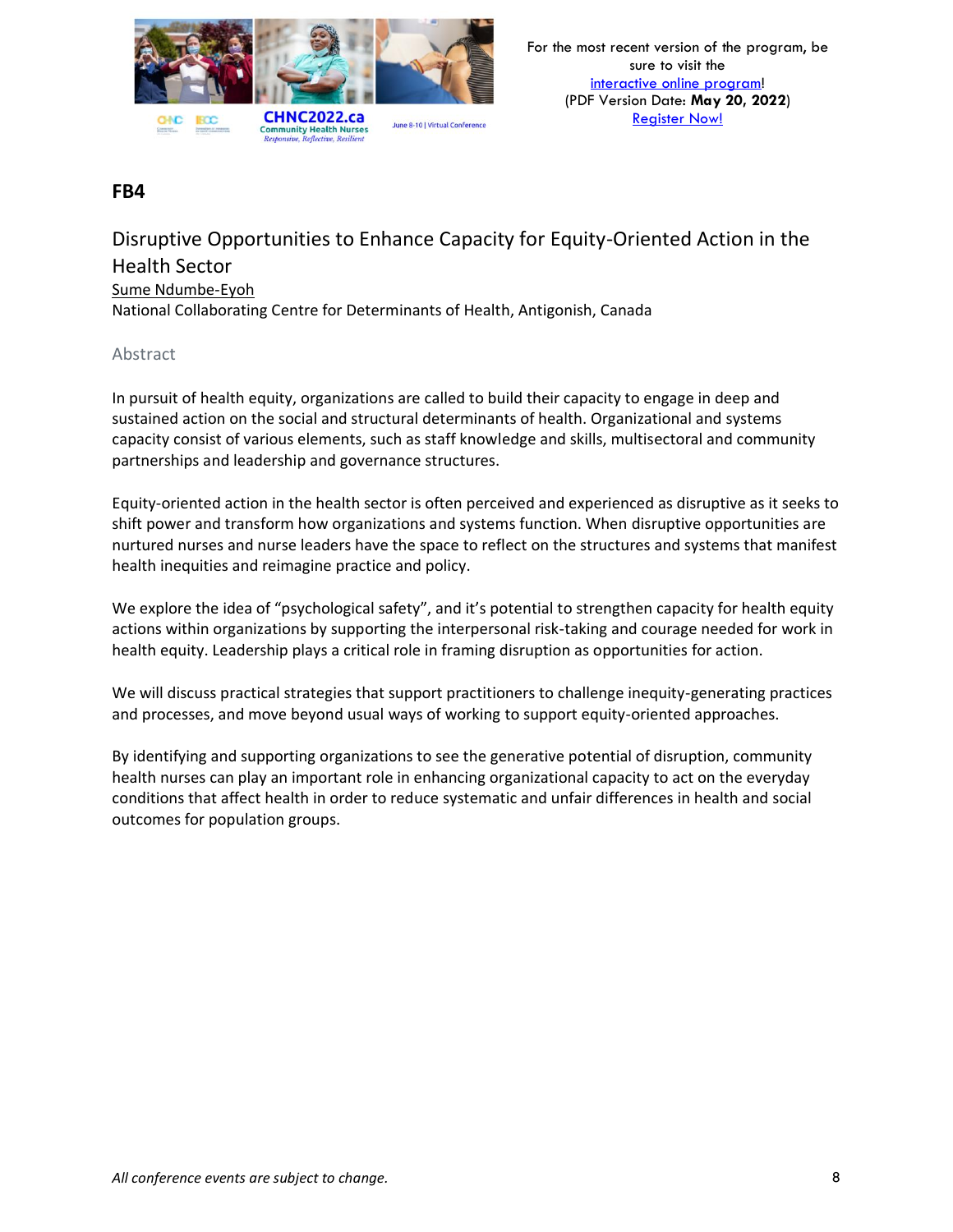

# Decent Work: A Shared Vision for Community Health Nurses to Address Precarious Employment as a Determinant of Health in Canada Carolina Jimenez, Rebecca Cheff

National Collaborating Centre for Determinants of Health, Antigonish, Canada

### Abstract

Precarious employment is a key determinant of health that has been exacerbated by the COVID-19 pandemic. Workers experience worse health outcomes when they are employed in jobs that are lowpaid, insecure, and without benefits. For many individuals and families, decent work is central for alleviating poverty, affording safe housing, and purchasing food and medication. Unfortunately, precarious employment is on the rise in Canada, and with it, come harmful and inequitable health consequences for individuals, families, and communities.

If precarious employment is the problem, decent work is the solution. Decent work is a shared vision. It is a common goal for people and health care providers, an agenda for policy change, and a movement that aligns with a social determinants of health approach. Community health nurses see firsthand the impact of precarious employment and are well-positioned to contributing to addressing it.

This session focuses on the theme of addressing determinants of health, specifically precarious employment. The facilitators, who have expertise in decent work, nursing, and public health, will guide participants through a composite case study to illustrate core concepts of precarious employment and its health consequences. Participants will co-develop strategies to address precarious employment through nurse-led decent work action at the individual, family, community, and policy levels.

After attending the session, participants will be able to: 1) describe the health equity consequences of precarious employment in Canada, 2) explain the relevance of a vision for decent work to community health nursing practice, and 3) implement decent work strategies to improve health.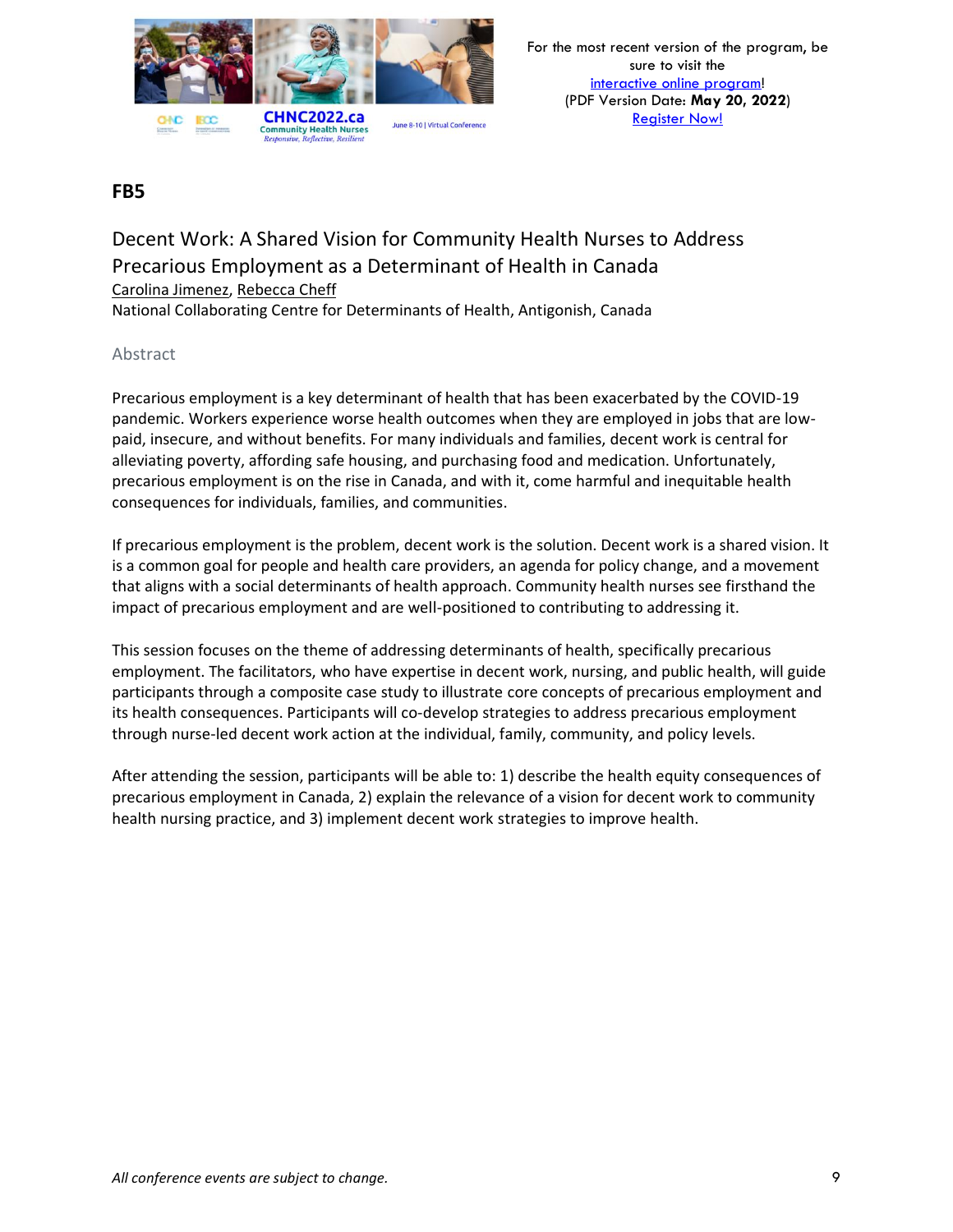

## Moving towards racial health equity in community health nursing Sume Ndumbe-Eyoh

National Collaborating Centre for Determinants of Health, Antigonish, Canada. Black Health Education Collaborative, Dalla Lana School of Public Health, University of Toronto, Toronto, Canada

### Abstract

As a critical social determinant of health, racism negatively affects the social, economic and political lives of Black, Indigenous and racialized peoples. Systemic racism leads to profound racial health inequities. Black, Indigenous and racialized peoples globally are more likely to be exposed to health damaging conditions and less likely to have access to health promoting living conditions. Given profound and persistent racial inequities, organizations need to implement strategies to address racial equity in the context of health promotion and public health.

The session will introduce participants to racism as determinant of health and approaches to addressing racism at the institutional level. The workshop will emphasis how organizations can use use a racial equity lens to implement an impact-driven process.

We will present brief organizational examples that address one or more of the strategies will be presented. This will provide participants with real-life examples the challenges of anti-racist institutional change.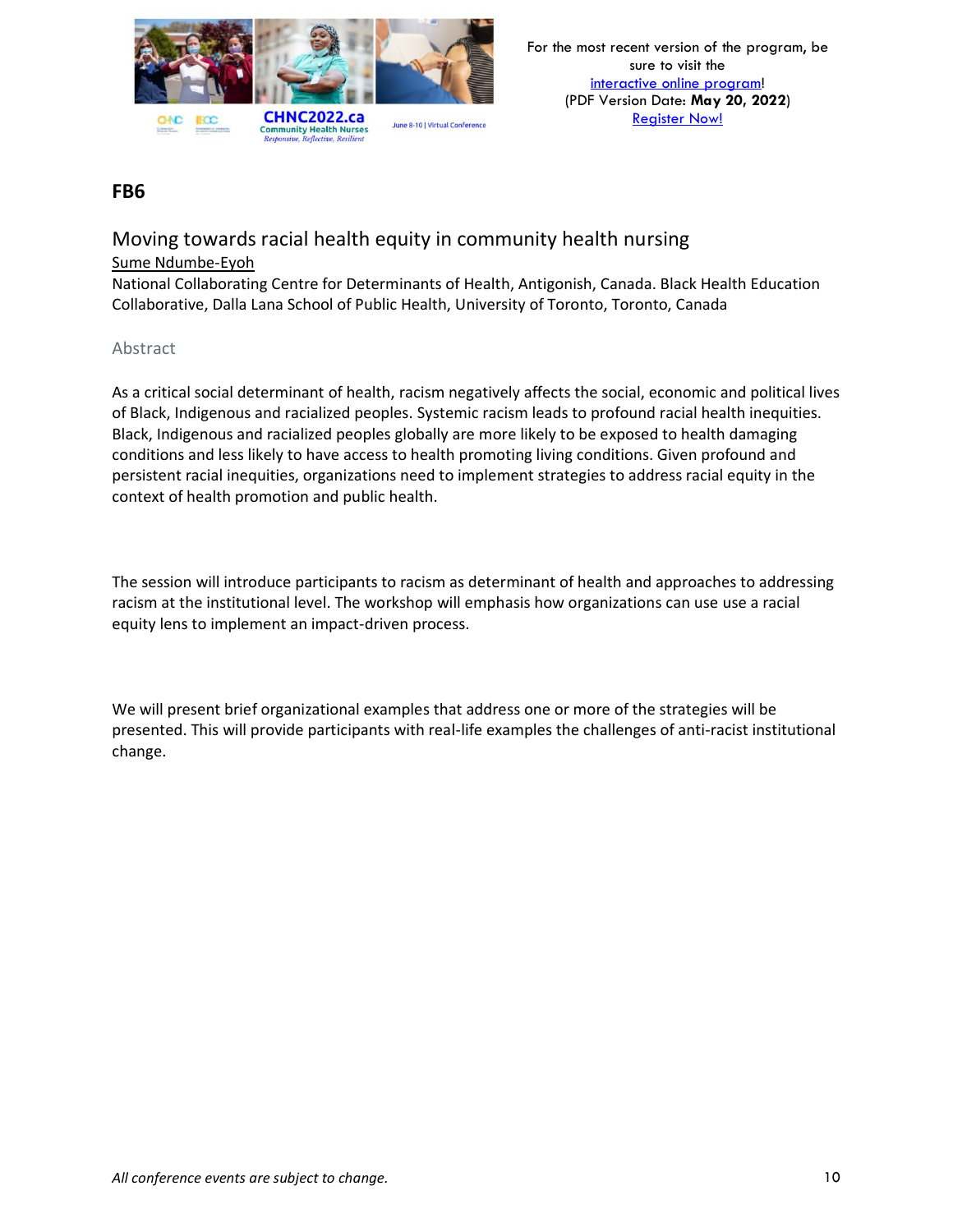

Community health nursing and sleep health: How can community health nurses improve sleep health in Canadian children, youth and their parents? Elizabeth Keys

The University of British Columbia Okanagan, Kelowna, Canada

### Abstract

Poor sleep quality has been described as a public heath epidemic. Despite well-established links between sleep, mental, and physical health, evidence-based supports to maintain and improve sleep health are not widely accessible in Canada. Given the dramatic rise of mental health concerns during the COVID-19 pandemic, particularly in children, youth, and their parents, improving accessibility to evidence-based information and strategies that promote sleep health is of critical importance to support children, youth, and parents.

The purpose of this session will be to develop a common understanding of how community health nurses are able to support sleep health in their community health nursing practice. This session will also identify barriers and facilitators and future opportunities that Canadian community health nurses will need to overcome or leverage to support sleep health in individuals, families, and communities.

Participants will be provided with an overview of current evidence and practices on sleep health, with a focus on infants, children, youth and parents. Select Canadian sleep health initiatives and resources will be discussed. An interactive forum, with consensus-building engagement strategies, will be used to elicit examples of how community health nurses currently work to promote sleep health, describe barriers and facilitators for promoting sleep health, and generate and prioritize ideas for how community health nurses can support sleep health in Canada.

Learning outcomes include (1) To describe key concepts in promoting sleep health in the community and (2) To identify opportunities within community health practice to strengthen and promote sleep health of Canadian families.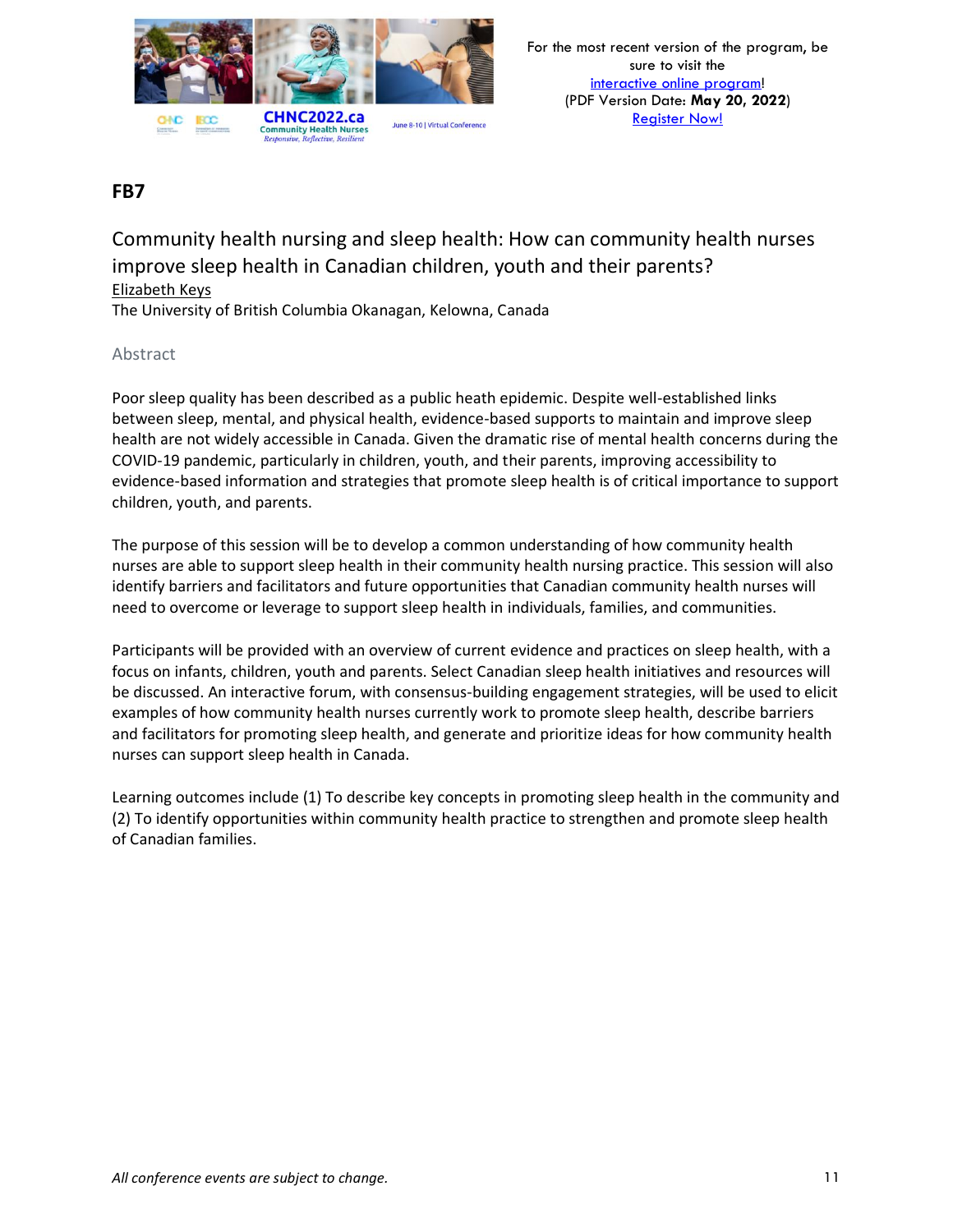

Harm reduction peer backpack and vending machines impact on prevention of Hepatitis C and HIV amongst people who inject drugs in rural Saskatchewan. Danielle Radchenko<sup>1</sup>, Malcolm McNeil<sup>2</sup>

<sup>1</sup>Saskatchewan Health Authority, North Battleford, Canada. <sup>2</sup>Saskatchewan Health Authority, Lashburn, Canada

### Abstract

HIV and Hepatitis C rates continue to be on the rise in Saskatchewan. Harm reduction best practices models may suggest there is merit in the exploration of alternative options such as formal secondary distribution and use of vending machines (CATIE, 2015) to improve access of needle use equipment through building capacity of people who have lived experience with the use of injection drugs.

The Harm Reduction Peer Backpack and Vending Machine project is a peer-led improvement project that involves people who inject drugs (PWID) providing needle distribution via backpacks and harm reduction vending machines. The data collected includes surveying clients regarding sharing of used drug use equipment before and after the introduction of the project, and conducting focus groups re: implementation and ongoing use of the project to evaluate their effectiveness of decreasing Hepatitis C and HIV. It aims to increase access to needle equipment by 30% and to increase capacity of secondary distributors (peer backpackers) by 25% for PWID in three rural Saskatchewan communities. The peer backpackers also introduce a backpacker training manual in the form of YouTube videos to support informal secondary distribution amongst PWID in rural communities. The project has also unveiled unexpected benefit of improved relationship amongst PWID and health care professionals. It is the intention that the project will provide important insights, learning lessons and future considerations regarding the effectiveness of formal secondary distribution and harm reduction vending machines on addressing the high rates of Hepatitis C and HIV in rural Saskatchewan.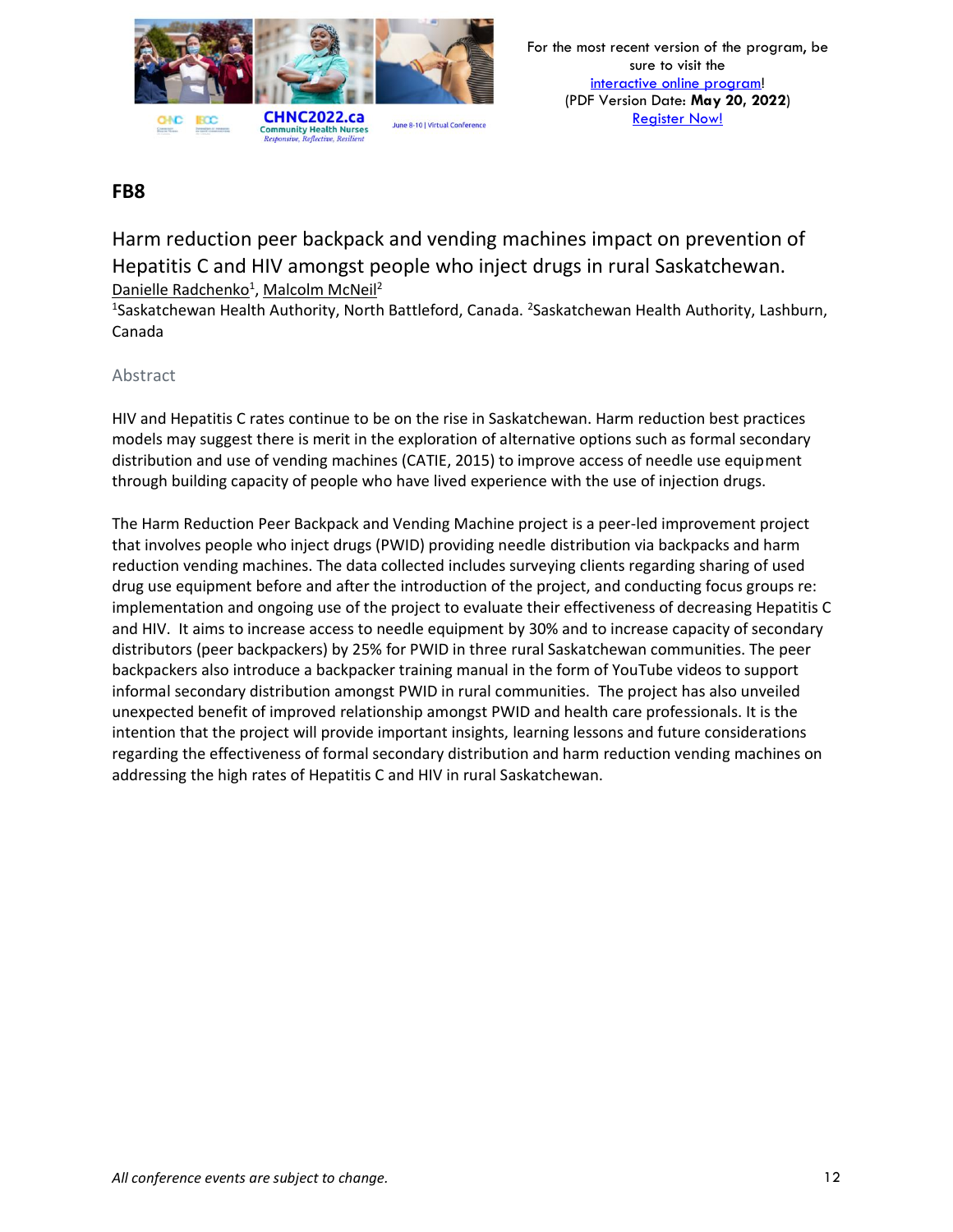

For the most recent version of the program, be sure to visit the [interactive online program!](https://virtual.oxfordabstracts.com/#/event/1204/program) (PDF Version Date: **May 20, 2022**) [Register Now!](https://chnc2022.ca/registration)

## **FB9**

A call to action about children's sleep Wendy Hall, Christine Ou University of British Columbia, Vancouver, Canada

### Abstract

Despite a worldwide public health commitment to support healthy child and youth development, up to 30% of families have children who struggle with behavioral sleep problems, which undermine parents and children's healthy sleep. Few Canadian families have access to information about children's sleep patterns and needs or evidence-based approaches to manage children's sleep problems. Their lack of access is primarily due to the failure to train primary care providers, such as child development specialists, nurses, and physicians about children's sleep. Sleep contributes to children's overall health and academic achievement; behavioral sleep problems are associated with children's emotional and behavioral problems, and lower academic performance and negative effects on parents' mood and parenting interactions.

Community health nurses engage with children and families in a variety of settings. They are in a pivotal position to assist families and children with promoting children's health through sleep and reducing behavioral sleep problems. In this session, we call community health nurses to engage with promoting children's healthy sleep and helping children and families manage sleep problems. For example, in Canada, The Comprehensive School Health Model to support improvements in students' achievement and well being has neglected sleep and sleep education. Community health nurses have the potential to interact with parents, school personnel and boards, politicians, and governments to put children's sleep in the forefront of decision-making about a variety of policies. To do so, they need to learn about and engage with this problem.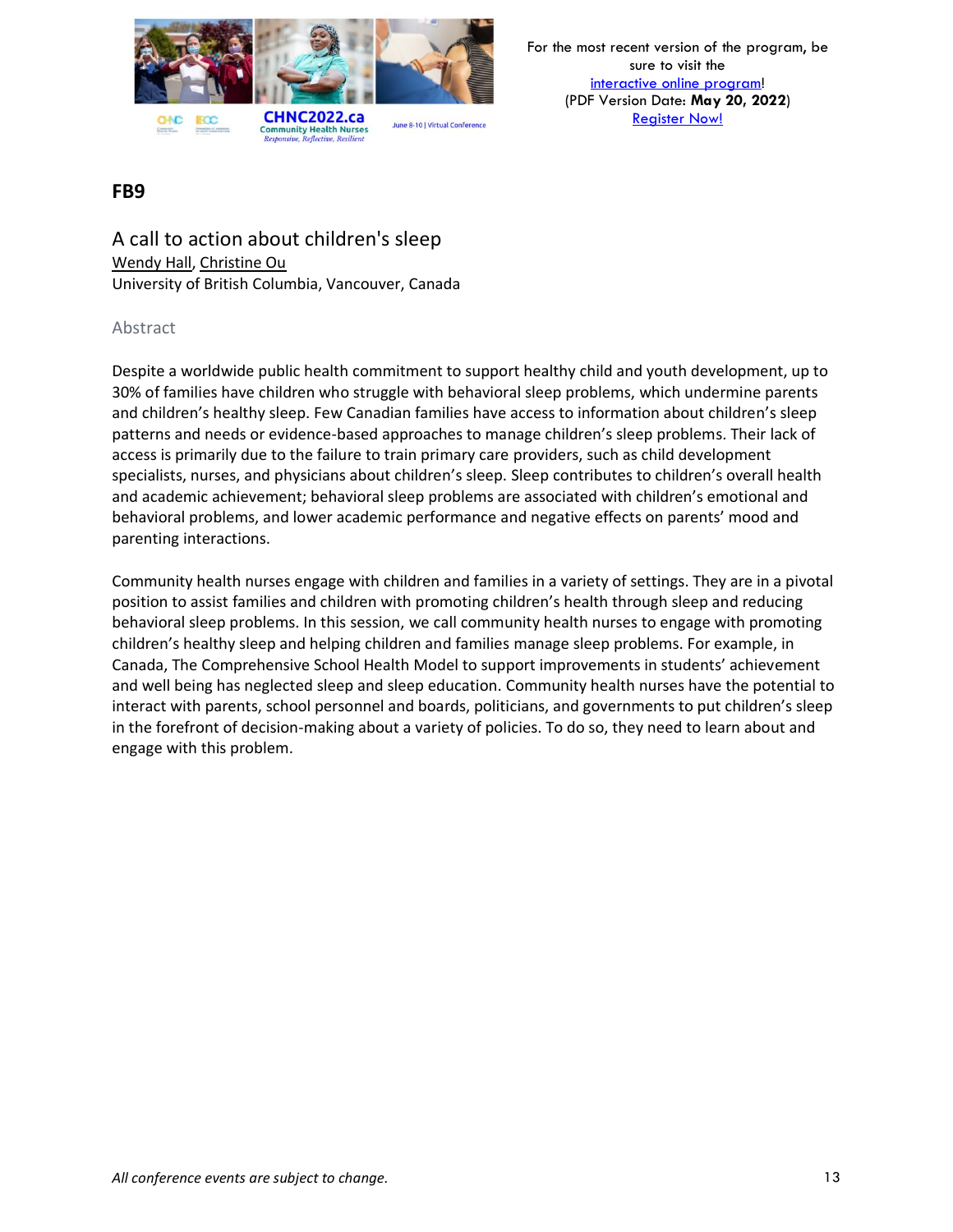

# Community Veterinary Outreach - Reaching Vulnerable Communities with a One Health Model

### Kelsi Jessamine<sup>1</sup>, Doris Leung<sup>2</sup>, Susan Kilborn<sup>3</sup>

<sup>1</sup>University of British Columbia, Vancouver, Canada. <sup>2</sup>Community Veterinary Outreach, Vancouver, Canada. <sup>3</sup>Community Veterinary Outreach, Ottawa, Canada

### Abstract

Health and social equity in the most vulnerable populations is a challenge in community nursing. Novel approaches are required to address adequate health and social supports in difficult to reach individuals such as homeless, street-involved, and vulnerably housed adults and youth.

Approximately 20% of vulnerably housed individuals and families own pets. The strong human-animal bond that is present acts as a motivator to access veterinary service, where pet care before self care is common behaviour. This bond can also be a motivator for human health behavior changes. Community Veterinary Outreach (CVO) is a veterinary-based organization that provides free health and social services to both marginalized pets and their owners. This One Health model of care incorporates the social determinants of health and its close link with animal and human health. An interdisciplinary, nonjudgmental, and low barrier approach to improve health equity addresses public health risks at the human-animal-environmental interface and allows CVO to influence and promote positive human health behaviours.

CVO partners with nursing teams in Ontario (Ottawa, Toronto, Guelph, Hamilton, Kitchener- Waterloo, and York region), Winnipeg, Vancouver, and Kelowna to provide various health services for vulnerable populations, including smoke cessation, vaccinations (including influenza), primary health care needs, and harm reduction including sexual health testing and education, as well as Take Home Naloxone kit provision and training. Key learning outcomes will include a description of this model, data on One Health service uptake from Vancouver and Kelowna, lessons learned, and future goals for community nursing at these One Health clinics.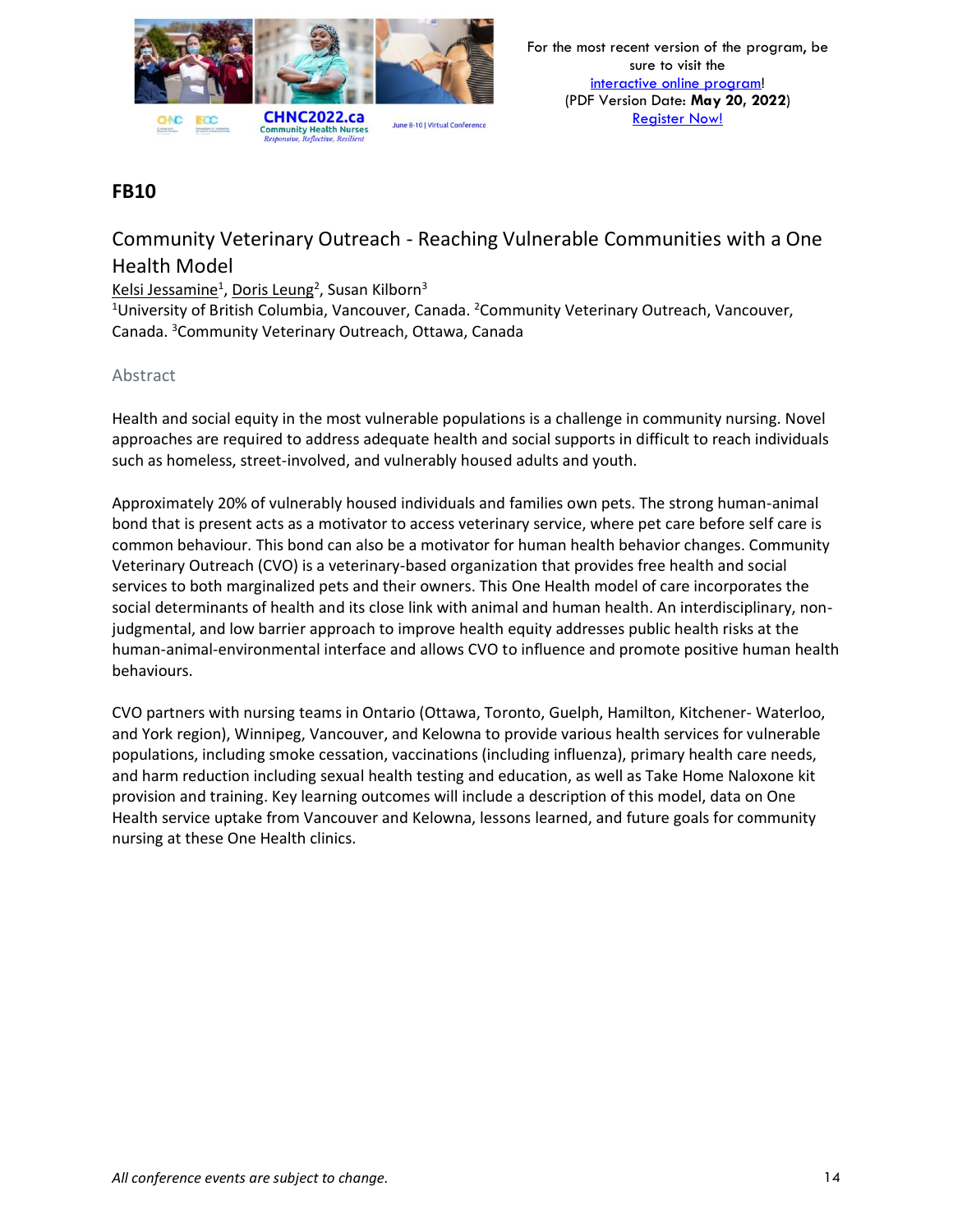

Reaching parents and care givers on-screen and online Michelle Urbina-Beggs, Diana Grill Fraser Health Authority, Maple Ridge, Canada

Abstract

Fraser Health's public health nurses reach every new mother and baby in the Fraser Health region, offering screening, health promotion and education, immunizations, follow-up and referral. We offer universal services to all mothers and babies (approximately 18,000 births each year), and enhanced services to individuals and families who would benefit in Public Health nursing support.

In an effort to redirect more of our staffing resources to our most vulnerable families, Population and Public Health has sought new ways to provide our universal services using online and digital channels. One of the solutions we have put in place is moving our early child development assessment online and offering health promotion through video format.

The Early Child Health Assessment is a checklist designed to help parents keep track of how their baby is developing. The checklist contains a series of questions on physical, social and emotional development based on the child's age, and offers links to evidence-based, practical information for parents. The checklists were launched in an online format that parents can access from anywhere. We also developed a set of videos on healthy child development to play in our health units during child immunization clinics, a setting where over 13,000 babies and their families come to see us each year. Through our online tools and videos, we are ensuring that health promotion messages get disseminated broadly, while our staff resources can be directed to in-person services for those individuals needing most support.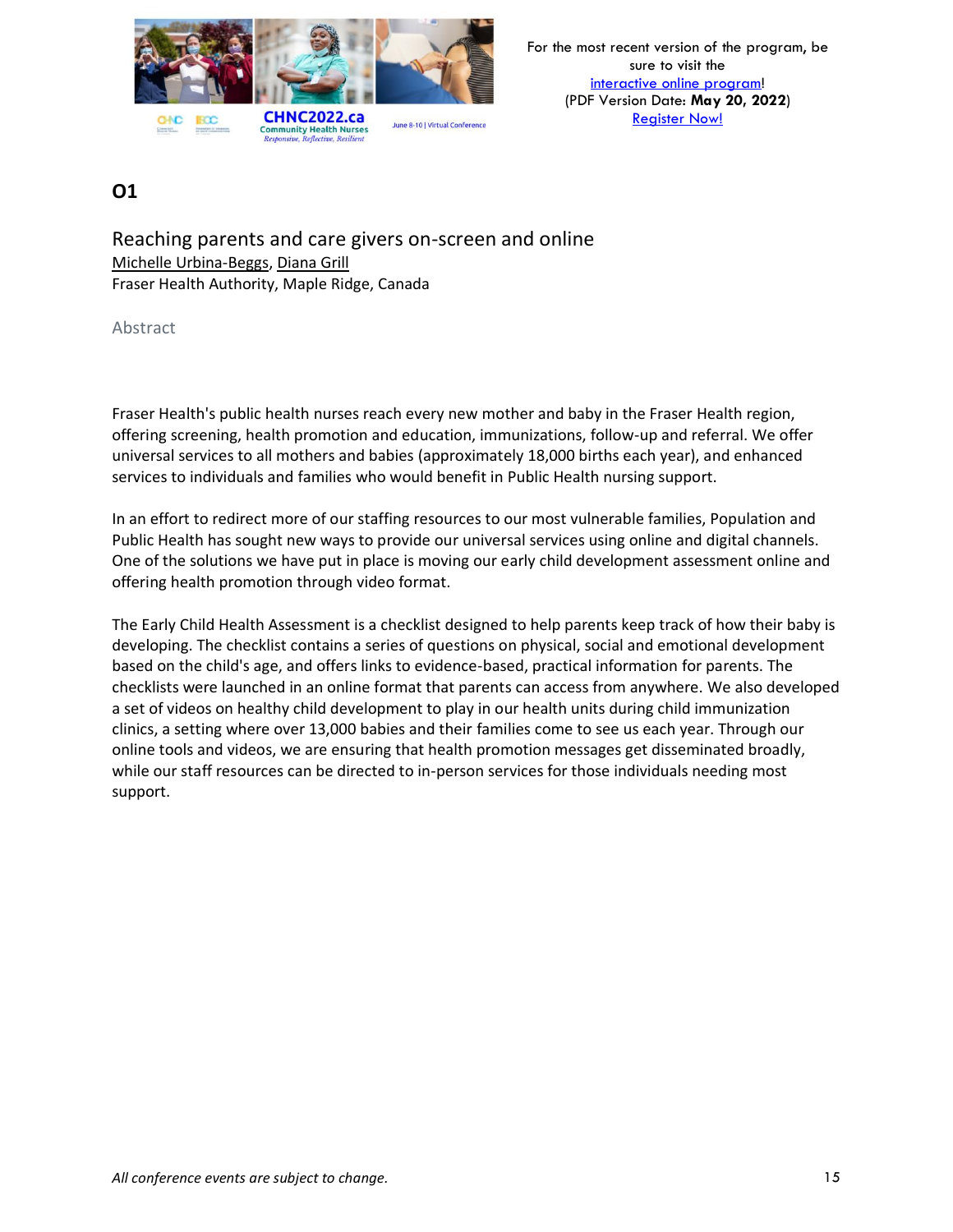

Evaluation of the children's sleep behavioral in the nursing consultation Maria Vera Cardoso<sup>1</sup>, Gleicia Melo<sup>2</sup>, Tamires Viana<sup>1</sup>, Lusiana Oliveira<sup>3</sup>, Edcarla Oliveira<sup>1</sup>, Márcia Lopes<sup>1</sup>, Natália Oliveira<sup>1</sup>, Débora Oliveira<sup>1</sup>, Letícia Silva<sup>1</sup>, Keline Nobre<sup>1</sup>, Ana Paula Gondim<sup>1</sup>, Marta Maria Fonteles<sup>1</sup>, Paulo Arrais<sup>1</sup>, Alessandra Moura<sup>1</sup>

<sup>1</sup>Federal University of Ceará, Fortaleza, Brazil. <sup>2</sup>CENTEC, Fortaleza, Brazil. <sup>3</sup>Universidade Federal de Rio Grande- HU FURG, Rio Grande, Brazil

### Abstract

Problems of child sleep behaviour are one of the concerns from parents, mainly in the first years of life. In this context, nurses can contribute to improve the quality of care performed to children including actions for health promotion. The objective is to describe the nursing care regarding child's sleep behavior during nursing consultation with children aged zero to two years assisted in an ambulatory pediatrics in the Brazilian Northeast. It is a retrospective study carried out in an ambulatory pediatrics of the Hospital complex at Federal University of Ceará, from 2014 to 2019. The data collect was made by nursing professor, pediatrics nurses, graduate and undergraduate students, which used collect forms like: historical nursing, Infants Sleep Questionnaire (ISQ) and booklet about child's sleep behaviour for parents. Data from historical nursing focus on the quality of child's sleep, bedtime sleep, night awakening, nutrition and sleep, breastfeeding and night awakening, naps, habitation conditions and socioeconomic aspects. The use of ISQ allowed identifying the child's sleep behaviour focusing on the settling problem, waking at night, sleeping difficulties, co-sleeping and bed-sharing. The booklet is used to improve parents' knowledge about children sleep considering the use of music to stimulate them to fall sleep, adequate position to sleep, illumination and noises in the bedtime, suitable sleeping clothes, sleep routine. It is observed that the nurse's role involves assessment of sleep behaviour allowing application of strategies for health promotion contributing to public policy in the context of community health.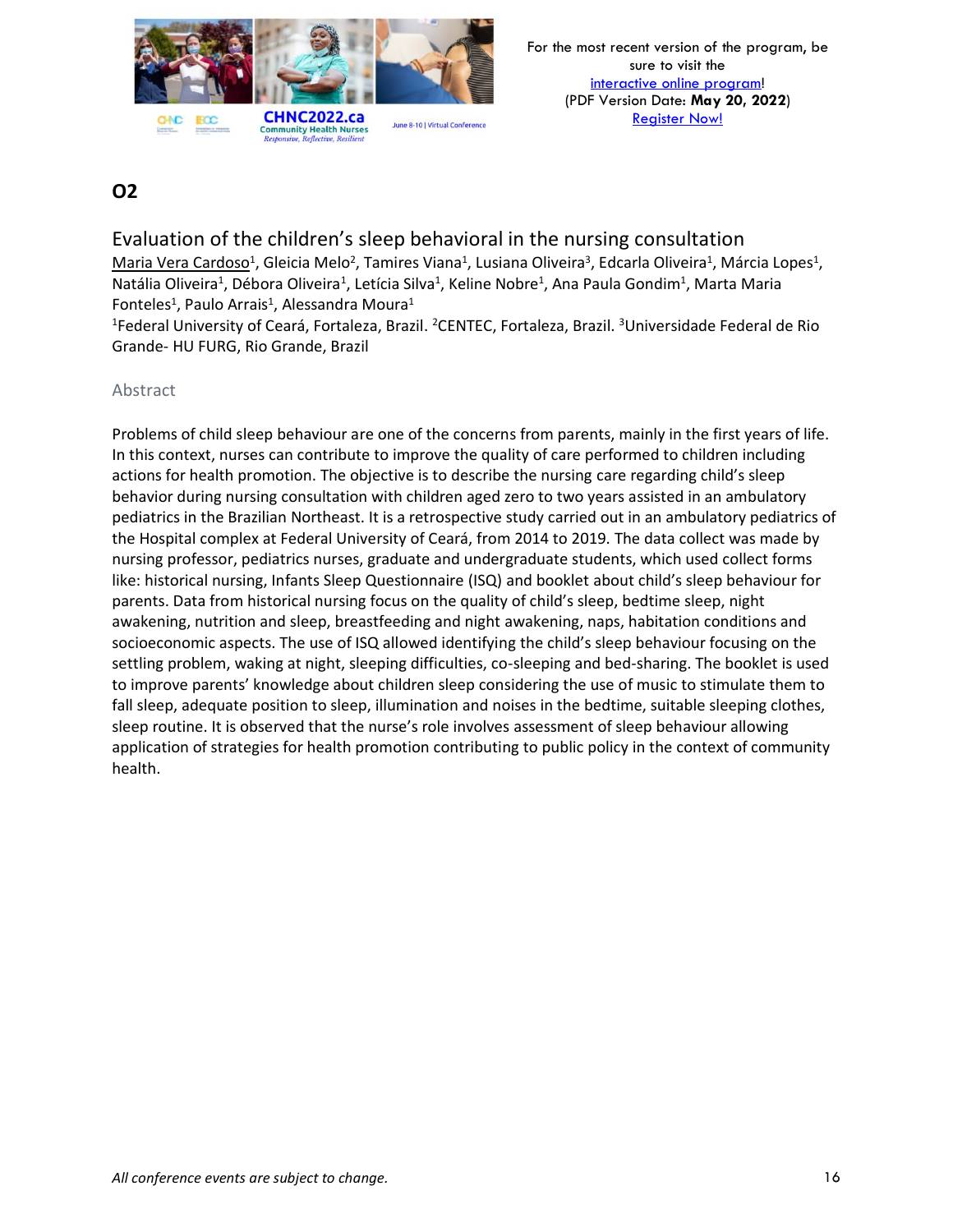

# Early neonatal mortality from preventable causes: analysis of component asphyxia/hypoxia in Brazil from 2007 to 2017

Alessandra Moura<sup>1</sup>, <u>Maria Vera Cardoso</u><sup>1</sup>, Lorena Barbosa<sup>1</sup>, Paulo César Almeida<sup>2</sup>, Edcarla Oliveira<sup>1</sup>, Gleicia Melo<sup>3</sup>, Débora Oliveira<sup>1</sup>

<sup>1</sup>Federal University of Ceará, Fortaleza, Brazil. <sup>2</sup>University of State of Ceará, Fortaleza, Brazil. <sup>3</sup>CENTEC, Fortaleza, Brazil

### Abstract

Among the categories of early preventable neonatal death it is highlighted the component asphyxia/hypoxia for being directly related to health assistance. The nurse works directly on perinatal care with a responsibility to prevent and/or minimize consequences coming from asphyxia/hypoxia on newborn. It was aimed to analyze the component asphyxia/hypoxia on the early neonatal mortality indicator from preventable causes from 2007 to 2017 in Brazil. Retrospective study carried out in September and October/2019. It was used the Mortality Information System (SIM) and Information System on Live Births (Sinasc) from the Brazilian government. The outcome variable was early neonatal mortality and the independent variable was the component asphyxia/hypoxia. Eight preventable death causes were founded: fetus and newborn affected by complications of the placenta and membranes, placenta previa or placental abruption, umbilical cord affections, delivery complications, birth trauma, intrauterine hypoxia and birth asphyxia, neonatal aspiration syndrome and specifics disorders of neonatal period. Despite the components presenting discreet decrease over the years, intrauterine hypoxia and birth asphyxia, as well as specific disorders of neonatal period, were the indicators with greater repercussion, in which the first had higher impact until 2013 and the second became the major cause since then. The nursing care must be connected with prevention of diseases and health promotion on birth complications, on the reanimation and neonatal assistance aiming the decrease of early preventable deaths.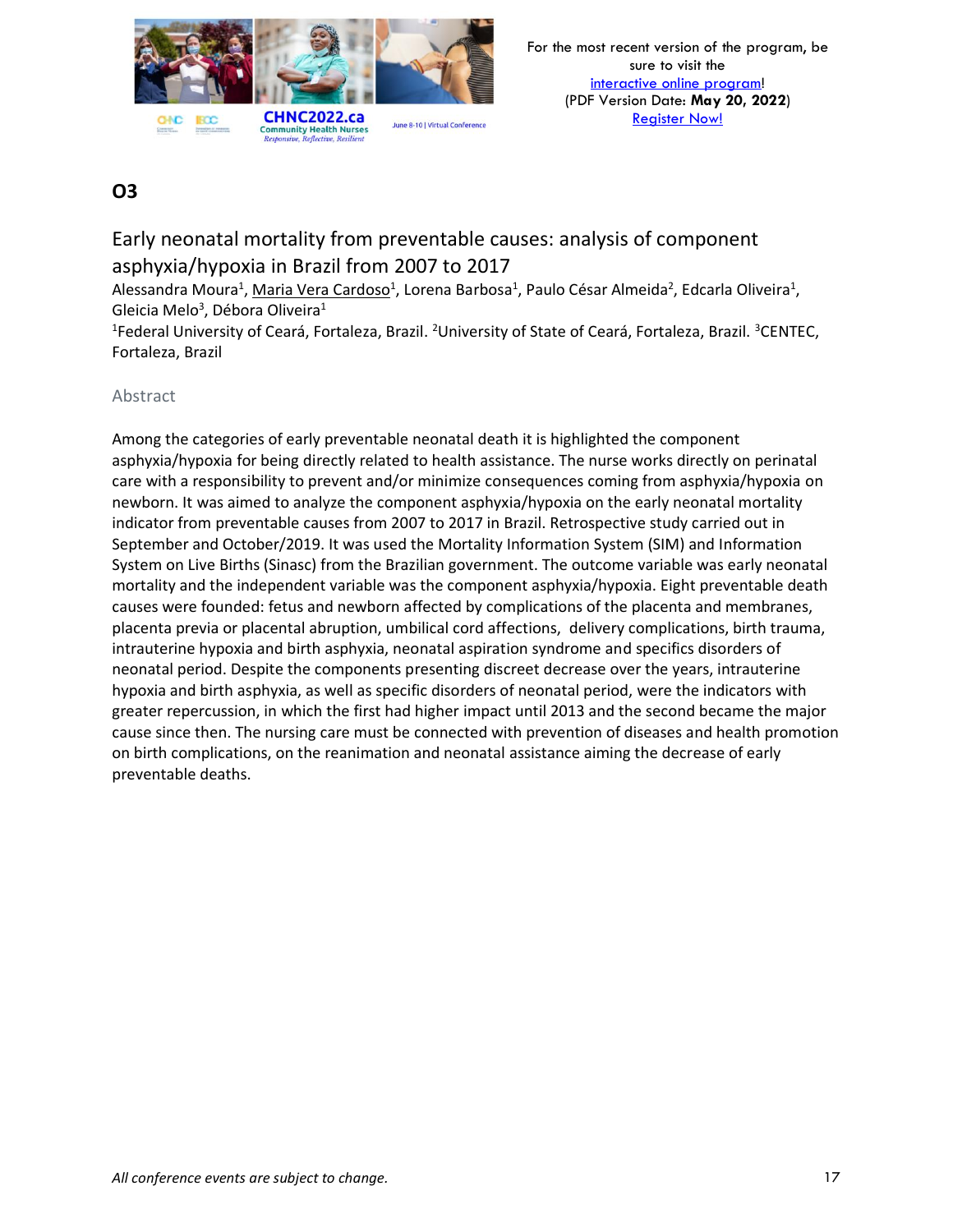

Introduction of Food Management and Allergies in Children 0 - 5 Years Old Robert Royston Jr, Adriana Grugel-Park, Francoise Filion McGill University, Montréal, Canada

### Abstract

Introduction: The project, "Introduction of Food Management and Allergies in Children 0-5 Years Old" created by an undergraduate nursing team, is an updated version of "La liste des aliments" done by a child-care coordination office, serving daycares, on the Island of Montreal. To enhance the document, we sent a survey to the daycare educators to assess their methods of solid food introduction and food allergy management. The project supported the mission of our community organization partner, by ensuring the information was evidence-based and accurate, to help optimize nutritional health and wellness.

Methods: The Population Health Promotion Model was integrated to improve the social determinants of education and healthy child development. Strategies included developing personal skills, creating supportive environments, and the utilization of the social learning theory, in a PowerPoint presentation, to discuss the introduction to solid food in infancy and the development of food allergies in toddlers to the daycare educators.

Results: The results demonstrated that 100% of participants stated they can recognize allergic symptoms, 80% remembered two interventions for a severe allergic reaction, and 60% listed two allergic symptoms.

Conclusion: Objectives of evaluating and reviewing the current nutrition, intolerance and allergy guides were met. Our results displayed that updated, evidence-based information was well received by the daycare educators to make childcare-based decisions and that there is a need for recurring updates. This information supported the introduction of solid food and awareness of the early development of food allergies in small children.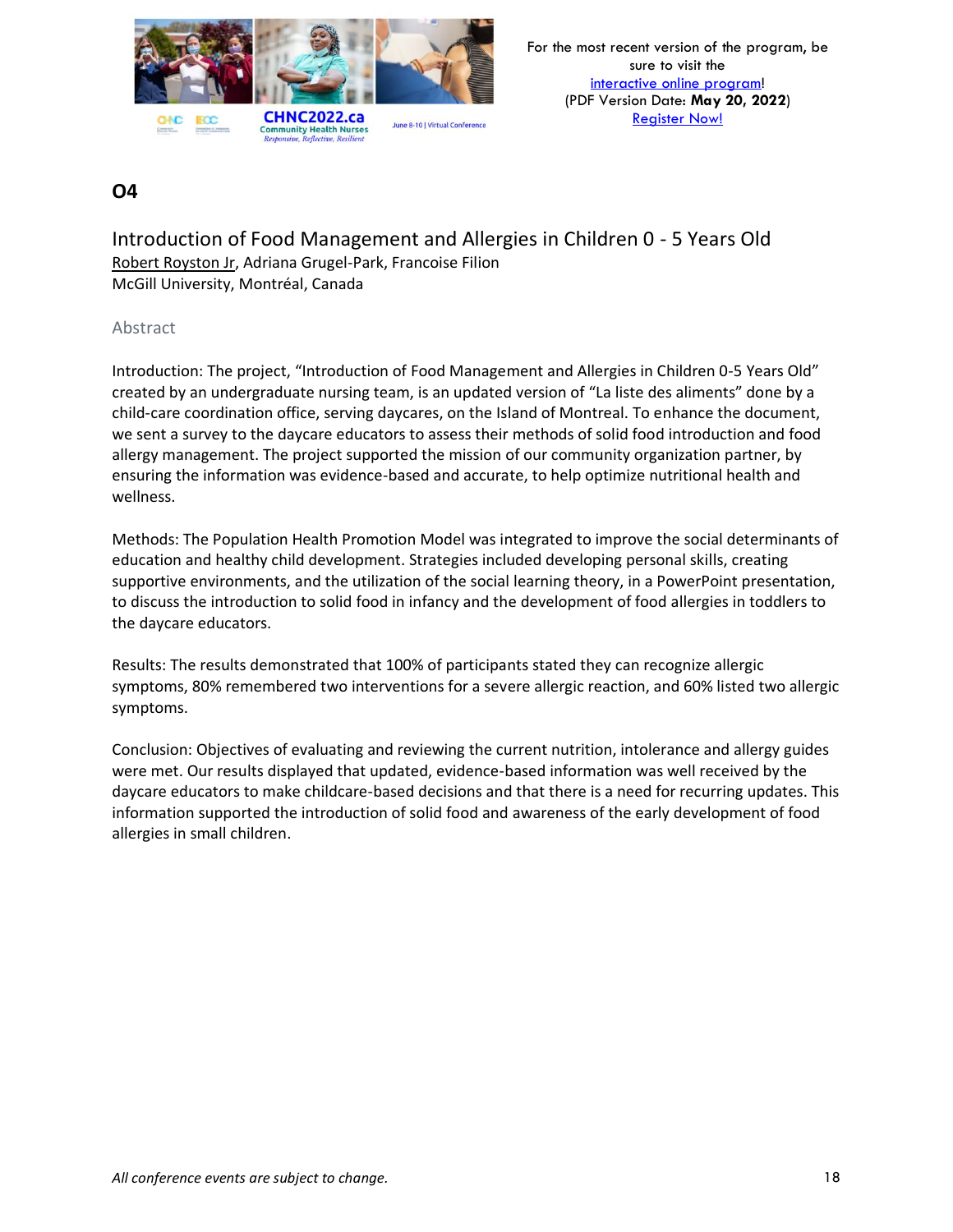

## Assessing evidence-informed decision-making competence in public health nursing practice

Emily Belita<sup>1</sup>, Jennifer Yost<sup>2</sup>, Janet Squires<sup>3</sup>, Rebecca Ganann<sup>1</sup>, Maureen Dobbins<sup>1</sup> <sup>1</sup>McMaster University, Hamilton, Canada. <sup>2</sup>Villanova University, Villanova, USA. <sup>3</sup>University of Ottawa, Ottawa, Canada

### Abstract

**Purpose:** The purpose of this research study is to develop and psychometrically test a measure to assess competence in evidence-informed decision-making (EIDM) among public health nurses.

**Methods:** Conceptual literature on EIDM and existing measures were used to develop items in the new EIDM competence tool. Eleven international experts in public health and/or EIDM assessed content validity through qualitative feedback and item relevance ratings. A content validity index was calculated for each item. Nine public health nurses assessed the proposed measure for comprehension and ease or difficulty of completion. The measure will be piloted in November to December 2019 across five Ontario health units using an estimated convenience sample of 400 nurses working in any role (frontline, Supervisor, policy analyst).

**Findings:** Item content validity index ratings ranged from low (0.64) to high (1.00). Modifications (item deletion, revision, additions) were made to the EIDM measure based on content validity index ratings and qualitative comments. Assessment of comprehension and ease/difficulty of completion resulted in minor wording revisions and addition of five new items related to use of critical appraisal tools. Psychometric data on acceptability (time to complete), reliability (Cronbach's alpha), and validity (internal structure, relationships to other variables) is forthcoming upon completion of the pilot phase.

**Practice implications:** The finalized EIDM competence measure can be used in practice to support frontline nurses and administrators in assessing the status of EIDM competence among individuals and within organizations. This can facilitate professional development activities to foster EIDM competence development.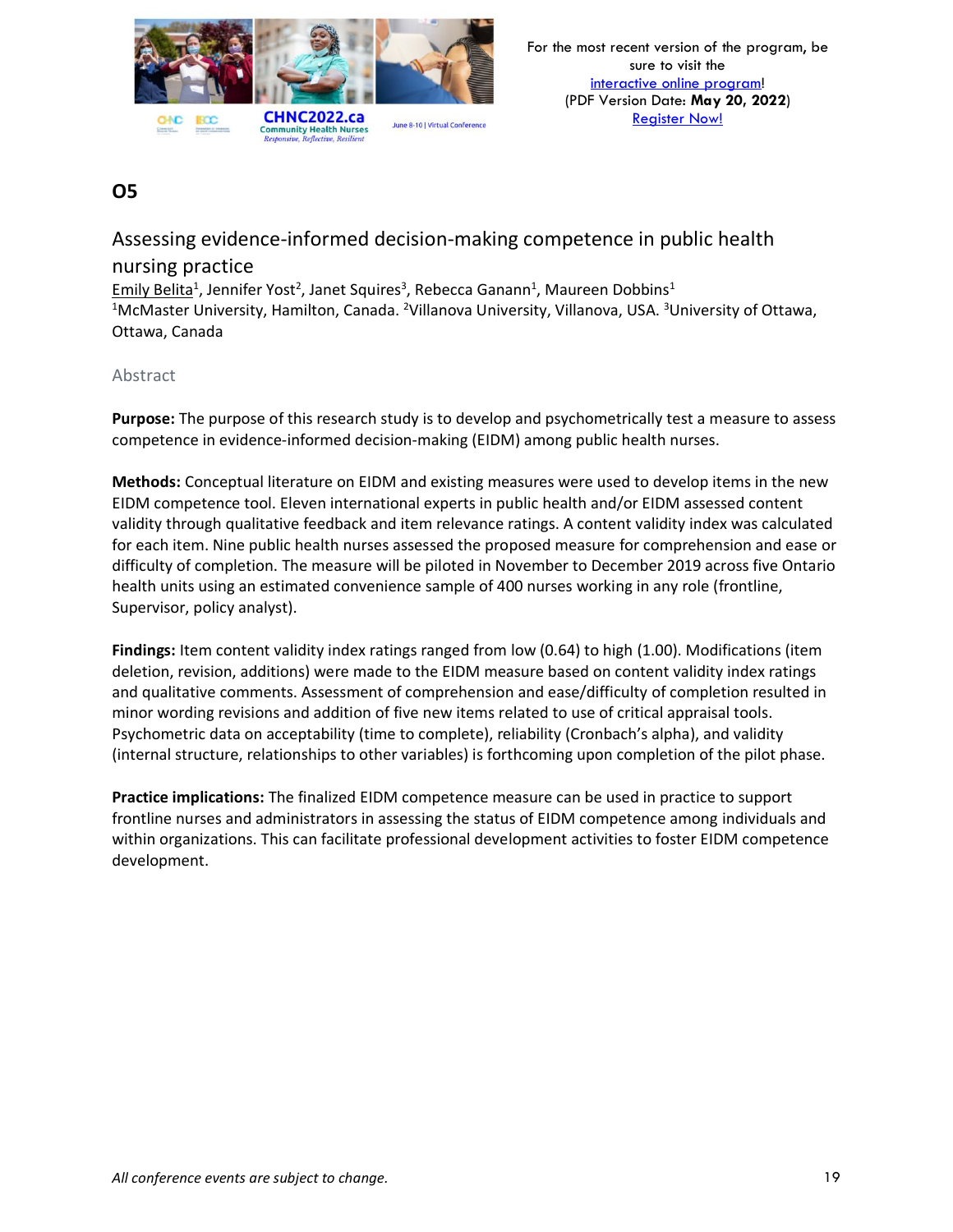

# Evidenced Informed Practice in 3rd Year Community Health Placement: A Successful Approach to Community Health Integration Jacqueline Avanthay Strus<sup>1</sup>, Marie-Claude G. Simpson<sup>2</sup>, <u>Brittany Labossière</u><sup>3</sup>

<sup>1</sup>Université de Saint-Boniface, Winnnipeg, Canada. <sup>2</sup>Université de Saint-Boniface, Winnipeg, Canada. <sup>3</sup>Universityé de Saint-Boniface, Winnipeg, Canada

### Abstract

**Issue/Focus**: Community health nursing education for undergraduate nursing students continues to be undervalued across Canadian nursing programs. An increased need for community health nurses emphasizes the importance of effectively integrating theory and evidence-informed practice in the curriculum, which maximizes students' practice readiness. By integrating core concepts of community health nursing within the first and second year, and incorporating a two-part adjunct community health course and practical placement, students' show increased capacity and desire to work in a non-hospital setting.

**Findings**: Students integrated evidence-informed practice in the community setting using practical approaches. This was demonstrated by the effective implementation of community health models in partnership with community agencies, such as the creation of teen birth control modules, a screening tool for socially isolated seniors, and a community-run food bank in a small rural town. These low-to-no cost sustainable community projects were developed and implemented by undergraduate students and continue to be used for the public by community partners.

**Conclusion**: Ensuring that core community health concepts are integrated throughout the curriculum together with the active engagement of nursing students in community projects, helps students be better prepared for community health nursing

**Standard/Key Messages**: In relation to Standard # 7, increasing capacity for student nurses to integrate theory and evidence-informed practice at the undergraduate level is crucial to be able to respond to the growing need for community health nurses.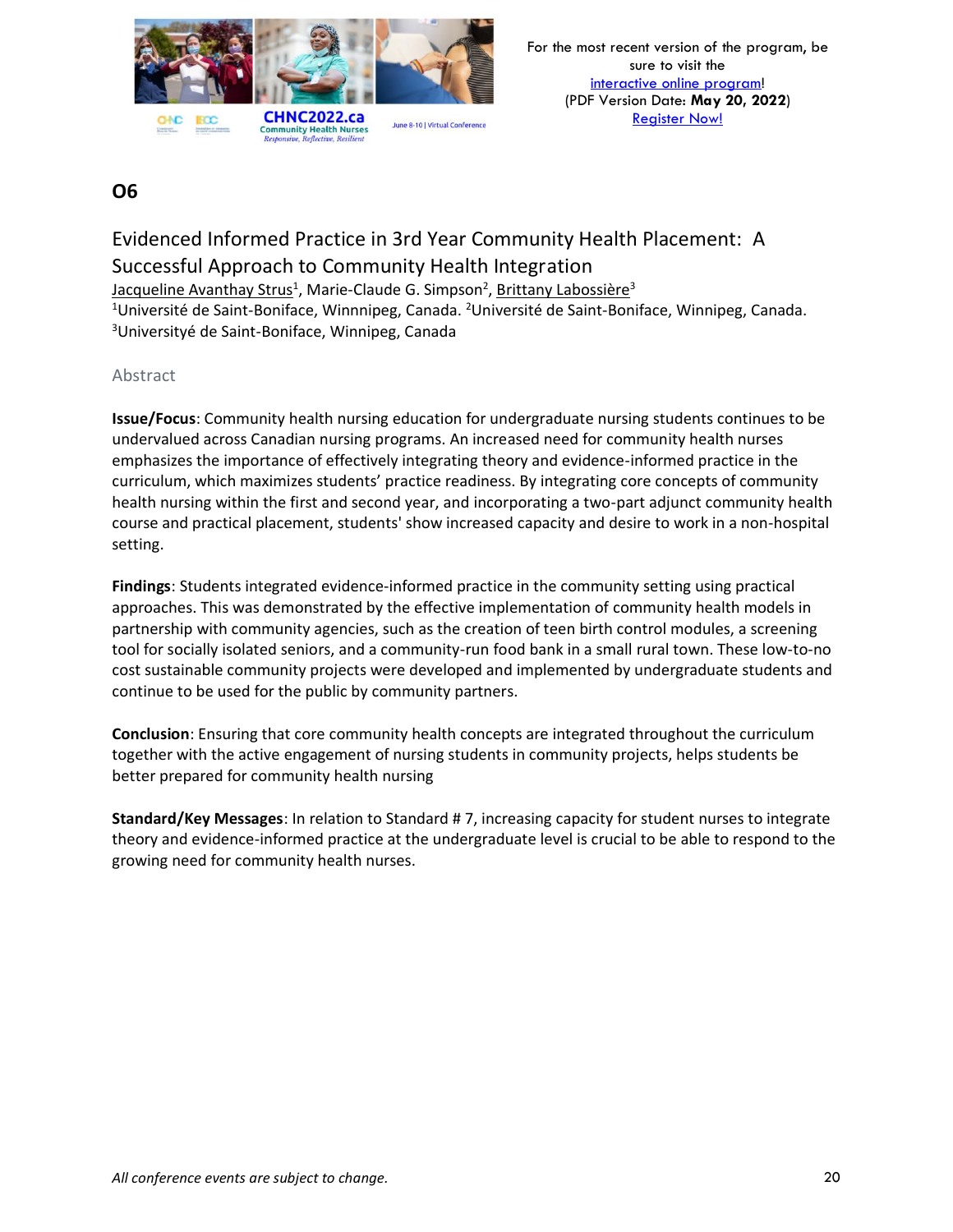

# Evaluating the Impact of the Knowledge Broker Mentoring Program on Evidence-Informed Decision Making

Maureen Dobbins<sup>1</sup>, Marla Steinberg<sup>2</sup>, Heather Husson<sup>1</sup>, Claire Howarth<sup>1</sup>

<sup>1</sup>National Collaborating Centre for Methods and Tools, Hamilton, Canada. <sup>2</sup>Marla Steinberg Consulting, Vancouver, Canada

### Abstract

### **Project focus:**

This presentation will explore the evaluation and impact of an innovative evidence-informed decision making (EIDM) capacity building program. After the presentation, attendees will understand the impact of the National Collaborating Centre for Methods and Tools' (NCCMT) Knowledge Broker (KB) Mentoring program as well as how it was evaluated.

### **Background:**

The KB Mentoring program was developed and implemented to support individual and organizational EIDM capacity development. There have been two cohorts, each has been evaluated with a fundamental descriptive qualitative design.

### **Methods:**

Each organization that participated in the program was invited to also participate in the evaluation. Evaluation participants included program participants, managers, and senior decision-makers. Telephone interviews were conducted using an interview guide, audio-taped, and transcribed. Data was analyzed using a general inductive approach.

### **Results:**

Participants reported increased confidence, knowledge, skills, and connections. At the organizational level, the groups reported conducting rapid reviews, critically appraising evidence, and requiring evidence to be used in program planning decisions. Additionally, participating organizations have put in place ongoing supports to build EIDM capacity.

### **Conclusions:**

Participants indicated the KB mentoring program was high quality and increased EIDM capacity and behaviour in their organizations. EIDM is important for community health nurses as it helps ensure that practice is evidence-informed and resources are being used efficiently. KB Mentoring is an impactful training program to advance practice and EIDM knowledge and skills of community health nurses.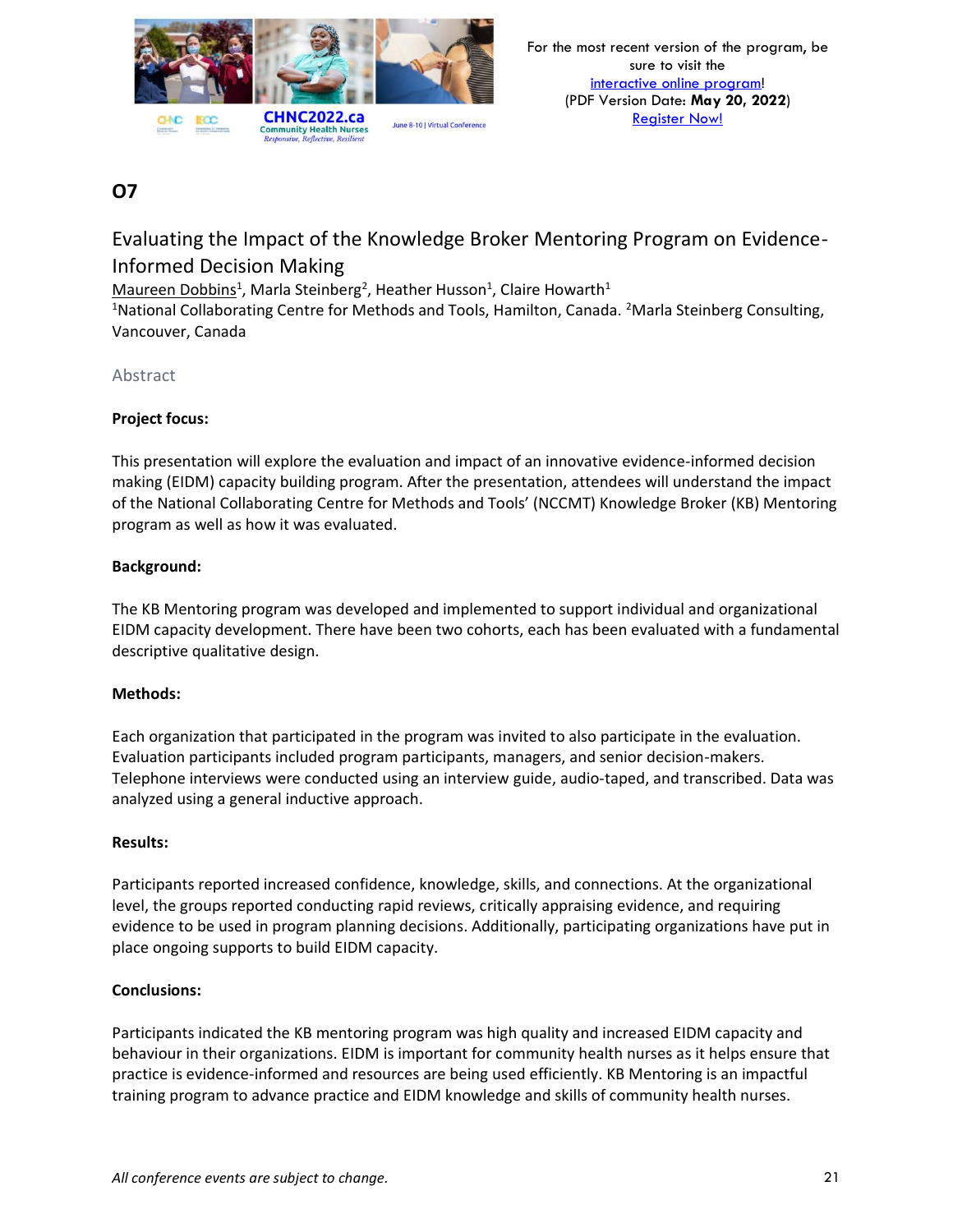

Additionally, the program was successful across health units of varying geographic areas, populations and levels of resources.

**Theme:** Building capacity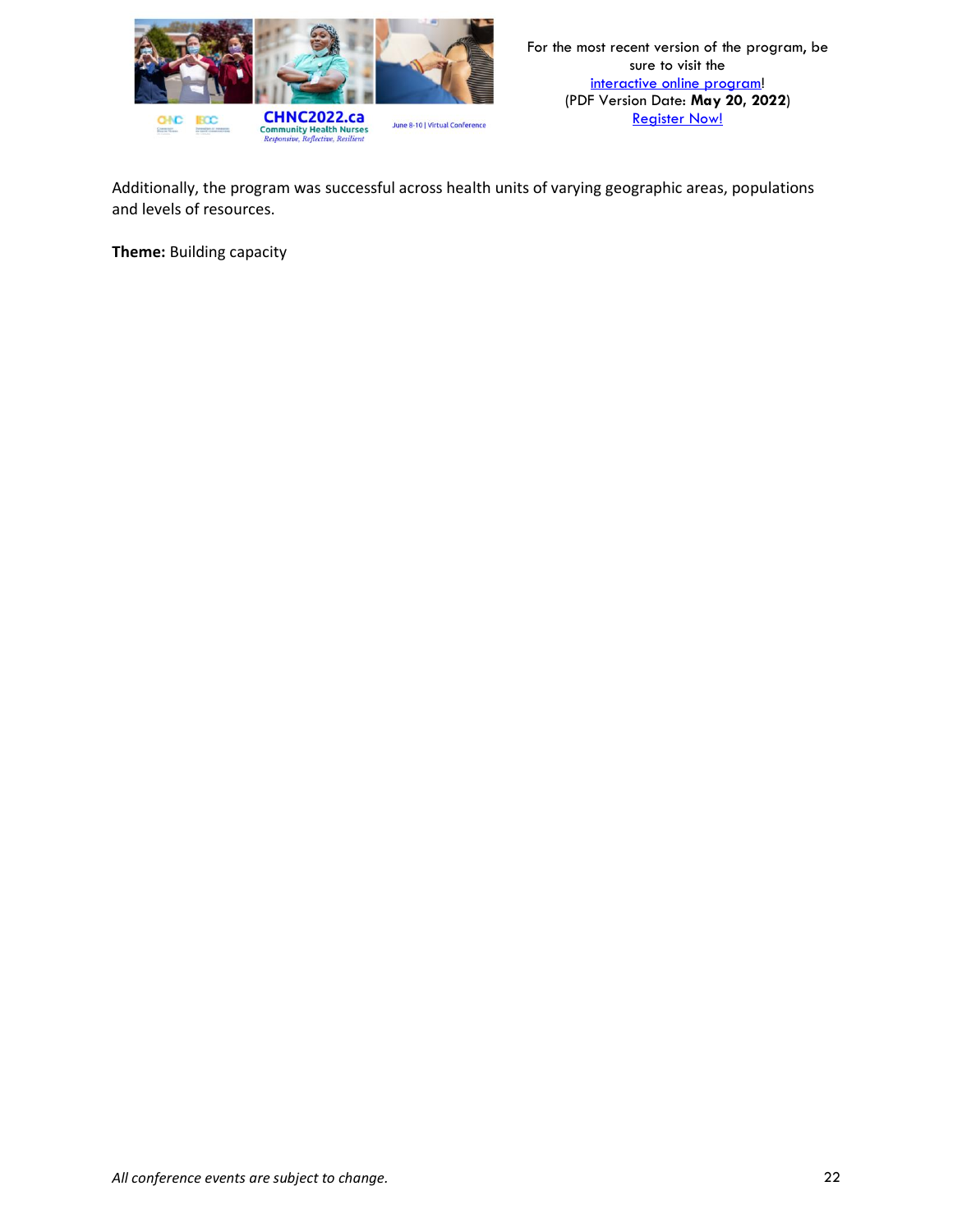

An Organization-wide Medication Reconciliation Initiative: Advocating for Home Care Clients Janet Chan VHA Home HealthCare, Toronto, Canada

### Abstract

In 2018, the Canadian Institute for Health Information reported that 1.9 million Canadian seniors are chronically using at least one drug inappropriately. Inappropriate use can cause adverse reactions, resulting in hospitalization or secondary injuries such as falls. Recognizing that all home care clients can be at risk for inappropriate medication use and that not every home care client receives nursing service, the medication reconciliation process, previously only applied to nursing clients, is being expanded to clients receiving occupational therapy, physiotherapy, and/or personal support services.

Due to the nature of home care in Ontario, regulated health professions work independently, and home care clients often receive healthcare services from multiple home care agencies thus posing a challenge for interprofessional collaboration. Also, professional responsibilities outlined by colleges makes it challenging to include professions in organization initiatives if the profession does not feel that the scope of the project falls into their scope of practice. These barriers are addressed by using an interprofessional approach for seamless incorporation of the medication risk assessment tool into the workflow of a home care organization's rehab service providers.

From this presentation, learners will understand the community health nurse's role in interprofessional collaborations, identify strategies to get buy-in across disciplines, and compare strategies for implementing change. Community nurses will be able to apply the learnings from our experience to advocate for and influence change that benefit individuals in the community by involving interprofessionals in their own organizations.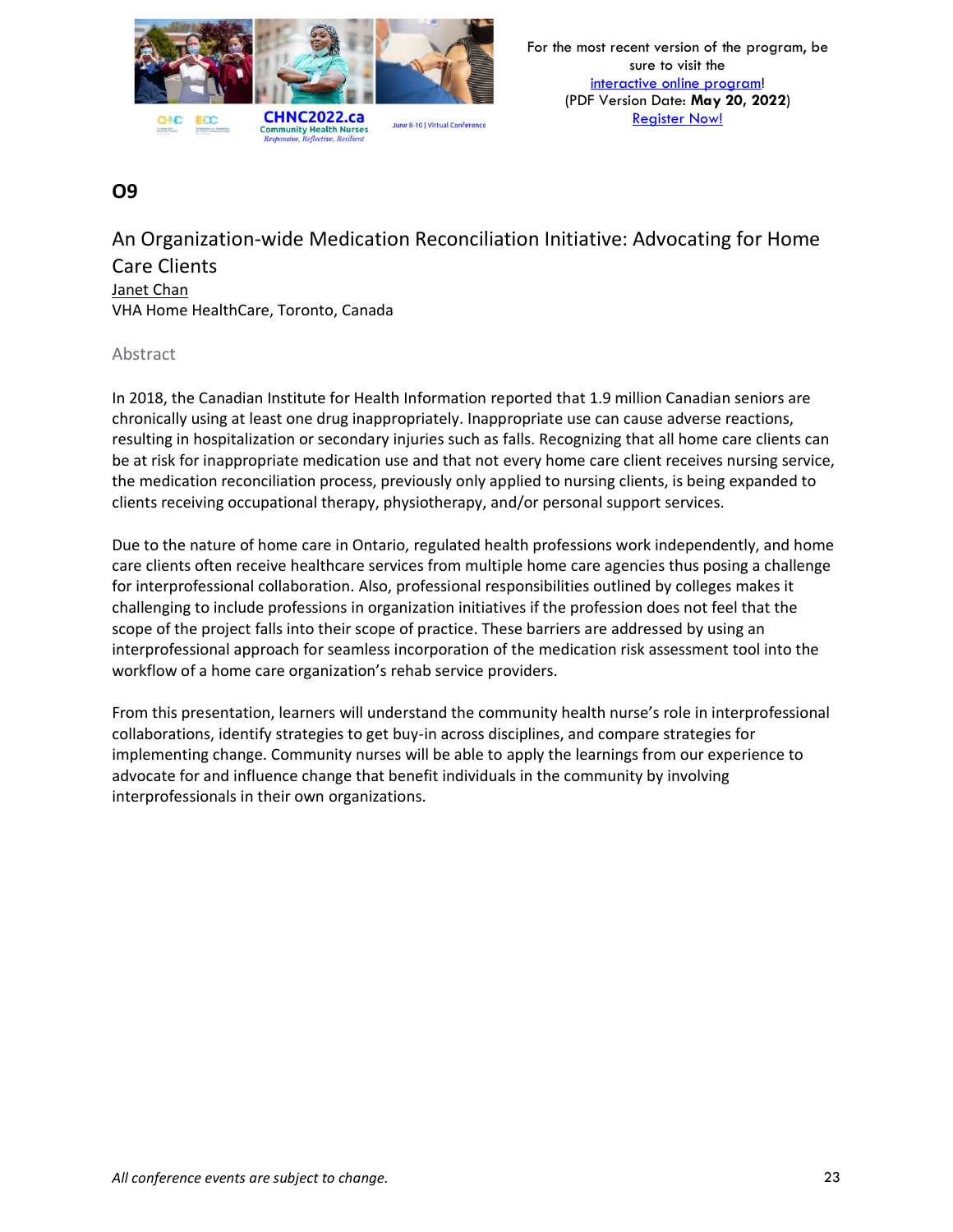

How to Support Health Decision-Making of People with Intellectual Disabilities Elise Matthews<sup>1</sup>, Marjaan Ahmed<sup>1</sup>, Connie Andersen<sup>2</sup>, Charlene Eger<sup>3</sup>, Jamie Ellis<sup>3</sup>, Alaina Harrison<sup>3</sup>, Mikayla McMechan<sup>2</sup>, Tina Millar<sup>3</sup>, Abby Phillips<sup>4</sup>, Brittany Sauve<sup>5</sup>, Shandrea Verboom<sup>3</sup>, Darren Wall<sup>3</sup>, Megan Wells<sup>2</sup>, Aiden Young<sup>2</sup>

<sup>1</sup>University of Regina, Saskatoon, Canada. <sup>2</sup>Inclusion Saskatchewan, Saskatoon, Canada. <sup>3</sup>Inclusion Saskatchewan, Regina, Canada. <sup>4</sup>University of Regina, Regina, Canada. <sup>5</sup>Inclusion Saskatchewan, Prince Albert, Canada

Abstract

Supported Decision-Making (SDM) is the process of supporting people to make their own health care decisions and exercise their autonomy and agency to achieve their wishes and goals. SDM is enabled by relationships between a person and their network of supports. The COVID-19 pandemic underscored the need for practical tools to facilitate SDM for individuals with intellectual disabilities, their supporters, and healthcare professionals. Inclusion Saskatchewan offers an SDM series designed for and by Self-Advocates. In this presentation, we will describe the creation and evaluation of the document, "My Health: How to Support My Decision Making." Self-Advocates will share their motivations and experiences of designing this plain language document. Health profession students will describe the teachings they received from Self-Advocates. Disability service professionals and a nursing researcher will report on the collaborative evaluation process. The results of a survey of stakeholders identified how the "My Health" document can facilitate SDM among Self-Advocates, family advocates, disability service professionals, and health professionals. "My Health" is an accessible plain language tool that is useful for Community Health Nurses (CHNs) who work with people with intellectual disabilities and their supporters in family practice, home health, public health, and other health care settings. This presentation, lead by Self-Advocates, will help CHNs to prioritize a SDM approach in their partnerships with people with intellectual disabilities, and provide a tool to initiate discussions with those individuals and advocate for SDM with other CHNs and health care team members.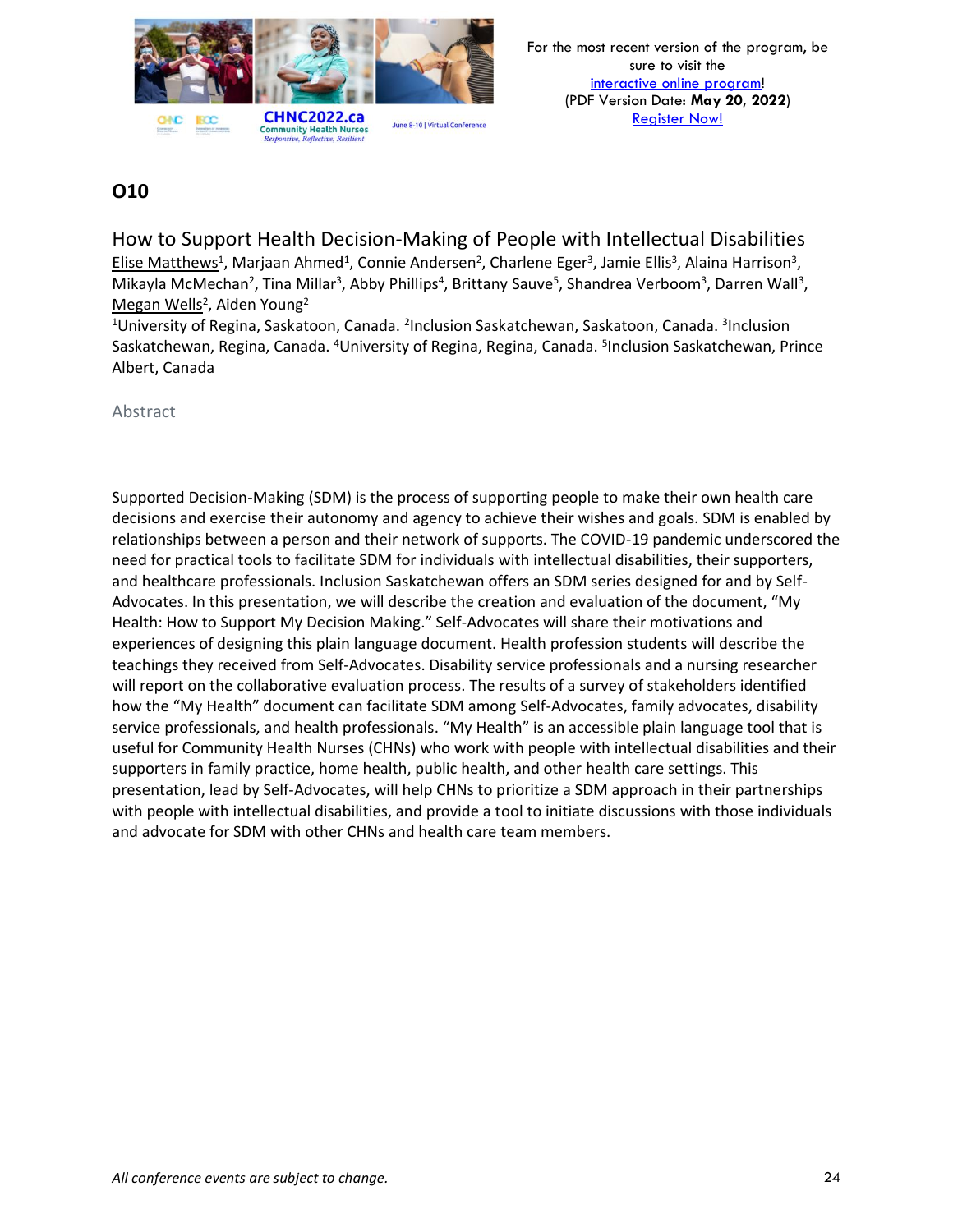

For the most recent version of the program, be sure to visit the [interactive online program!](https://virtual.oxfordabstracts.com/#/event/1204/program) (PDF Version Date: **May 20, 2022**) [Register Now!](https://chnc2022.ca/registration)

# **O11**

COURAGE: Action for Better Aging Tazim Virani, Zannat Reza SE Health, Markham, Canada

### Abstract

COVID-19 has transformed our healthcare landscape and society. The pandemic shone a public light on important issues, perhaps most significantly our nation's efforts to support the health and wellbeing of older Canadians. It has raised public discourse about concepts at the heart of our society – community, solidarity, common good and our social responsibility to those most vulnerable. As Canada's elder population grows in coming decades and medical advances support longer life expectancies, there is an urgent need to create a better future for Canadians as we age.

"COURAGE: Action for Better Aging" is an initiative established to mobilize action to support a new vision for aging and to bring about system shift and transformation to improve the quality of life for older people. This project brings together research, thought leadership and experience to advance a collective vision of aging that promotes purpose, connection, health, and wellbeing and maintains independence, choice, and quality of life. Working in collaboration with a wide spectrum of stakeholders and decision-makers across Canada, this project focuses on system transformation and shifts required to support seniors in their homes and community as we age and when we access the health system. This oral presentation will focus on three objectives: 1) discuss the conceptual underpinnings of the initiative and methodology for the COURAGE project; 2) share highlights of the research to understand the landscape of innovation and models that support better aging; and 3) discuss how nurses at all levels can participate in this initiative.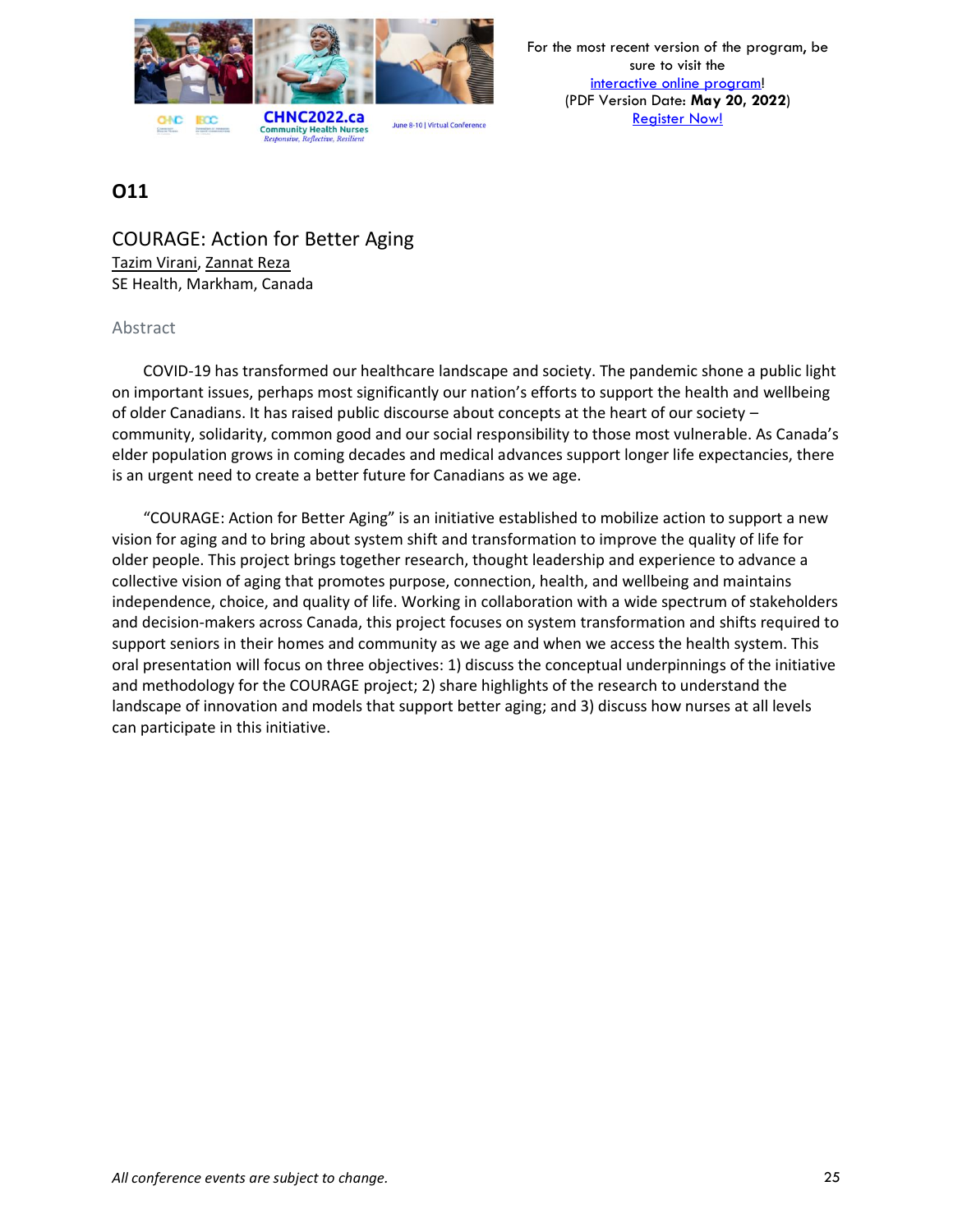

The impact of structures and systems present in everyday home care nursing work on the nurse-patient relationship in northern British Columbia Rebecca M. Stent<sup>1</sup>, Angela J. Thomson<sup>2</sup>, Caroline Sanders<sup>1</sup>, Erin Wilson<sup>1</sup> <sup>1</sup>University of Northern British Columbia, Prince George, Canada. <sup>2</sup>Patient Partner, Prince George, Canada

### Abstract

The purpose of this thesis project was to develop a comprehensive description, exploring how structures and systems in everyday home care nursing (HCN) work impacted nurse-patient relationships from the perspectives of patients.

This study drew from an institutional ethnographic methodology, incorporating patient-oriented research approaches. Semi-structured interviews were conducted, and publicly available texts were reviewed. Data analysis included discussions with a patient partner, ensuring patient perspectives were highlighted.

Seven patients and two patient-caregiver dyads were interviewed, with care needs including wound care, palliative care, catheter care, and health maintenance. While descriptions of both quality of care and nurse-patient relationships were largely positive, discrepancies were noted relating to continuity of providers and level of comfort patients felt expressing concerns. Further explorations highlighted how HCNs and patients came to know one another and to be known, and the impacts this had on overall experiences of receiving HCN services.

Increased demand for HCN services may lead to time constraints, limitations on length and frequency of visits, and decreased continuity in terms of being seen by the same HCN(s) on a regular basis. However, patients who described feeling known may be less impacted by these systemic constraints. Participants in this study who felt known by their HCNs and satisfied with both the time and continuity of their care shared ways in which HCNs, patients, and caregivers actively engaged in knowing and being known, while providing or receiving care in a timely and efficient way.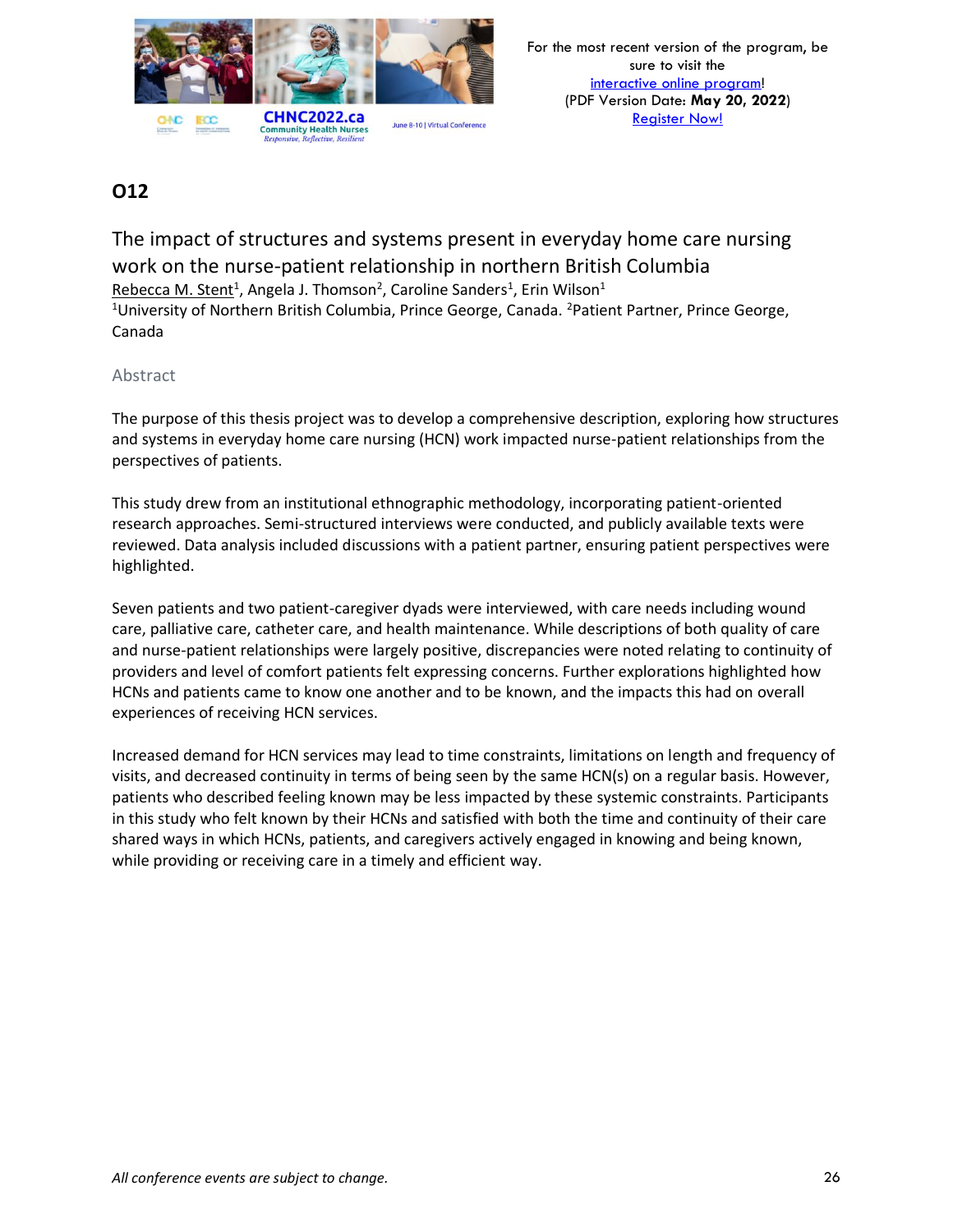

## Raising Student Nurses in Remote First Nations Communities'

Victoria Dick<sup>1</sup>, Kate Moynihan<sup>1</sup>, Jenn Spurr<sup>1</sup>, Heather McAnsh<sup>1</sup>, Joanna Fraser<sup>1</sup>, Evelyn Voyageur<sup>1</sup>, Heidi Deagle<sup>1</sup>, Kristen Young<sup>2</sup>, Patricia. R. Woods<sup>3</sup>

<sup>1</sup>North Island College, Comox, Canada. <sup>2</sup>Huu-ay-aht First Nations, Huu-ay-aht, Canada. <sup>3</sup>Vancouver Island University, Naniamo, Canada

### Abstract

This Collaborative Inquiry project explores the benefits, challenges and opportunities of early immersion learning experiences (field schools) for 1st year Bachelor of Science in Nursing (BSN) students in remote First Nations communities. Since 2007, North Island College has partnered with Wuikinuxv and Dzawada'enuxw Nations to offer field schools for 4<sup>th</sup> year BSN students in these remote communities. Building on the relationships and experiences of those field schools, we partnered with two remote Nuu-chah-nulth communities, Huu-ay-aht and Kyuquot to introduce a new experience suitable for 1st year BSN students. Guided by Indigenous research methodology, our inquiry team (consisting of First Nations community leaders, BSN students and nursing faculty) has collaboratively planned, implemented and evaluated two early immersion experiences in May of 2019. Our findings confirm that students who participate gain deeper understandings of their own cultural locations, appreciation for different worldviews and a desire to address structural inequities and racism in their practice as nurses. Indigenous community members report changes in their attitudes towards health care providers, and specifically increased trust levels in nurses, which promotes advocacy when experiences of racism in the healthcare system occur. North Island College's nursing curriculum has become increasingly inclusive of Indigenous ways of knowing and learning throughout the program, largely due to the partnerships and understandings that have been created through these immersion learning experiences. Immersion learning experiences have the power to decolonize education, reduce racism and increase health equity, and can be applied to many nursing contexts and settings.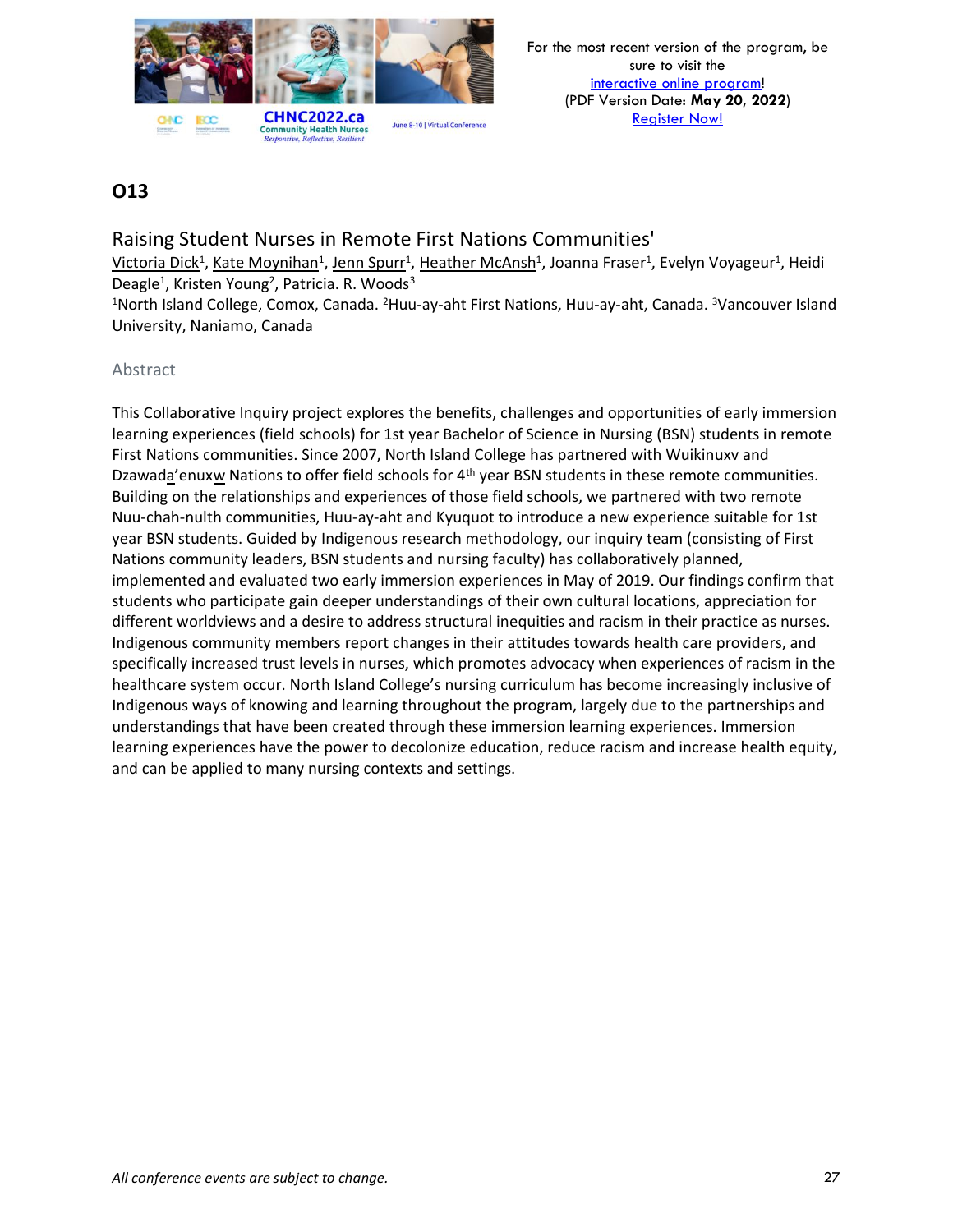

## Urban Indigenous mothers' experiences with postnatal nursing care in southern Alberta: A Blackfoot methodology Chloe Crosschild

University of Lethbridge, Lethbridge, Canada

### Abstract

This is a study of Indigenous maternal child health in colonial Canada. The central tasks of this study were to determine how urban Indigenous mothers' experiences with postnatal nursing care shaped their relationship with urban health services; and, how urban Indigenous mothers engaged in daily acts of resurgence in colonial spaces. Specifically, this study engaged with the stories and lived experiences of seven Blackfoot mothers with postnatal nursing care in Southern Alberta. This thesis focused on identifying gaps in maternal child health for urban Indigenous mothers and recommended strategies to close the gaps in health outcomes between Indigenous and non-Indigenous women while engaging an Indigenous research methodology in the context of promoting decolonial approaches in nursing research. Overall, Blackfoot mothers described negative experiences with postnatal nursing care that they agreed was due to the colonial underpinnings of the Canadian health care system. This study has shown that the perceived standardized "neutral" health care system does not produce "neutral" spaces and has not been safe for the participating Blackfoot mothers. These findings have implications for nursing research and practice that has the potential to support the improvement of Indigenous maternal child health. This study also affords the opportunity for nurses to reflect on colonial common sense within the health care system and in their own nursing practice.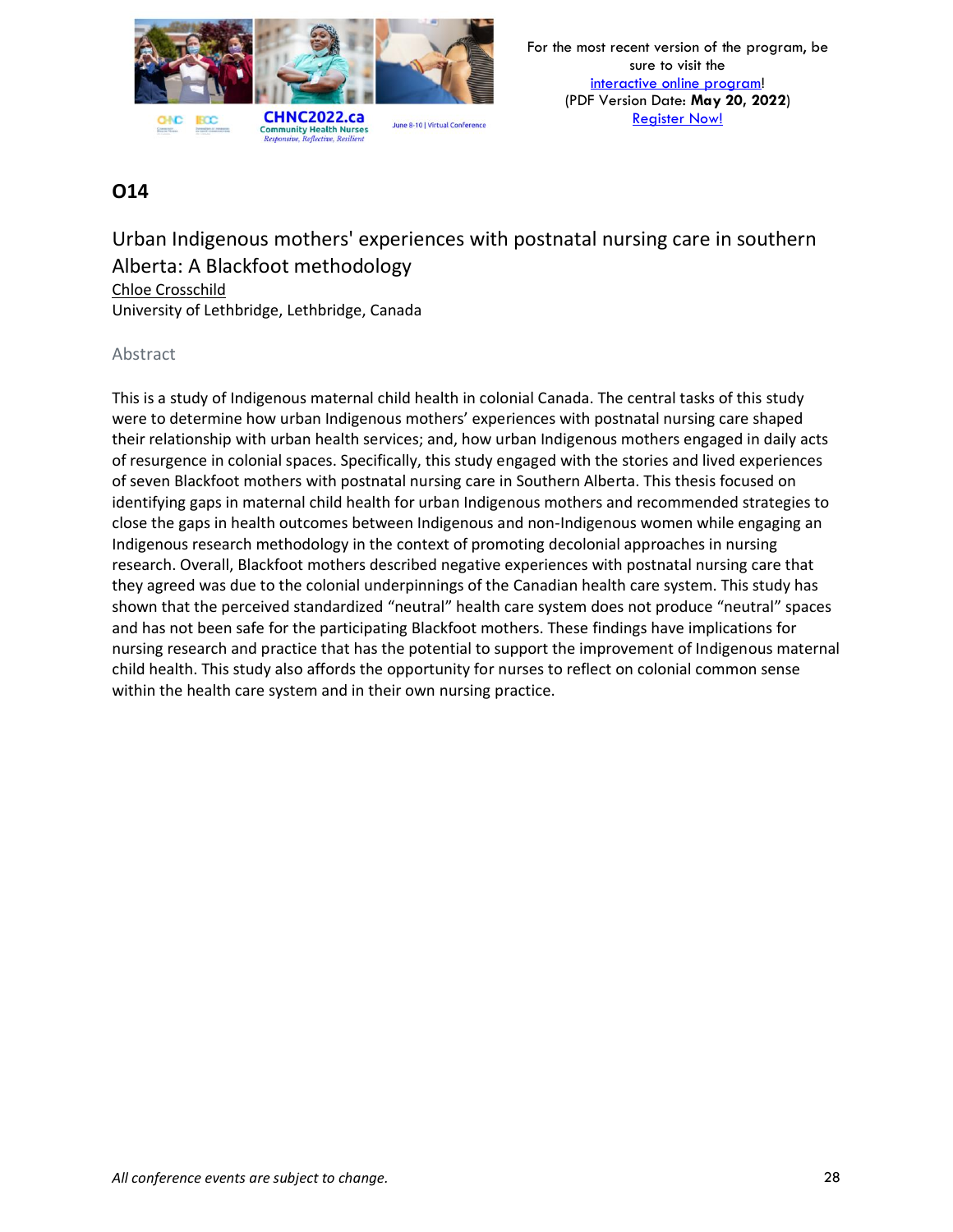

Sick Individuals or Sick Populations? The Role of Individual and Structural Racism As Determinants of Health in Canada

Aliyah Dosani Mount Royal University, Calgary, Canada

### Abstract

On December 17, 2018, The Canadian Public Health Association published a position statement on Racism and Public Health. "The Canadian Public Health Association (CPHA) recognizes that we are all either overtly or inadvertently racist and that the influence of this racism affects the health of individuals and populations." While much literature over the last decade has provided the needed evidence to build the case for racism as a determinant of health and a public health issue in Canada, various institutions and agencies have been slow to respond to the various levels of racism that exist, including, individual racism and structural/systemic racism. Examples of both individual and structural racism will be discussed. Examples of health outcomes as evidence of systemic racism before, and during the COVID-19 pandemic will be highlighted. Furthermore, in this presentation, I will discuss and highlight the pathways that lead to structural racism including examples of organizational regulations, policies, processes, and practices that result in systemic racism. Various opportunities to engage in different forms of anti-racism and anti-oppression work will be outlined, including the importance of including race-based data in surveillance systems and how we might collect disaggregated data based on race at the national level. Finally, community health nurses will come away with tangible next steps regarding how to improve their anti-racism and anti-oppressive nursing practice as it aligns with the Health Equity Standard of Practice.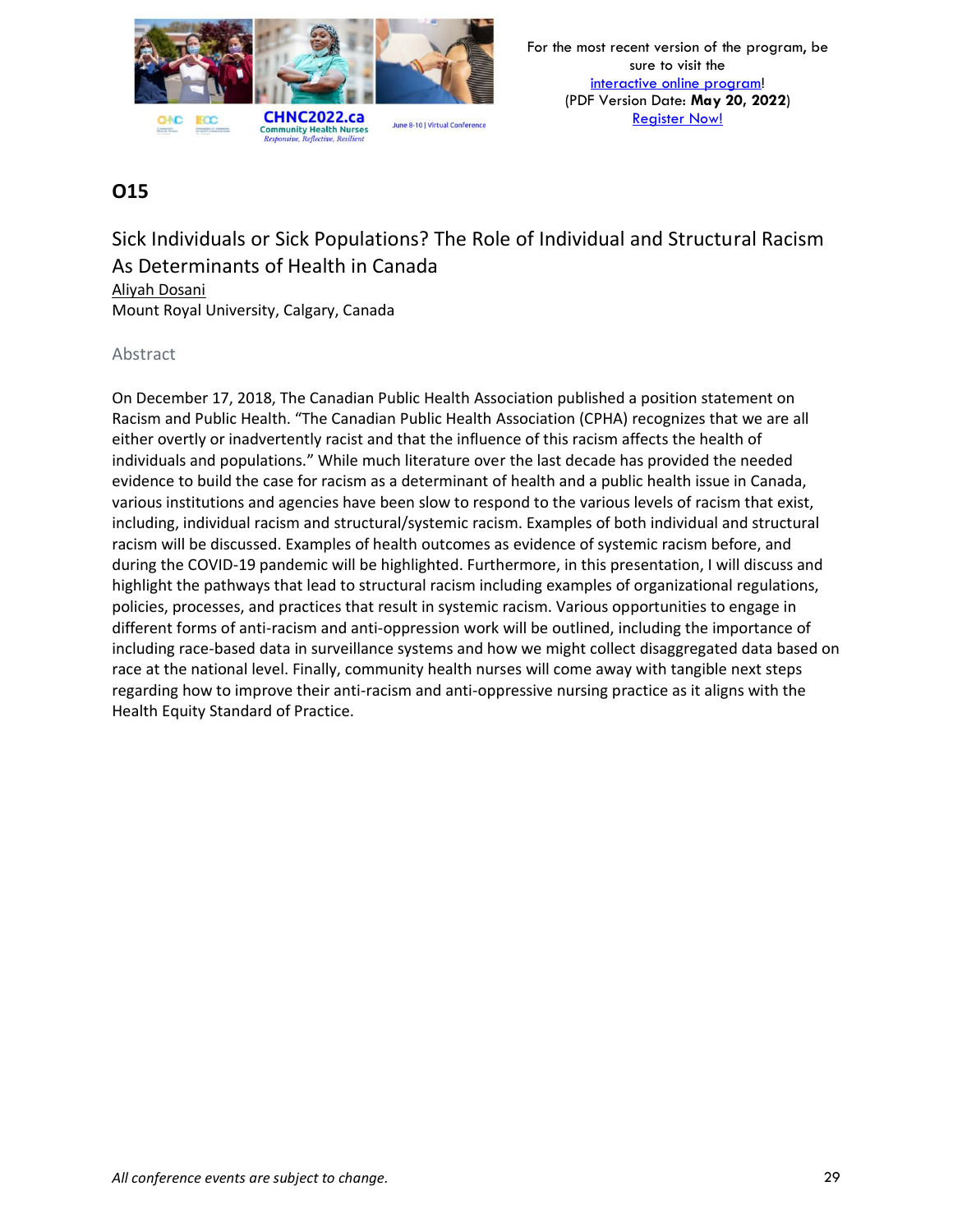

Tackling Health Inequalities through Public Policy Action:Insights from Canadian Policy Academics, Activists, and Advocates Arnel Borras

York University, Toronto, Canada

### Abstract

Despite numerous public policy proposals and interventions to address health inequalities, this societal problem persists. This research addresses how and why class, race, and gender health inequalities persist in Canada and how such differences can be reduced. First, I performed a literature review using existing document data focusing on pluralism, discursive institutionalism, and critical political economy approach to health. Then I conducted a thematic analysis of interview data gathered from 23 semistructured interviews with Canadian policy academics, activists, and advocates to address the research questions.

The findings demonstrated that health inequalities in Canada are primarily caused by the capitalist economic system; co-constitutives of capitalism, namely colonialism, racism, and sexism; and maldistributive public policies. Health inequalities are further sustained by power, interest, and ideology trumping evidence-based research and policy ideas; unequal wealth and power among competing interests and advocacy groups; the dominance of business and corporate sector in health politics and public policymaking; neoliberal governing authorities; and fragmented and weak labour unions, civil society groups, and social movements.

Health inequalities reduction in Canada required pushing for redistributive public policies around the social determinants of health; uniting and strengthening labour unions, civil society groups, and social movements; and engaging electoral politics. The core strategies to realize health equity goals are the ensemble of information, education, advocacy, organization, and mobilization. Community health nursing should consider and integrate the aforementioned causes, factors, and means of responding to health inequalities in their research, practice, and social actions to achieve health justice.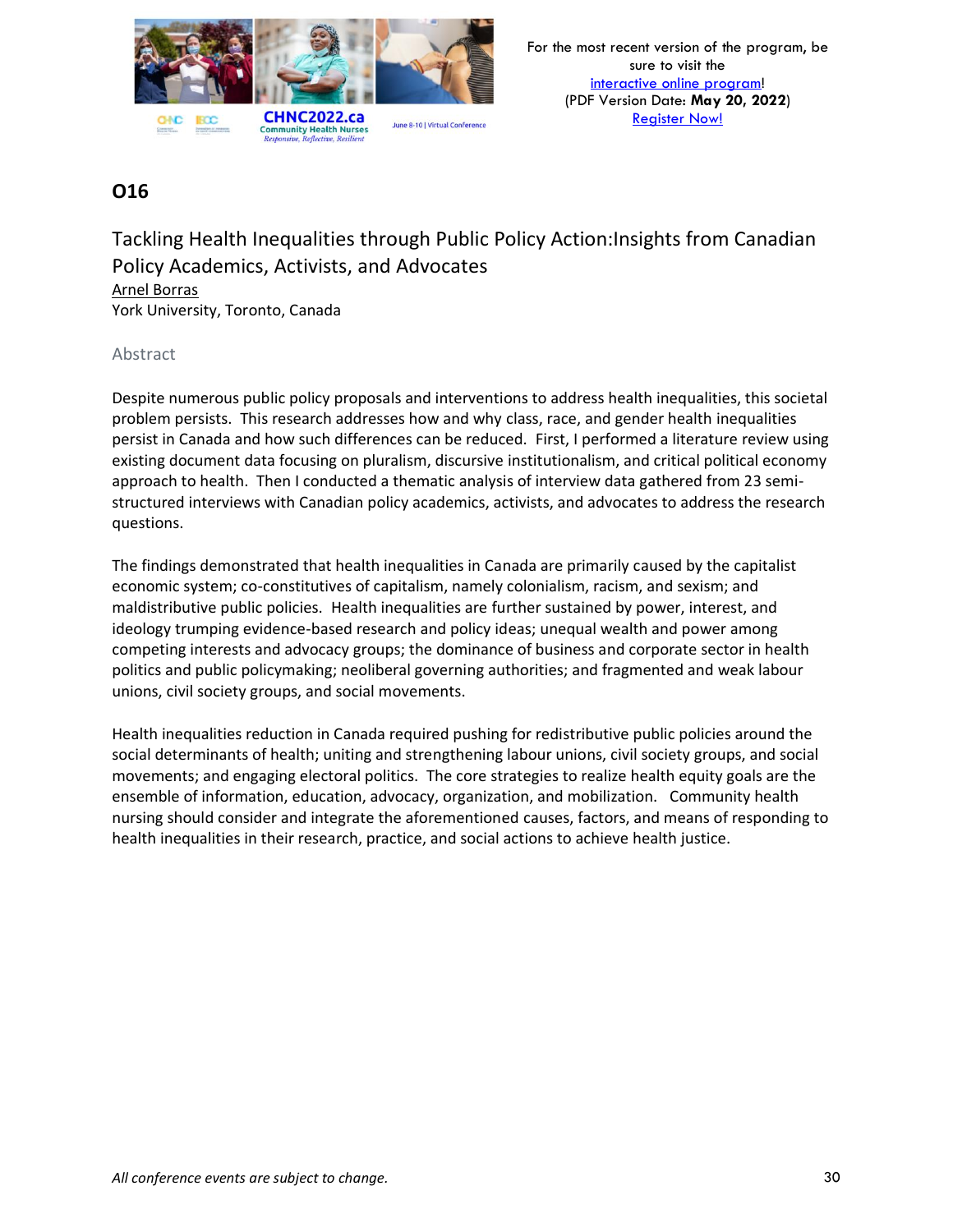

# Medication Safety in the Home Care Setting: Getting to the Roots of Errors Karen Curry

VON Canada, Halifax, Canada

### Abstract

Medication Management is about 50% of practice for nurses working in the home care setting. The purpose of this presentation will be to share the process of developing tools for practice to support medication safety. In our home care agency as part of quality improvement, data from events reports indicated that medication related risk events were increasing in frequency and level of harm to clients. To address this practice risk a number of tools were developed to enhance the Medication Practice policy for the organization. At present the home care agency uses paper based charts in the home. One of the root causes for medication errors was not following the steps in nursing process to ensure the medication rights are in place. As well transcription error was a frequent root cause. The medication administration record forms were updated to include a signed verification of the transcription and the physcian/ NP order form was update to reflect and cue who obtained the order and confirmation of order process. In total 7 safety strategies were introduced to support client safety and nursing practice. Education was provided by webinar and recorded sessions were offered. Educators and Nurse managers at sites were provided tools to track # of med events prior to implementation of the new tools and post implementation I will share the journey of this work and preliminary evaluation data, and sample of tools developed, and strategies we used to address this practice issue.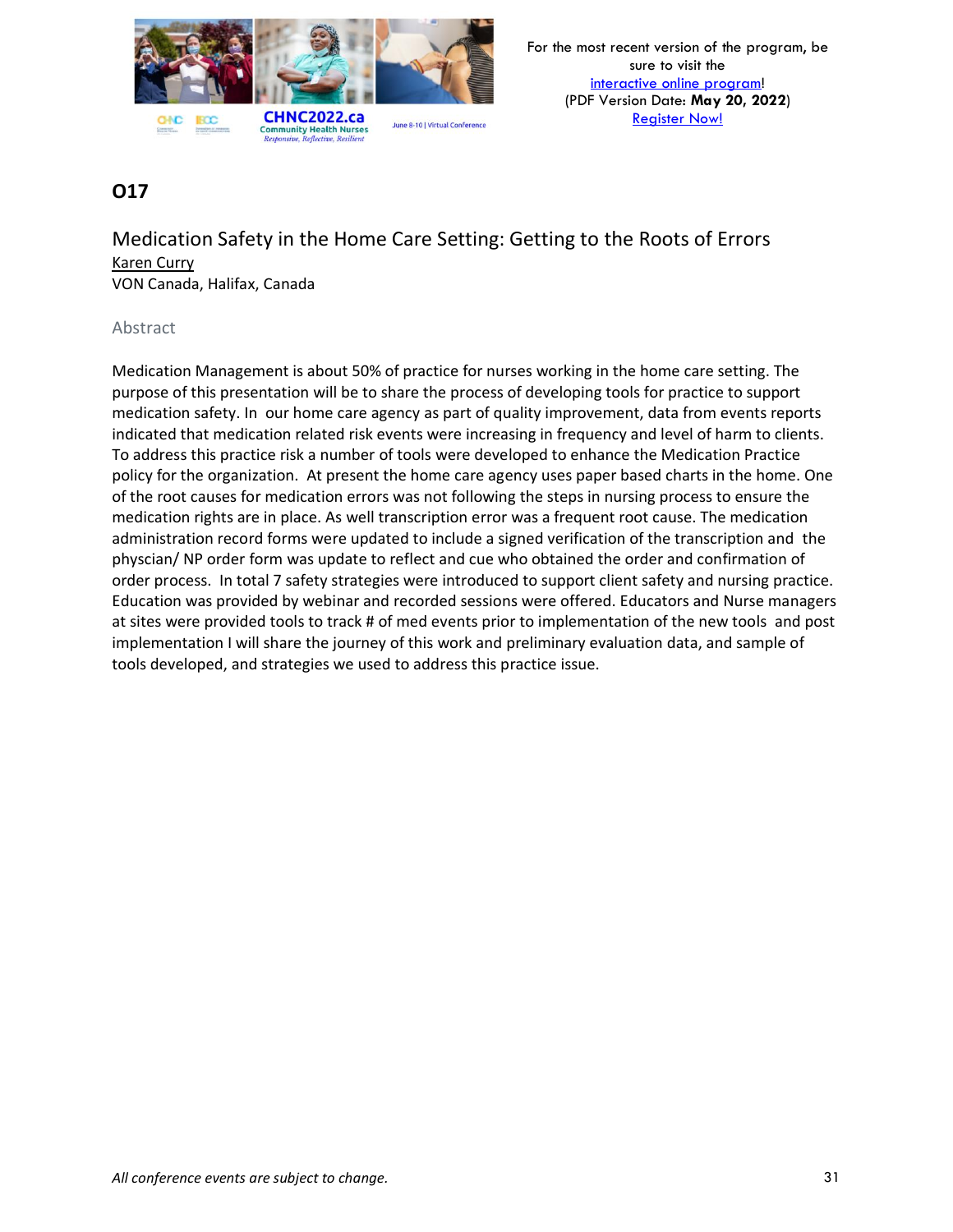

Mental injury and the impact of psychological hazards in the workplace for community health nurses.

Adriane Gear<sup>1</sup>, Maura MacPhee<sup>2</sup>, Sharon Sponton<sup>1</sup>, Tarya Morel<sup>1</sup> <sup>1</sup>BC Nurses' Union, Burnaby, Canada. <sup>2</sup>University of British Columbia, Vancouver, Canada

### Abstract

The purpose of this project is to assess rates of mental injuries in community health nurses in BC, and to examine relationships between those injuries and psychological hazards in the workplace. Researchers from the BC Nurses' Union (BCNU) and the University of British Columbia (UBC) collaborated to survey BCNU nurse members (Licensed Practical Nurses, Registered Nurses, and Registered Psychiatric Nurses) in the fall of 2019. The mental injuries assessed in this study are post-traumatic stress disorder (PTSS-14), anxiety (GAD-7), and depression (PHQ-9), and psychological hazards in the workplace are measured using the Guarding Minds at Work questionnaire and additional questions about experiences of violence at work.

The presentation will address how results of the study will be used in advocacy efforts to inform health policy for community nurses in BC. Key learning outcomes for this session include 1) understanding the prevalence of mental injury for community nurses in BC, 2) understanding associations between mental injuries and workplace psychological hazards in the workplace, and 3) understanding how this information can be applied to inform future policy. This presentation falls under theme 8, "Professional Responsibility and Accountability" as it speaks to nursing issues that affect the profession, addresses factors which might hinder the delivery of quality care, and relates to the effective use of community health nursing resources (CHNC, 2019).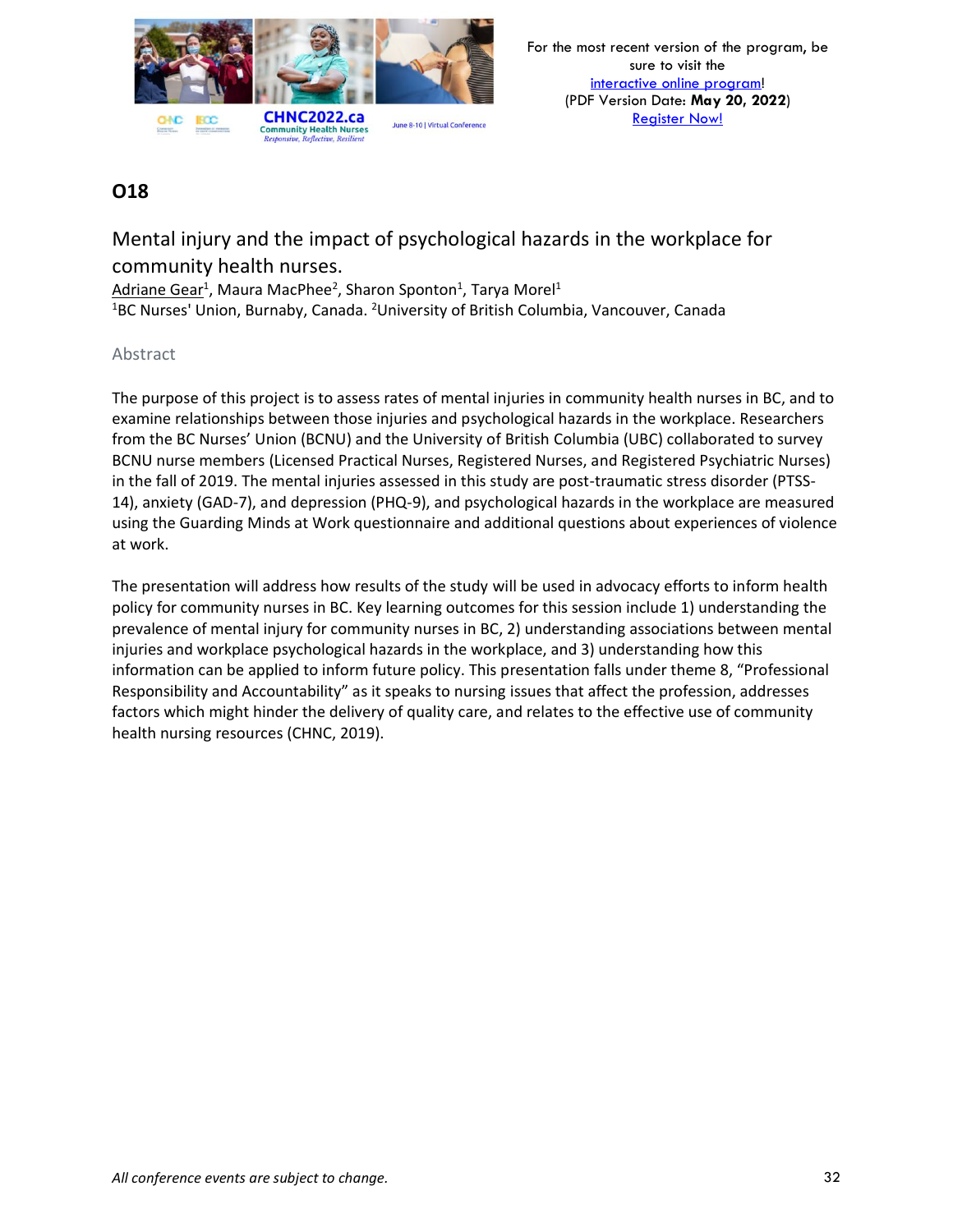

Parents know best: A homecare organization's journey to implement a patientcentred, evidenced-based pain assessment tool for non-verbal paediatric patients Matthew Wong

VHA Home Healthcare, Toronto, Canada

### Abstract

Non-verbal, medically-complex children face challenges in timely identification and management of their pain, leading to prolonged suffering. Although standardized pain assessment tools exist, many are designed for neuro-typical children who often present with common sets of behaviors. The purpose of this project was to identify a psychometrically-valid pain assessment tool from evidence-based literature for implementation across nurses working with this population.

Nurses caring for these patients expressed needing support to identify non-verbal pain. The organization implemented both the Individualized Numeric Rating Scale (INRS) to identify behaviors at different pain levels and an accompanying patient-customizable management flowsheet. Parents of medically-complex children co-designed the intervention, as research suggested the value they bring to easily identifying their child's unique discomfort or deviation from an established baseline. A multi-pronged education plan was created that included an eModule and an interprofessional, caregiver-led case scenario activity. Positive feedback identified the INRS as an opportunity to improve communication regarding pain assessment/management among the interprofessional team.

At any given moment, a child receiving homecare may be visited by multiple nurses and allied-health professionals. The adoption of the INRS and a pain management plan can be a simple way to engage parents as experts while providing nurses with a tangible tool to manage non-verbal pain in this sector.

Key learning outcomes include: (1) introduction to an evidenced-based, paediatric non-verbal pain assessment tool; (2) highlighting benefits of co-designing with patient partners; and (3) strategies to facilitate knowledge translation and uptake of evidenced-based tools in the home care sector.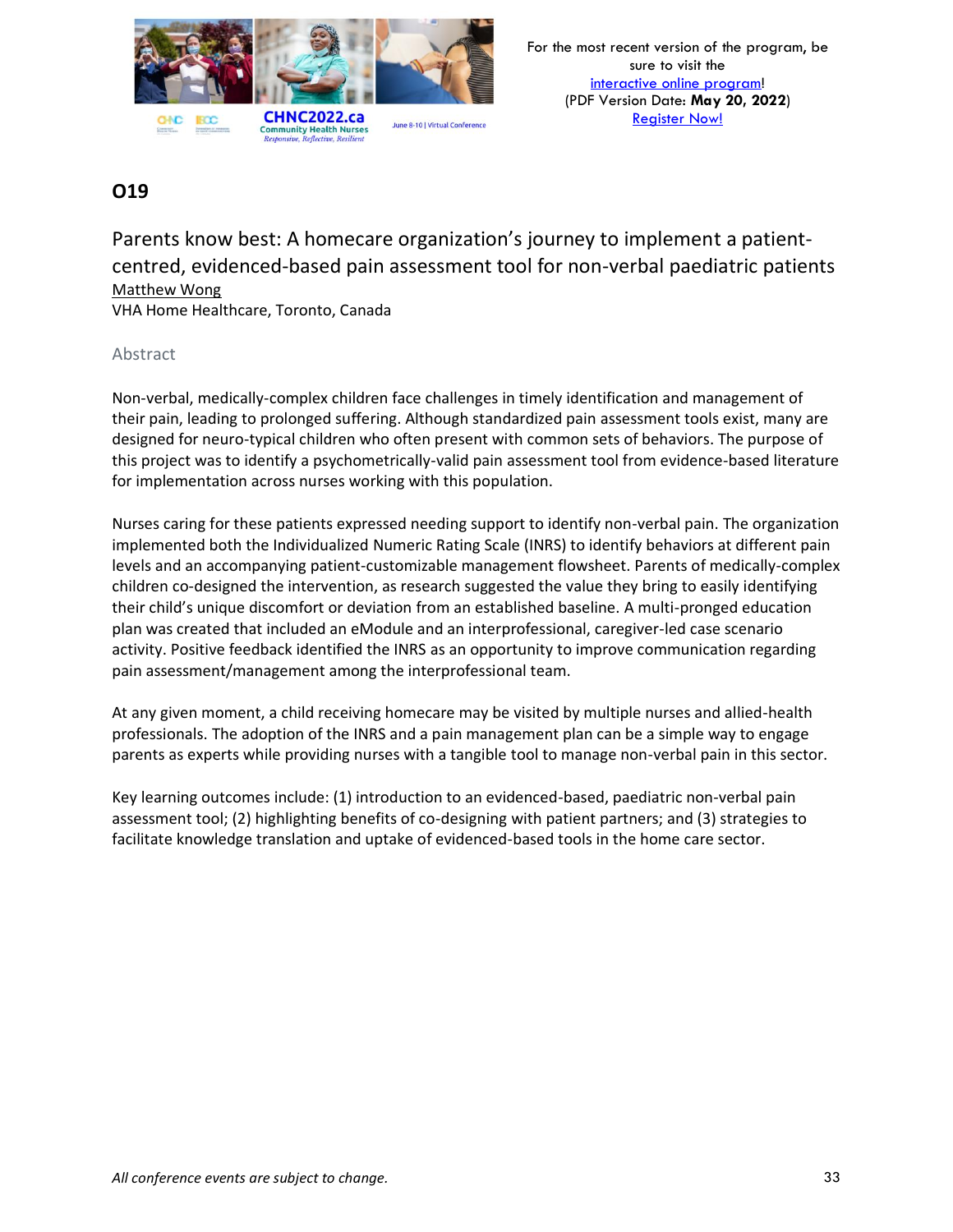

Clinical Practice Resource: A virtual team approach to support safe community nursing practice at SE Health Charlie Byer, Mike Cote, Tellease Williams SE Health, Markham, Canada

### Abstract

Community Health Nurses face many challenges delivering care independently to clients with increasing degrees of complexity within a wide range of specialized areas. Providing clinical education and support for safe, quality, evidence-based care in the variety of nursing practice settings within the community is challenging. In response to the need for clinical support for nurses in the community, SE Health created a new clinical support structure: The Clinical Practice Resource Team (CPRT). In 2013, this virtual team was launched to provide just in time support for nurses, coordinators, and leadership team members across Canada by phone or email.

Utilizing this model, CPRT provides accessible support for clinical assessment and decision-making, advisement on policy and procedure, access to resources, intake review for clients with specialized care needs, independent double checks on medication and collaboration with the advanced practice team. Community health nurses receive support in their practice environments that enhances client safety, promotes evidence-based practice and supports collaboration.

Key learning outcomes:

Identify challenges in CHN that impact client safety

Learn about SE Health's Virtual CPRT and its impact on Community Health Nursing practice

Gain insight into our virtual care model

Discuss how this model may be the future of Community Health Nursing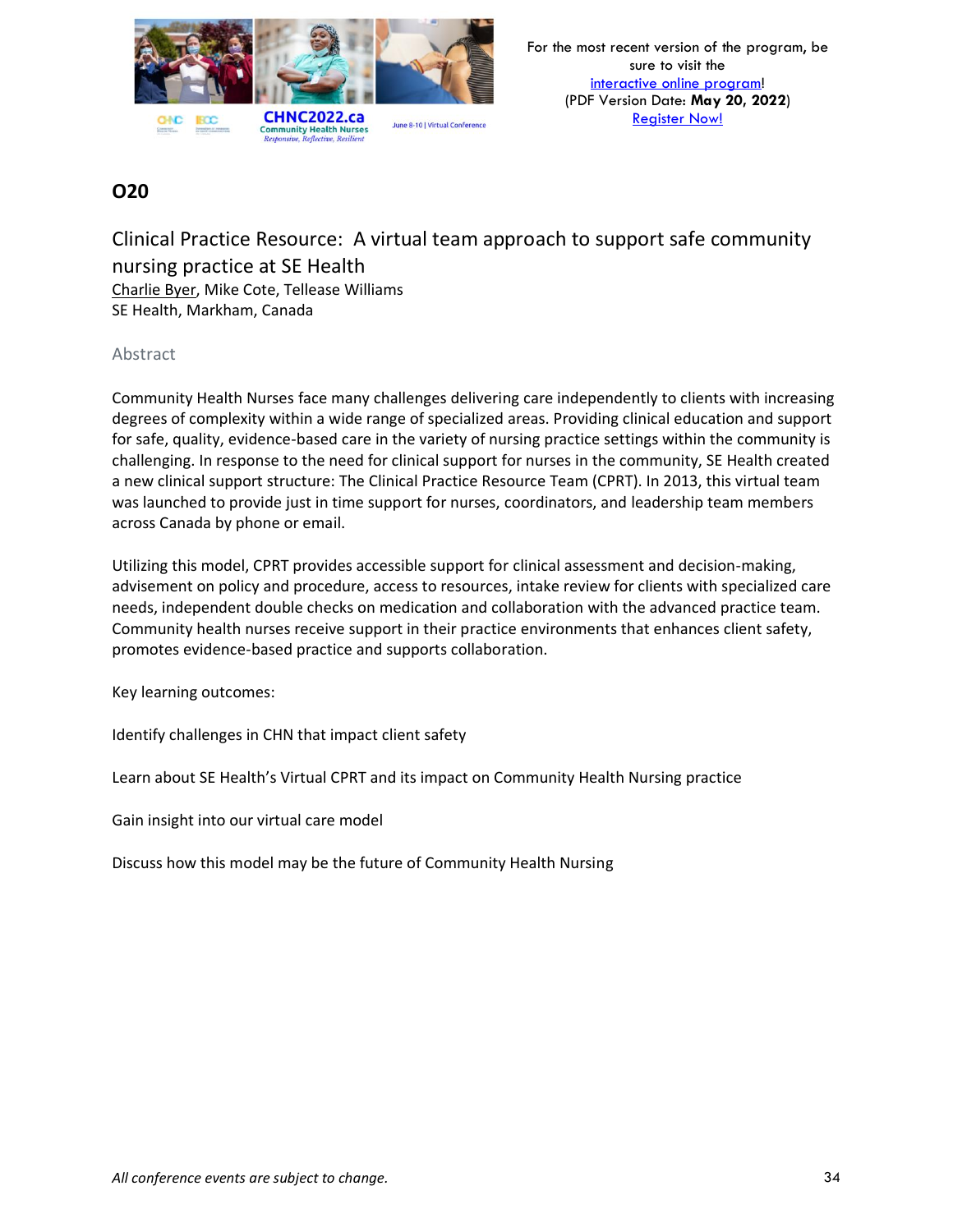

Using Video Logs for Reflection: An Innovative Educational Strategy to Help Community Health Nursing Students Reflect on Interprofessional Collaboration Patricia King

College of Nursing University of Saskatchewan, Saskatoon, Canada

### Abstract

**Project purpose:** Nursing within school communities provides us with constant interprofessional challenges and opportunities. The Safe School Health Improvement Project (Safe SHIP) is a communitybased partnership between the College of Nursing at the University of Saskatchewan and the Greater Saskatoon Catholic Schools. The program has been operational since 2002 and utilizes a model of practice that is inclusive of relational practice within health education and promotion, advocacy, media production, and policy development.

**Findings:** Interprofessional practice is an area of significant personal and professional growth for nursing students in community health. Within the school-based clinical learning experience, collaboration and professional relationships in community challenge nursing students to utilize Standard 4 & 8 of the community health standards of practice and interprofessional competencies proactively. Collaboratively, nursing students work with others to establish professional and therapeutic relationships while navigating key interprofessional competencies such as team functioning, interprofessional communication, conflict resolution, patient/client/family/community-centered care, and collaborative leadership.

**Key learning outcomes:** Nothing is more powerful than a good story. This educational innovation uses a video log that enables nursing students to reflect on their interprofessional collaborations and their standards of practice in professional relationships. Students record their insights on their interprofessional work, and they look reflectively on their practice and developing skillset in a community setting. A video log is a tool that students can use to share their stories, gain insights on their knowledge, skills, judgment, and attitudes.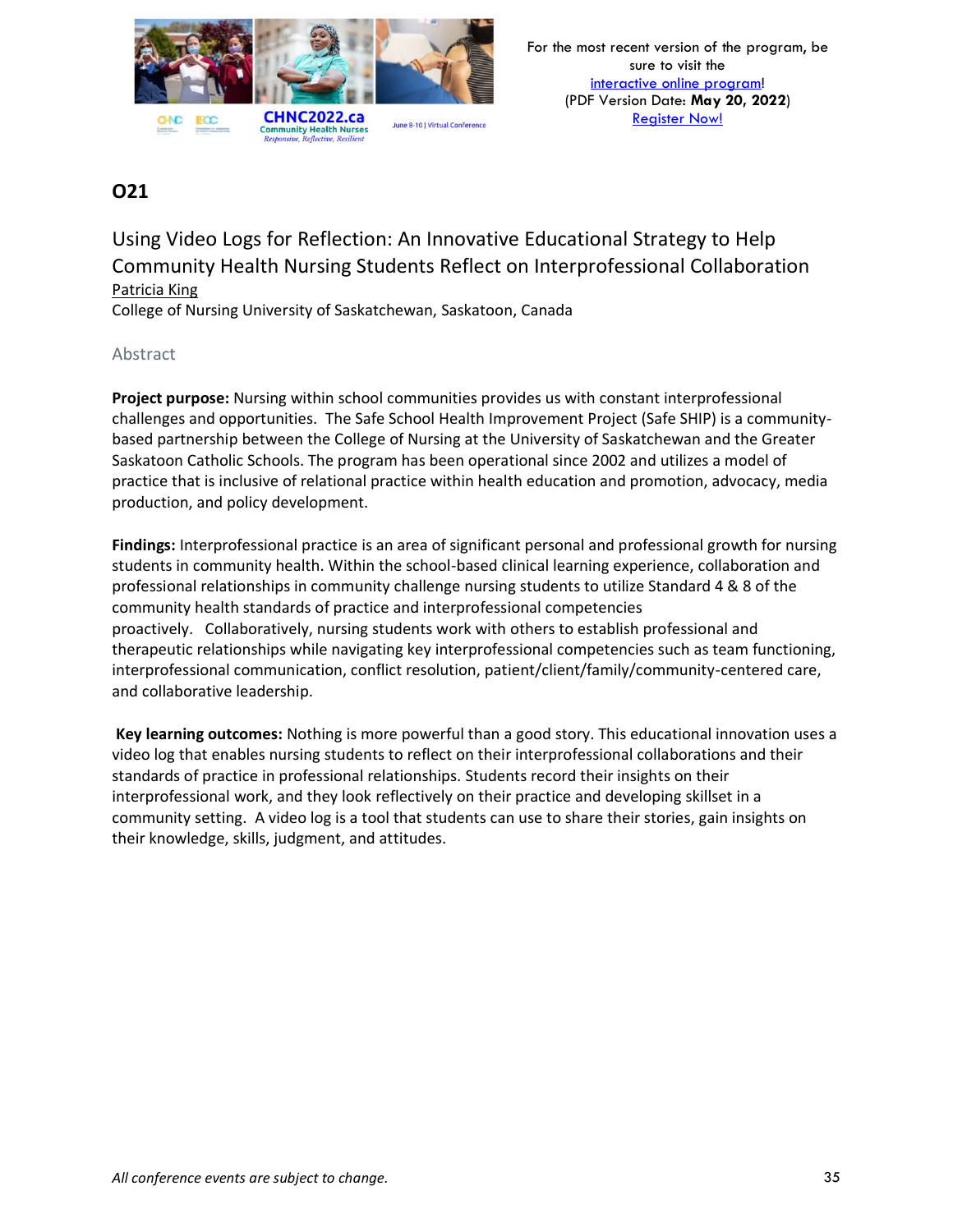

# More Than Meets the Eye: Nursing Students' Reflection of An Innovative Community Health Nursing Clinical Placement

Jeremy Chapdelaine, Carla Ferreira, Aygul Aslan, Jessie Elliott, Cally Guan, Nayab Khan, Kyle Neufeld, Twyla Ens, Jennifer Jackson University of Calgary, Calgary, Canada

### Abstract

Choosing to enter the profession of nursing is often associated with the desire to help people. Nursing students understand that to help individuals means to treat an illness and help restore physical health. Upon graduation, nursing students' choice of workplace mimics the national healthcare workforce wherein a majority (73% in 2020) will go on to work in hospitals or nursing homes/long-term care facilities<sup>1</sup>.

In a large western Canadian university, nursing students have early exposure to community health nursing practice. They are introduced to different approaches to providing care and are challenged to explore the role of the nurse outside of traditional practice settings. Through innovative clinical placements, such as one that blends community health nursing and nursing research together, nursing students are offered rich learning experiences where they are given opportunities to develop knowledge, skills, and attitudes that are foundational to their evolving understanding and practice of nursing<sup>2</sup>. More importantly, they are given the chance to see nursing care from a harm reduction lens and recognize the intersections among the social determinants of health.

In this presentation, second year nursing students will share their *reflections on nursing practice*. They will provide insights on the experience of completing a community health nursing clinical placement that brings together aspects of nursing practice, education, and research.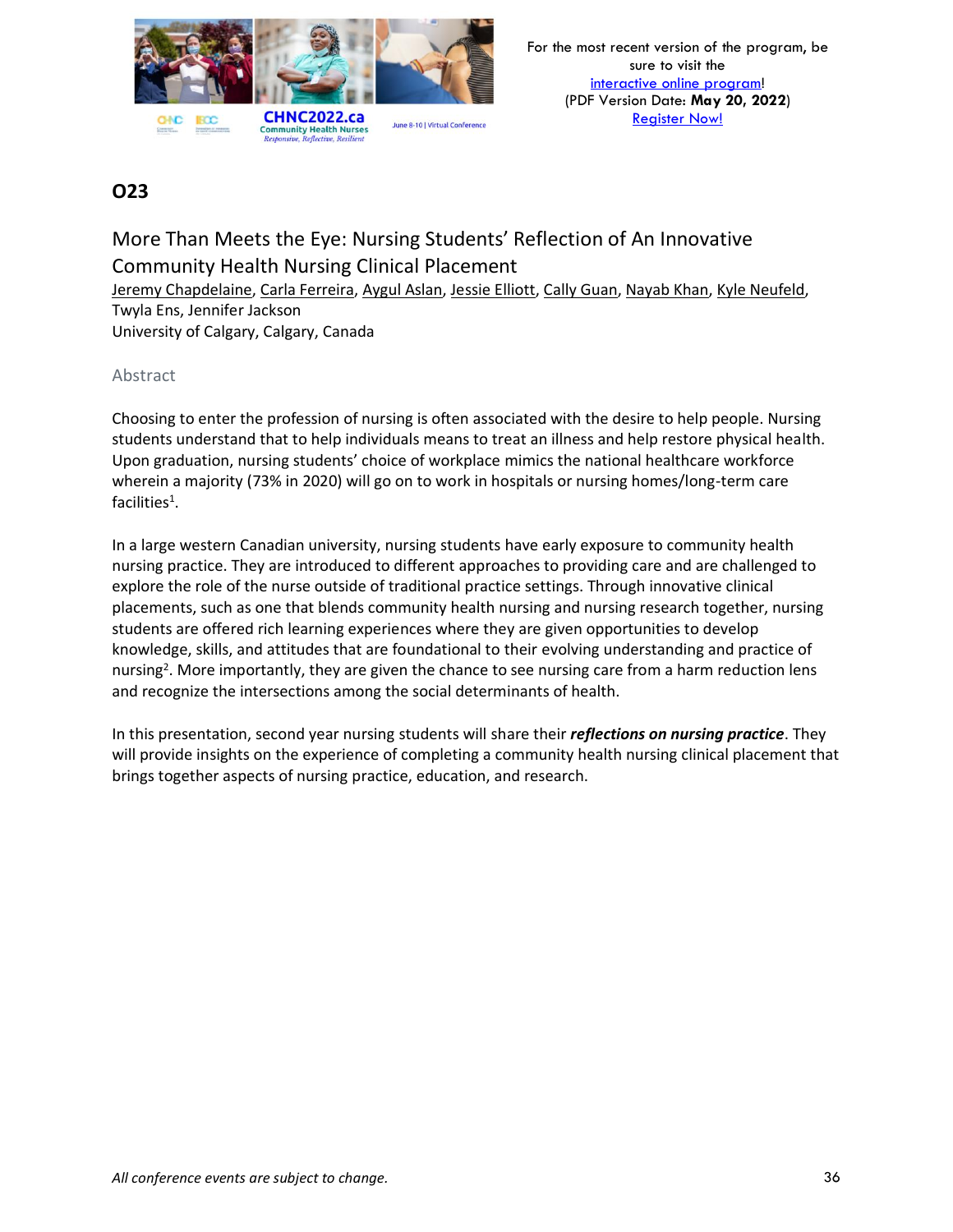

Understanding and Addressing the Harm from Legal Substances: What Community Health Nurses Need to Know Gerald Thomas BC Ministry of health, Victoria, Canada

#### Abstract

The recent legalization of cannabis provides an excellent occasion to review the harm and costs of legal substances (alcohol, cannabis and tobacco/nicotine/vaping) and consider what community health nurses can do to help reduce the massive health burden associated with these commercial products. This presentation will provide a comparison of the use patterns, health harm and social costs associated with each of these legal substances, and review variations in the social context and current regulatory regimes applied to them with a view toward assessing overall coherency. The presentation will finish by reviewing the evidence of effective approaches for reducing the harm from legal substances, and a brief discussion of what community health nurses might do to reduce health harm and costs including raising awareness of the emerging approach known as the "commercial determinants of health."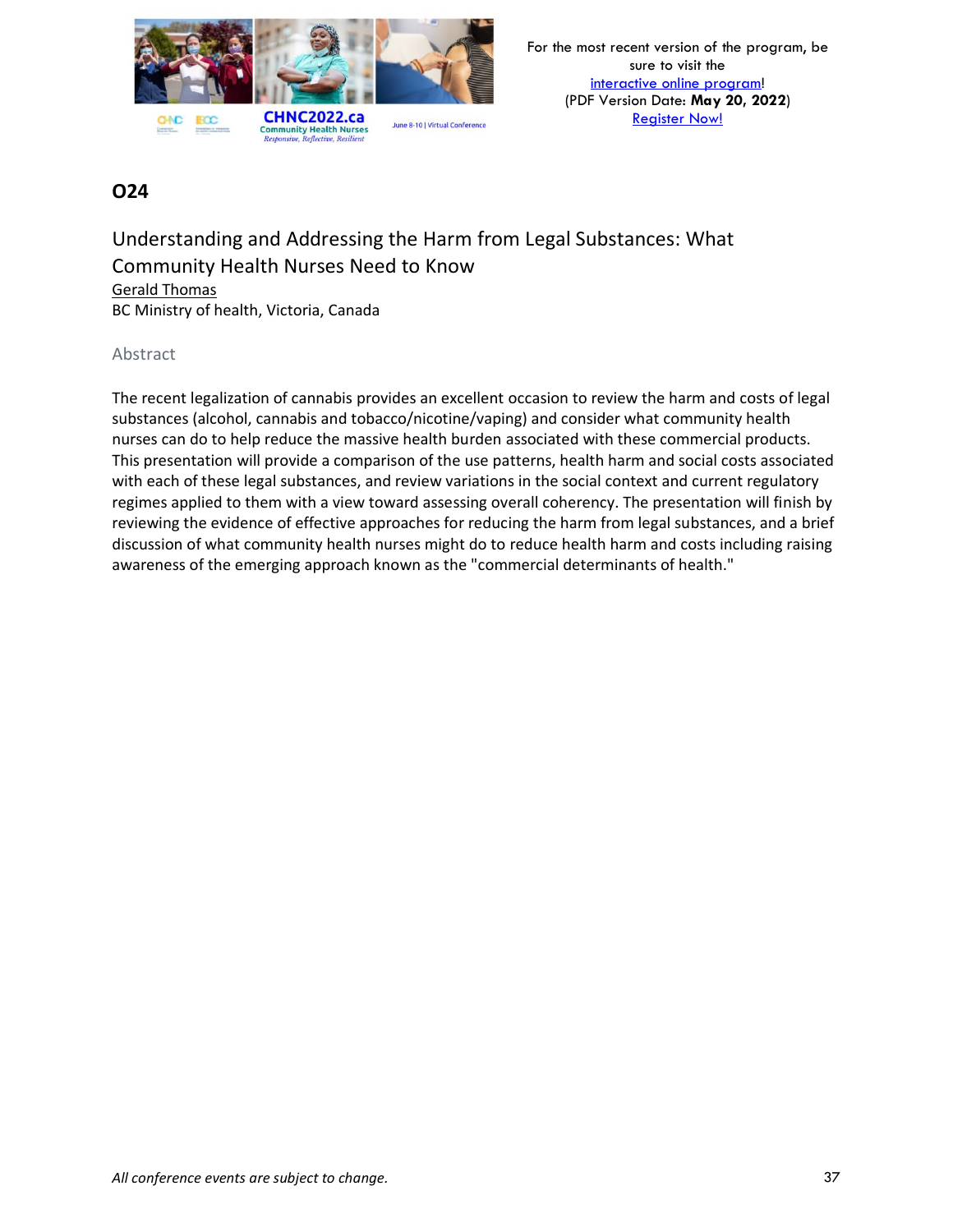

Implementing a standardized tool for providing interventions to clients who use substances Jenna Richards Toronto, Toronto, Canada

#### Abstract

Ontario is facing a opioid overdose crisis. Toronto Public Health is reporting an 81% increase in opioid overdose related deaths in the last year (Toronto Public Health, 2021, November 29). While interventions that focus on naloxone and harm reduction have been shown to reduce harms related to substance use (Magwood et al., 2020), community health clinicians may have varied understanding of the fragmented resources available in the community, and what resources are most appropriate to provide to clients.

In this quality improvement project, a standardized tool was created to guide clinician decision making regarding interventions to provide to clients who use substances, with an emphasis on harm reduction. The tool may help connect clients who use substances with the most appropriate resources and information. The project took place with two interprofessional community mental health teams that reside in Inner City Toronto. Pre and post survey results among staff will be analyzed, including how often clinicians are using the tool and connecting clients with resources. As well, qualitative feedback on the tool will be solicited from clinicians. This tool could be individualized to the unique communities across Canada, and used by community nurses and clinicians with varied knowledge and experience working with people who use substances.

Key learning outcomes of this project, in the theme Reflecting on Nursing Practice, include summarizing harm reduction, and understanding how to use the tool and the related outcomes to advance nursing practice. As well, how to apply the tool to the unique communities across Canada.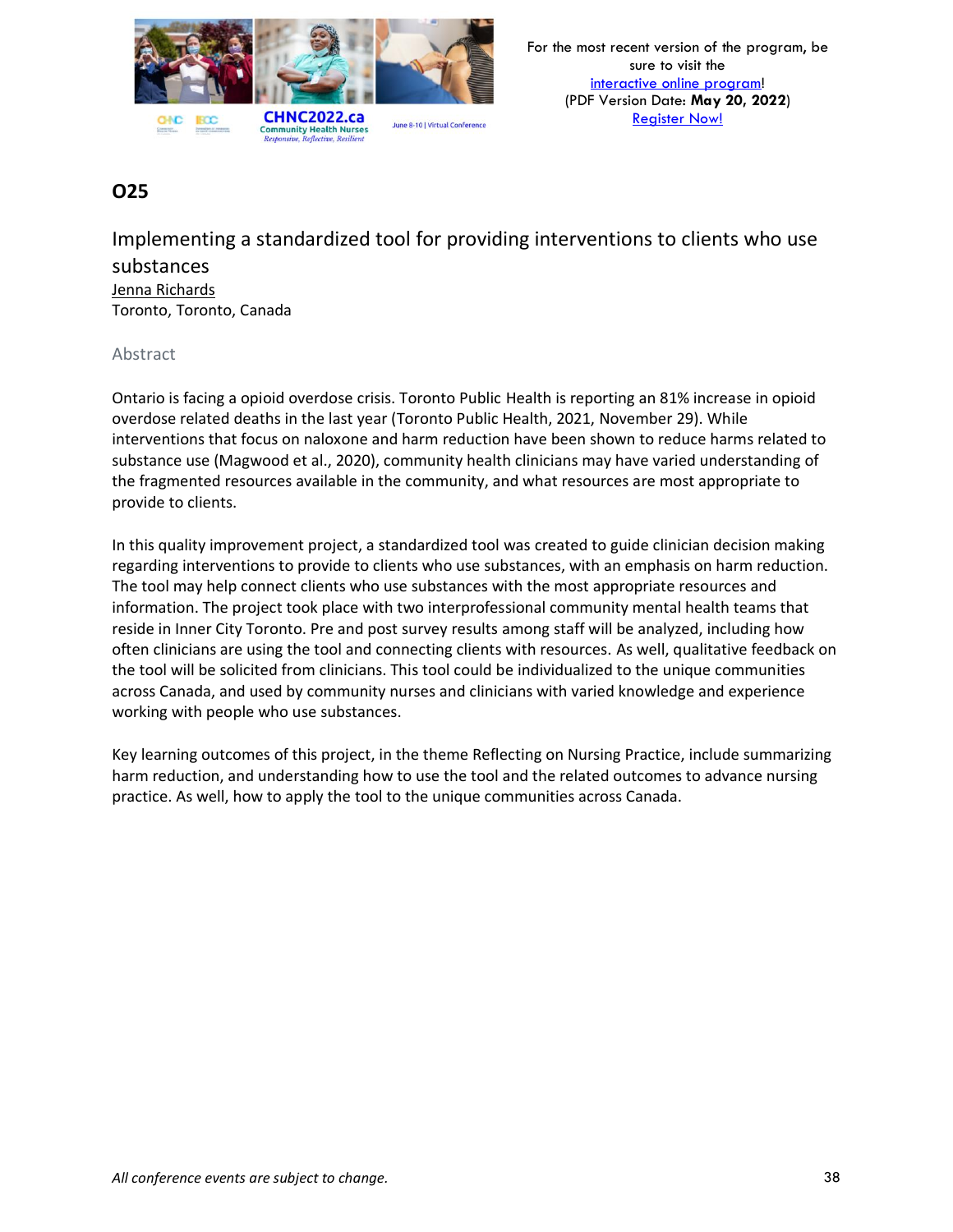

(Re)Defining Nursing Philosophies of Care in Consumption and Treatment Services Erin Telegdi<sup>1</sup>, Jessica Arteaga<sup>2</sup>

<sup>1</sup>Moss Park Consumption and Treatment Service, South Riverdale Community Health Centre, Toronto, Canada. <sup>2</sup>keepSIX Consumption and Treatment Service, South Riverdale Community Health Centre, Toronto, Canada

#### Abstract

Supervised Consumption Services (SCS)/Consumption and Treatment Services (CTS) represent a new area of health care provision in Ontario. Nurses are the primary Registered Health Professionals in these settings.

As SCS/CTS programs continue to expand, there is an increasing need for nurses in Harm Reduction to critically reflect on their philosophies of care, build their practice capacity, and advocate for systems change that will result in competent, compassionate, and collaborative health care for People Who Use Drugs (PWUD). Further, it is imperative that nurses in SCS/CTS organize their practice to reflect the values of Harm Reduction, as developed by and for PWUD.

In 2020, the author received funding from the Registered Nurses Association of Ontario to complete an Advanced Clinical Practice Fellowship. The goal of this fellowship was to explore and enhance nursing practice at South Riverdale Community Health Center's (SRCHC) two CTS sites, with outcomes that can be externalized to other SCS/CTS in Ontario.

This oral presentation will describe one of the major outcomes of this Fellowship, which was the collaborative work of SRCHC's CTS nursing teams to develop a specific and coherent Philosophy of Care in CTS Nursing. This Philosophy of Care acknowledges and addresses the ongoing health care system failures and systematized violence that continue to exclude PWUDs from receiving competent and highquality care, and is grounded in dismantling the medical model of substance use and building in its place a community of care that radically resists the medicalization of PWUD.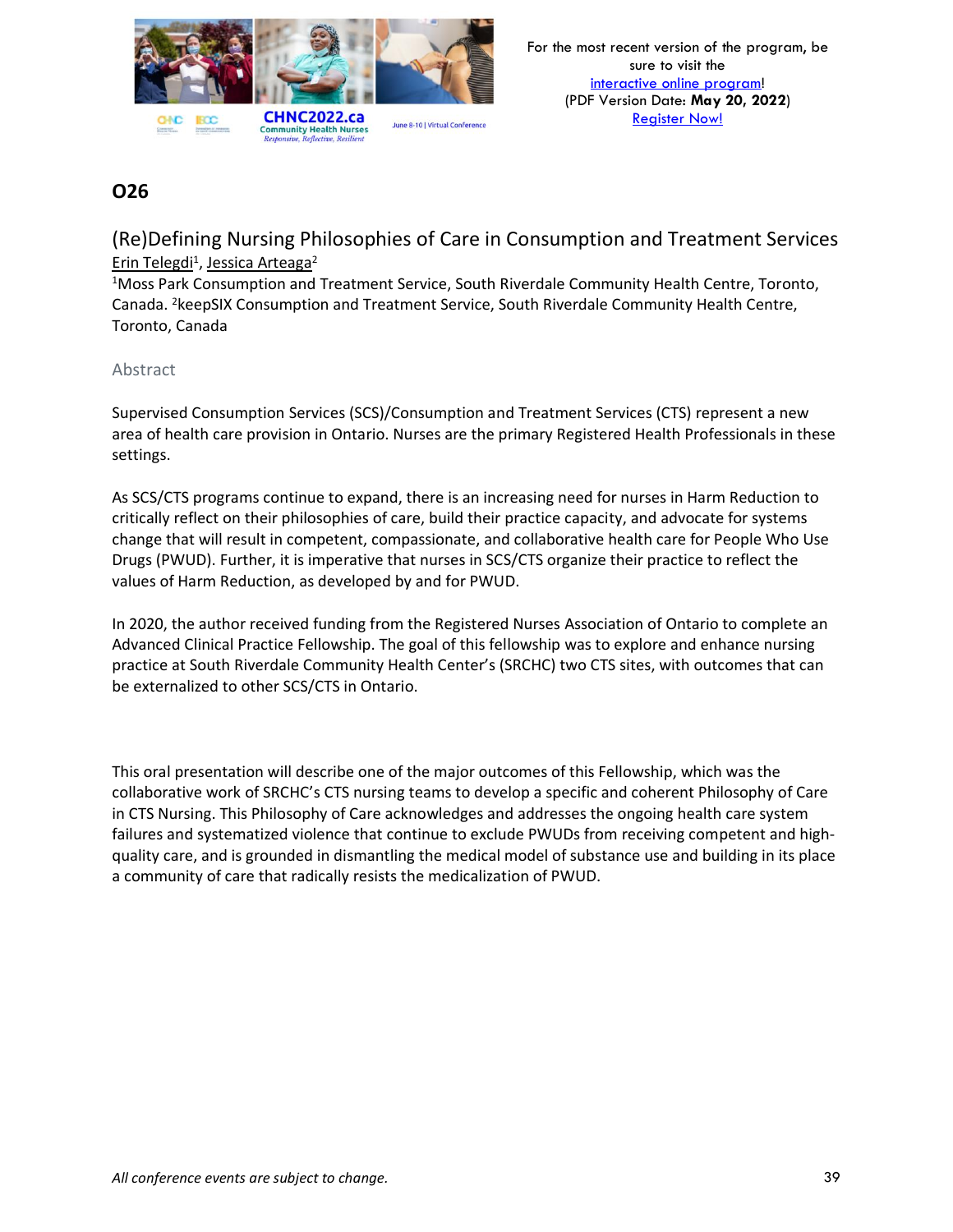

Using the 2019 CHN Standards to Unite and Ground Theory and Practice in Nursing Education: The Educators' Narrative Valini Geer, Michelle Jubin York University, Toronto, Canada

#### Abstract

The Professor and the Clinical Instructor are synchronous educational roles in York University's undergraduate community health nursing (CHN) course. In these intertwined roles, the Professor presents and expounds the theoretical underpinnings of CHN practice, and the Clinical Instructor facilitates the application of CHN concepts during seminar discussions and practicum experiences. As Professor and Clinical Instructor dialogue about learner progress and share their experiential narratives of educational practice, a strong collaborative relationship emerges. In this collaboration, the experiences of learners as novice practitioners in CHN is articulated and explored. The educators discuss how to support learners initial struggle with comprehending the diverse roles of the CHN and the multiple settings in which they practice. Centrally featured in the experiential narratives of professor and clinical instructor is the use of the 2019 CHN standards to assist the learner's navigation of "What do CHN's do? And "How do CHN's practice?"

In this presentation, educators' narratives will be shared with conference attendees to explore the following objectives: (1) Key strategies for collaboration: The Professor's and Clinical Instructor's experience of collaboration as educators; (2) Undergraduate educational practice: Educator's experiences of using the CHN Standards as a strategy for novice learners to create, map and exemplify quality CHN practices; (3) Future Recommendations in CHN education: Using the CHN Standards to unite theory, practice and professional development in CHN.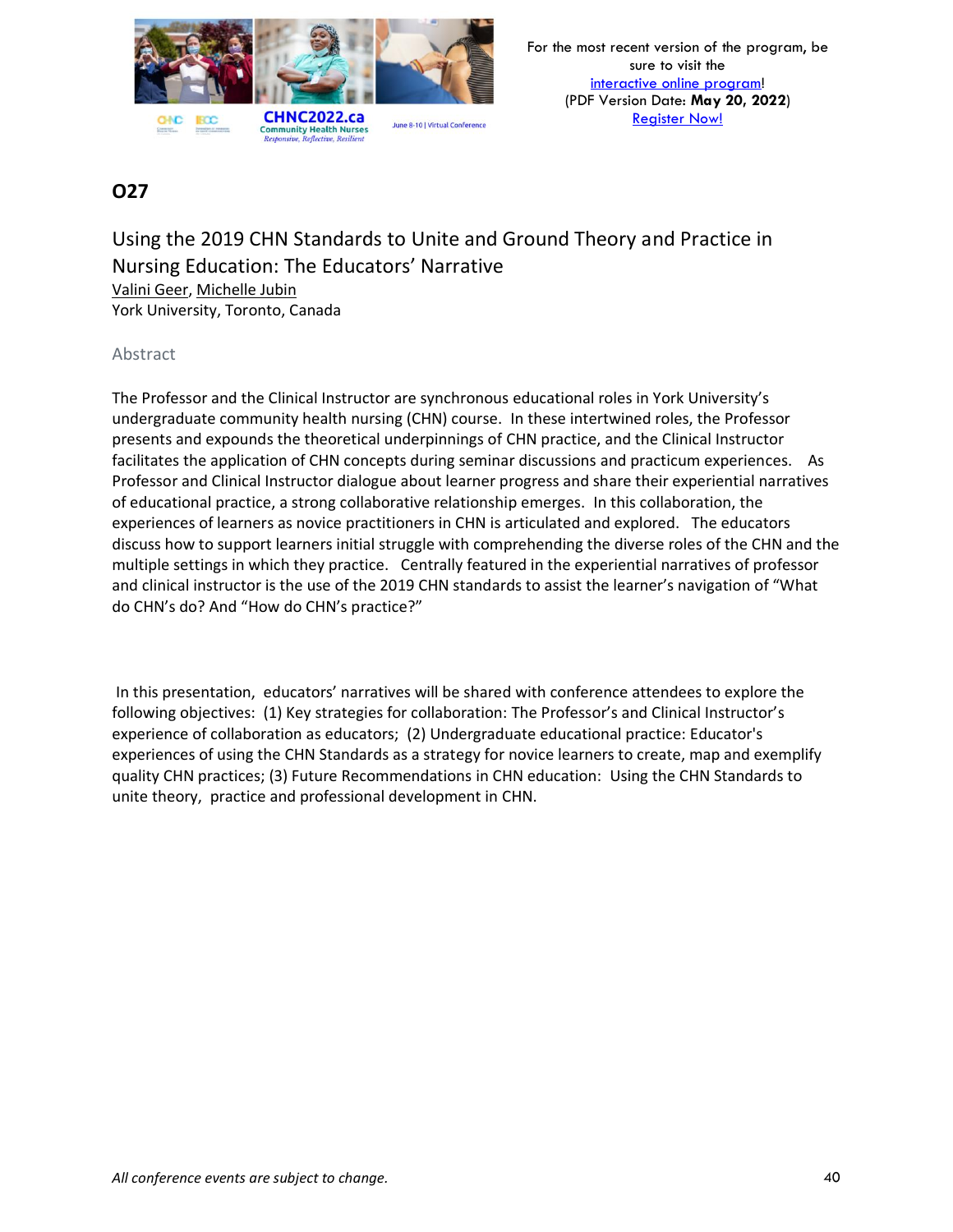

# Everything Old is New Again: Our Updated CHNC Standards of Practice Anticipated in 1893

Deva-Marie Beck<sup>1</sup>, Cheryl van Daalen-Smith<sup>2</sup>, Poonam Sharma<sup>3</sup>

<sup>1</sup>Nightingale Institute for Global Health, Gatineau, Canada. <sup>2</sup>York University, Toronto, Canada. <sup>3</sup>Peel Health, Missisauga, Canada

### Abstract

While we are rightfully proud of our updated Standards of Practice and Professional Practice Model, it is also illuminating to learn that Florence Nightingale anticipated these in her essay 'Sick-Nursing & Health-Nursing.' Requested by Queen Victoria to be included in a 'Woman's Mission' anthology in 1893 — this essay illustrates a comprehensive review of Nightingale's insights regarding the necessity of population health, health equity and CHNing.

Relevant to our 'Health Promotion,' and 'Prevention and Health Protection' standards, she remarked that "health nursing is to keep or put the constitution of the healthy child or human being in such a state as to have no disease." Nightingale lamented on the grave necessity for evidence to support nursing's work, thus reflecting our newest standard of evidence-informed practice.

Noting how community 'District Nursing' had "gained immeasurably in importance" during the span of her career, Nightingale anticipated our complexly-layered Professional Practice Model stating "health is not only to be well, but to use well *every power* we have." Nightingale publicly called upon all levels of government to achieve the necessary goal of health for all, thus reflecting our commitment to health equity through intersectoral collaboration.

Looking forward, even into our time, Nightingale's envisaged role of nurses to be strong advocates was evident when she said, "In the future, which I shall not see... may a better way be opened! May the methods by which *every* human being, will have the best chance of health be learned and practiced!"

Everything old is new again!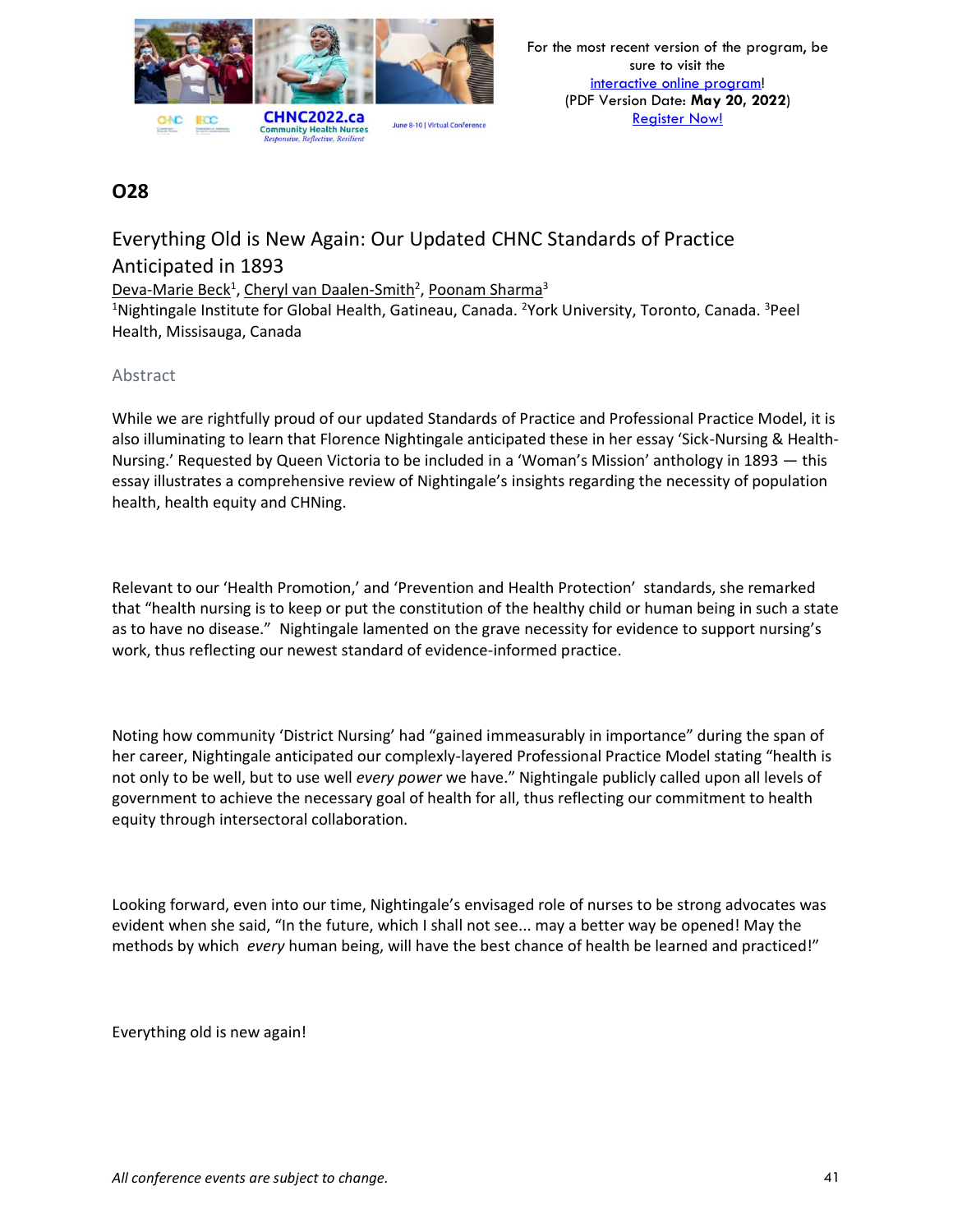

### Canadian Nurse Educators Responding to Climate Driven Infectious Diseases Ruth Schofield<sup>1</sup>, Andrea Chircop<sup>2</sup>, Cynthia Baker<sup>3</sup>

<sup>1</sup>McMaster University, Hamilton, Canada. <sup>2</sup>Dalhousie University, Halifax, Canada. <sup>3</sup>Canadian Association of Schools of Nursing, Ottawa, Canada

#### Abstract

Evidence indicates that trends in climate change in Canada will continue and contribute to increasing risk of climate driven infectious diseases. Nurses have an important role to play in addressing health challenges related to climate change. The International Council of Nurses has called upon the profession to participate in actions to mitigate the impact of climate change, and in particular, to address its effects on populations with a greater vulnerability to diseases. In response, the Canadian Association of Nurses (CASN) has obtained funding from the Public Health Agency of Canada to develop guidelines for nurse educators to build capacity of new graduates to respond to climate driven infectious diseases. The purpose of our presentation is to present the new guidelines for nurse educators in response to climate driven infectious diseases.

CASN's process for developing a comprehensive set of national, consensus-based, evidence-informed education guidelines will be presented. The final guidelines and the accompanying open-access eresource, encompassing a series of online learning modules with teaching and learning tools will also be shared.

The overall goal of this project is to support graduates entering the workforce with relevant, evidenceinformed knowledge in the areas of health promotion, adaptation and disease prevention, to effectively engage in climate change activities and support individuals, families, and communities affected by, or at risk of being affected by climate-driven vector-borne infectious disease.

Participant learning outcomes:

Understand the evidence-informed process we used to develop national guidelines for nurse educators

Appreciate the new and ready-to-use educational guidelines and related e-resources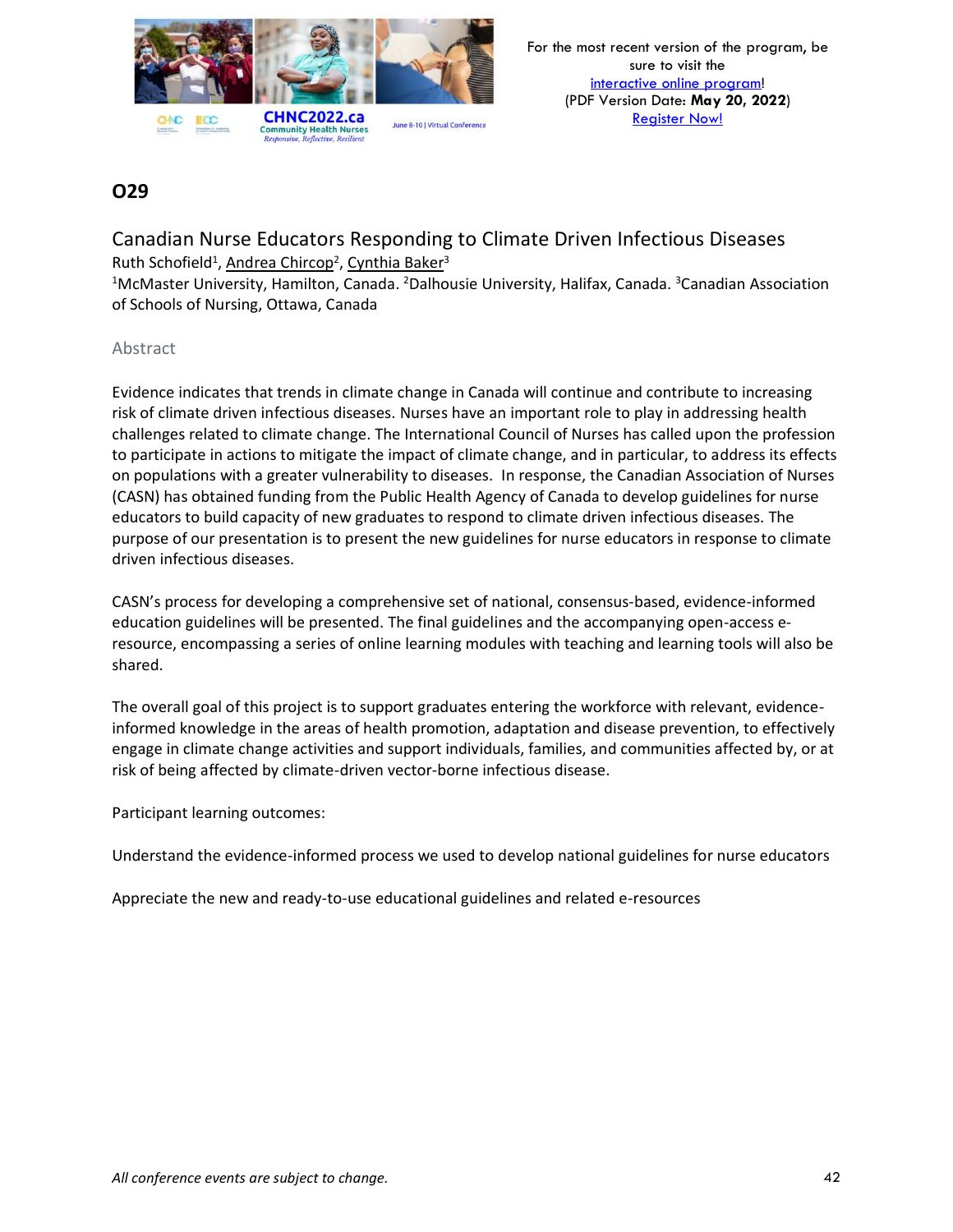

For the most recent version of the program, be sure to visit the [interactive online program!](https://virtual.oxfordabstracts.com/#/event/1204/program) (PDF Version Date: **May 20, 2022**) **[Register Now!](https://chnc2022.ca/registration)** 

**BCC GNC Democratics** 

**CHNC2022.ca**<br>Community Health Nurses<br>*Responsive, Reflective, Resilient*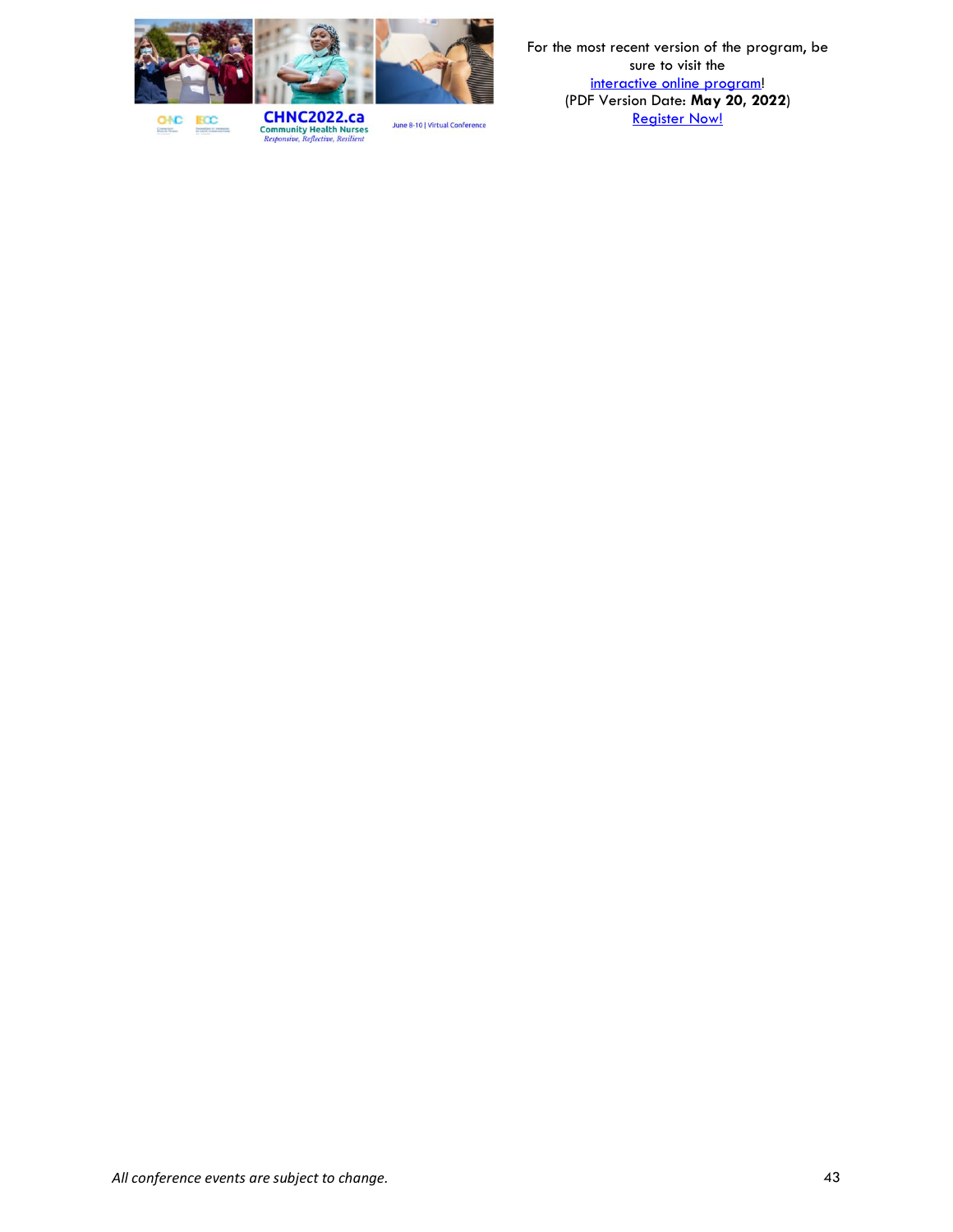

Microcephaly associated with Zika virus in a city of Northeast of Brazil from 2015 to 2017

Maria Vera Cardoso, Daisyanne Santos, Fernando Daniel Mayorga, Natanael Rodrigues, Francisco Everson Costa Federal University of Ceará, Fortaleza, Brazil

#### Abstract

The relation of zika virus and microcephaly presents itself as an important problem of public health. It was aimed to describe the sociodemographic mother's profile of children with microcephaly associated with zika virus. Ecologic descriptive study, which sociodemographic variables were extracted from Record of Public Health Events (RESP), Information System on Live Births (Sinasc), Mortality Information System (SIM) and Demographic Census of 2010 in Brazil. It was analyzed data from 53 mothers of children confirmed with microcephaly by Zika in the period of 2015 and 2017, on Ceará, Brazil. Data collected and analyzed from September/2018 to January/2019. Results showed that 26 (49%) mothers were up to 24 years old, 34 (64%) declared brown race, 23 (43,9%) attended high school, 21 (39,6%) single and 29 (54,7%) unemployed at the moment of the child's birth. Regarding dwelling, most of these women resided inside or next to areas of precarious settlements, with high risks of epidemic of arboviroses and low Human Development Index. It is concluded that the mothers' profile showed that the epidemic was not equanimous and reached preferably women of disadvantaged social strata, being infected by Zika and consequently, the Zika cases, related to the socioeconomic scenery, suffering influence from life and dwelling conditions. The data described can provide subsidies for the planning of effective actions to guarantee public policies, promotion and surveillance in health, besides improving the tracking of growth and development of children with microcephaly, being the nurse an active professional in health promotion.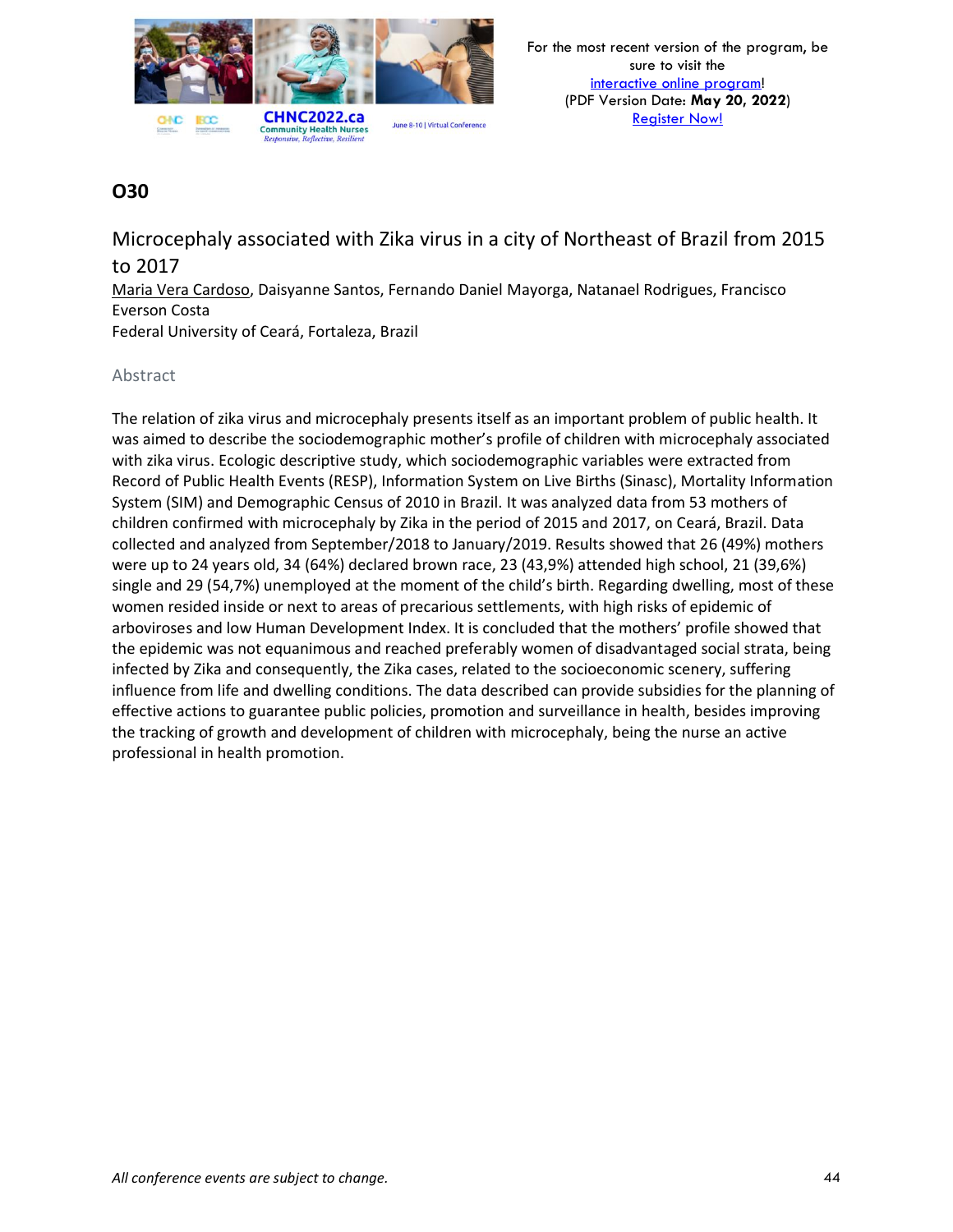

Community Face Shield Initiative: Leveraging a Design Thinking Approach Suzanne Braithwaite<sup>1,2</sup>, Jeremy Braithwaite<sup>1</sup> <sup>1</sup>Loyalist College, Belleville, Canada. <sup>2</sup>Queen's University, Kingston, Canada

#### Abstract

#### **Learning outcomes**

Participants will be able to describe the design thinking approach, apply this approach to an example, and analyze how design thinking can be leveraged to address community health nursing needs.

#### Issue

In March 2020, the Canadian health system was experiencing shortages in personal protective equipment. Locally, our community hospitals, long term care homes, and community agencies were unable to secure the face shields required to protect health care workers and community members. Health care organizations needed a face shield that could be manufactured quickly, with the materials available, at a reasonable price.

#### Methods

We utilized a "design thinking" approach to address the identified need for face shields. We implemented the process which included inspiration, empathy, ideation, implementation, and prototyping. We approached face shield users and decision makers to better understand their needs. Ideation involved convergent and divergent thinking and pattern finding to translate ideas into solutions. Throughout the design thinking process, the community health nursing standards of practice informed our practices. In particular, standards five and seven were integral to the development of this initiative.

#### **Conclusions**

We developed a face shield that could be produced by community volunteers, using limited resources. The final product could be manufactured in under two minutes, cost under \$1 in materials, and met infection control requirements. The product was user friendly, and more than 17 000 face shields were produced within three weeks. Design thinking is a strategical process that can be used by nurses to develop and support community health initiatives.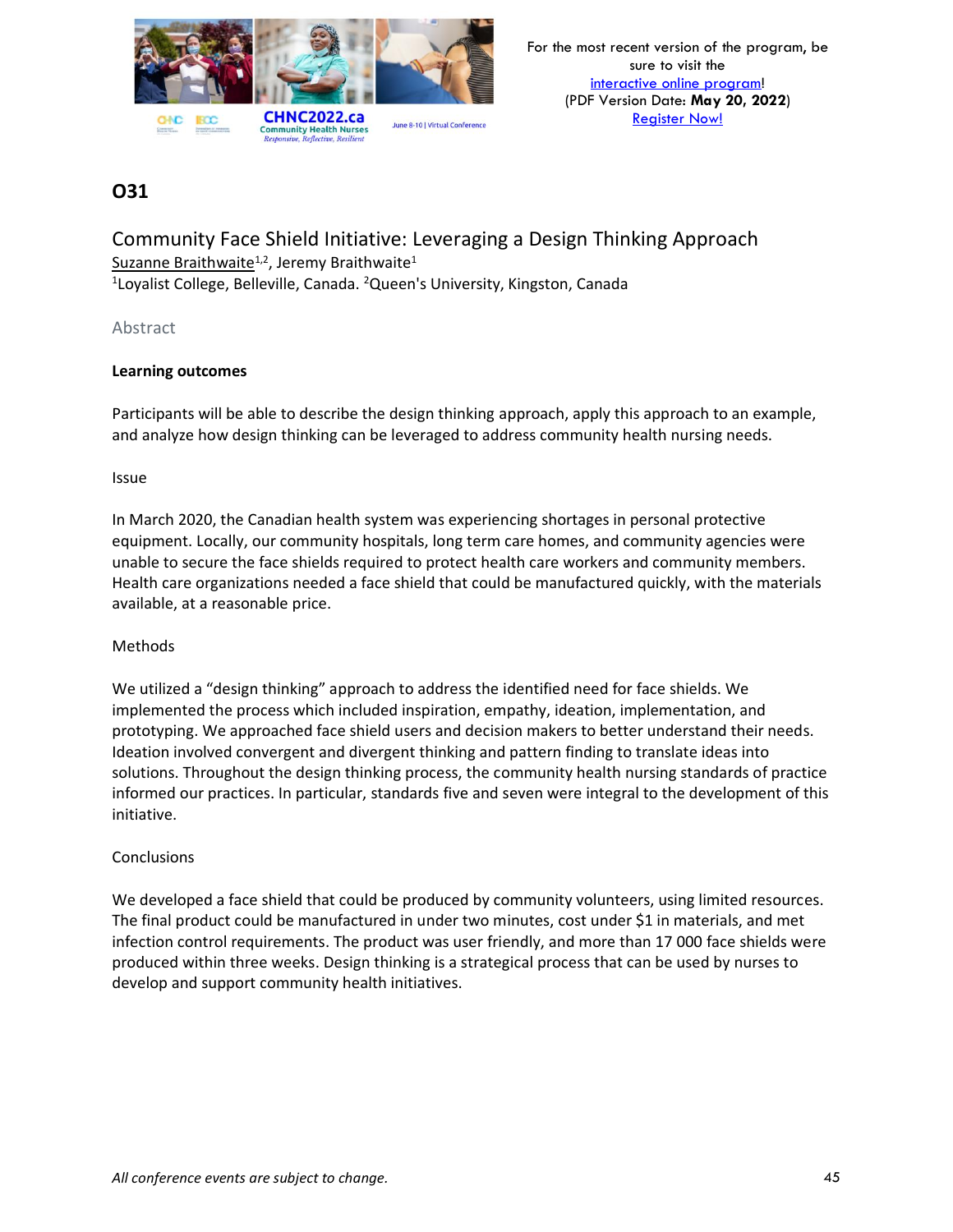

Reproductive Rainbow: Exploring Fertility Intentions and Family Planning Experiences Among the LGBTQ2S Community Kerry Marshall, Wanda Martin University of Saskatchewan, Saskatoon, Canada

#### Abstract

When accessing health care, members of the lesbian, gay, bisexual, transgender, queer, and two-spirit (LGBTQ2S) community report not feeling comfortable discussing their health concerns and identify receiving care that is not specific to their needs. In areas of care that are highly gender-specific – such as family planning and fertility intentions – access to care can be challenging for the LGBTQ2S community. In my master's thesis, through use of case study methodology, arts-based research, and an intersectionality framework, I aim to explore how to best support fertility intentions and family planning for individuals within the LGBTQ2S community. Representation of multiple CHN themes occur within this research, the most pertinent being health equity. As nurses, we work with patients from many different communities and understand the importance of advocating and empowering for vulnerable and marginalized patients. Key learning outcomes include reflecting on the role gender-normative bias plays within our own practice, understanding the importance of acknowledging the specific health needs of the LGBTQ2S community and encouraging discussion on how we, as nurses, can improve health care access and outcomes for the LGBTQ2S community. There is a lack of representation of the LGBTQ2S community in research, therefore, further inclusion and exploration in all health care areas is imperative. The information obtained from this research can enable nurses to build capacity when working with LGBTQ2S patients in a multitude of gendered settings. Additionally, this patient-oriented community-focused research can contribute to future research relating to the understanding of LGBTQ2S needs within the health care system.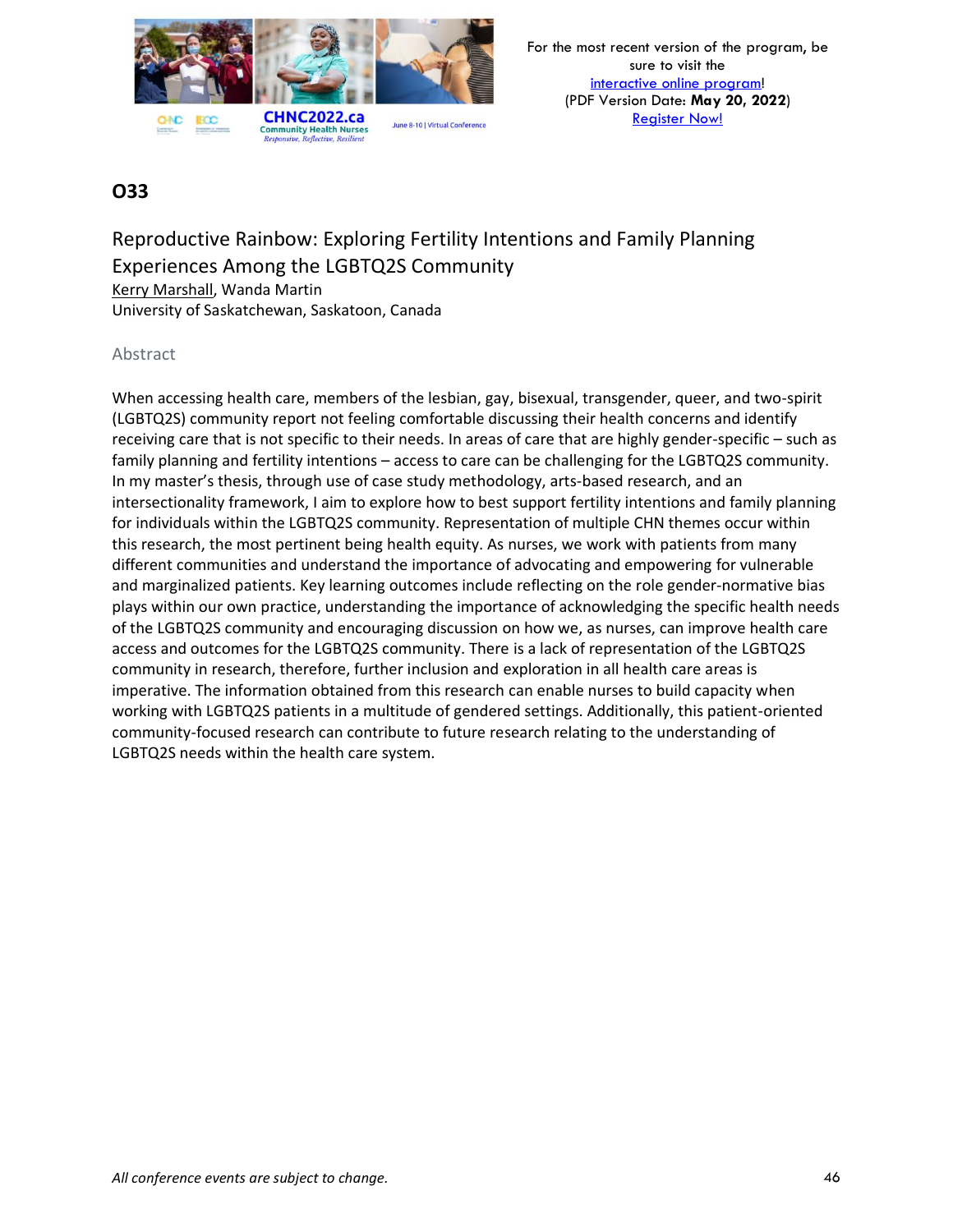

Bridging the gap between two world views: Perspectives of an Indigenous Nurse Lianne Mantla-Look

Hotii ts'eeda, Yellowknife, Canada

#### Abstract

My career as a registered nurse has been dedicated to bridging the gap between traditional and western medicine. I have worked as a Community Health Nurse in my home community of Behchokò, Northwest Territories. This experience was the highlight of my career because I felt like I was making a difference as an Indigenous nurse who is fluent in my native tongue and working in my home community. Community members appreciated that they didn't have to explain their reasons for seeking medical care via an interpreter. I've interpreted for patients from my region, helping their diagnoses make sense within an Indigenous, community-based worldview.

When I was diagnosed with cancer, I had to take a step back and behave like a patient which was extremely difficult to do. This personal story puts my journey into context, and illustrates the connections between traditional and western medicine.

These experiences highlight the need for health care professionals to come from and be rooted in Indigenous and community contexts, and call for a two-eyed seeing approach to community health. The concept of two-eyed seeing aligns strongly with the foundational tenet of the Tłįchǫ people – that Tłįchǫ people must be strong like two people, able to function in both the Tłįchǫ world and the mainstream Canadian world.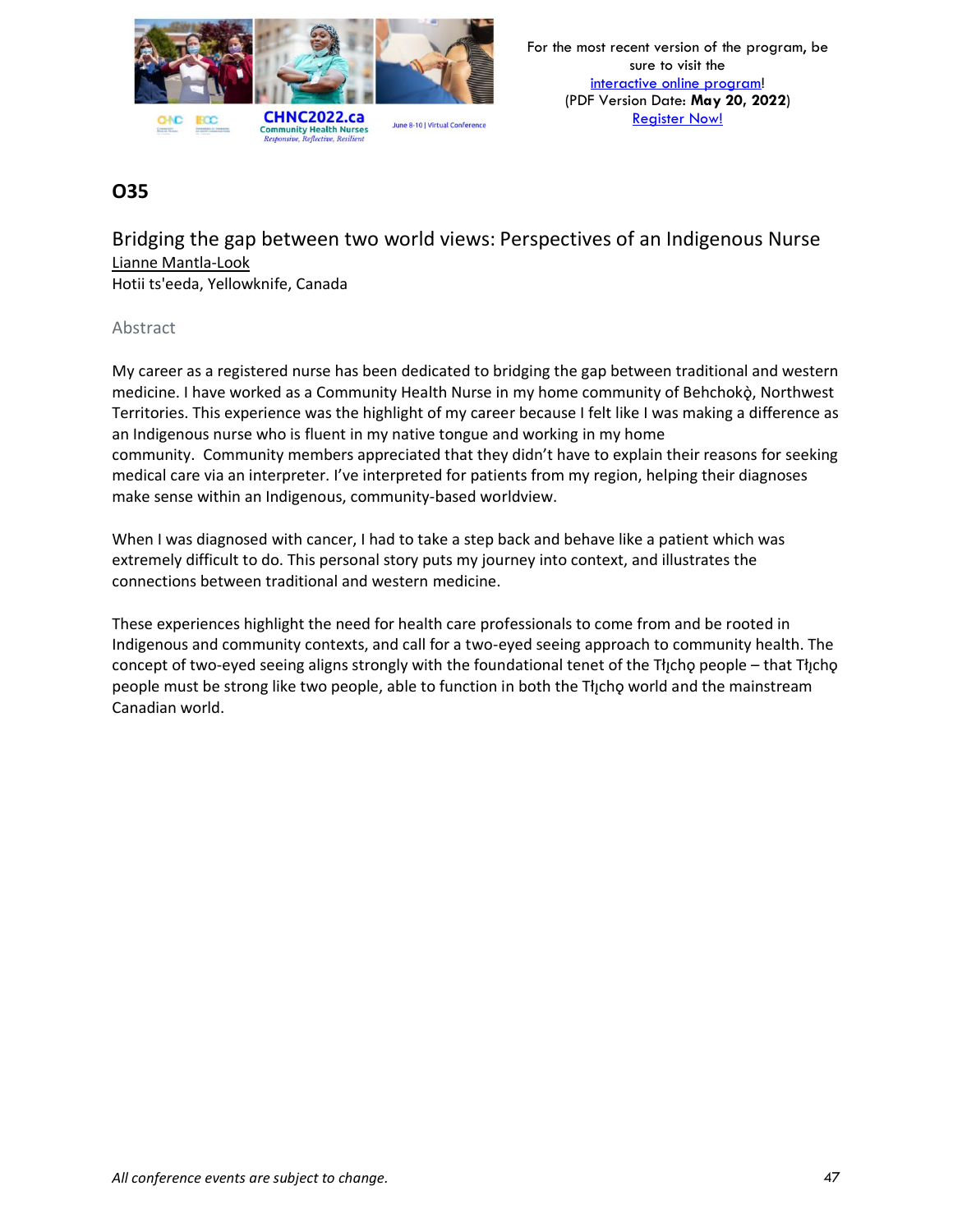

# Project S.L.E.E.P. a nursing health promotion initiative with Indigenous elementary school children

Marc-Andy Joseph, Jenny Phan, Brianna Rose, Samantha Wiesenfeld, Françoise Filion McGill University, Montreal, Canada

### Abstract

Introduction: The McGill Nursing Undergraduate team implemented a sleep hygiene project in collaboration with the Kateri Primary School and the Kahnawà:ke Education Center (KEC). The KEC's mission to provide a quality education to children in Kahnawà:ke by focusing on individual student needs and providing a culturally relevant curriculum was integrated into the project, "SLEEP & Repeat." Students in 5th/6th grade were observed while in school, and ideas were then discussed with faculty.

Methods: This project is based on three models: Population Health Promotion Model (PHPM), First Nations Holistic Lifelong Learning Model (FNHLLM), and Mohawk Medicine Wheel. By using personal skills and creating supportive environments, it addresses determinants of health (DoHs) such as education, Indigenous status, and child development. While the FNHLLM emphasizes personal growth and community impact (CCL CCA, 2007), the Medicine Wheel emphasizes balance, interdependence, and holistic health (Cargo et al., 2007).

Results: Based on 54 responses, 85% of students were able to recall most of the SLEEP mnemonic, 81% of students felt they learned something about the benefits of sleep, 76% of students were able to identify how sleep deprivation affects them at school, and 70% of students expressed they understand how sleep impacts their relationships.

Conclusion: All outcome objectives have been met, and the results indicate that the current information is well received. In this study, sleep hygiene education was emphasized, and better sleep habits were encouraged. The workbook for grade 5/6 students included all products and additional resources and encouraged others to share them.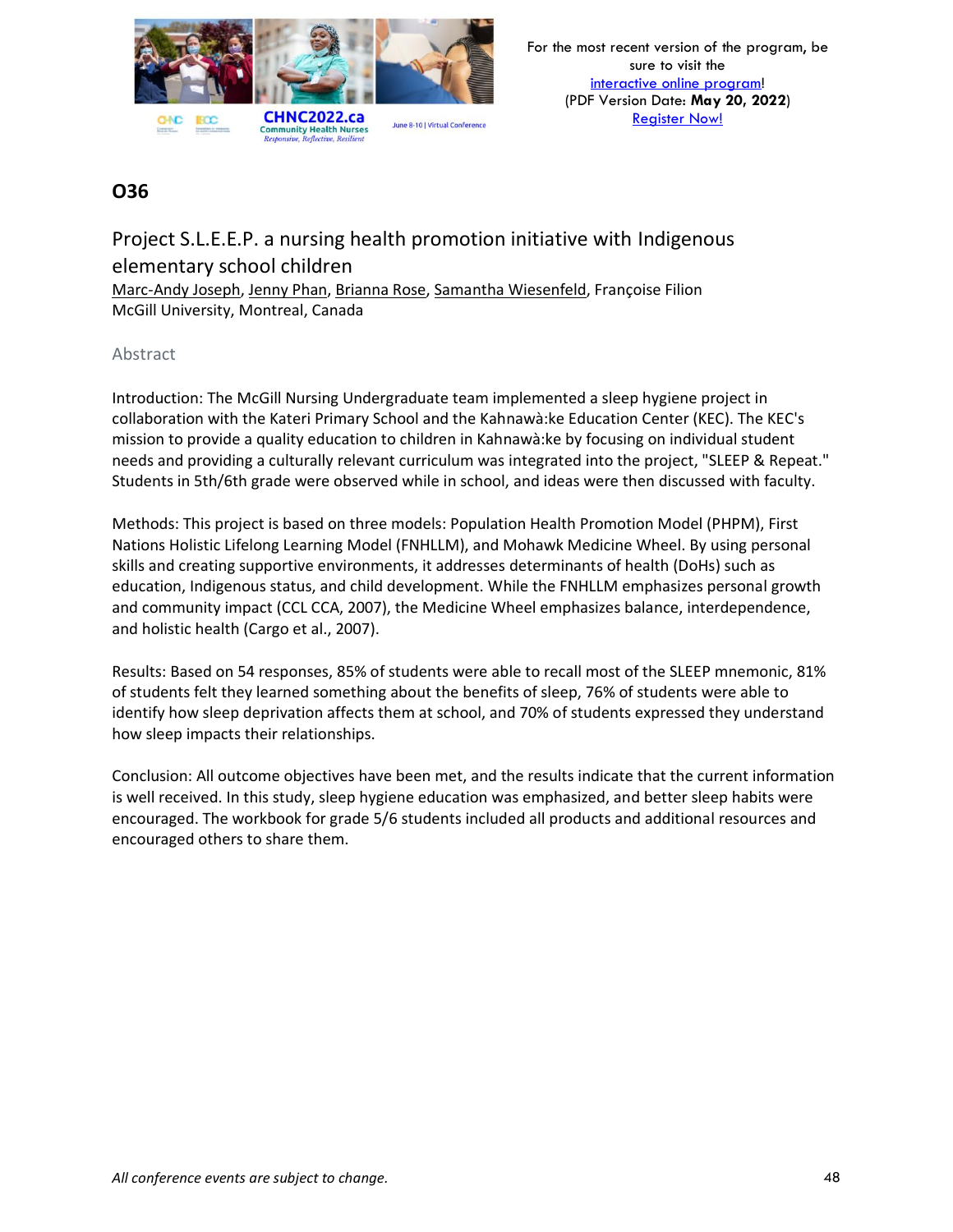

# Health Inequities and Moral Distress Among Community Health Nurses During the COVID-19 Pandemic

Cathy Baxter<sup>1</sup>, Ruth Schofield<sup>2</sup>, Mary-Ann Taylor<sup>3</sup>, Joan Reiter<sup>4</sup>, Genevieve Currie<sup>5</sup>, Morag Granger<sup>6</sup>, Claire Bekter<sup>7</sup>, May Tao<sup>8</sup>, Patti Gauley<sup>9</sup>, Francoise Filion<sup>10</sup>, Kerrianne Thompson<sup>11</sup>, Danielle MacDonald<sup>7</sup> <sup>1</sup>Brandon University, Brandon, Canada. <sup>2</sup>McMaster University, Hamilton, Canada. <sup>3</sup>Coastal Community of Care, Vancouver, Canada. <sup>4</sup>Indigenous Services Canada, Kamloops, Canada. <sup>5</sup>Mount Royal, Calgary, Canada. <sup>6</sup>Saskatchewan Ministry of Health, Regina, Canada. <sup>7</sup>National Collaborating Centre for Determinants of Health, Antigonish, Canada. <sup>8</sup>Toronto Public Health, Toronto, Canada. <sup>9</sup>Eastern Ontario Health Unit, Cornwall, Canada. <sup>10</sup>McGill University, Montreal, Canada. <sup>11</sup>Durham Public Health, Oshawa, Canada

Abstract

During the COVID 19 pandemic, community health nurses (CHNs) experienced moral distress from witnessing significant health inequities with people in situations of marginalization. A national survey to explore how health inequities among client populations contributed to moral distress experienced by CHNs during the pandemic was conducted by the Community Health Nurses of Canada (CHNC) Leadership Standing Committee, in collaboration with the National Collaborating Centre for the Determinants of Health, and Brandon University, Department of Nursing. A total of 245 participants completed the survey, and the responses revealed a high level of moral distress amongst community health nurses. This presentation of findings will discuss constraints, health inequities, moral conflicts and compounding factors that contributed to moral distress. Potential solutions will be highlighted. The goal is to explore how health inequities among client populations contribute to moral distress among community health nurses in Canada during the COVID-19 pandemic and to identify potential solutions. The learning outcomes are: describe the impact of the COVID-19 Pandemic on the level of moral distress experienced by community health nurses in Canada; discuss how health inequities with people in situations of marginalization contributed to moral distress amongst community health nurses in Canada; and identify solutions that community health nurses can enact to address health inequities during and after the COVID-19 pandemic.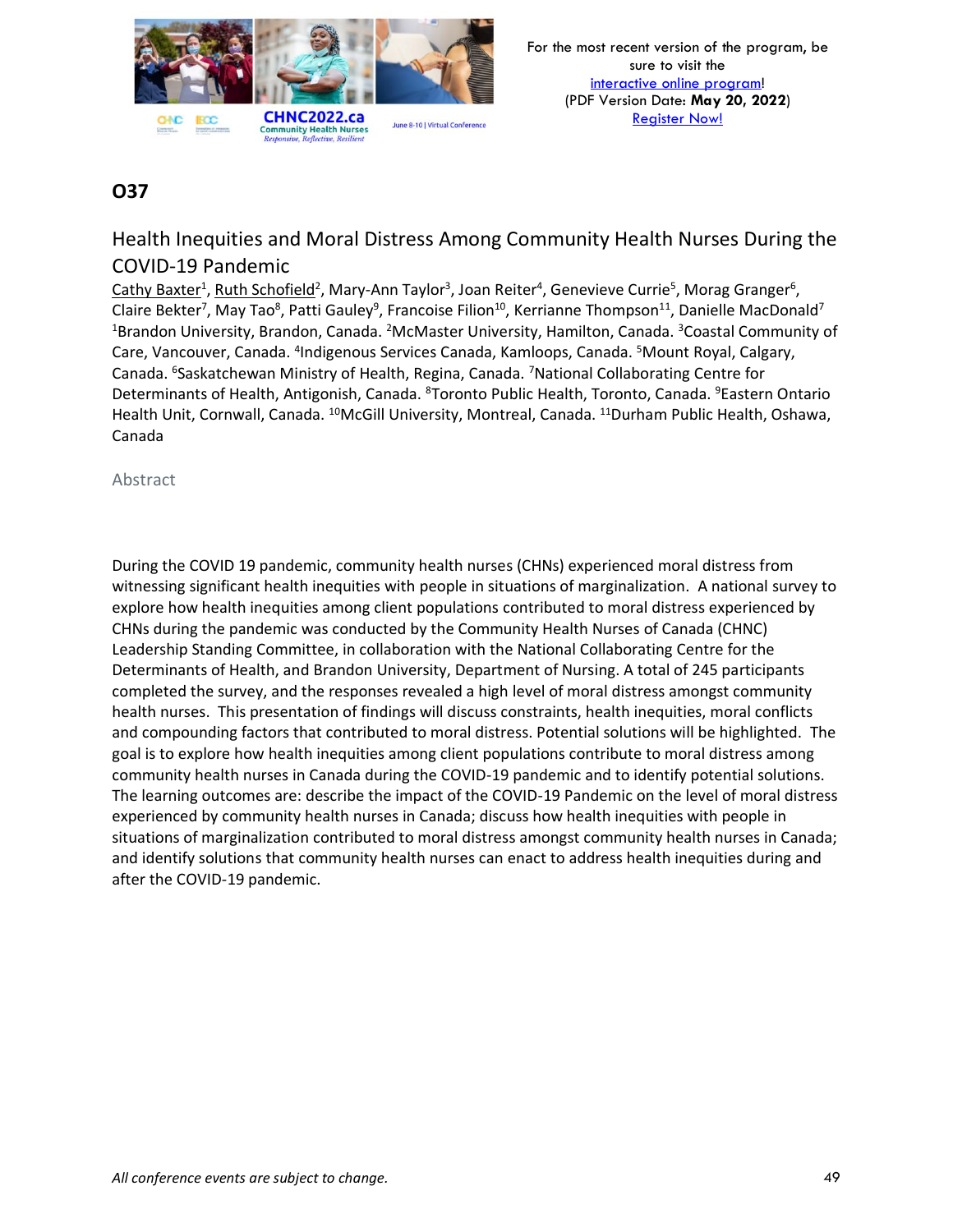

Cultivate Compassion: Self Kindness Counts Maria James-Shier Ontario Health Northumberland, Whitby, Canada

#### Abstract

What are the secrets to cultivating a compassionate way of being that can boost resiliency and make life easier and more enjoyable?

The Compassion Counts survey set out to explore the best life hacks from caregivers across Canada, Central America, China, the United Kingdom and the United States. Many of us ask ourselves, How do I stay strong during times of such unprecedented change and uncertainty?

We asked 100 caring professionals what they are grateful for and appreciate most in life. How do we recognize when we are running on empty? What lifts us during tough times? How to evade overwhelm? Essentially, what strategies can we, as nurses and caring global citizens, share to continue to bring our best selves during these uncertain times?

In this beautiful, inspiring and evocative work, we are invited to pause and open ourselves to inquiry: What sustains us? How do we remain centered and compassionate during challenging times? Reflections and lived experience provide insights to lighten our journey by making small changes, which are possible even when we are just one small part of this complexity of care.

This conversation invites us to recognize the strengths and resources that we already possess, and provides inspiration to integrate a host of new wellness strategies. Open the door to possibility; honour yourself by accepting an invitation to adopt one simple approach per day or perhaps take a deeper dive to raise your resiliency bench strength. You will be grateful that you did.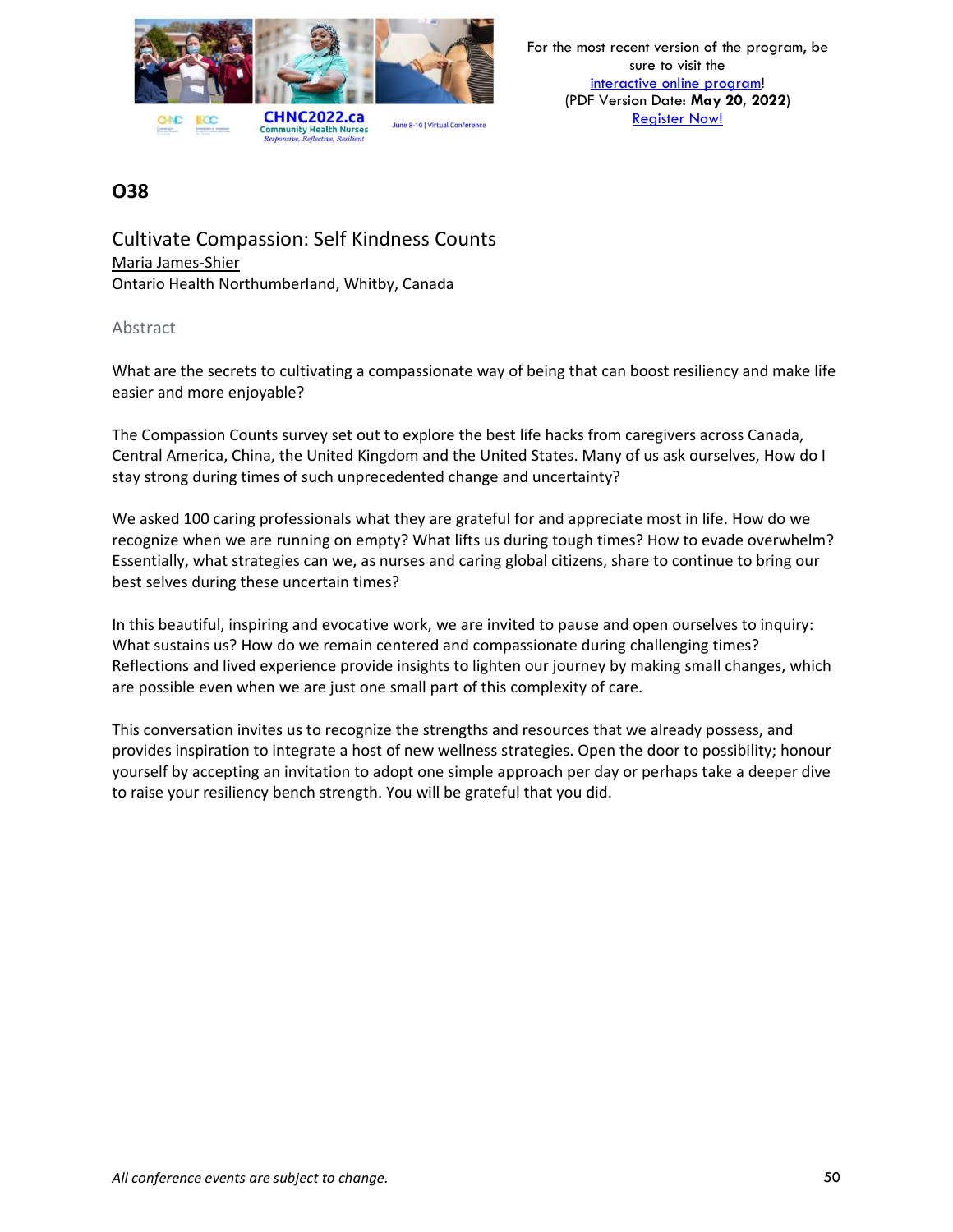

Advocating for Increased Safe Injection Sites: Role of the Nursing Profession Sarah Moore<sup>1</sup>, Christine Walsh<sup>2</sup>

<sup>1</sup>Western University, London, Canada. <sup>2</sup>University of Calgary, Calgary, Canada

#### Abstract

The nursing profession in Canada has a vital role in advocating for increased implementation of safe injection sites (SIS) due to the increased morbidity and mortality associated with opioid use. Harm reduction approaches like SIS, have proven to decrease drug overdoses, infectious diseases, and healthcare burden. Common arguments in opposition of the implementation of SIS including economic burden, community safety, and promotion of drug use are refuted in this paper. It is the nursing professional's ethical responsibility to advocate for better health care for all members of society. We conclude that it is the nurse's duty to provide care for marginalized groups of people and advocate for increased implementation of SIS in Canada.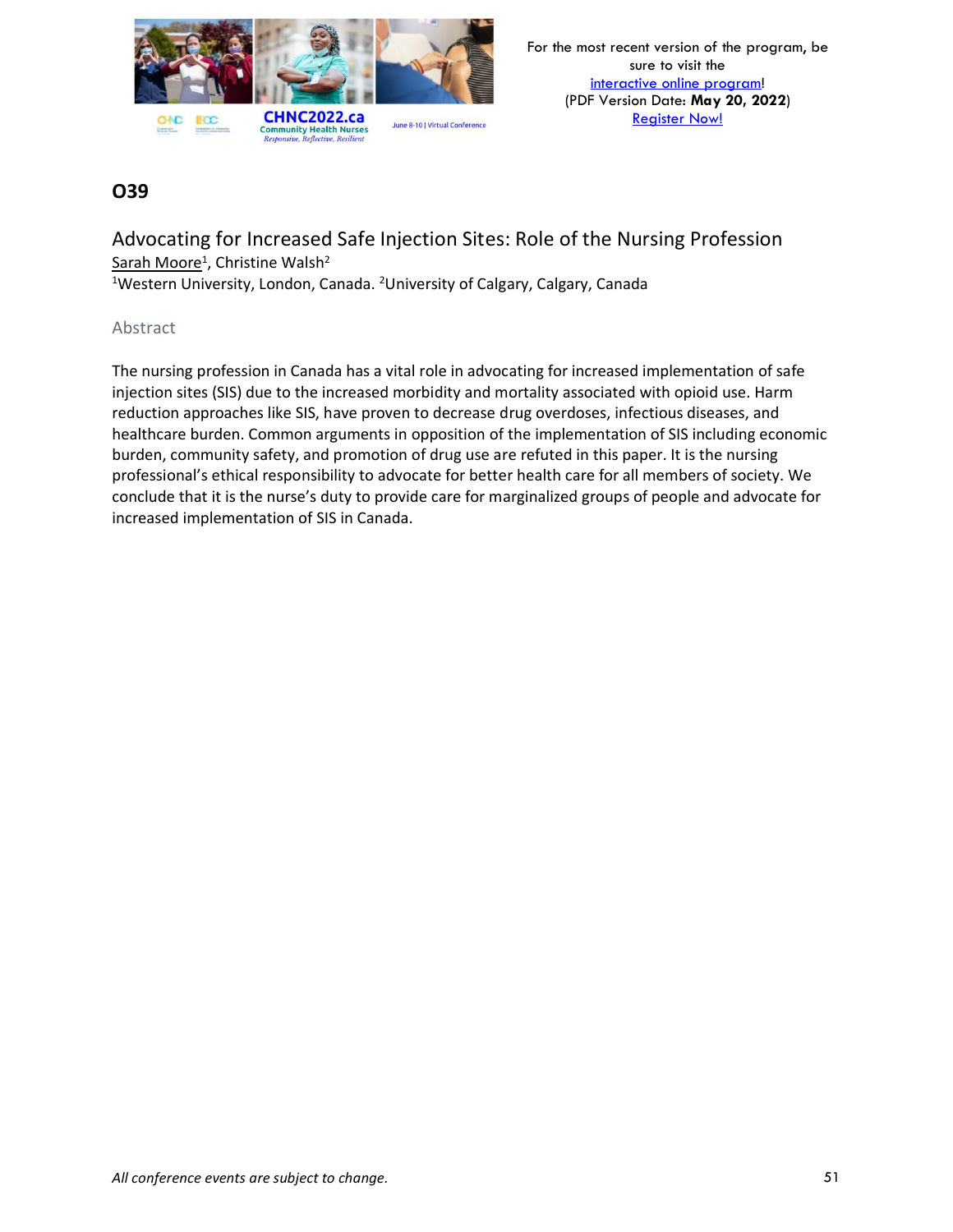

The Perceptions and Experiences of Public Health Nurses (PHNs) with Advocacy: An Interpretive Description Samantha Johnson York University, Toronto, Canada

### Abstract

The purpose of this study is to explore PHNs' perceptions and experiences with advocacy as a PhD program focus. The work of PHNs with individuals, families and communities can involve complex situations and require advocacy to improve the outcomes of vulnerable populations and marginalized communities. As a PHN, practicing colleagues frequently express stories of moral distress borne out of wanting to do more for clients, while experiencing systemic barriers. Perceptions of a lack of organizational support, depleted resources or incongruence with clients' needs and program goals are a few factors that have been highlighted as barriers to practice. Nurses have been leaders in advocating for communities facing limited access to health services, poverty, communicable diseases, undignified housing and many other social determinants of health for centuries. In the midst of competing accountabilities, such as program expectations, organizational/systemic changes, and provincial legislations, it can be difficult to maintain one's identity as a nurse and engage in advocacy at multiple strata of practice. Advocacy as a central component of public health nursing practice is a significant phenomenon of interest which requires further investigation. The research question is: What are the perceptions and experiences of PHNs' practicing in Ontario of advocacy? Interview participants included 32 currently practicing PHNs, former PHNs and PHNs in formal leadership positions for this study with an interpretive description design. The scope of this research is exploratory and foundational in response to the identified lack of literature in relation to public health nursing and advocacy.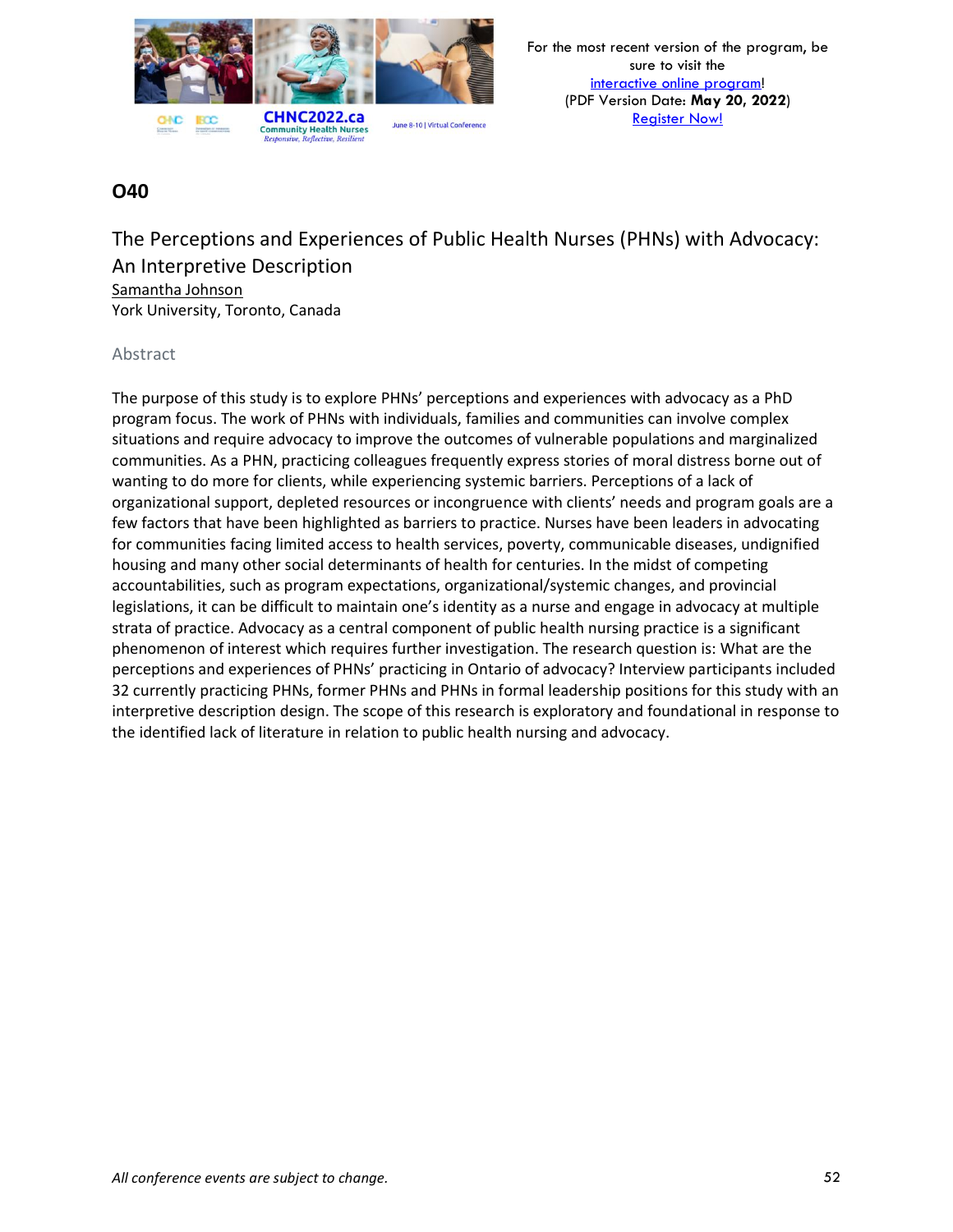

How Newfoundland and Labrador's Eastern Health Public Health Nursing Program maintained priority programming while responding to the COVID-19 pandemic. Amy Murphy, Cynthia Cadigan Eastern Health, St. John's, Canada

#### Abstract

Public Health Nursing in Newfoundland and Labrador (NL) offers a wide variety of services throughout the lifespan. Utilizing a case management model strengthens connections and fosters valuable relationships between Public Health Nurses (PHNs), families and communities in NL. Historically high immunization rates in the province can be viewed as a testament to this partnership.

The emergence of the COVID-19 pandemic and related initiatives forced a temporary shift for services in NL's Eastern Health Authority (EH). Pandemic related demands on Public Health Nursing resources created a need for innovative leadership strategies, while ensuring the continuation of priority programs. Reimaging PHN teams became necessary; with St. John's and area moving from smaller, geographically-based teams to one larger, integrated team. Establishing strong leadership, creating client-centered processes and ongoing communication was key to success.

To enhance communication amongst staff, program leadership implemented daily meetings through the use of virtual platforms. Referral assignment to the larger PHN team was completed rotationally, using a client centered approach. PHNs remained a client's case manager regardless of geographical address. Shifting from typical method of communication and work distribution enabled EH's Public Health Nursing Program to accommodate incidental leave, as well as the reassignment of staff to COVID-19 Immunization initiatives.

The adaptability shown by EH's Public Health Nursing program allowed for a broader response to pandemic efforts, while maintaining priority services. This ability to pivot was instrumental in the achievement of the highest immunization rates both provincially and nationally.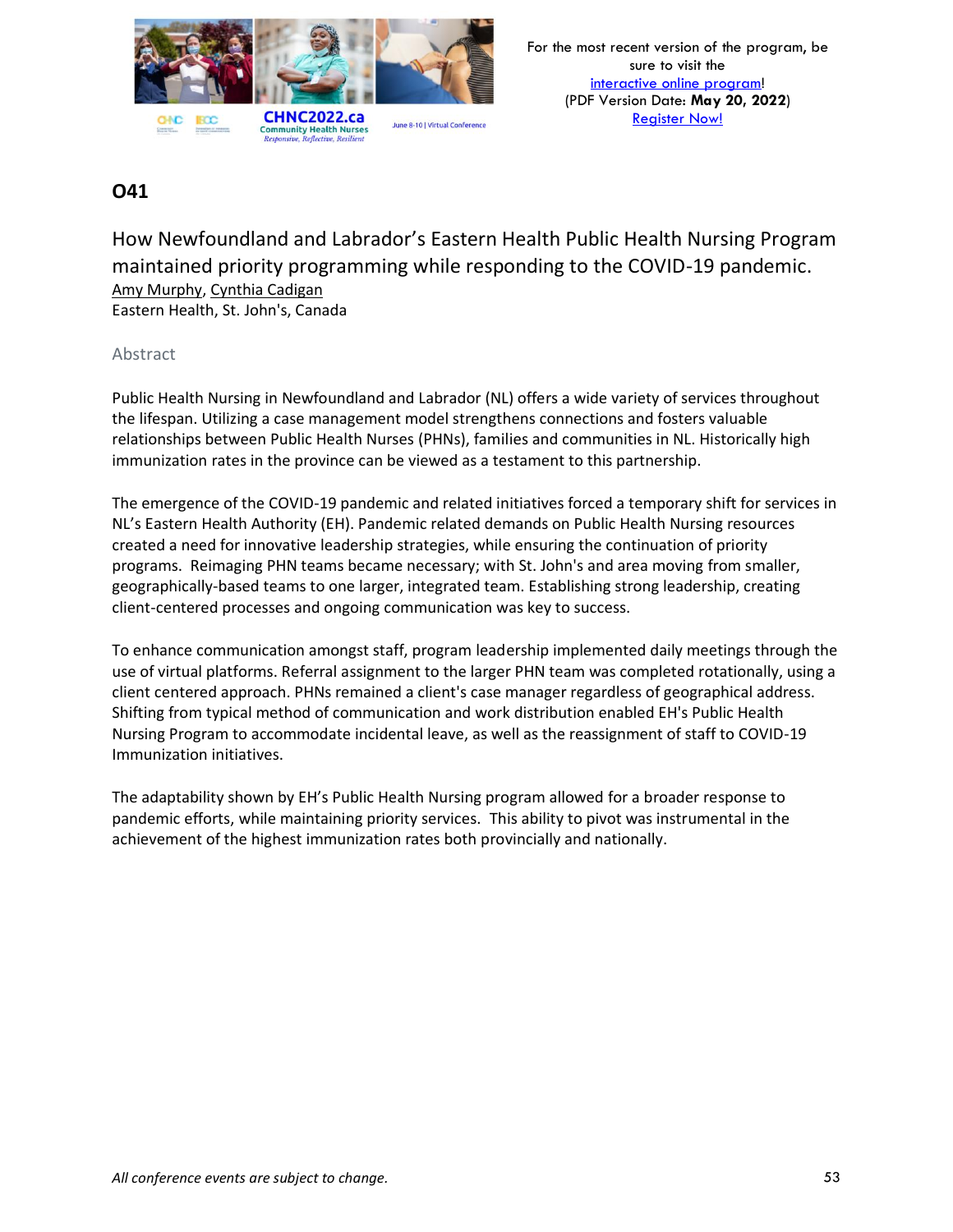

Reflecting on COVID19 and identifying solutions for resilience Cheryl Cusack University of Manitoba, Winnipeg, Canada

#### Abstract

This survey aimed to understand the impact of the COVID-19 pandemic on nurse's professional practice. A mixed methods survey was distributed to members of the Association of Regulated Nurses of Manitoba, which included licensed practical nurses, registered psychiatric nurses, registered nurses and nurse practitioners. These nurses were from urban, rural, and remote Manitoba.

The survey questions asked the nurses to rank their level of agreement regarding the pandemic response, using a 5 point scale that ranged from strongly disagree to strongly agree. The survey also included open an open text box, for nurses to include any additional comments they wished to provide. The survey link was circulated using the Survey Monkey platform in Nov 2021 and open for one week. There were 1206 nurses who completed the survey, representing close to a 12% response rate among Association members. The data was analyzed using both qualitative and quantitative methods. Findings highlight nurses' perceptions of the negative impacts to their practice resulting from COVID and the dire consequences to structurally disadvantaged clients. Nurses also highlighted solutions for a post-pandemic recovery. Recruitment and retention are essential, but most importantly the practice expertise of nurses must be valued by decision-makers to improve population health outcomes.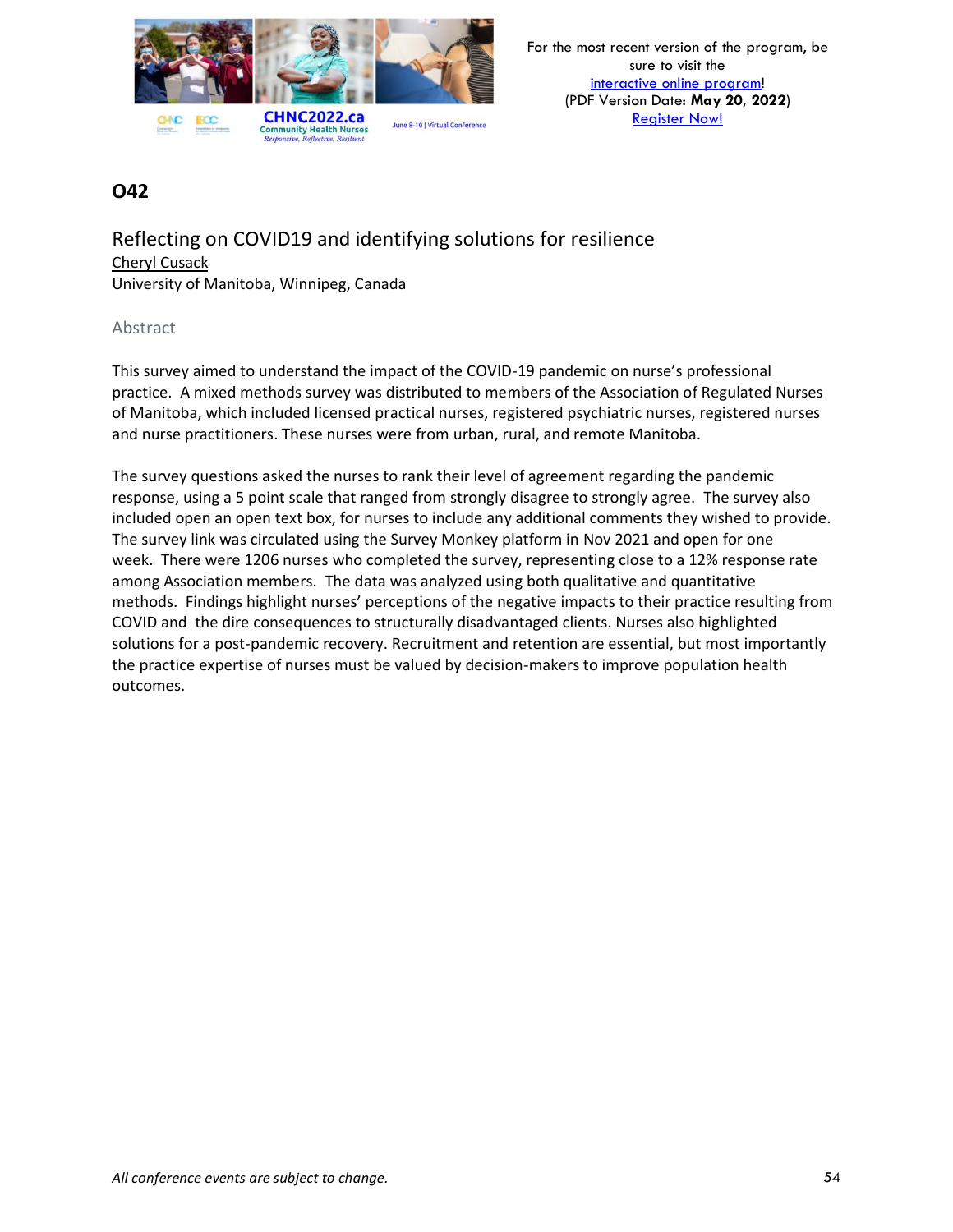

Introducing New Vaccines in Community Health Settings: A Practical Implementation Tool Tara Mann, Patrice Wright Ottawa Public Health, Ottawa, Canada

### Abstract

On December 14th, 2020, the first COVID-19 vaccines were administered to residents of long-term care homes in Canada. This began the largest vaccination effort in Canadian history. Between December 9, 2020, and March 1, 2022, seven COVID-19 vaccines have been authorized in Canada and six vaccines are currently under review either as a new vaccine or for use as a booster in additional age groups.

The expediated authorization and distribution of COVID-19 vaccines presented significant challenges to local Public Health organizations who led the effort in implementing mass vaccination clinics and supporting community partners.

In Ottawa, approximately two million doses were administered to residents in community health settings, between December 14, 2020, and March 1, 2022. The Quality Assurance Team at Ottawa Public Health developed a New Vaccine Implementation Tool based on reflective practice from the COVID-19 vaccination rollout to date.

Cumulative key learnings from the authors' reflective practice were used to create the New Vaccine Implementation Tool. This tool provides a consistent and comprehensive approach from Health Canada authorization to the client's immunization experience that can be applied in a variety of community health settings. Key components of the New Vaccine Implementation Tool include engaging and consulting key stakeholders, medical directive development, knowledge translation, communication planning and educating frontline staff.

Participants will learn about the reflective practice activities the Quality Assurance team completed that informed key learnings. The main components of the New Vaccine Implementation Tool will be shared in detail.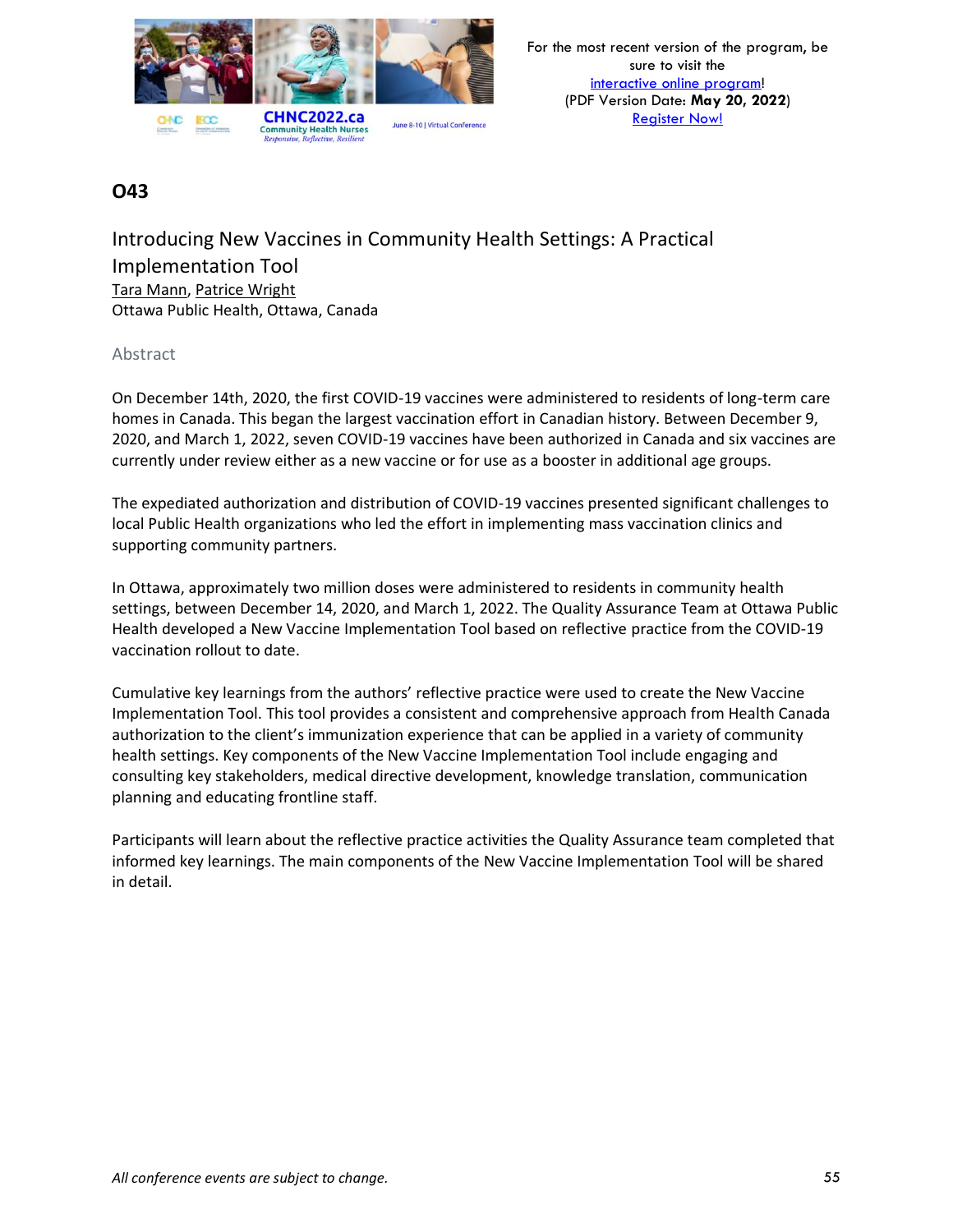

Lessons learned from a covid-19 prevention campaign via social media to reach black Canadians.

#### Christelle Esso

Family Advancement Association, Edmonton, Canada

#### Abstract

In 2020, available data indicated that Black Canadians were potentially at higher risk for worse health outcomes during the Covid-19 pandemic associated with specific determinants of health such as their health status, immigration status, economic status, social support networks, and living conditions. To mitigate the perceived risk and impact of covid-19 in Black Canadian communities in Alberta, a not-forprofit organization led a community outreach and education campaign via selected social media platforms. To execute this project, a set of processes, strategies and tools were implemented to develop and distribute credible and culturally relevant digital resources. More specifically, several educational and fun video clips featuring a black nurse were produced and aimed at addressing covid-19 stereotypes in various Black Canadian community contexts. From this presentation, community health nurses would acquire practical strategies and considerations to implement an online health communication campaign for racialized and minority groups in the Canadian context.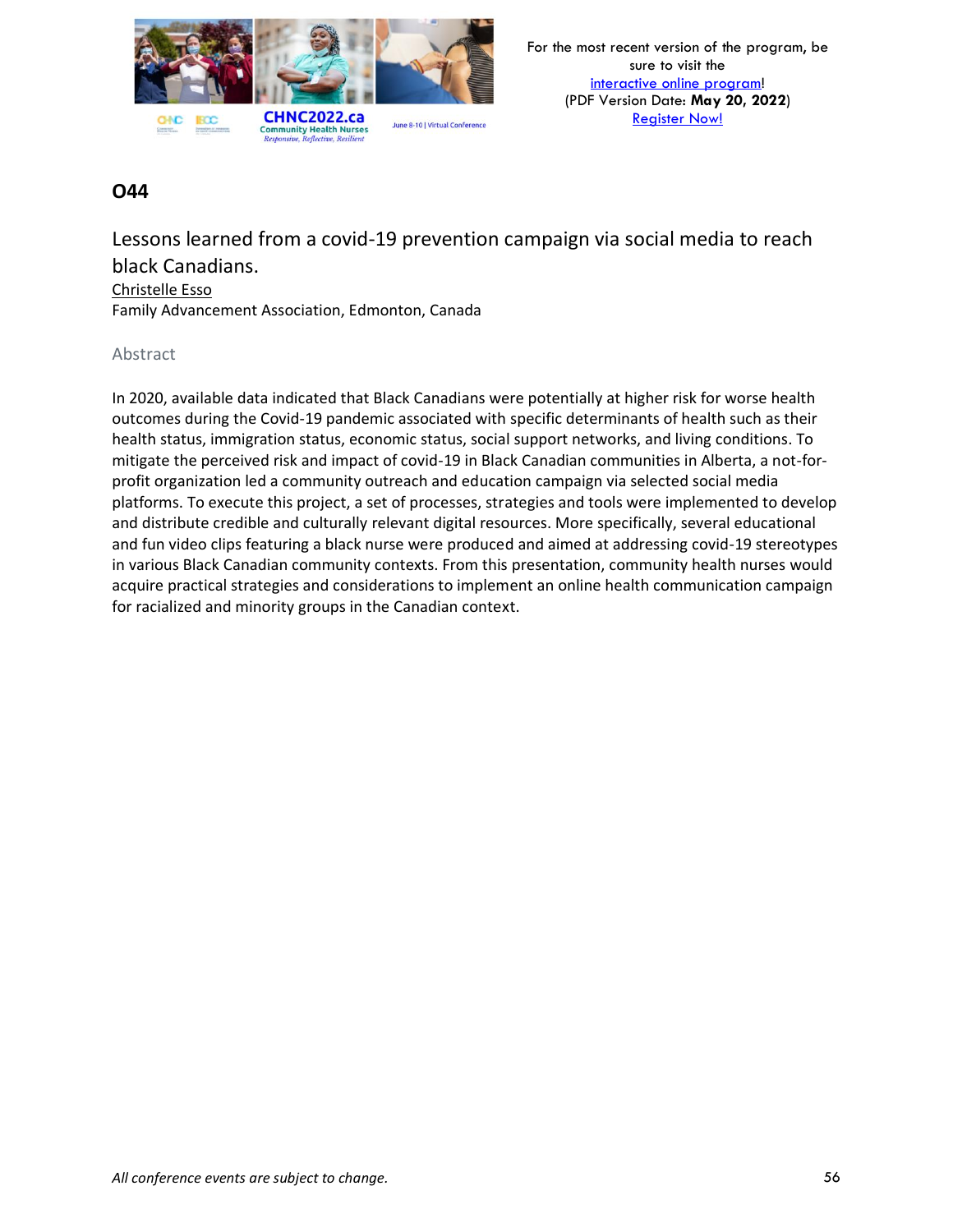

# UnEarthing knowledge we always had: the importance of the earliest years of life to Indigenous children and families

Heather Downie<sup>1</sup>, Charlene Rattlesnake<sup>1</sup>, Melissa Tremblay<sup>2</sup>, Chloe Ferguson<sup>3</sup> <sup>1</sup>Maskwacis Health Services, Maskwacis, Canada. <sup>2</sup>University of Alberta, Edmonton, Canada. <sup>3</sup>Martin Family Initiative, Montreal, Canada

### Abstract

For Indigenous people in Canada, it is well documented how the effects of colonisation and systemic underfunding of essential services have led to substantially poorer health and educational outcomes, substandard housing, high unemployment and large numbers of Indigenous children in care. What is not so readily found in the literature is how existing Indigenous ways of knowing and cultural practices remain under-utilized but serve as a strong foundation for Indigenous healing to take place. Families and their communities remain the core location to foster healthy child development, promote cultural identity and achieve improved long-term health and well being outcomes. Together with the Martin Family Initiative (MFI), Maskwacis Health Services has implemented an early years program that brings together community expertise and leadership across community health, education and social services domains to develop, implement and evaluate a program that supports Indigenous women and families beginning prenatally.

The proposed presentation will focus on the process of developing a community-based initiative that centralises Indigenous knowledge and cultural values in the context of community health and child wellbeing. It will address the necessity of Indigenous led transformation of preventative health services rather than piecemeal adaptation to traditional delivery models. The presentation will also address the challenges in working across community health and social service domains, and the relationship driven trust building engagement process necessary to effectively implement and measure a family and community strengthening initiative such as The Early Years.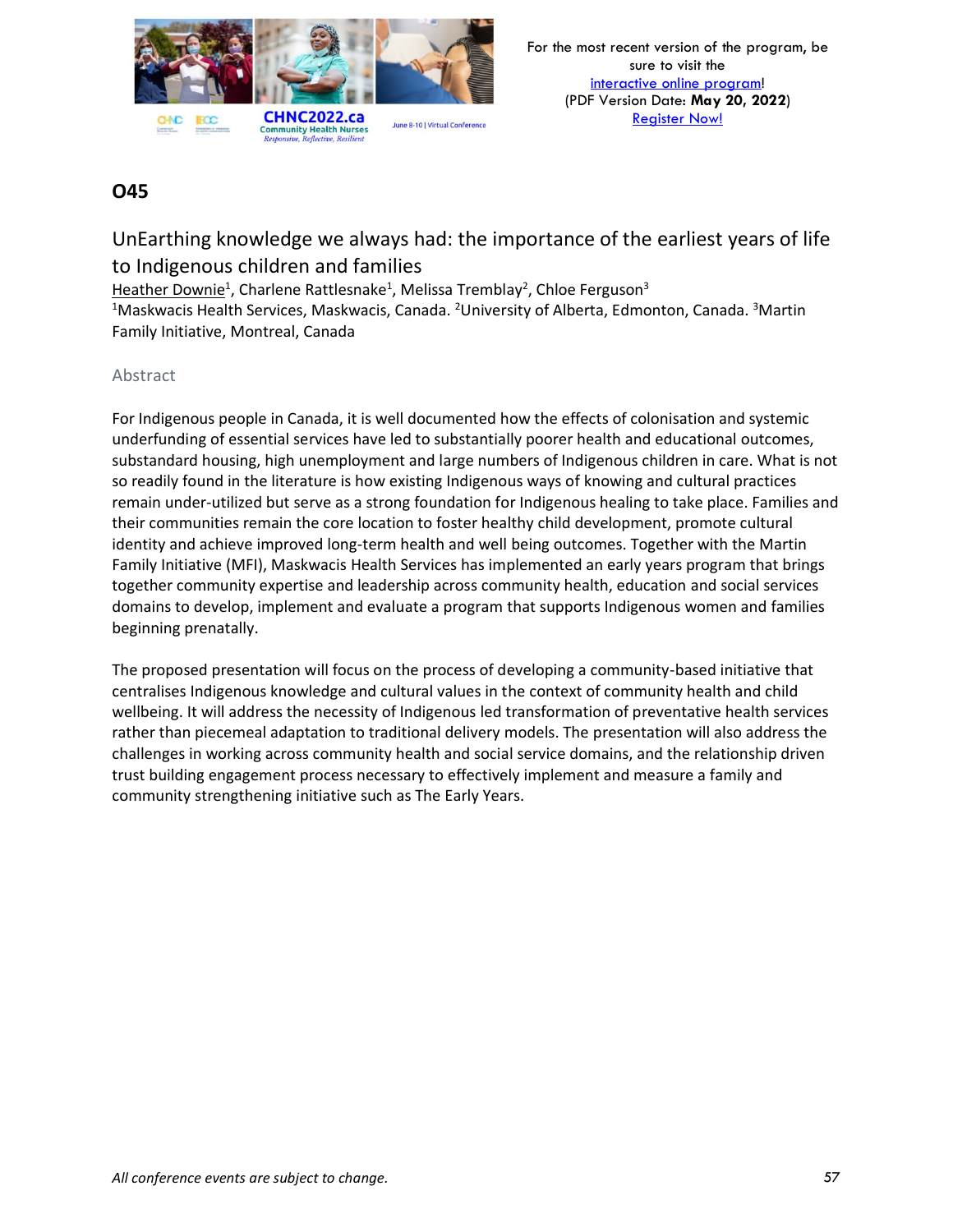

Vaccine hesitancy in BC: Understanding COVID-19 vaccine perceptions during

### pregnancy

Karyann Dorn, Marie Tarrant, Elizabeth Keys, Stephanie Masina University of British Columbia, Kelowna, Canada

### Abstract

Vaccination is our most effective option to prevent hospitalization and mortality from COVID-19. Unfortunately, pregnant people, a population particularly vulnerable to Covid-19, have received conflicting information from public health officials on vaccine safety and have been the recipients of misinformation through online social media. The purpose of this research study is to describe the perceptions of pregnant people toward the COVID-19 vaccine, particularly the major health beliefs pregnant individuals hold around COVID-19 vaccine hesitancy. Data was collected from 25 pregnant participants from British Columbia using the qualitative descriptive method and a semi-structured interview guide. This was analyzed using the health belief model, a framework that helps determine an individual's willingness to engage in preventative health measures. In this study, we focused on the pregnant individual's perceptions of susceptibility to and severity of COVID-19, the perceived benefits of and barriers to vaccination, and how cues to action and self-efficacy affected vaccine decision making. Results show that pregnant participants view getting the vaccine "a very hard decision," citing their biggest fear as the "effects to the unborn baby." They do recognize their susceptibility to COVID-19, although they do not consistently perceive disease severity represented in public health messaging. The research conducted addressed determinants of health during pregnancy. A major deciding factor reported by participants was a health practitioner who took time to validate their concerns and was invested and did not laugh at their fears. The learning outcome contributes to perinatal and maternal nurses to further research on vaccine hesitancy.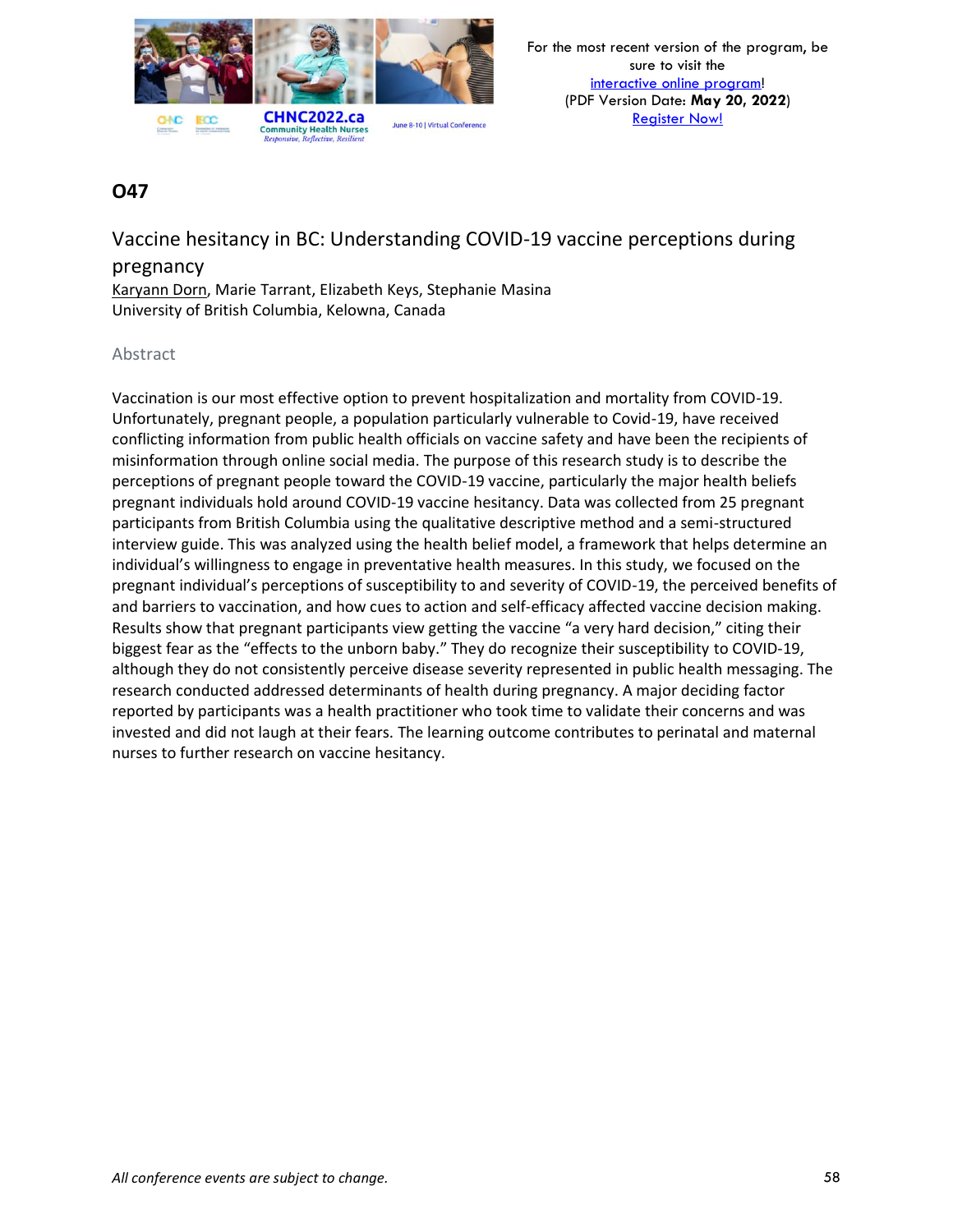

Exploring the experiences of homelessness and food insecurity during the COVID-19 pandemic among pregnant and postpartum people in Toronto, Ontario Barbara Chyzzy

Ryerson University, Toronto, Canada

### Abstract

Background: Pregnant and postpartum people experiencing homelessness and food insecurity are among the most vulnerable during the COVID-19 pandemic. A major problem facing this maternal population in Toronto, Ontario is that, as their status changes during the perinatal period (from pregnancy to parenting), often they are forced to move within the shelter system because most shelters draw distinctions between being pregnant and having children. The purpose of this study was to understand the experiences of this vulnerable maternal population as they navigated their perinatal care, the shelter system and access to food during the COVID-19 pandemic to learn what services worked well and what could be improved.

Methods: Guided by the social-ecological model, this qualitative study used interpretive description to analyze interviews with 25 pregnant or parenting people in Toronto, Canada during the COVID-19 pandemic.

Results: Mean age of participants was 27 years. Almost 70% of participants were born outside of Canada and almost 1/3 had not completed high school. Over half of the participants experienced both homelessness and food insecurity for more than 6 months during the pandemic. Participants moved between 1-7 times over the course of 8 months during the pandemic. Qualitative results revealed that pregnant and parenting people facing homelessness and food insecurity faced multiple issues including fleeing from abuse, inadequate access to prenatal and postpartum care, and extreme social isolation.

Implications: Policy and practice recommendations are currently being developed based on the results of this study. Recommendations will be shared with participants at the CHNC conference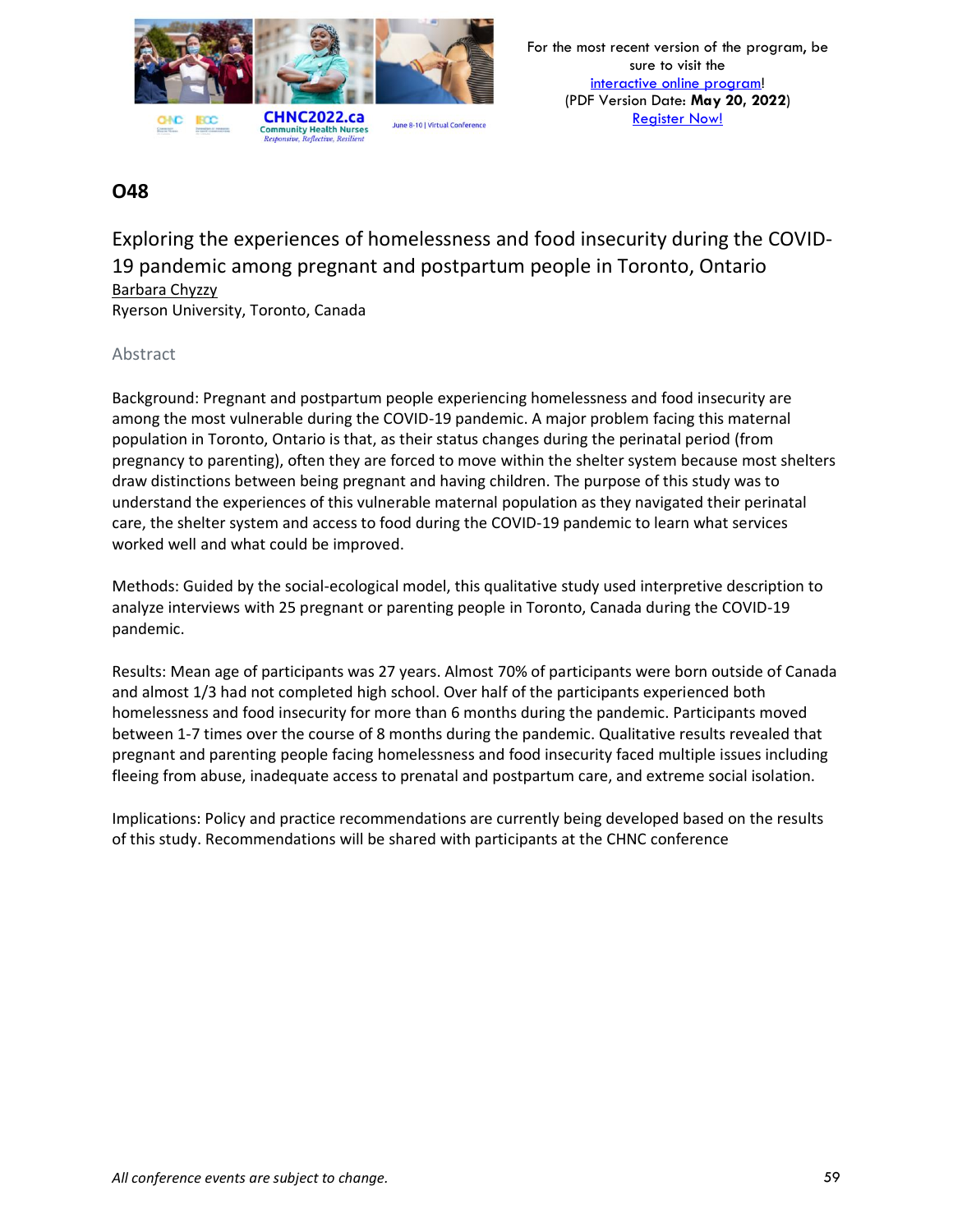

The Community Nursing Clinic Network: Advancing Education, Research and Service in a university nursing program. Francoise Filion, Marchand Hugo, Molly Korab McGill University, Montreal, Canada

### Abstract

The three essential mandates of our university's nursing school are Education, Research, and Service. In 2017, McGill's Ingram School of Nursing operationalized these three mandates with the opening of a nurse-led clinic housed within a homelessness services organization. This clinic has seen over 90 student community health rotations and 1800 consultations with 168 patients since its inception. A seed grant in 2018-2019 allowed for research exploring the application of CNHC's 2011 Standards of Practice within the clinic. The success of this clinic attracted funding to expand the project into five new nursing clinics, thus becoming the Community Nursing Clinic Network (CNCN).

The CNCN will expand community service opportunities for students with 100 new practicum positions per year. The CNCN will also enable an additional 2,350 health services consultations for populations experiencing inequities in Montreal, within five homelessness services organizations, two of which serving exclusively Indigenous populations. In particular, the latter arrangement allows for student learning and practice of cultural humility and cultural safety under the supervision of an Indigenous nurse. Through this expansion, the CNCN will continue to advance and operationalize Education, Research, and Service while further strengthening academic-community partnerships.

Learning outcomes: Participants will understand how the three mandates of a university school of nursing can be applied and integrated in a CNCN. Participants will be able to discuss how this model can be integrated into their academic endeavors and be able to envision the benefits of practicums embedded in community organizations working with different underserved populations.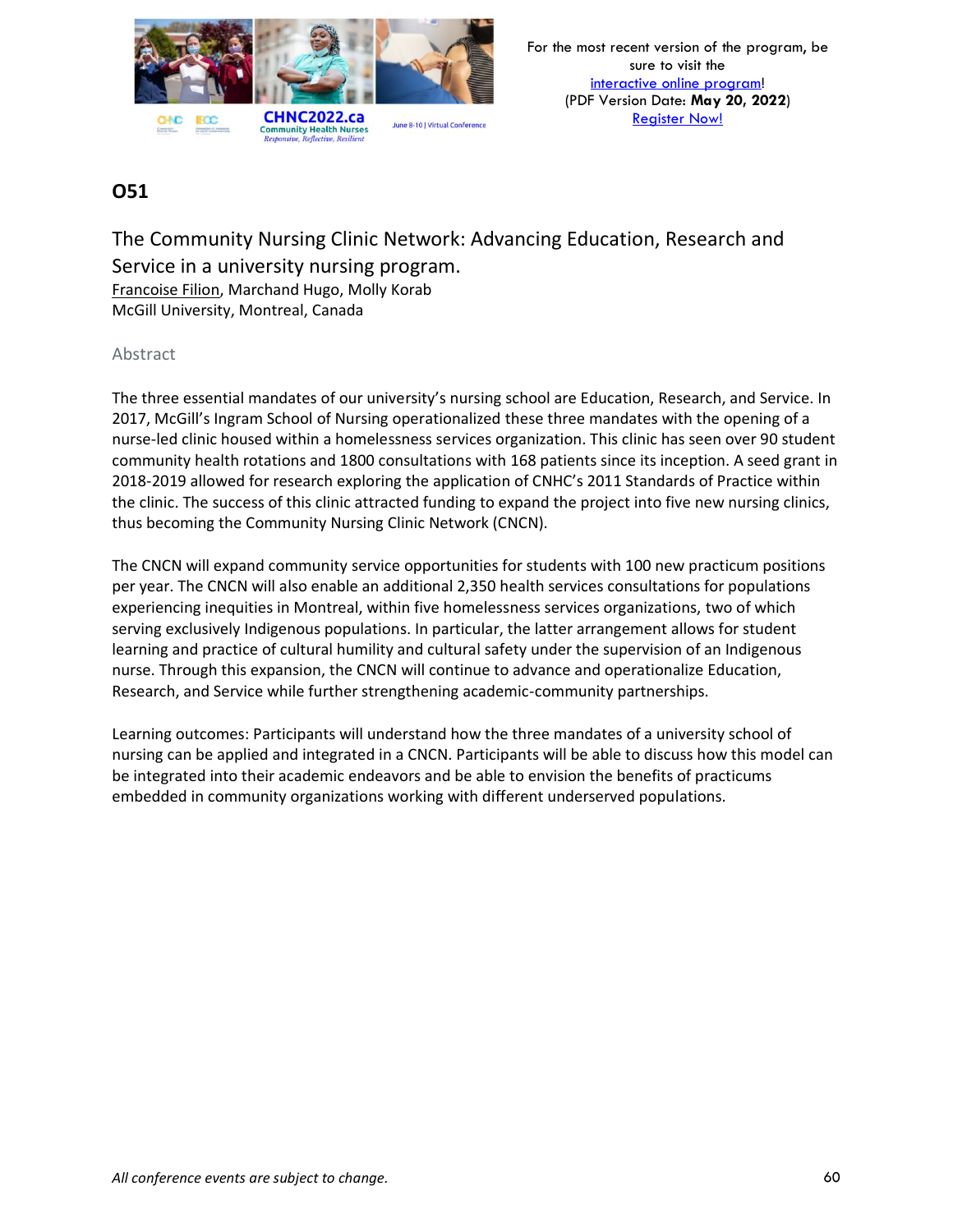

Reimagining Preparation of Future Nursing Graduates for Community Practice: Experiential Learning in Community-based Student-infused Health Programs Daniel Nagel, Jamie Penner University of Manitoba, Winnipeg, Canada

Abstract

Prior to the COVID pandemic there had been an erosion of community-focused content in nursing curricula across Canada due to the primacy of acute care sector needs, government expectations to produce nursing graduates, and nursing regulatory and academic bodies who set and approve curricula content. Yet much of what nursing graduates need to learn does not need to be within acute care venues – clinical judgment, communication skills, chronic disease management, interprofessional collaborative practice, social determinants of health and many other competencies can be acquired in community settings. With a shrinking nursing workforce, an already competitive drive for clinical placement spots exacerbated by expansions of nursing programs, and a realization with COVID that community health services need to be more robust, it is an opportune time to consider alternative education models for nursing.

Starting with a vision for a student-infused community health centre, we undertook a robust program of exploration over the Summer of 2021 to lay the foundation to support development of an innovative model of experiential education and interprofessional collaboration that would involve nursing students. Working with a multidisciplinary team of faculty and students, we conducted: 1) a concept analysis and a scoping review to understand how student-run initiatives in community were conceptualized; 2) an environmental scan specific to Canada on student-run initiatives; and 3) mapped competencies required of health profession graduates across regulatory bodies in Manitoba. In this session we present a model and evidence for a community-based student-infused health programs that nursing programs might consider.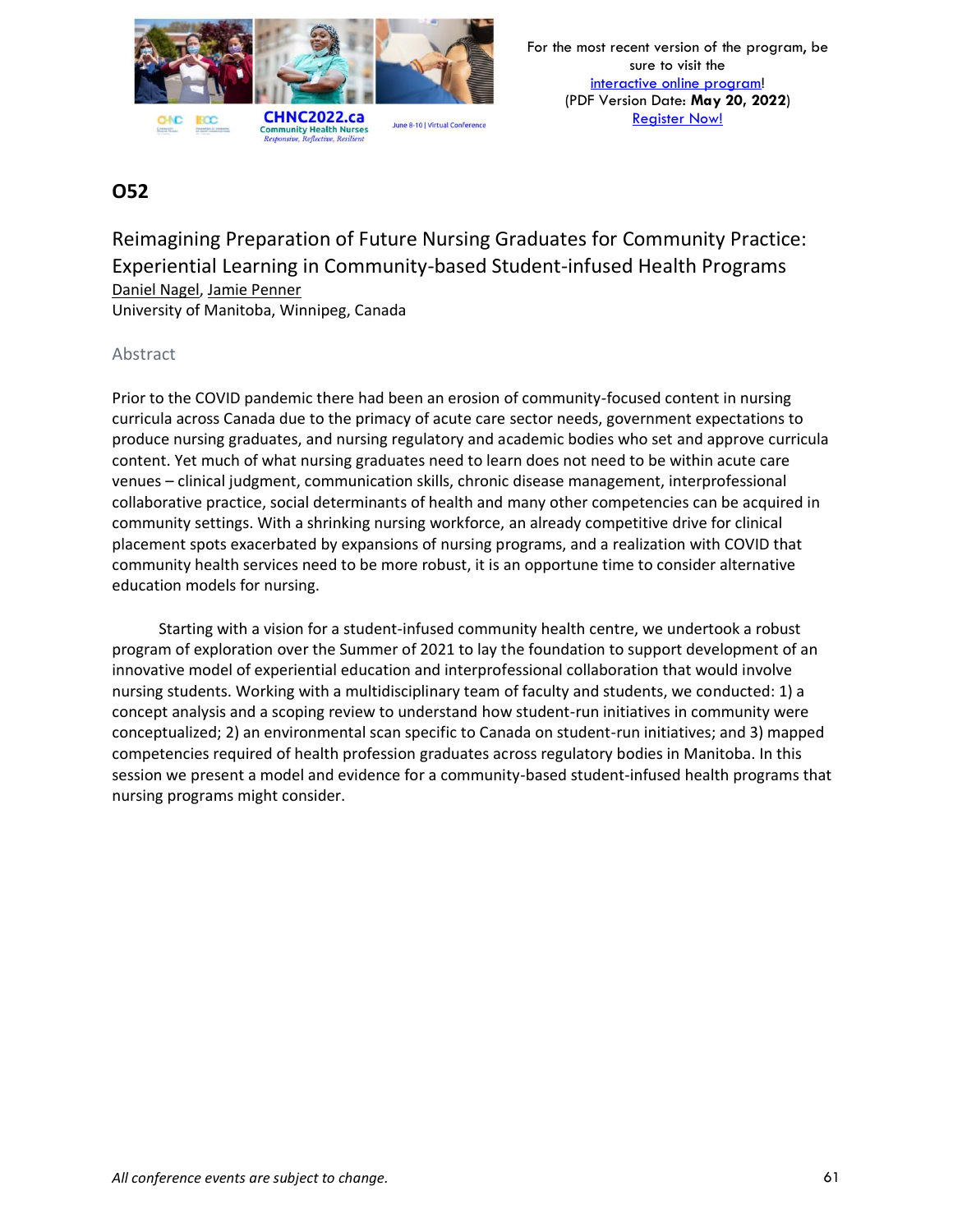

The critical roles and impact of public health nurses during COVID-19 Emily Belita<sup>1</sup>, Susan M. Jack<sup>1</sup>, Heather Lokko<sup>2</sup>, Maureen Dobbins<sup>1,3</sup> <sup>1</sup>McMaster University, Hamilton, Canada. <sup>2</sup>Middlesex-London Health Unit, London, Canada. <sup>3</sup>National Collaborating Centre for Methods and Tools, Hamilton, Canada

#### Abstract

Existing literature is limited on the functions, impact, and working environment of public health nurses (PHNs) during the COVID-19 pandemic. The purpose of this study is to understand the context, roles, and impact of PHNs during the COVID-19 pandemic in Ontario. This study aligns with the theme of 'Reflecting on Nursing Practice – COVID response.'

In this multiple-case study, purposive and snowball sampling is being used to recruit frontline PHNs and nursing administrators in Ontario public health units across three geographic settings: urban, urbanrural, northern. Data are being collected using a demographic survey, individual semi-structured interviews, and focus groups. Data will be analyzed using reflexive thematic analysis and cross-case synthesis to compare patterns across geographic cases.

To date, 41 individual PHN interviews have been conducted. This purposeful sample is uniquely positioned to reflect on the pandemic's impact on practice given the mean years of nursing experience (M=17 years) and specifically in public health (M=13). Almost all PHNs (93%) were redeployed from their base position to other diverse roles in case and contact management, outbreak management, vaccination clinics, rapid testing, COVID-19 call centres and on school teams. Recruitment and data analysis is ongoing and is projected to be completed by April 2022.

Study findings will provide a deeper understanding about the roles PHNs assumed throughout the COVID-19 pandemic, barriers and facilitators to their work, and their impact on clients. Study data can support public health funding and resource decision-making and guide implementation of organizational supports for PHNs during public health crises.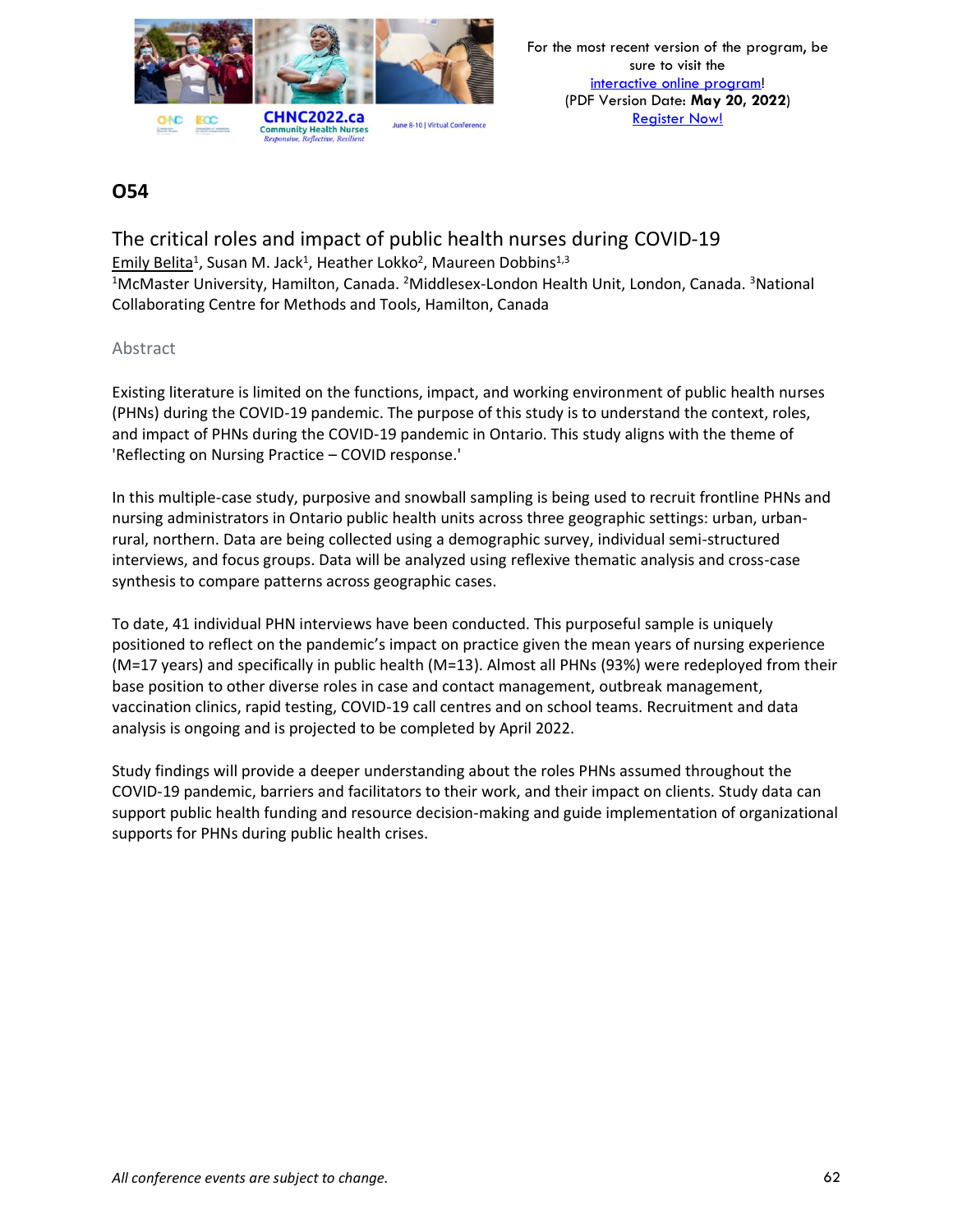

Exploring the role of the nurse in opioid use disorder treatment: A focused ethnographic study Amie Kerber, Tam Truong Donnelly, Aniela Dela Cruz, Candace Lind University of Calgary, Calgary, Canada

### Abstract

Opioid use disorder (OUD) affects people across the continuum of life, in all geographic locations, irrespective of gender, age, nationality and socioeconomic status. From January to March 2021, 1792 opioid toxicity deaths occurred in Canada. As front-line healthcare professionals, nurses make substantial contributions toward prevention, treatment and management of OUD. However, little research has been conducted regarding the role and impact of the nurses working in these unique practice settings. Using focused ethnography, the purpose of this qualitative study was to explore the understanding of the role, and impact of the nurse, working in OUD treatment. Individual in-depth interviews were conducted with ten registered nurses who worked across the spectrum of OUD treatment, including supervised consumption services, inpatient addiction consult services, and community opioid agonist therapy (OAT) clinics. Analysis of the qualitative data revealed six primary themes to better understand the role and impact of the nurse: (a) the art of addiction nursing, (b) direct patient care, (c) indirect patient care, (d) the shared experience of stigma, (e) perceived barriers, and (f) looking to the (uncertain) future. The findings from this study can provide a more comprehensive look at how nurses can be utilized to their full scope of practice across a variety of OUD treatment settings. Key learning outcomes include an understanding of the complexity of care required by clients experiencing OUD, how harm reduction principles permeate all aspects of the nurse role, and the importance of expansion of services for OUD treatment.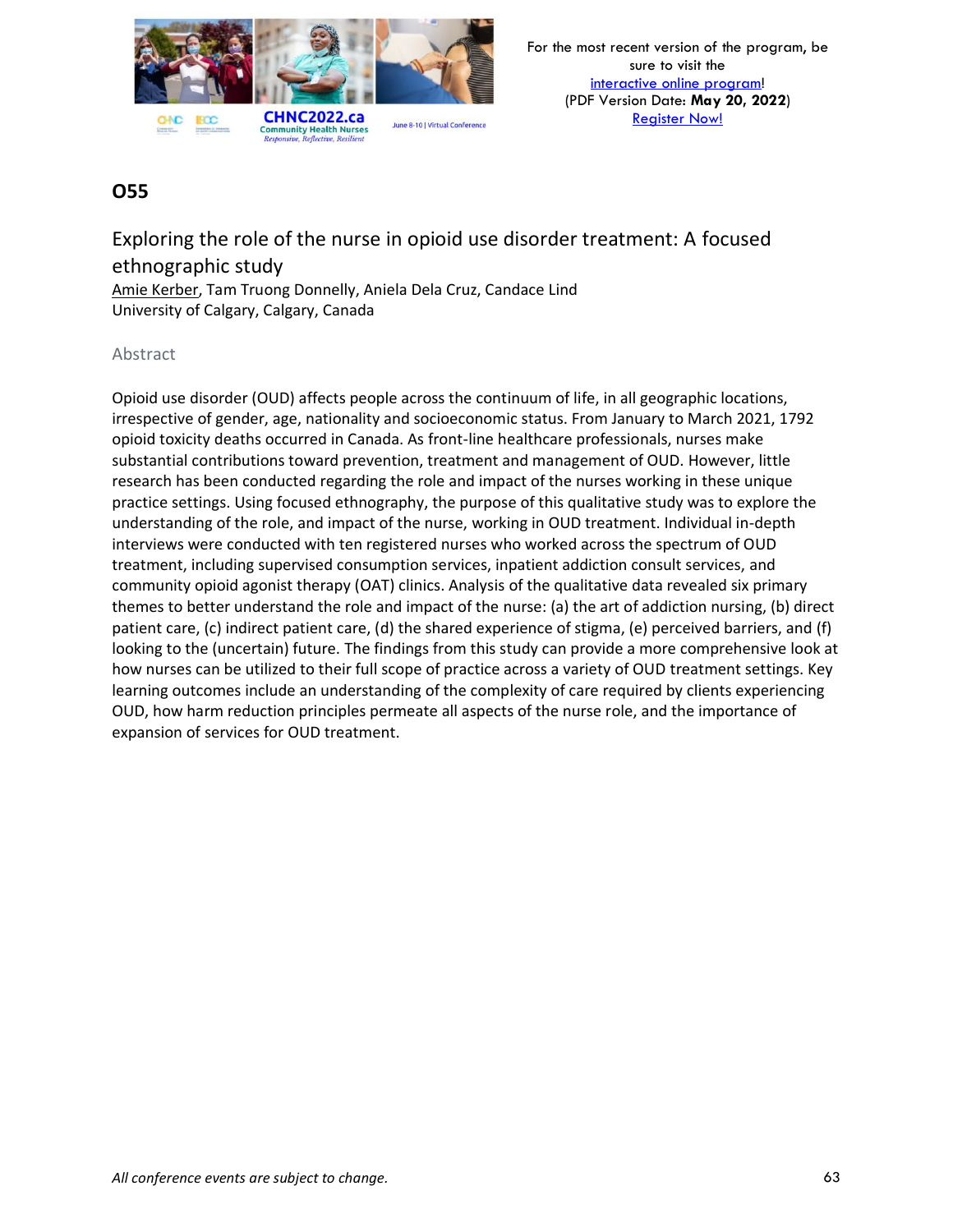

# Exploring Opportunities to Advance Community Health through Parish Nursing Practice: A Discussion of Scoping Review Findings

Elsie Millerd<sup>1</sup>, Andrea Fisher<sup>2</sup>, Jeanne Lambert<sup>3</sup>, Kathryn Pfaff<sup>4</sup>

<sup>1</sup>St Peter's Seminary, London, Canada. <sup>2</sup>Nurse On Board, Ottawa, Canada. <sup>3</sup>CAPNM, Bishop's Mills, Canada. <sup>4</sup>Faculty of Nursing University of Windsor, Windsor, Canada

### Abstract

Parish nursing is a specialized branch of professional nursing that promotes wholistic health and healing by intentionally integrating body, mind, and spirit as a practice model. Although parish nurses (PNs) contribute to the Canadian nursing workforce, evidence about their roles and impacts on individual and community health had not been rigorously evaluated before the recent scoping review of the PN research. To advance PN practice and research, we completed a review to explore, critically appraise, and synthesize the PN research literature for its breadth and gaps.

In this presentation we reflect upon PN practice, describing the findings within the context of PN practice roles, role implementation, and research that evaluates PN health promotion programs. The review highlights the significant roles of PNs in facilitating spiritual care, providing wholistic nursing care, and health promotion. It suggests a gap in understanding how PNs engage in spiritual care and advocacy and how they apply ethics and evidence-informed decision-making in their practice. It recognizes the opportunities for PNs to expand their influence of promoting wholistic health by sharing their skills in providing spiritual care and advocating for broad interventions to strengthen favourable outcomes of the social and environmental determinants of health. Key learning outcomes of the presentation are (1) an understanding of PN practice, (2) awareness of opportunities to facilitate wholistic health in practice, and (3) awareness of opportunities to collaborate with community partners in integrating PN and community health programs, interventions, and/or research.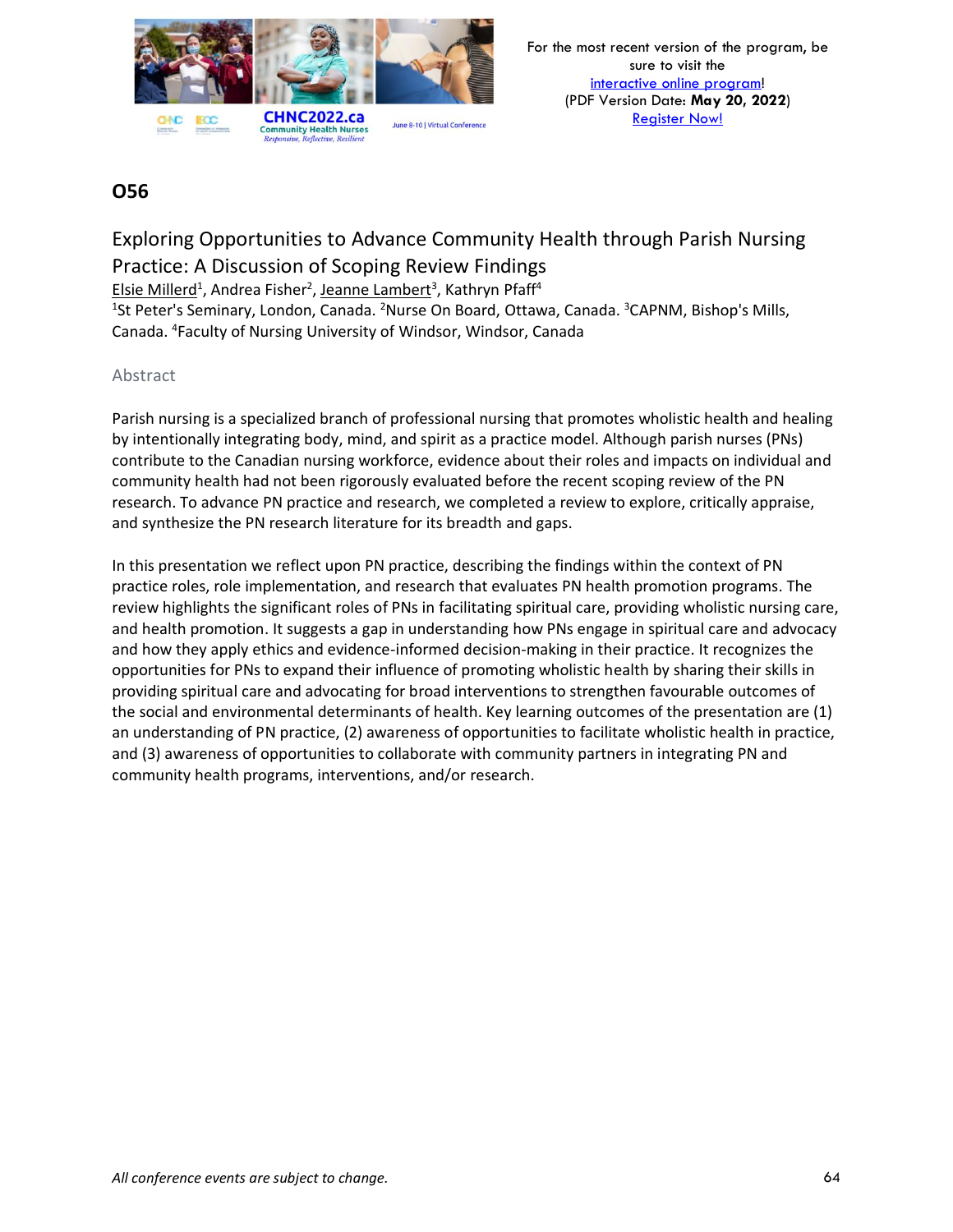

Screening for adverse events in children with mental disorders in community mental health services in Brazil.

Ana Paula Gondim<sup>1</sup>, Nívia Pessoa<sup>1</sup>, Ana Cristina Soares<sup>2</sup>, Andréa Da Silva<sup>1</sup>, Cinthia Cavalcante<sup>1</sup>, Felipe De Paiva<sup>1</sup>, Sandna Dos Santos<sup>1</sup>, Érina Belém<sup>1</sup>, Marinara Freire<sup>1</sup>, Marciane Tavares<sup>1</sup>, Marta Maria Fonteles<sup>1</sup>, Paulo Sérgio Arrais<sup>1</sup>, Maria Vera Cardoso<sup>1</sup>

<sup>1</sup>Federal University of Ceará, Fortaleza, Brazil. <sup>2</sup>State University Vale do Acaraú, Sobral, Brazil

### Abstract

In 2017, the World Health Organization started the third Global Summit on Patient Safety on drug safety, in which we highlight the use of psychotropic drugs and their consequences as adverse events in children. The use and development of trigger tools to identify adverse events is widespread in adult inpatients. In children with mental disorders who start treatment in community mental health services the literature is quite incipient about tracking adverse events in this context. This study analyzes the triggers related to adverse events in children who use psychotropic uses in community mental health services in the Public Health System (SUS) in Brazil, through the Global Trigger tool for tracking adverse events in child mental health medicines. This is a descriptive and retrospective study of 27 child patients treated in 2017 at the child psychosocial care centers in Fortaleza, Ceará, Brazil. Children under 12 years of age were identified, all of whom were using risperidone, the diagnostic hypothesis (global developmental disorders and autism spectrum disorder) and the triggers for possible adverse events were behavioral changes such as aggression and agitation. Finally, the study points to a collaborative work of the multidisciplinary team as a nursing and pharmacist, as well as to deepen the study of these triggers for the development of more appropriate educational practices for health promotion related to safety.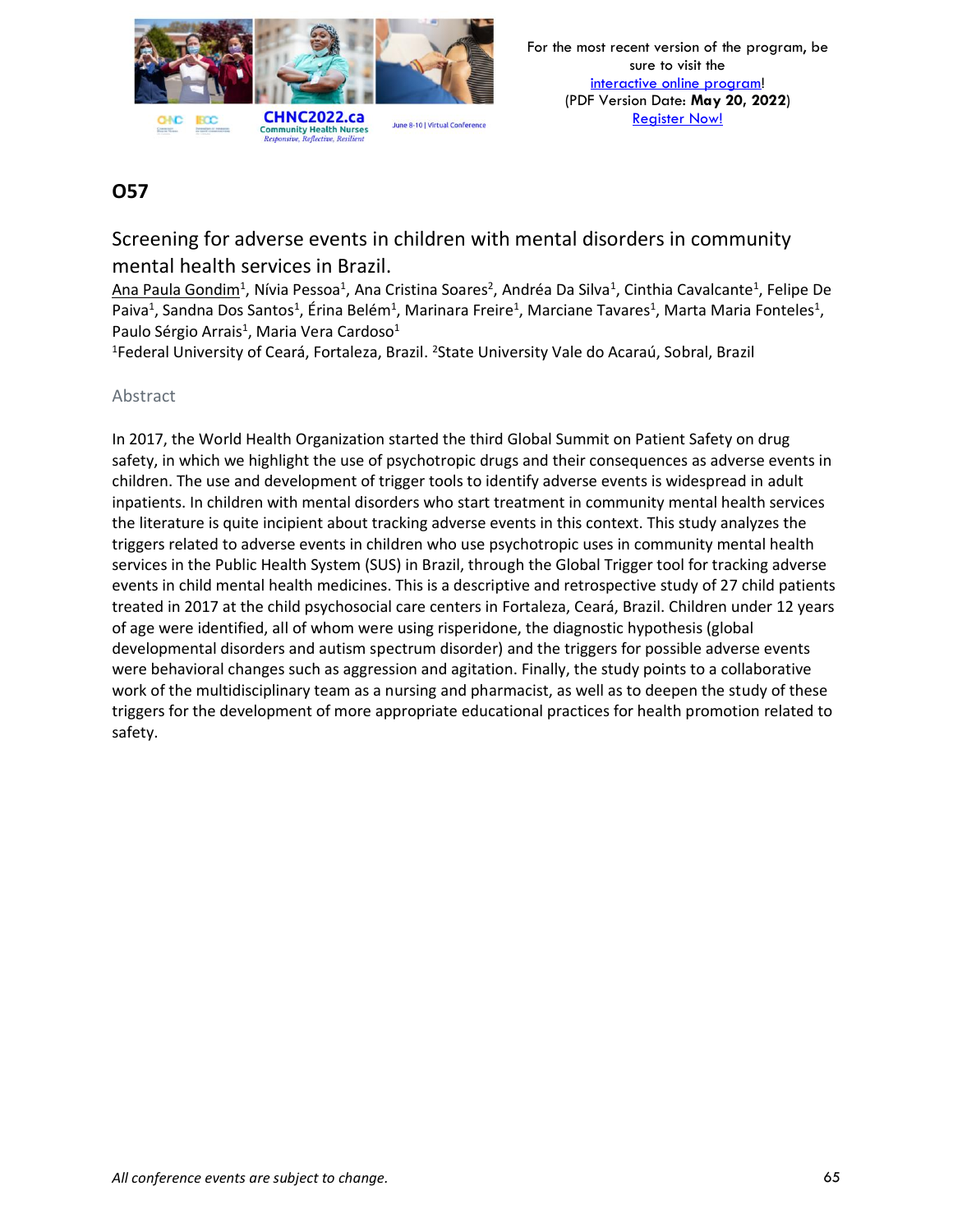

Levels of satisfaction of people living with HIV on telephone interventions Francisco José de Almeida Neto<sup>1</sup>, <u>Odaleia de Oliveira Farias</u><sup>1</sup>, Marli Teresinha Gimeniz Galvão<sup>1</sup>, Eduardo Rodrigues Mota<sup>1</sup>, Ivana Cristina Vieira de Lima<sup>2</sup>, Samyla Citó Pedrosa<sup>1</sup>, Ana Karoline Bastos Costa<sup>1</sup>, Gilmara Holanda da Cunha<sup>1</sup>

<sup>1</sup>Federal University of Ceara, Fortaleza, Brazil. <sup>2</sup>State University of Ceara, Fortaleza, Brazil

#### Abstract

Among people living with HIV (PLHIV), mobile phone technologies are highly effective in improving adherence to antiretroviral therapy and other health needs. However, the incorporation of health technologies would benefit from taking in account users assessment. This study seeks to analyze the levels of satisfaction of PLHIV on telephone interventions, comparing messages to phone calls. This is a cross-sectional, quantitative study, part of a clinical trial that tested the effectiveness of telephone interventions on the health promoting of PLHIV. It was carried out from July 2016 to January 2019 in two health units reference in care for PLHIV, in Fortaleza, Brazil. 126 participants answered the Automated Telephone Disease Management Satisfaction Scale. Data were compiled using Microsoft Excel software and transferred for analysis using Statistical Package Social Science software. Participants were most men, single, non-heterosexuals, 25 to 49 years old, with 12 years or more of education and employed. 100% of the individuals that received phone calls were satisfied compared to 97.5% of the participants of the message group. Regardless of the strategy type, messaging or calling, telephone interventions in health care are highly accepted by PLHIV. Given the observation of users satisfaction, Information and Communication Technologies using telephone may be an affective resource to be incorporated in health care in order to increase health promotion in PLHIV.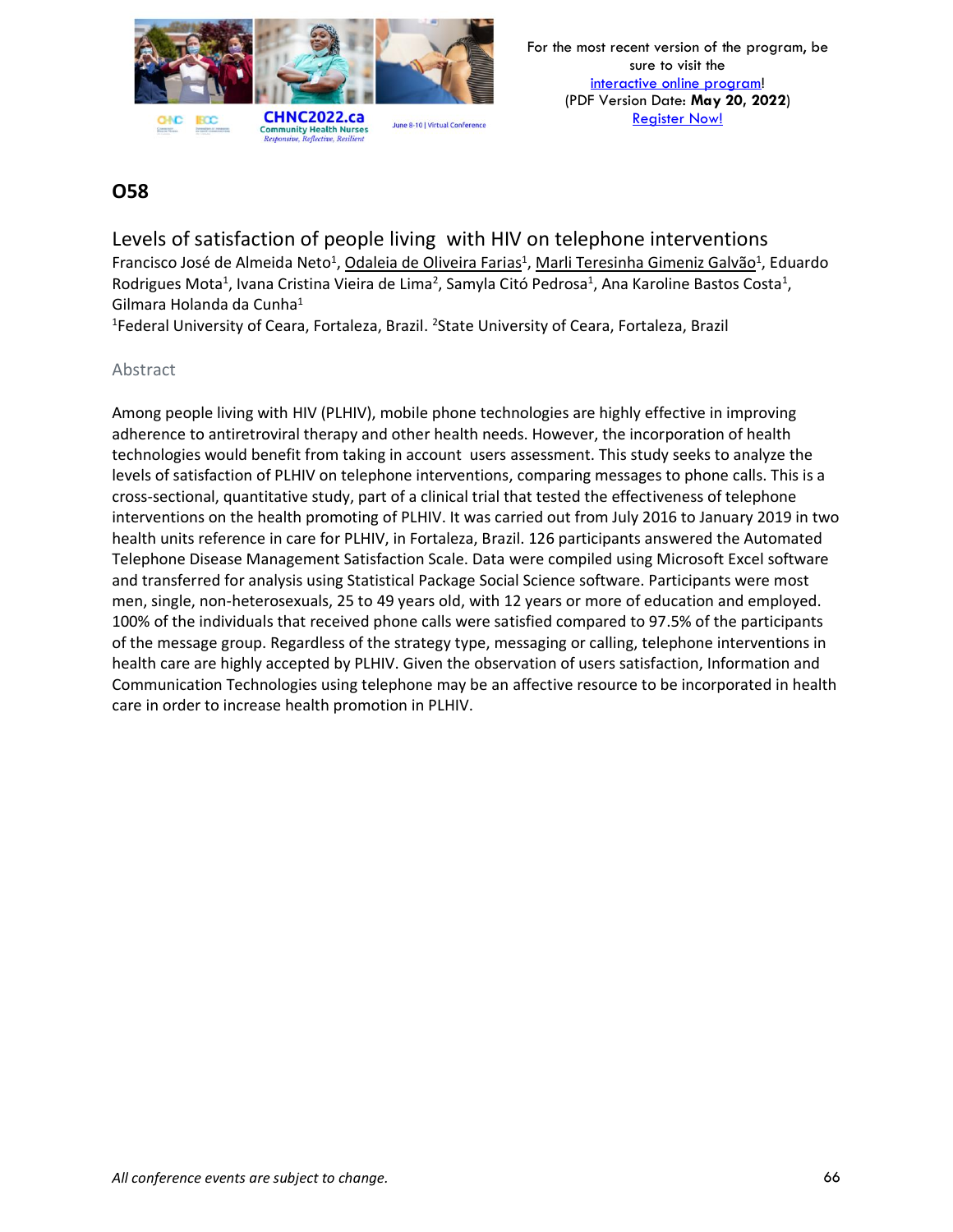

A critical ethnography of outreach nursing for homeless people. Etienne Paradis-Gagné<sup>1</sup>, Pierre Pariseau-Legault<sup>2</sup> <sup>1</sup>Université du Québec à Trois-Rivières, Trois-Rivières, Canada. <sup>2</sup>Université du Québec en Outaouais,

Saint‐Jérôme, Canada

#### Abstract

In Canada and several countries, there is a growing increase in homelessness and social inequalities. According to the literature, homeless people are at risk of various mental and physical health problems. Although these individuals have very complex health needs, they face many barriers to accessing health care and social services. In order to respond to this major problem, various approaches have been developed, including outreach nursing, a community-based practice adapted to the realities of homeless people. In order to study this nontraditional nursing practice, which remains poorly documented in the literature, we conducted a qualitative research. Critical ethnography was used as the methodological approach in this research. Semi-structured interviews were conducted with twelve (12) nurses from Québec and Ontario who provide health care to homeless people. Robert Castel's work on disaffiliation and social vulnerability has been used as the theoretical framework. Castel, a French author, is part of the critical social theory movement. As part of this presentation, the results of this qualitative study will be discussed. The clinical and ethical issues associated with outreach nursing will also be addressed. This research is relevant in order to disseminate meaningful nursing interventions adapted to homeless populations.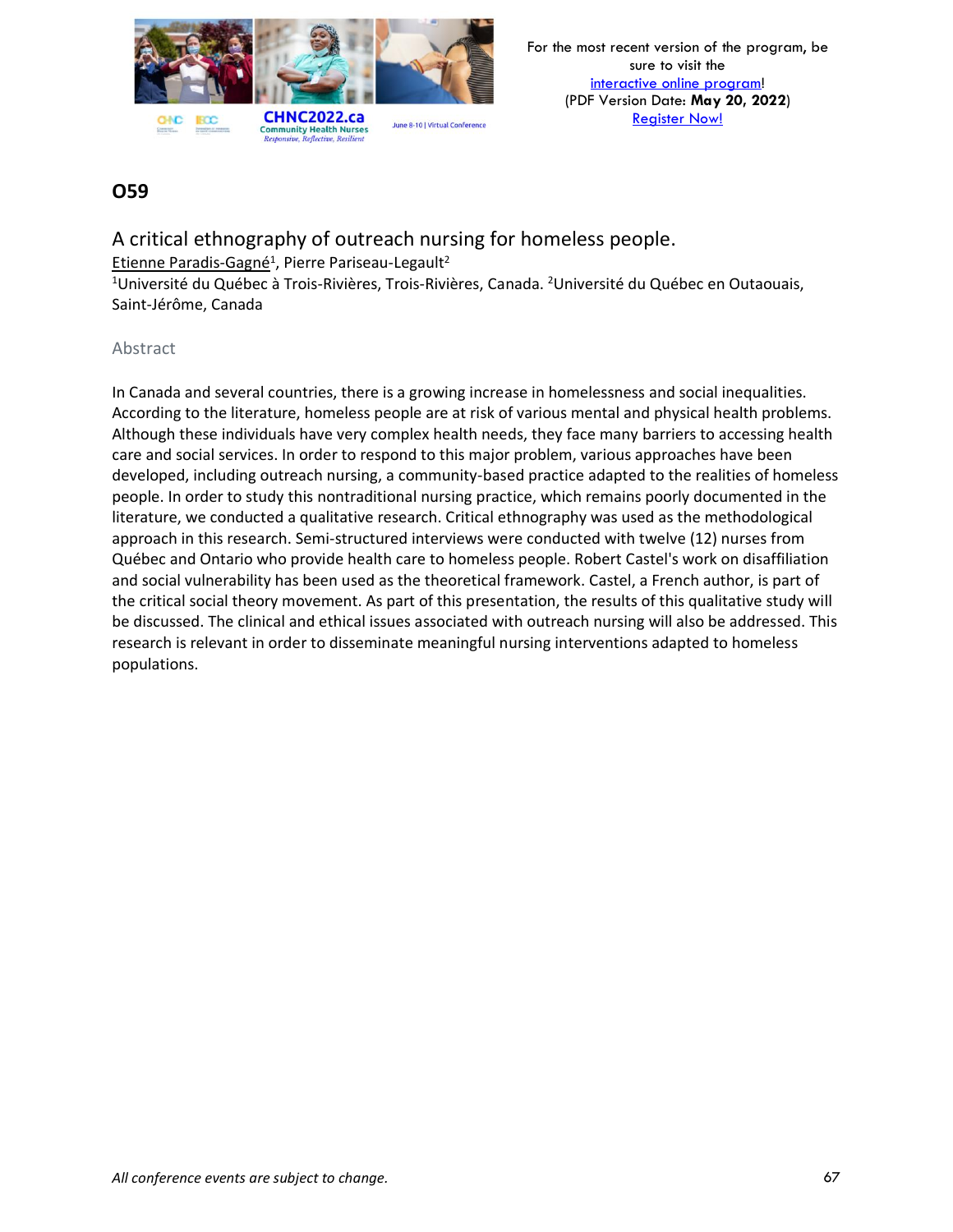

Creating Safe Relational Space: A Constructivist Grounded Theory of How Public Health Nurses Work with Mothering Refugee Women Shahin Kassam University of Victoria, Victoria, Canada

Abstract

#### Background

Public health nurses promote the health of complex populations within varying community contexts. However minimal inquiry has focused on the processes public health nurses use in providing care to these populations. Women who are refugees and mothering are one such rapidly growing yet underrepresented group who often enter the Canadian health system through public health nurses.

#### Aim of the study

This study aimed to explore how public health nurses provided community-based care to women who are refugees and mothering.

#### Methods

Constructivist grounded theory was employed using intersectionality as an analytical tool. Twelve public health nurses from four public health units in British Columbia participated in this study. Data collection and analysis were informed by intersectionality and occurred concurrently using constant comparison methods.

#### Results

Participants in this study described an overall process of creating safe relational space to address a basic social problem of establishing trust while managing structural forces. This overarching process was expressed through burning with passion, connecting while looking beyond, protecting from retraumatization, and fostering independence.

#### Conclusions and implications

This study adds to an emerging body of knowledge on public health nurses work with complex populations. Findings reveal strategies public health nurses used to enhance health equity. Intersectionality is innovatively demonstrated as an effective approach to analyzing attention to how gender, race, culture and migration are impacted by ever-changing sociopolitical priorities. Implications include health leaders needing to structurally address moral ambiguity experienced by public health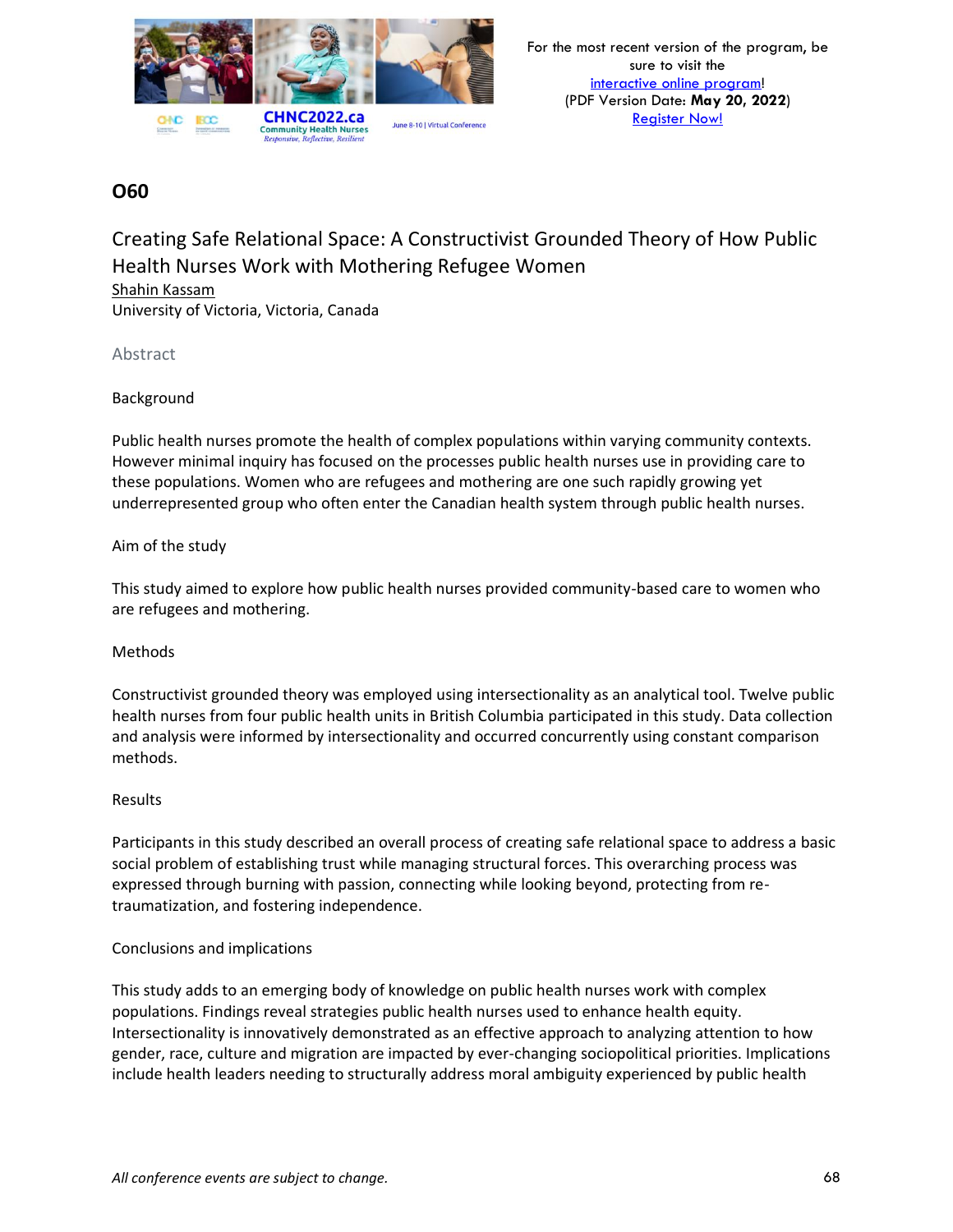

nurses. Trauma-and-violence-informed principles need structural integration to promote informed and flexible practice.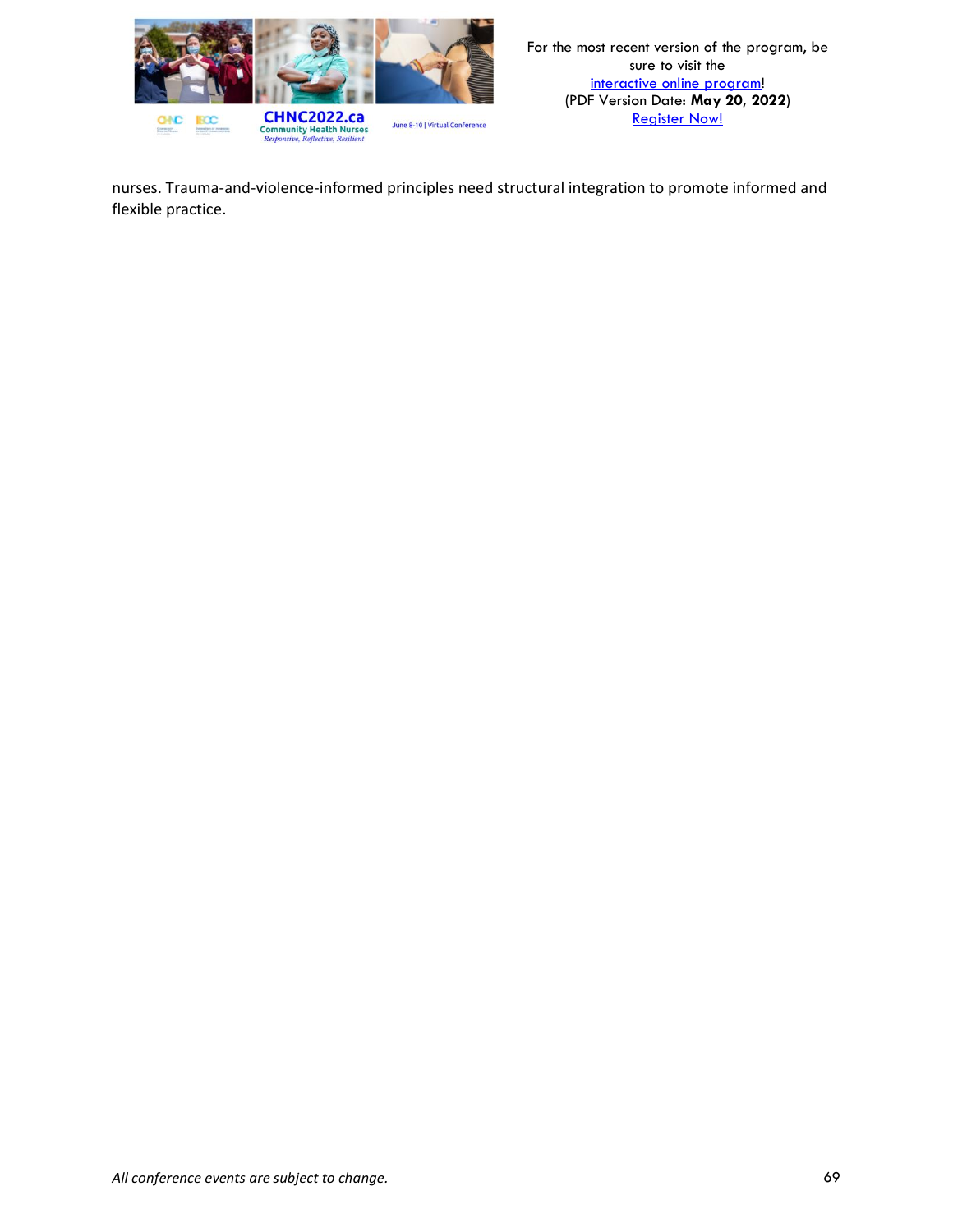

Developing capacity for Evidence-Informed Decision Making (EIDM) within public health organizations Maureen Dobbins, Heather Husson, Claire Howarth National Collaborating Centre for Methods and Tools, Hamilton, Canada

#### Abstract

#### **Project focus:**

This project explores the National Collaborating Centre for Methods and Tools' (NCCMT) approach to supporting public health practitioners to advance their evidence-informed decision making (EIDM) practice. At the NCCMT, we believe that every Canadian deserves to live their best life. This is why we share best available evidence, deploy tools, and provide training and mentoring on what works in public health. Attendees will learn about the NCCMT's philosophy and tailored approach to training and mentoring.

#### **Methods:**

The NCCMT's training and mentoring approach has evolved over time. This approach involves cultivating long-term relationships and providing concurrent training and mentoring to senior and middle managers, as well as front line practitioners.

#### **Results:**

The NCCMT's training and mentoring program includes an organizational assessment, group interactive learning, completion of rapid reviews and long-term mentoring. Several public health organizations have completed this program with most requesting additional training and mentoring. There were individual and organizational impacts including increased knowledge and confidence, as well as new organizational structures, processes and mechanisms for EIDM.

#### **Conclusions:**

Through this training and mentoring program, the NCCMT strengthens public health in Canada with an overall goal of improving the health of all Canadians. This can be used in community health nursing to build knowledge and skills of community health nurses to engage in EIDM as well as an effective knowledge translation strategy. For nurses in various settings and contexts, the NCCMT is is a one-stopshop for easily accessible resources build capacity and knowledge.

**Theme:** Capacity building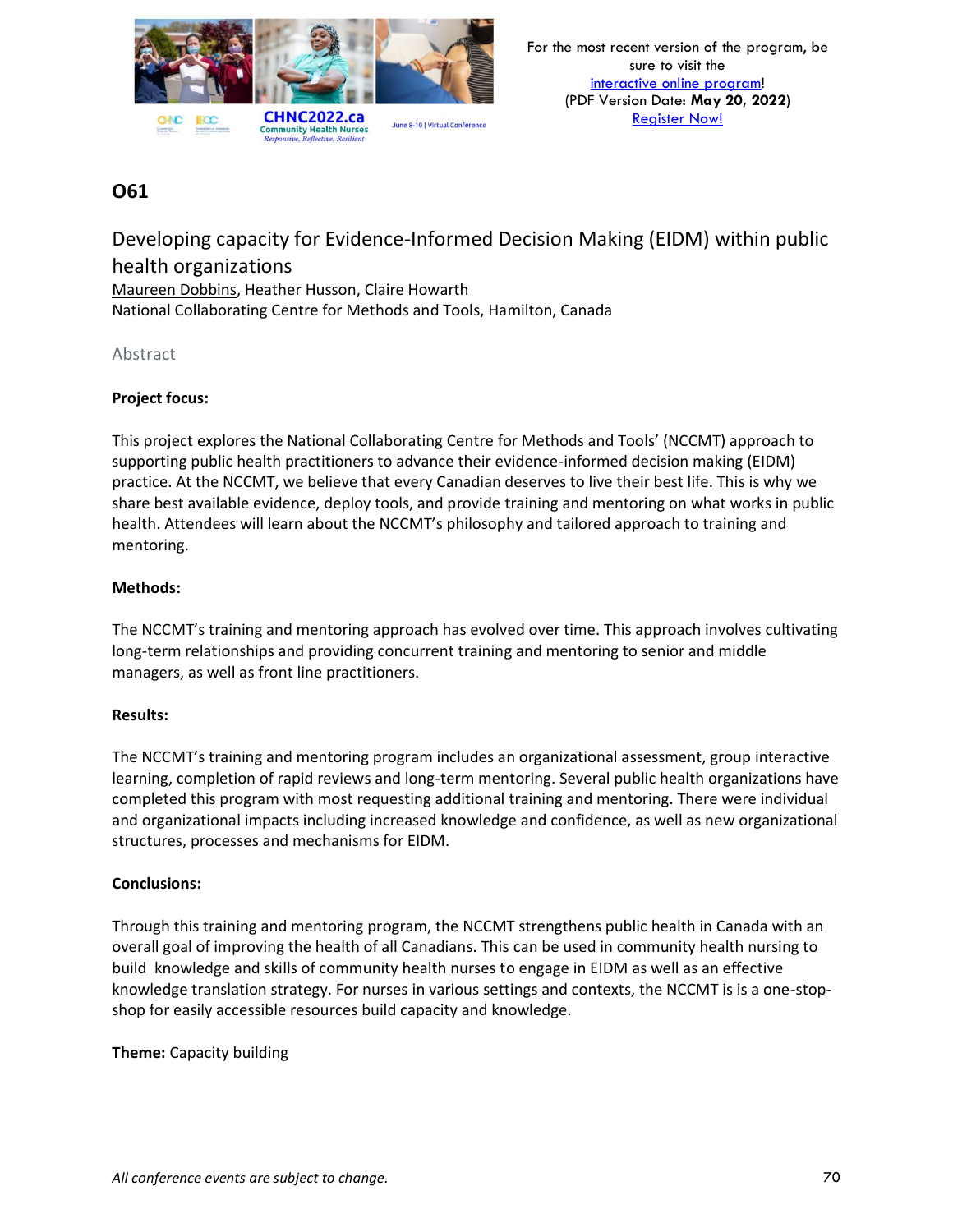

# Health Promotion, Collaboration, Innovation: A Unique Education Delivery Method for Community Health Nursing Clinical Practicum

Andrea Rochon<sup>1</sup>, Keri McGuire-Trahan<sup>2</sup>, Aldona Nowak<sup>2</sup>, Chantal Belanger<sup>2</sup>, Alison George<sup>2</sup>, Elizabeth Hopkins<sup>2</sup>, Randi-Lynn Jones<sup>2</sup>, Amber Nelson<sup>2</sup>, Shannon Quennell<sup>2</sup>, Le-Anne Ryan<sup>2</sup>, Sadie Sattan<sup>2</sup>, Lana Stevenson<sup>2</sup>, Eva Stewart-Bindernagle<sup>2</sup>, Kelly Stitt<sup>2</sup>, Amy Sworik<sup>2</sup>

<sup>1</sup>Nipissing University, Kingston, Canada. <sup>2</sup>Nipissing University, North Bay, Canada

### Abstract

### Purpose

Nipissing University's online RPN to BScN Blended Learning Program includes a 12-week clinical course focused on 'Nursing Communities and Populations'. Clinical instructors support student learning locally or from a distance using multiple learning modalities including teleconference, videoconference, online discussion and in-person meetings. Discussion topics include the social determinants of health, standards of practice, and current issues in community health.

Students partner with local organizations to conduct a collaborative community assessment. They establish relationships, collect primary and secondary data, and identify community gaps and needs, and subsequent actions. Students prioritize actions and develop, implement and evaluate sustainable **health promotion** projects.

### Findings

The community setting is often unfamiliar for students, with the majority of their past clinical practicums, and work experience, occurring in the hospital setting. As clinical instructors, our role is to facilitate their learning in a unique environment. As the students learn about community/population health, they are enthusiastic, engaged and eager. This practicum provides students with the opportunity to collaborate with peers, communities, and organizations to develop sustainable projects that positively impact the health of the population. This provides students with 'real-world' experience to prepare them for future practice in community health. During the final week of the semester, the students prepare poster presentations to showcase their work to their peers and clinical instructors across the province.

### **Conclusions**

Strengths and challenges of the course format and delivery modalities will be discussed. Examples of student projects will be provided to highlight the innovative work they continue to generate.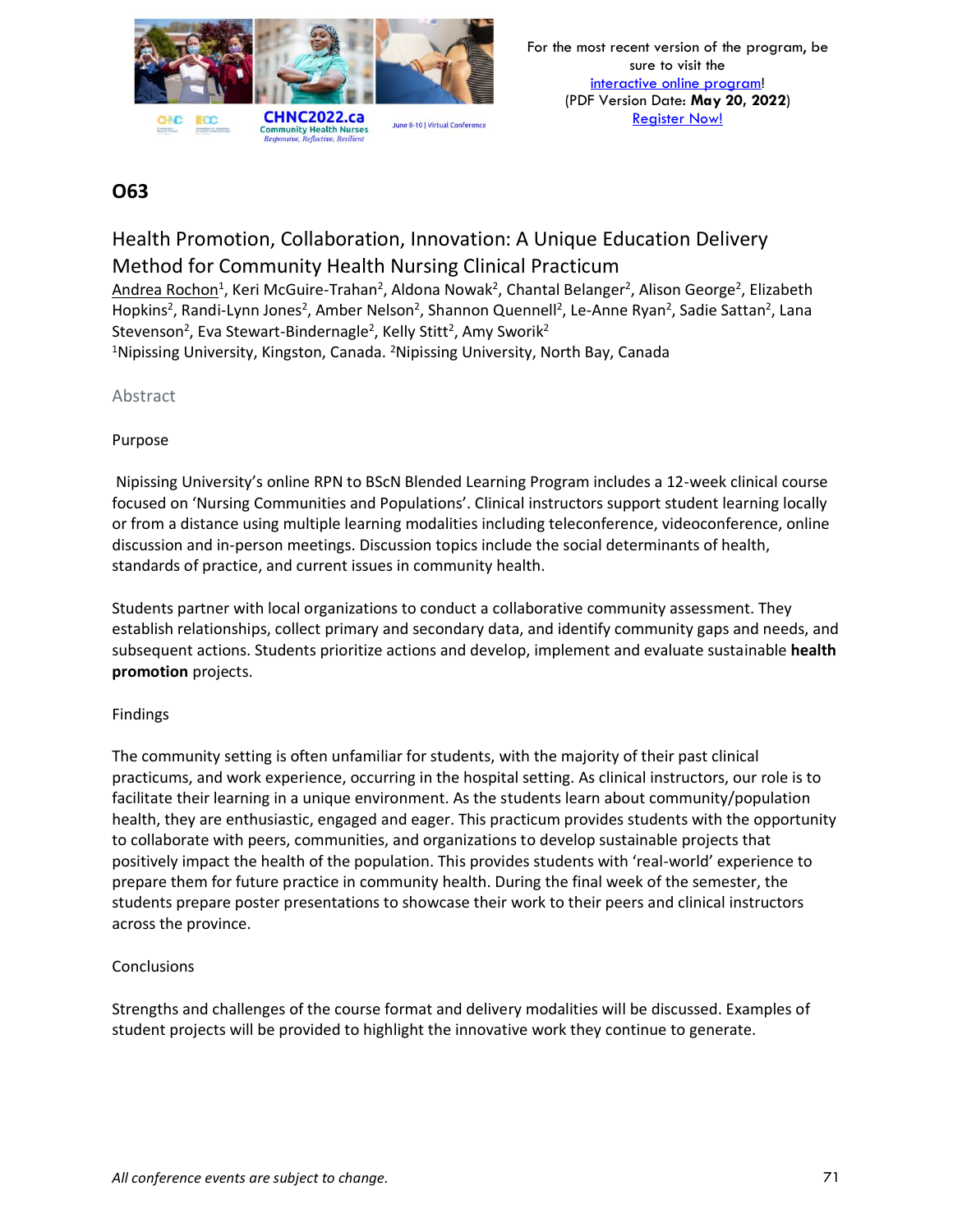

For the most recent version of the program, be sure to visit the [interactive online program!](https://virtual.oxfordabstracts.com/#/event/1204/program) (PDF Version Date: **May 20, 2022**) [Register Now!](https://chnc2022.ca/registration)

### **O64**

Building Social Connectedness in a Rural Community: A MicroResearch Project Debbie Brennick, Audrey Walsh, Claudette Taylor, Jill MacMullen Cape Breton University, Sydney, Canada

#### Abstract

MicroResearch Nova Scotia is an initiative that provides research education to community members living in a rural community who are interested in enhancing the health of their community. Central Cape Breton, a rural community was interested and agreed to become part of a research team to create a research project based on the needs of the community. Also on the team were two nursing researchers from Cape Breton University (CBU). The team attended a two-week workshop (October, 2018) and together created a research purpose and goal for the community. The intent of the project was to determine why members of a once vibrant community no longer participated in community events. The community was concerned about the lack of engagement and disconnection, of especially, the older and the younger community members. They understood the importance of being active and engaged in their community for physiological and psychological health. As part of the workshop the team had to create a rough draft of their research project and present it to a pre-selected group of community leaders. All community members were invited to attend. The research project was finessed and in January 2019, the team submitted the project for funding. They were awarded \$3000.00 (the highest amount available). The team conducted five community focus groups (Sept to Nov 2019) within their catchment area and are just beginning to conduct thematic analysis. Surveys have been developed and will be sent to 388 residences in rural Cape Breton. Ethics approval was received from CBU.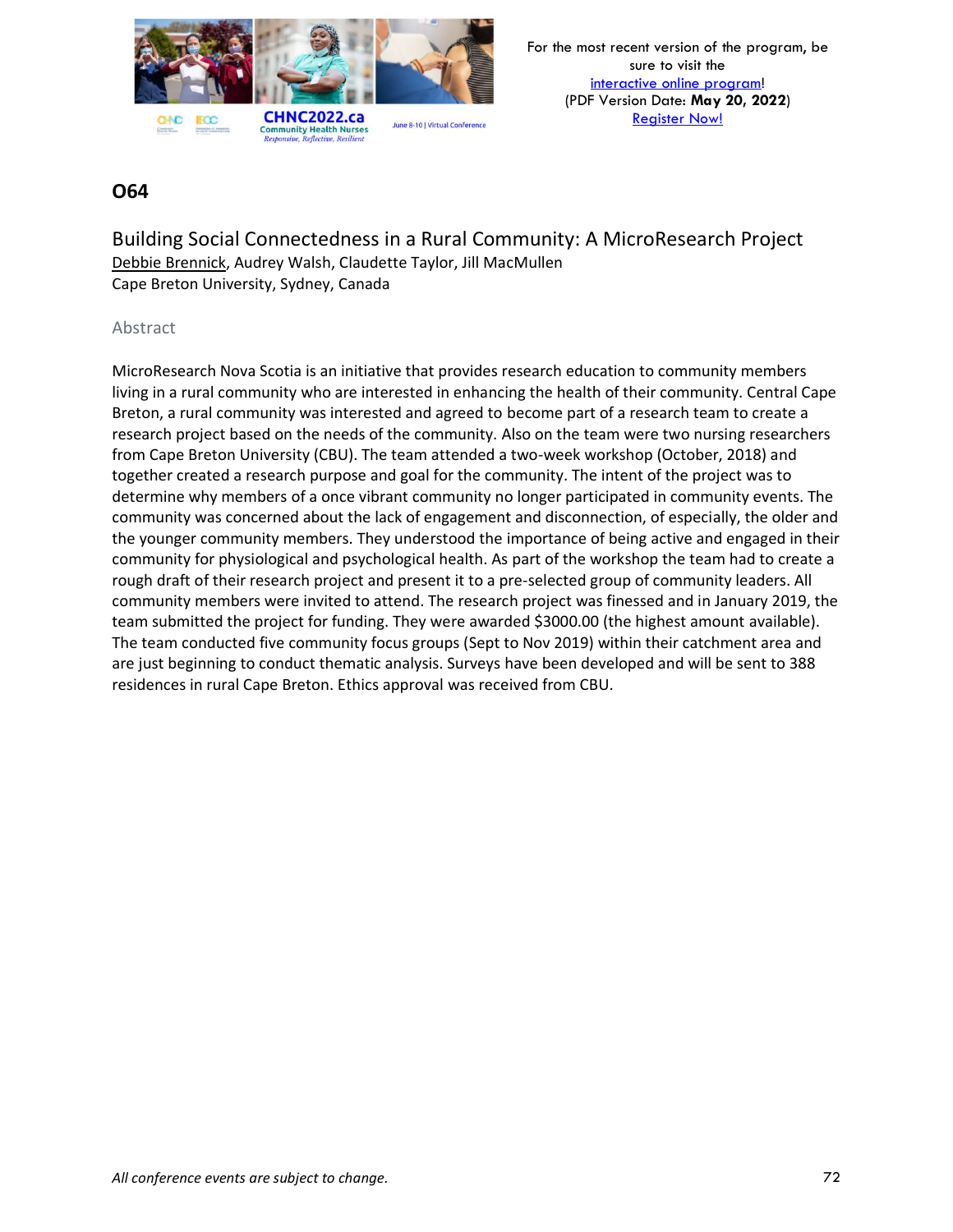

# Advancing Public Health Nursing Practice: A NEW National PHN Postgraduate

### Program

Ruth Schofield<sup>1</sup>, Andrea Chircop<sup>2</sup>, Genevieve Currie<sup>3</sup>, Sylvane Filice<sup>4</sup>, David Groulx<sup>5</sup>, Shona Lalonde<sup>6</sup>, Dawn Mercer Riselli<sup>7</sup>, Daina Mueller<sup>8</sup>, Susan Tam<sup>9</sup>, May Tao<sup>10</sup>, Tanya Spencer Cameron<sup>11</sup> <sup>1</sup>Mohawk College, Hamilton, Canada. <sup>2</sup>Dalhousie University, Halifax, Canada. <sup>3</sup>Mount Royal University, Calgary, Canada. <sup>4</sup>Lakehead University, Thunder Bay, Canada. <sup>5</sup>Sudbury District Public Health, Sudbury, Canada. <sup>6</sup>Camosun College, Victoria, Canada. <sup>7</sup>Athabasca University, Athabasca, Canada. <sup>8</sup>McMaster, Hamilton, Canada. <sup>9</sup>Ryerson University, Toronto, Canada. <sup>10</sup>Toronto Public Health, Toronto, Canada. <sup>11</sup>Northern College of Applied Arts and Technology, South Porcupine, Canada

### Abstract

There has been an erosion of community and public health theory and practice education in undergraduate nursing programs in Canada. This erosion has undermined a readiness for graduate nurses to practice in public health nursing contributing to a diminished capacity to understand and address the intersectionality of the social and ecological determinants of health and how systemic racism is embedded in colonial and Eurocentric structures and practices of superiority. Through nursing leadership and collaboration with the Community Health Nurses of Canada (CHNC), Ontario Association of Public Health Nurses Leaders (OPHNL), Community Health Nurses' Initiatives Group (CHNIG) of Ontario, and several PHNs in practice and education, the past four years has seen the development of the PHN Postgraduate program certificate. In November 2021, the Ontario Ministry of Colleges and University approved the national online postgraduate program at Mohawk College. As leaders in public health nursing education, the mission of this program is to advance innovative and competent public health nursing practice in Canada. The program will strengthen preparation in public health nursing practice to build the capacity of new graduates and new hires in Public Health to promote health and reduce inequities to address DOH. This presentation will provide insight into the development and implications of public health nursing practice. The learning outcomes are to: explain the history and contextual factors contributing to the existence of the PHN Postgraduate Program, discuss the vision, mission, program outcomes, philosophy, and curriculum plan, and outline future implications to practice, research, and education.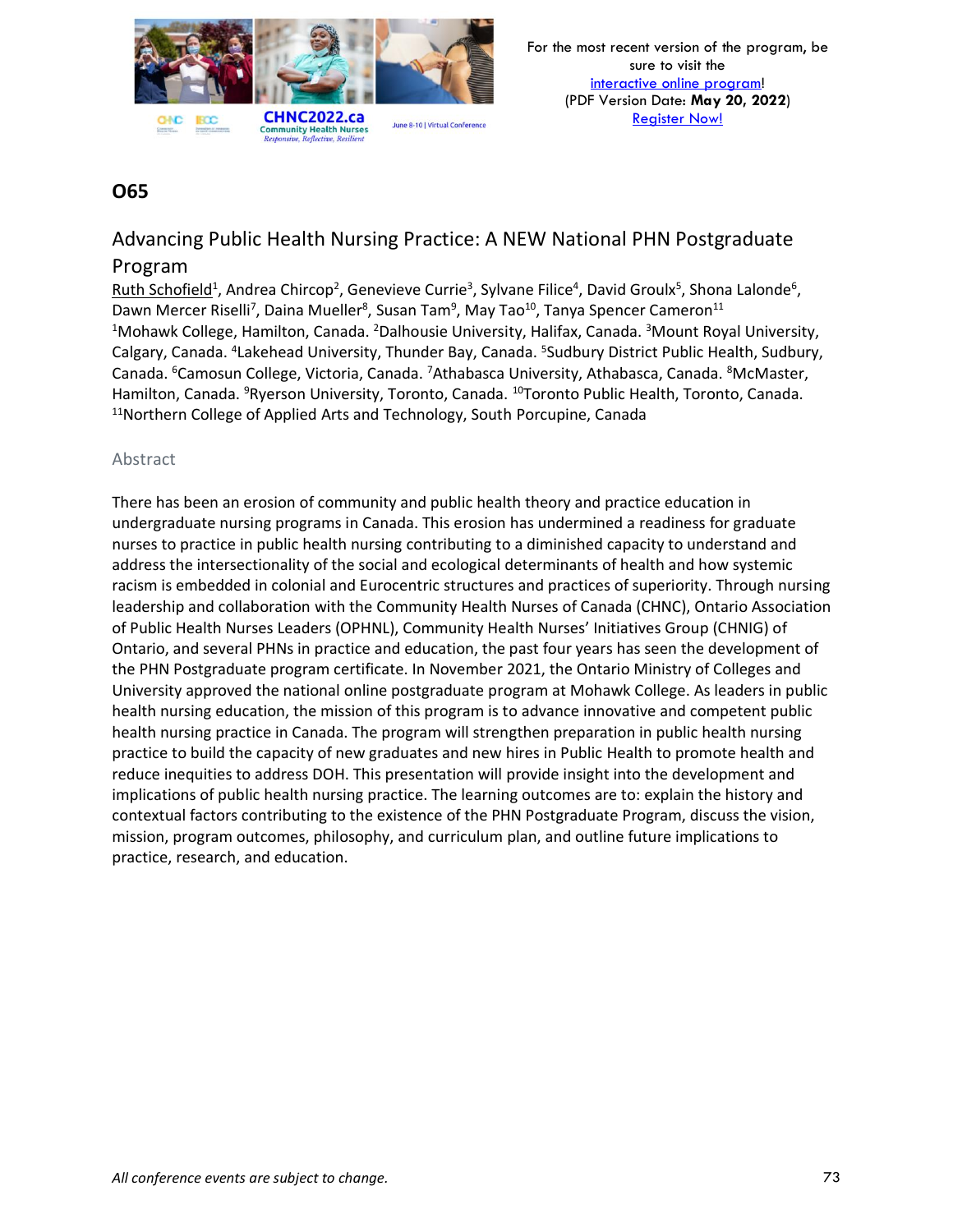

Designing and Implementing a General Orientation Program for Community Health Nurses at the CIUSSS West-Central in Montreal, Quebec Anna Tazian CIUSSS West Central Montreal, Montreal, Canada

### Abstract

The general purpose of this orientation program was to reestablish the role of the community health nurses in Quebec .The specific purpose was to redefine the role and increase the visibility of the community health nurses in our institution.

Most current unit level orientation programs in our institution and across Quebec, address mainly clinical skills and sometimes include institutional values and strategic plans. There is a lack of solid guidelines and standards relevant to the general role of the community health nurse as compared to other provinces. Moreover, the development of this role is often overshadowed by a dominant medical approach in health care , where a lot of the emphasis goes to curative services . In fact, although the standards of community health nursing practice and community health nursing associations are eminently present in other Canadian provinces, Quebec has remained relatively stagnant in this aspect.

Identified by the order of the nurses in Quebec , emphasized through the pandemic, and recent events underlining systemic racism in the health care system, there was a clear need to include the revision of important concepts in community health including; health disparities, vulnerable populations, the social determinants of health , social justice, and cultural safety , professional autonomy and capacity building among others.

The implementation process included, identification of needs, literature review and preparation of topics, creation of capsules and videos as a mode of diffusion of information. It is an ongoing process and the post implementation results and conclusions will be compiled in April and May .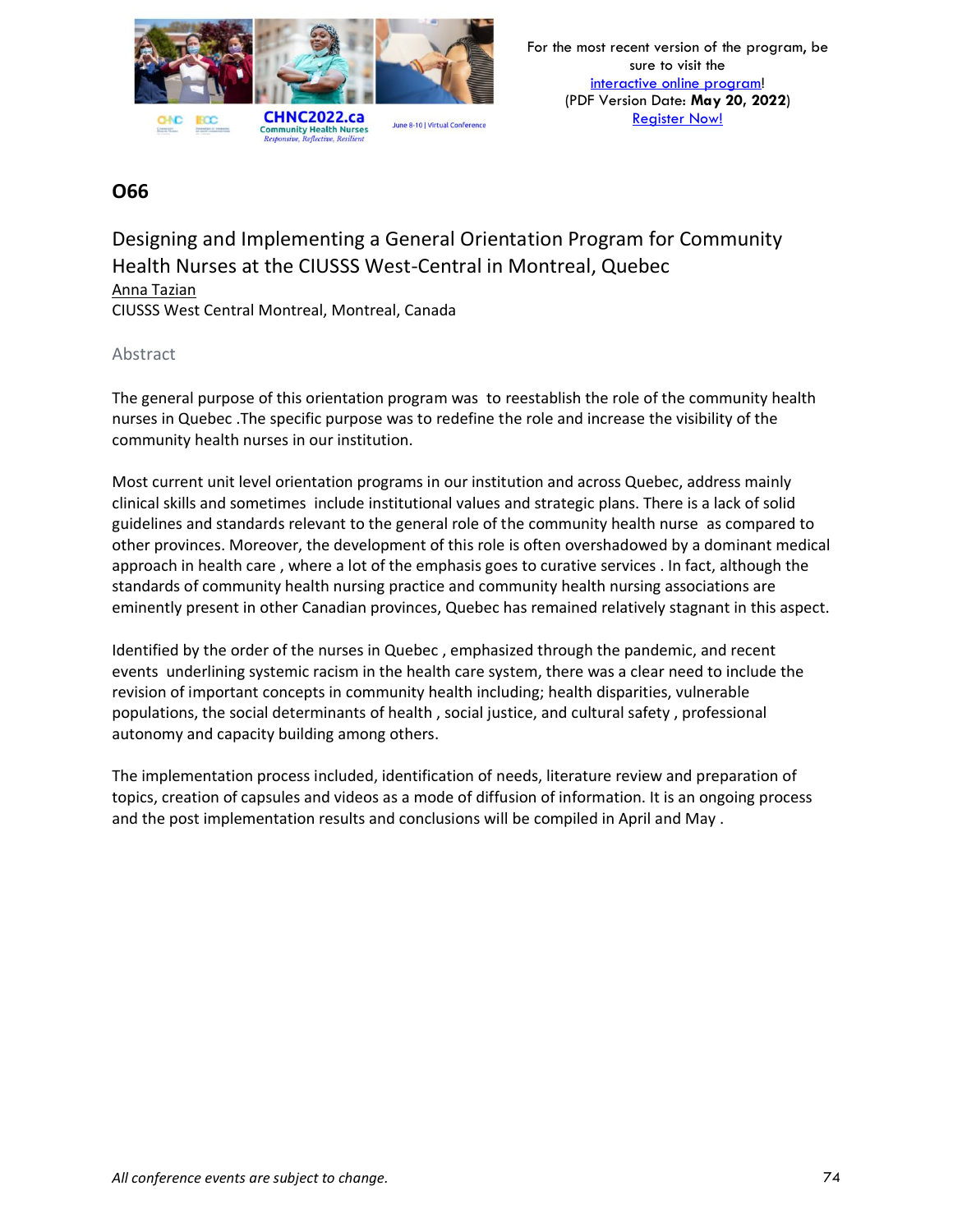

Sharing the "know-how" expertise of public health nurses in home visiting: A framework for practice guidance development and dissemination Elizabeth Orr<sup>1</sup>, Karen Campbell<sup>2</sup>, Sonya Strohm<sup>3</sup>, Susan Jack<sup>3</sup> <sup>1</sup>Brock University, St. Catharines, Canada. <sup>2</sup>Western University, London, Canada. <sup>3</sup>McMaster University, Hamilton, Canada

### Abstract

During the COVID-19 pandemic, public health nurses delivering the visiting and outreach activities integral to the Healthy Babies Healthy Children (HBHC) and Nurse-Family Partnership (NFP) programs in Ontario had to rapidly transition, with few established precedents, to deliver virtual home visits through telephone, video, text message, or other adaptive means (including outdoor or driveway visits). The flexibility and resilience in response to the pandemic context created a need to share innovative practices and solutions to common challenges, across home visiting program teams, as they supported individuals and families in ever changing circumstances. The Public Health Nursing Practice, Research, and Education Program (PHN-PREP) project team is involved in the development of resources that provide guidance to home visiting program teams. These resources provide information based on tacit or practice-informed knowledge, existing guidelines and/or research evidence (when available) and consultation with content experts. To facilitate the development and dissemination of these resources, a 6-step framework was established and includes: (1) identifying priority topics for home visiting nurses; (2) eliciting tacit knowledge, examining existing guidance and research evidence, and consulting experts; (3) developing practice-informed guidance resources; (4) reviewing and refining resources; (5) disseminating resources; and (6) evaluating resources. This presentation will highlight the PHN-PREP process of practice-informed guidance development and dissemination including an overview of the framework and a working example of conducting safe and engaging outdoor visits with families during the COVID-19 pandemic. Connection to conference themes include reflecting on nursing practice, planning for future community needs, and resilience during change.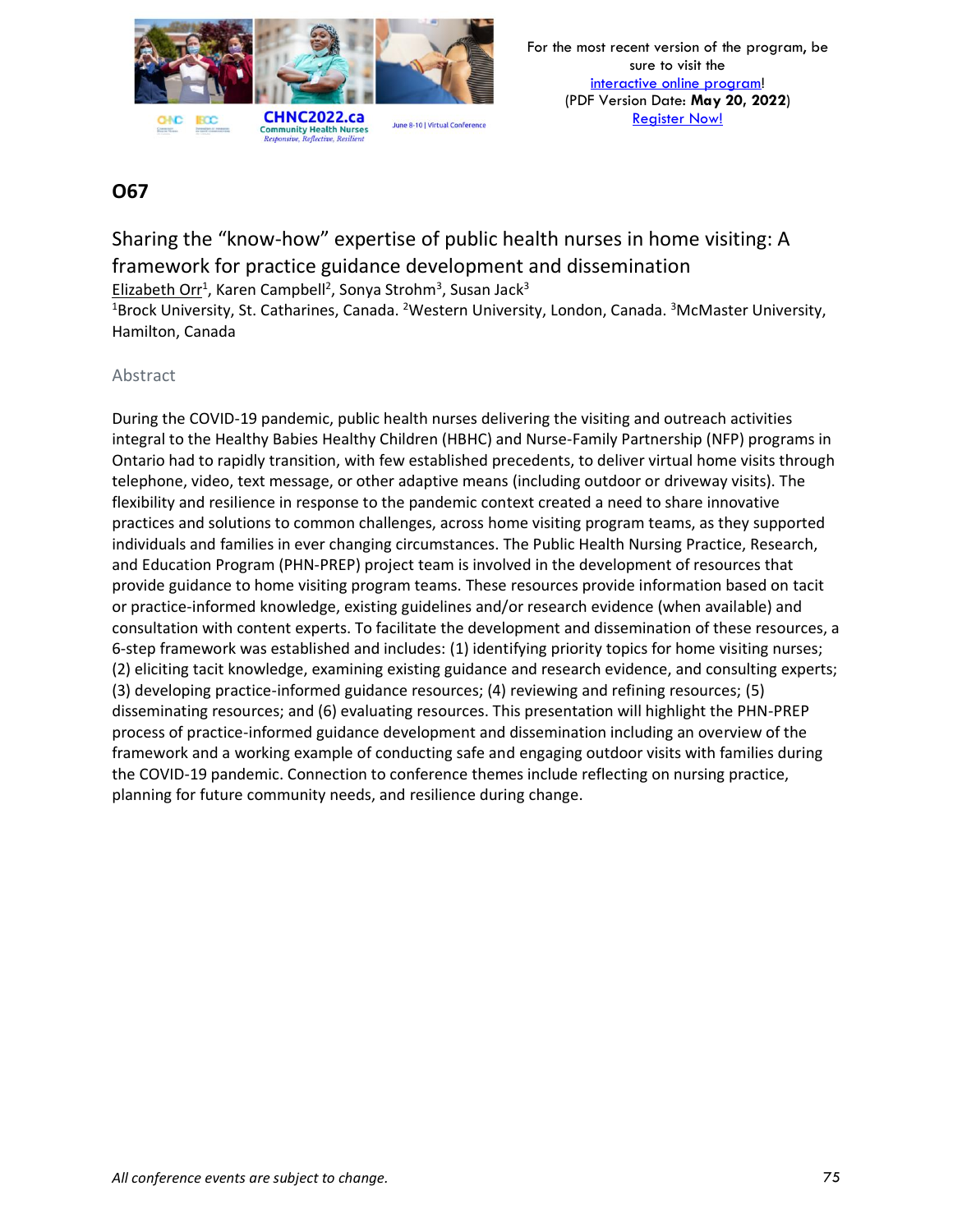

# **O68**

Fifteen-year trends in self-reported racial discrimination and the related health issues among African Canadian adolescents in British Columbia, Canada Helen Okoye, Elizabeth Saewyc University of British Columbia, Vancouver, Canada

### Abstract

This secondary analysis assessed the prevalence of racism, trends over time, and its link to health outcomes, to create awareness about the occurrence of racism and health issues, and sensitize Community Health Nurses of Canada (CHNC) about the unique roles they can play to reduce racism and related health issues. Analyses used four waves (2003-2018) of the British Columbia Adolescent Health Survey (n=126,994). Prevalence and trends were examined using weighted merged data, while links between racism and health were explored using 2018 only. The percentage of adolescents who experienced racism was highest in 2018. Trends in perceived racism increased, particularly for girls. The gaps in perceived racism by gender and immigration status have narrowed, but primarily because experiences of racism are increasing overall. Adolescent girls and foreign-born boys had the highest odds of reporting racism, which was also linked to the worst health outcomes. Given CHNs' emphasis on health promotion, health equity, and capacity building, they are well-positioned to engage these adolescents in diverse contexts including schools, communities, homes and health facilities to empower them with the knowledge and skills to deal with racism, as well as link them to relevant resources for their health and well-being. In addition to providing direct care, CHNs can advocate for health policies and programs, and work with governmental and non-governmental agencies, such as schools and community groups to reduce racism and provide better support for African Canadian adolescents, particularly new African immigrants.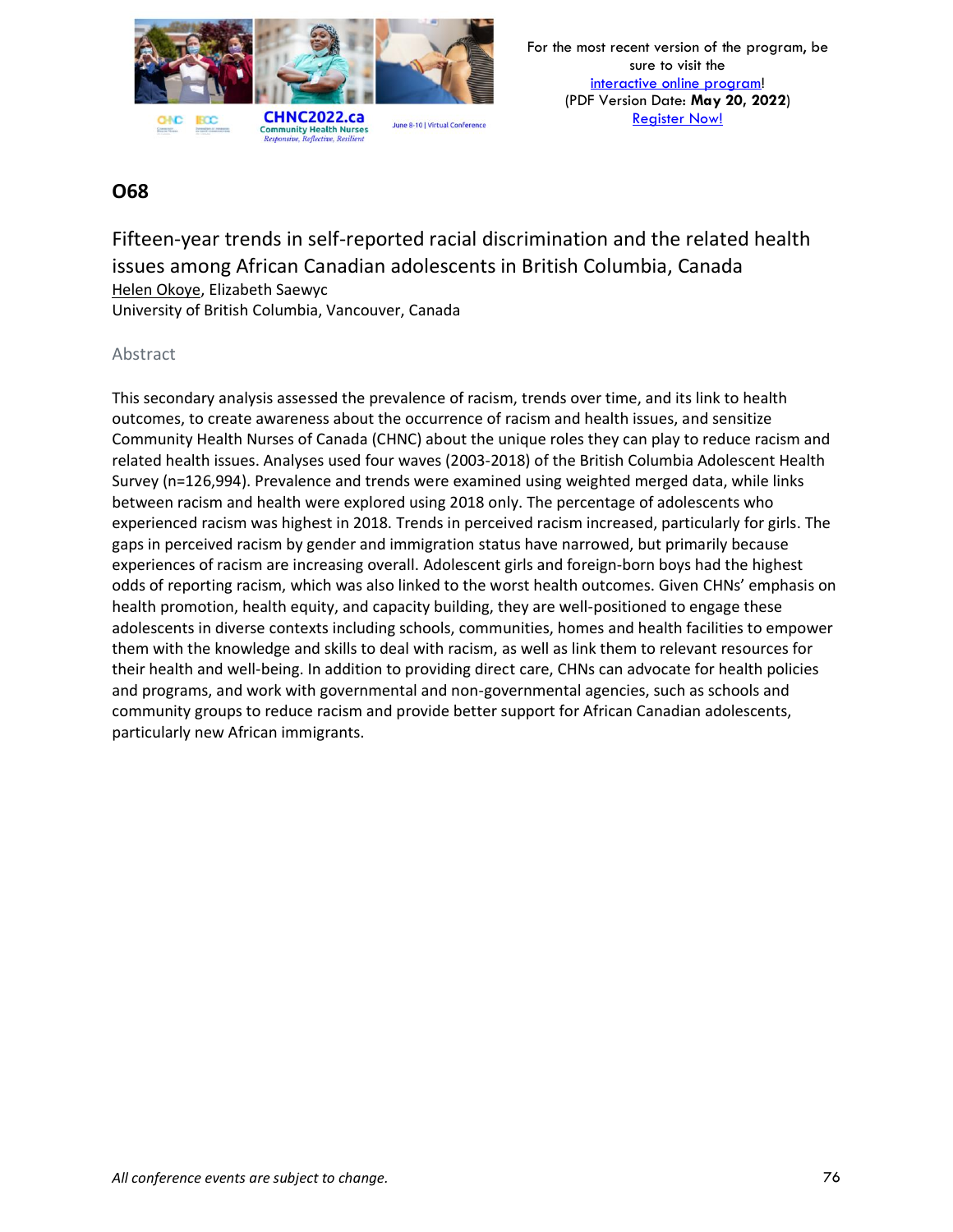

What is the meaning of "Race" among nursing students Martha Aviles-G.<sup>1</sup>, Dzifa Dodunoo<sup>1</sup>, Paivi Abernethy<sup>1,2</sup>, Jenipher Kayuni<sup>1</sup>, Stephanie McConkey<sup>1</sup> <sup>1</sup>University of Victoria, Victoria, Canada. <sup>2</sup>3 University of Waterloo, Waterloo, Canada

### Abstract

### **Background**:

Race is a compounded, socially constructed variable that lacks a concrete conceptual definition. It is often presented as a biological variable in health research and operationalized based on skin tone, i.e. black/white; while other times based on skin tone and ancestral origin, i.e. black/African American. Attempts to use "biological" racial categories to target screening for genetic diseases have led to erroneous diagnoses, such as in the case of hypertrophic cardiomyopathy. It is important for clinicians to be aware of how race is presented in research in order to interpret the findings to inform practice. It is unclear what nursing students' understanding of this variable is when reading health research thus we plan to conduct this study to explore the evidence to practice gap regarding the use of race in health research.

#### **Methods**:

Using a cross-sectional design, we plan to survey third year nursing students about their perceptions of race at the beginning and end of a term where the topic of race and racism are covered in courses focus on issues of global health, colonialization, indigenous, and research methods. Data analysis will include descriptive data (i.e. frequencies and percentages) with appropriate comparative analyses between time points.

#### **Expected outcomes:**

Consistent with the literature, we expect mixed results about the conceptual definition of race. We expect the dominant perception that race is a biological variable at baseline with increased awareness of it as social construct at the end of term.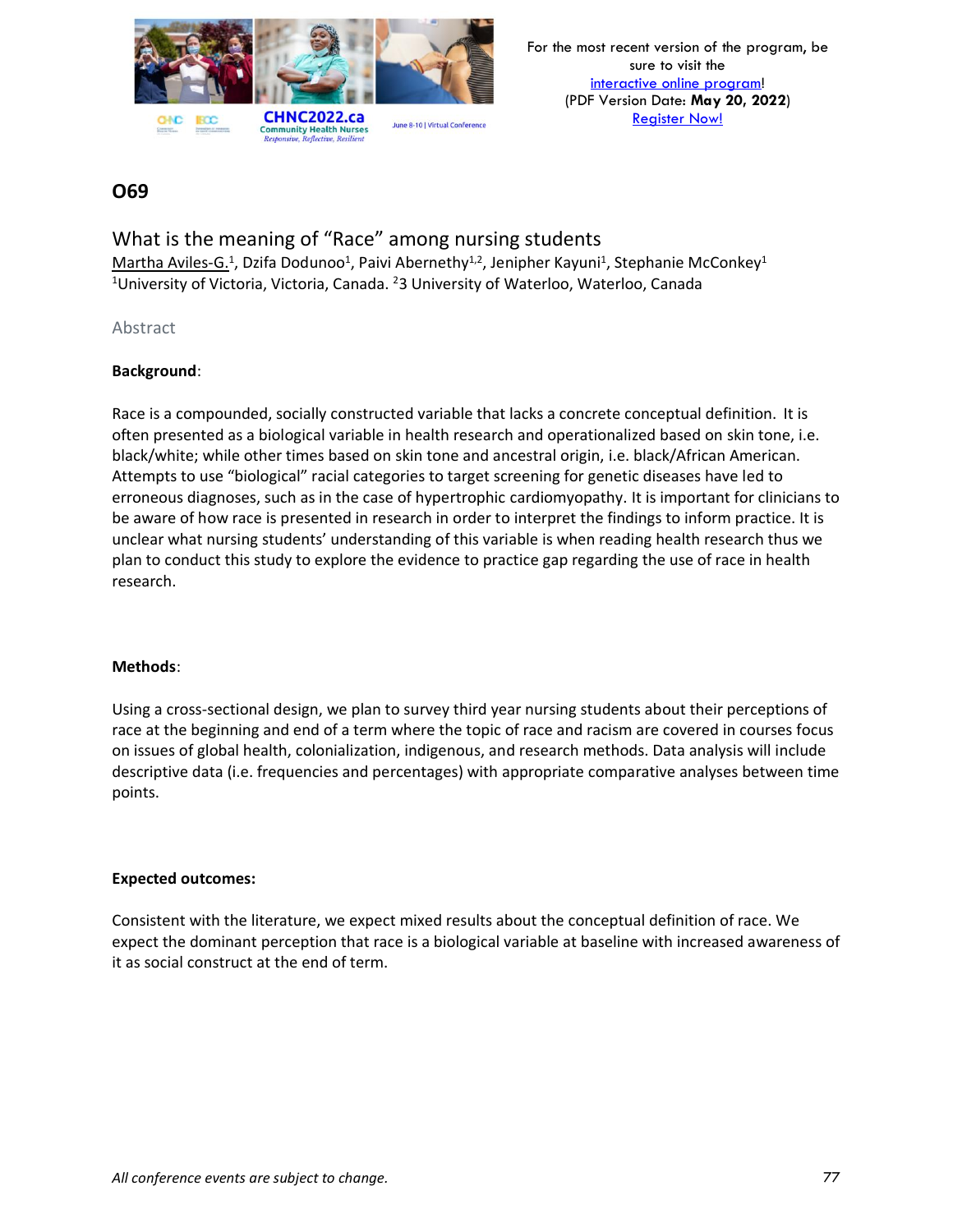

How does Whiteness shape the Canadian nursing profession?: A rapid review of the literature Hannah Klassen, Mandy Walker NCCDH, Antigonish, Canada

### Abstract

The National Collaborating Center for Determinants of Health (NCCDH) unpacks racism as a structural determinant of health and its links to public health. Racism occurs on multiple levels—individual, cultural, structural. The Canadian Nurses Association (CNA) recognizes that systemic racism in Canada constitutes a public health emergency and expresses commitment to anti-racism work at all levels. The racial construct of Whiteness and the ideology of White supremacy are intimately linked to systemic racism, yet often unacknowledged. Although literature discusses a need for solutions, a first step in disrupting Whiteness is examining how it manifests. The profession of nursing has a history entrenched in colonialism and upholding the ideology of White supremacy. As part of the work on disrupting Whiteness, a rapid review of Canadian literature from the past five years was searched to understand how Whiteness shapes the Canadian nursing profession. The research team comprised of two Master of Public Health students, three NCCDH staff, and a member from the CNA. Key findings will be shared including (1) unpacking and problematizing Whiteness in the nursing profession and how it relates to all levels of racism; (2) understanding power and applying a framework of power to analyze Whiteness in the nursing profession; and (3) implications for future directions and actions at multiple levels.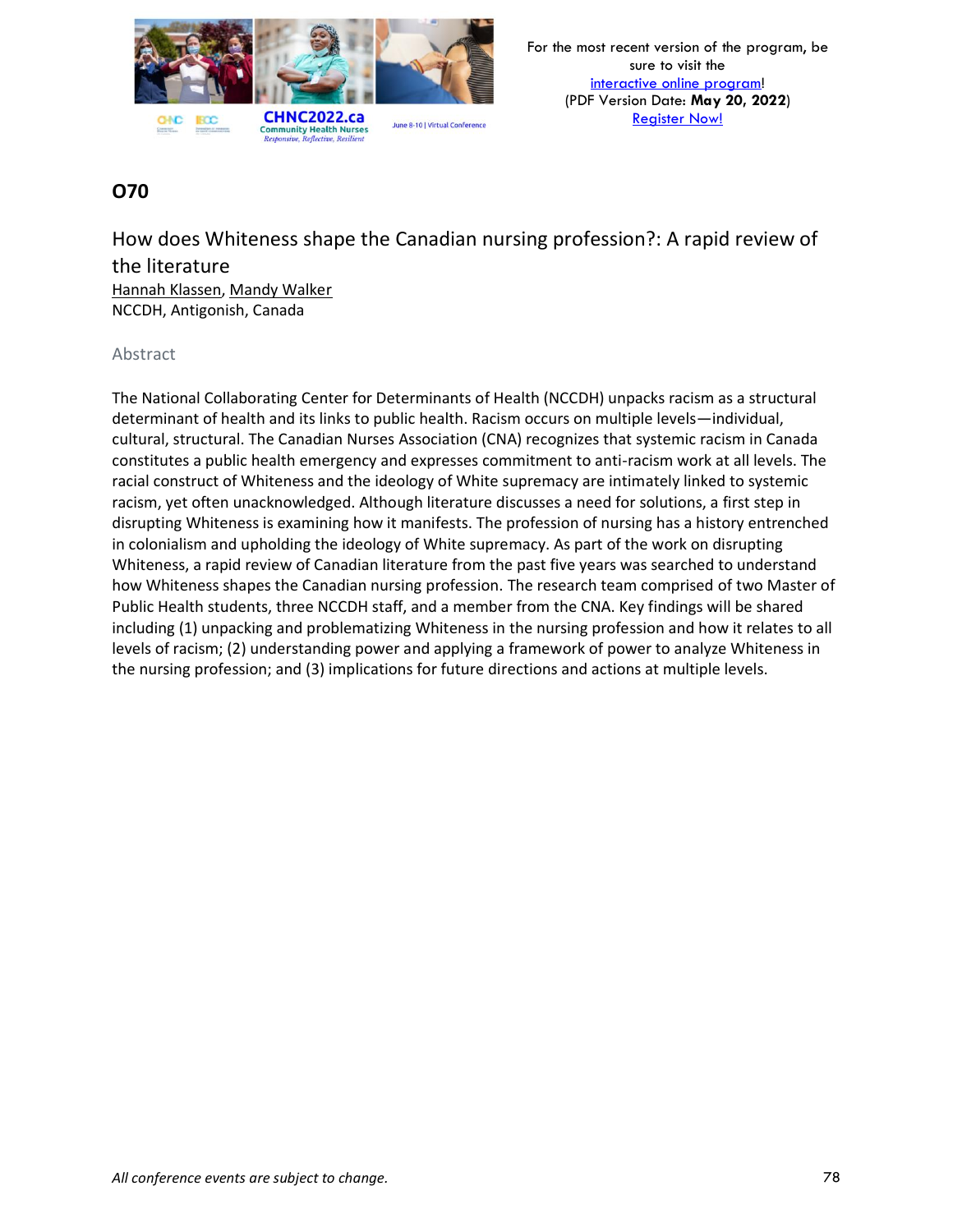

Strengthening Medication Administration of Opioids in Palliative Care Katharina Sidhu, Matt Wong VHA Home HealthCare, Toronto, Canada

#### Abstract

Pain and symptom management is a critical component of home-based palliative services. Although universal medication administration best practice standards exist to support nurses fulfilling this key role, the purpose of this project was to explore unique contributing factors within home care to better inform targeted improvements in this sector.

To investigate, VHA's Safe Medication Management Action Team (comprised of members from our Quality, Risk, and Best Practice departments) reviewed current best practices, followed by focused evaluations of nine clinical opioid-related medication incidents in palliative nursing care that occurred over a 14-month period.

Opportunities existed for specific improvements contextualized to home care practice environments to enhance nursing practices already in place. One notable opportunity called for increased support to nurses responding to complex, high-pressure situations requiring immediate pain management interventions – particularly during on-call and after-hours situations when access to additional medical supports are significantly reduced.

Fifteen improvement recommendations were identified and further prioritized to those having the greatest impact and widest adoption based on the Institute for Safe Medication Practices' "Hierarchy of Effectiveness". Recommendations were categorized into the following improvement domains to be implemented by dedicated working groups: medication administration practices and support, educational scenarios and competency validation, enhanced on-call policies and training, improved clinical care charting and auditing, and standardization of the organization's incident analysis protocol.

Key learnings: (1) better understanding of unique, contributing factors to opioid-related medication errors in palliative home care; (2) highlighting benefits of adopting a systematic investigative and quality improvement approach to direct follow-up actions.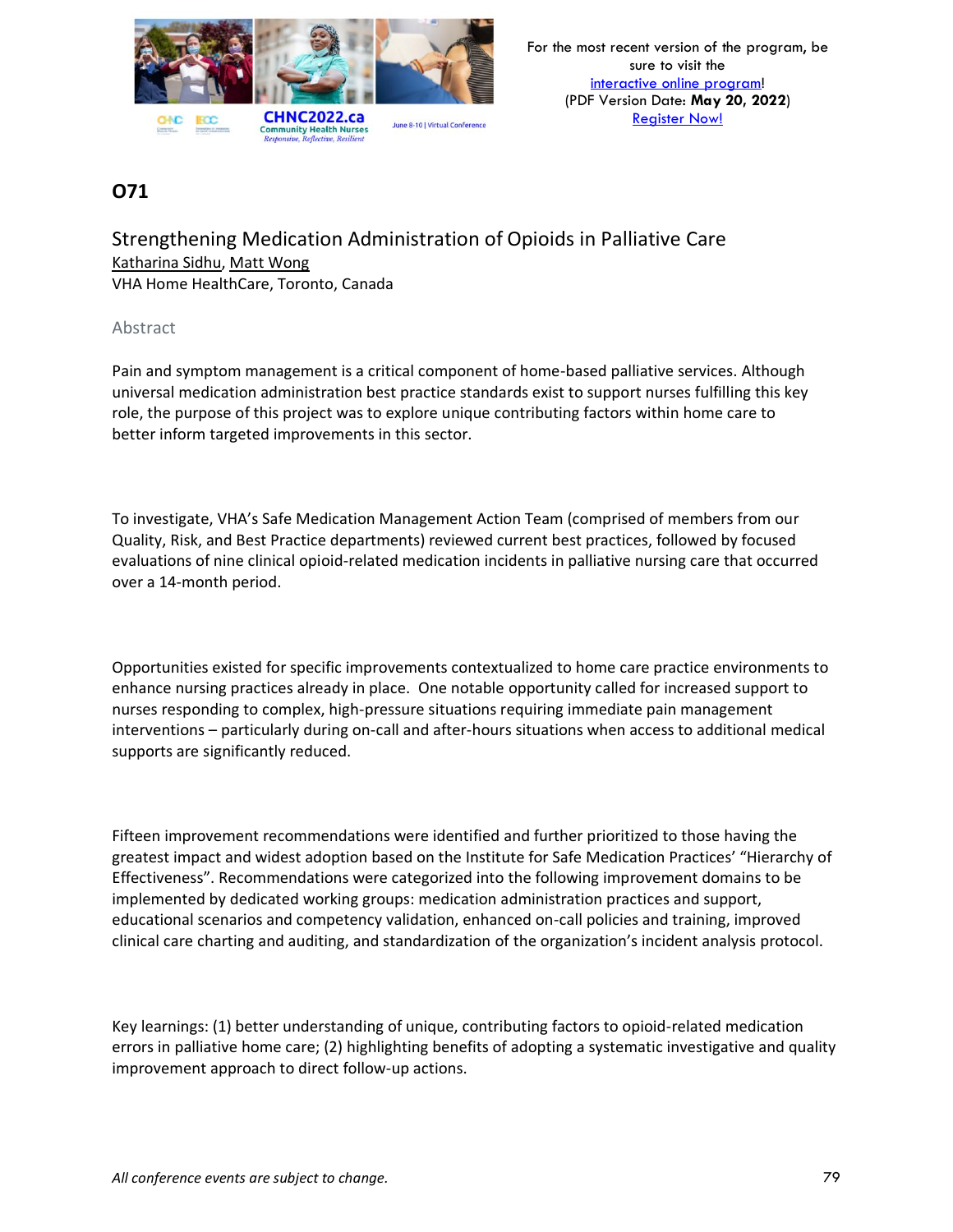

**BCC GNC Democratics** 

**CHNC2022.ca**<br>Community Health Nurses<br>*Responsive, Reflective, Resilient*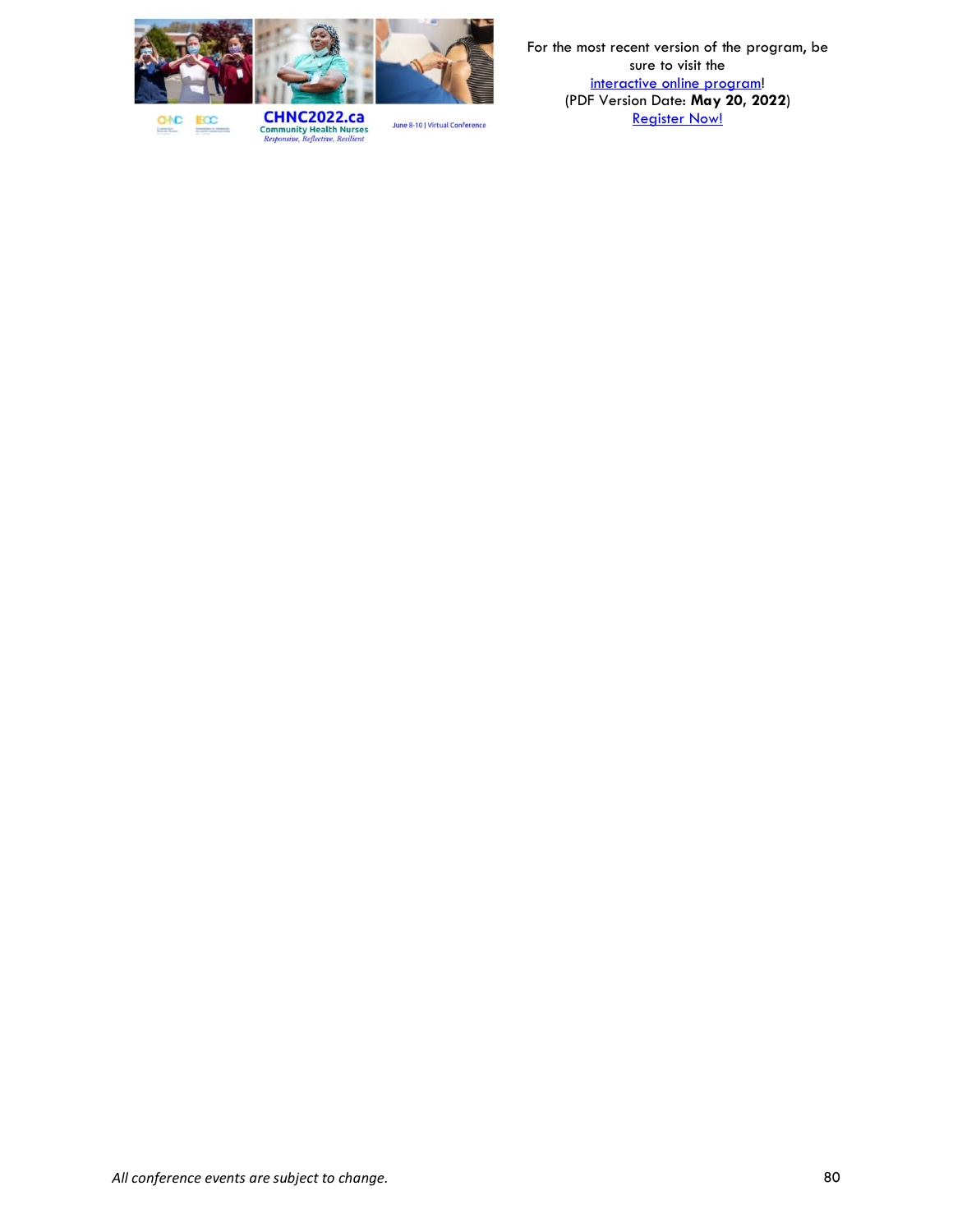

# Peer-lead Support Group for Socially Isolated Individuals of Low Socioeconomic Status to Improve Mental Wellness

Mikayla Knysh, Madeleine Pekuognio, Tristan Phair, Kristen Sabourin, Jacqueline Avanthay Strus Université de Saint Boniface, Winnipeg, Canada

### Abstract

The purpose of this work was to assess the health of the community of St. Boniface in Winnipeg, MB using the conceptual framework of the Community Health Promotion Model. To conduct this study, we partnered with Holy Cross Church in St. Boniface to work with the population who frequent the food bank. Based on the Community Health Promotion Model, we assessed their needs using data collection tools such as progressive inquiry and adapted focus groups. We identified the primary problem that concerns this population as social isolation and lack of mental well-being as a result. To address this issue, we implemented a "Coffee Club" support group in hopes of increasing the population's social interactions, thus enhancing their mental well-being. Finally, we evaluated the results of our intervention to determine the level of effectiveness among the population using Pre and Post surveys. Based on the survey results, the main findings were that participants found the club taught them new habits to improve their mental wellness and that their mental health was a priority after attending the club. These findings can be used in community health nursing to decrease social isolation and increase mental well-being among a diversified population. It can be implemented throughout various community contexts as the intervention is effective for many age groups, cultural and socioeconomic backgrounds. This study aligns with the *Standard* of Health Equity. Key learning outcomes were that support groups are a non-specific intervention that are effective in improving mental well-being among a diverse population.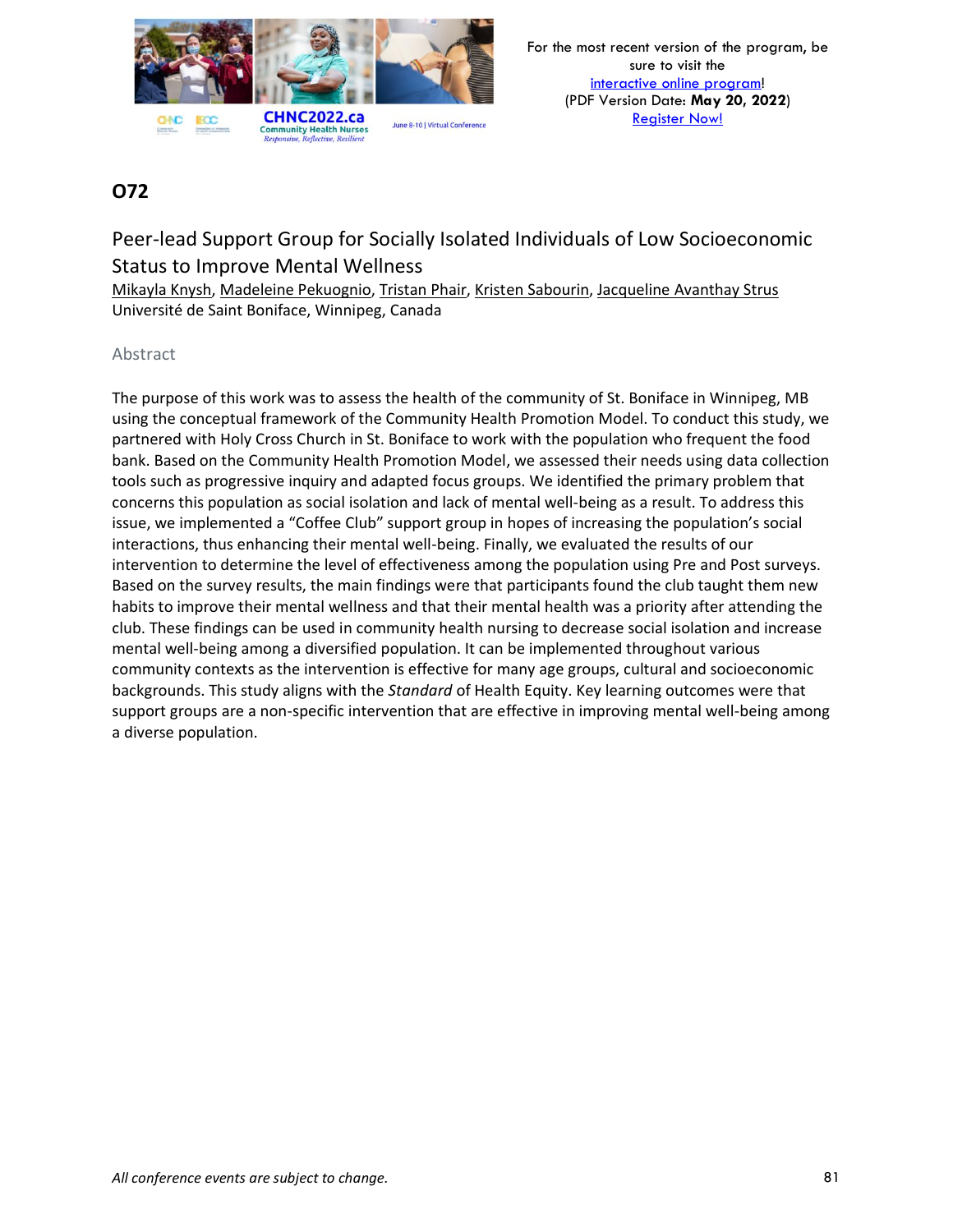

# **O72**

Breaking Language Barriers that Lead to Health Barriers: Using Health Promotion Workshops Hosted by Punjabi Speaking Community Health Nurses to Reduce Cardiovascular and Diabetic Health Disparities in the South Asian Community. Gaganjit Phulka, Gurleen Dhaliwal BCCNP, Abbotsford, Canada

### Abstract

Language barriers for visible minorities can become health barriers. The goal of our project was to determine if we could enhance the health of the South Asian Community in the Fraser Valley by hosting health promotion workshops in Punjabi at a local Sikh Temple. In Canada, the South Asian community's odds of reporting diabetes and heart disease are two to three higher compared to the overall Fraser Health population (South Asian Health Report, 2016). Thirteen percent of South Asians, and 46% of those 65 years of age and over, reported being diagnosed with two or more chronic diseases (South Asian Health Report, 2016). Additionally, 1 in 5 do not speak English causing a language barrier for health promotion practices. Twenty-one Punjabi speaking men and women participated in our diabetes workshop study. The data was collected through a questionnaire. Our project determined language was the main reason for health knowledge deficits. Participants disclosed that due to their inability to communicate in English they were not able to receive and understand diabetes education. Furthermore, 85% had never attended a health workshop, and most were unaware of the resources available to them. After our workshop, participants reported feeling more confident in managing their diabetes at home. Thus, providing health education that is cultural competent, safe, aware and in the language of those being served is crucial to promote the health of British Columbia's diverse communities. This can also improve nurse engagement with communities and foster the social desirability of healthy living.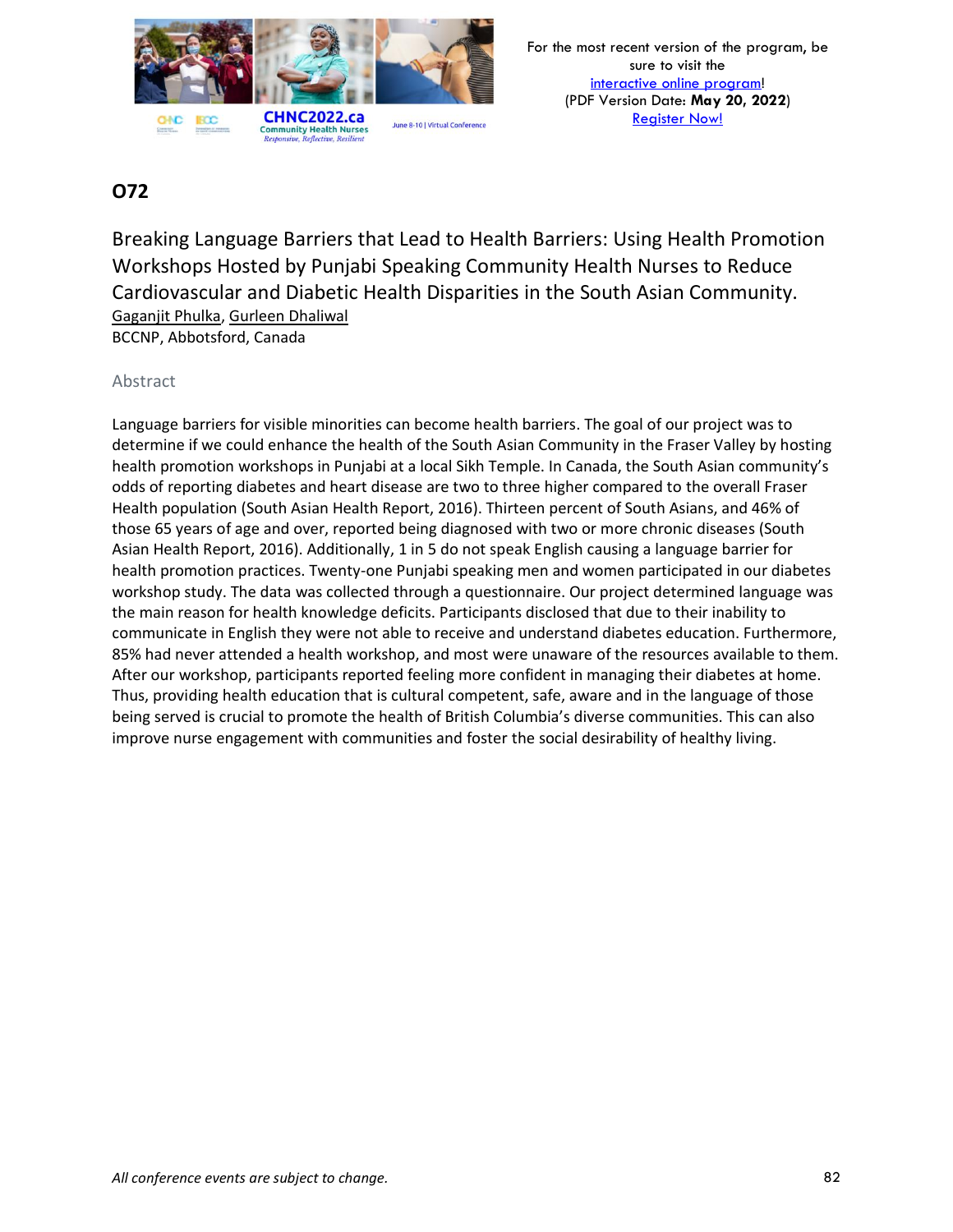

Navigating Turbulent Water: Leading Home and Community care practice change during the COVID 19 Pandemic Karen Curry, Benedicte Franquien VON, halifax, Canada

### Abstract

This presentation will share the challenges, reflections and learnings from the journey of a home care organization continuing to provide nursing care and community services during the pandemic. This presentation will be relevant to public health, home care, educators, and students. Early in the pandemic, the guidance literature and resources did not address the home and community care uniqueness with information often referring to acute care or long-term care settings. This added complexity to the need for quick evaluation of evidence and guidance across two provinces in order to issue timely practice directions to a widely dispersed and mobile workforce. To safely navigate these uncharted waters, we adopted a risk- and principle-based approach as our North star. The leadership attributes, organizational structures, and processes required for a nimble client-focused response will be discussed. Home care nurse managers and nurses needed to adapt and change processes to ensure they were following the most relevant IPAC protocols. We will also share the key learnings that allowed us to continue to provide care and service while navigating the changes, from the perspective of multiple nursing programs and nurses' experiences. We will share the stories of resilience and cooperation across the organization, and different home care programs and how they continued safe client care and service in the community setting during a time of rapid change.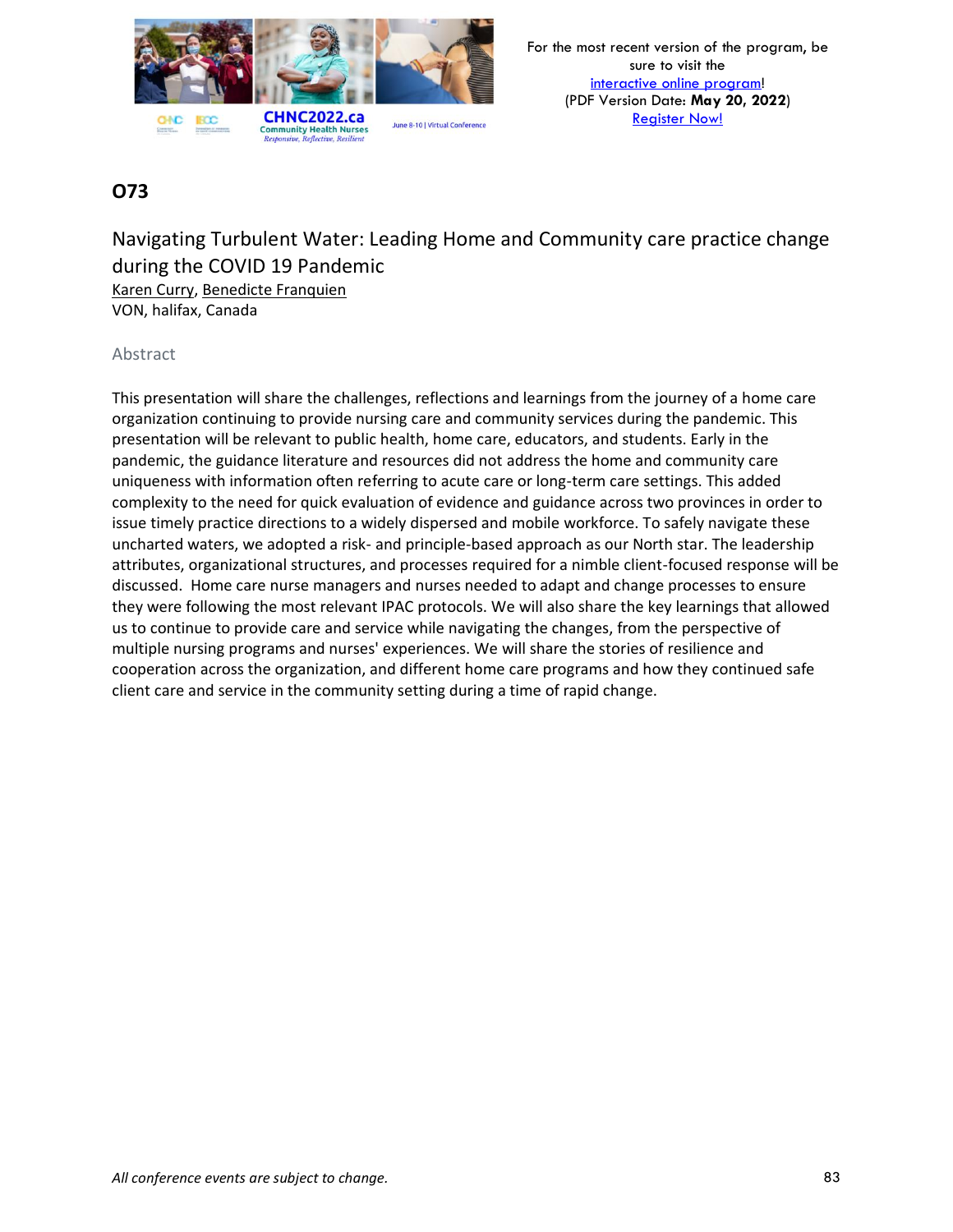

# Home Care Nurse's Perspectives about Deprescribing of Medications for the Management of Polypharmacy in Older Adults

Winnie Sun<sup>1</sup>, Jennifer Abbass-Dick<sup>1</sup>, Cheryl Reid-Haughian<sup>2</sup>, Caroline Barakat<sup>1</sup>, Justin Turner<sup>3</sup> <sup>1</sup>Ontario Tech University, Oshawa, Canada. <sup>2</sup>CellTrak Technologies Inc., Ottawa, Canada. <sup>3</sup>University of Montreal, Quebec, Canada

### Abstract

Objective: The aim of this study is to explore home care nurses' understanding of polypharmacy management and adoption of deprescribing approaches.

Method: This study employed an exploratory qualitative descriptive research design, consisting of two focus groups with a total of eleven home care nurses in Ontario, Canada. Content analysis was used to derive themes about home care nurse's understanding and learning needs in relation to deprescribing approaches, and the opportunities for appropriate use of non-pharmacological measures.

Results: Home care nurse's identified challenges for managing polypharmacy in older adults in home care settings, including a lack of open communication and inconsistent medication reconciliation practices. Additionally, inadequate partnership and ineffective collaboration between inter-professional healthcare providers were identified as major barriers to safe deprescribing. Further, home care nurses identified that raising awareness about deprescribing in the community facilitated deprescribing, and they identified a need for a consistent and standardized approach into educating best practices in deprescribing among healthcare providers, informal caregivers, and older adults.

Conclusion: Targeted deprescribing approaches are important in home care for optimizing medication management and reducing polypharmacy in older adults. Nurses in home care play a vital role in medication management and, therefore, educational training must be developed to support the development of their awareness and understanding of deprescribing. Study findings highlight the need for the future development of programs about safer medication management which will foster a supportive and collaborative relationship between the home care team, frail elders and their informal caregivers.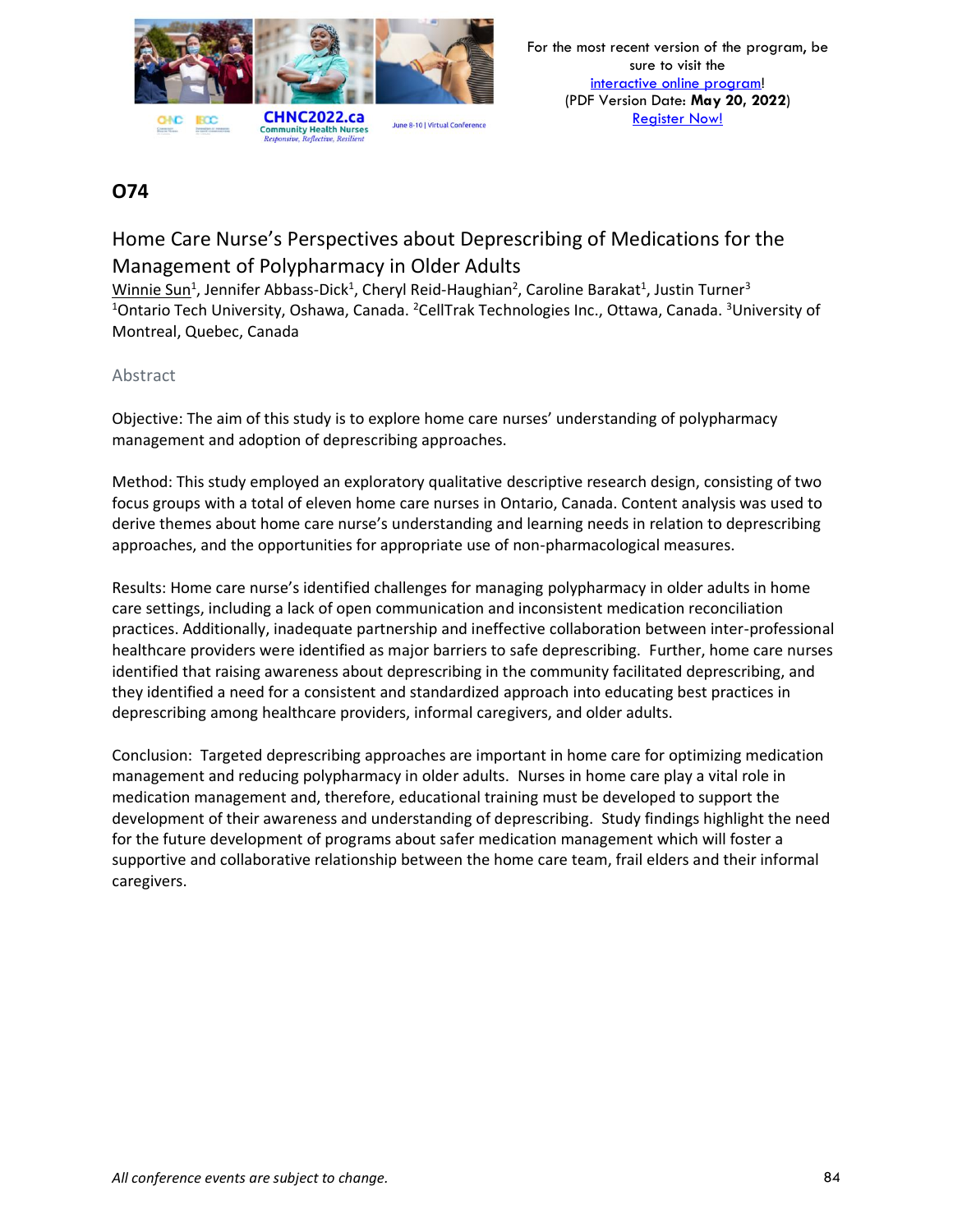

The Impact of COVID-19 on Social Connection and Social Support among Residents in Long-Term Care Facilities Madeline Lischynski, Hua Li University of Saskatchewan, Saskatoon, Canada

### Abstract

Social connection and social support are an integral component of an individual's physical and mental health as well as their quality of life. Before COVID-19 a high prevalence of loneliness and social isolation had been reported in long-term care facilities. COVID-19 exacerbated them among LTC residents due to the visitation restrictions from limited visitation to no visitation. This case study provides an example of the challenges encountered by a resident in a long-term care facility during the COVID-19 pandemic and how the visitation restrictions impacted his wellbeing. Digital technology as a method for connecting with family through video conferencing has been increasingly utilized to bridge the physical distance, and residents can benefit greatly from using the technology to keep connected with family and friends, ultimately enhancing their overall wellbeing. Community health nurses can support the facilitation of adopting digital technology as a method of social connection and communication by collaborating with long-term care facilities, families, and governments to address barriers in implementing digital technologies in a variety of community settings.

*Keywords:* social connection, social support, COVID-19, long-term care facility, digital technology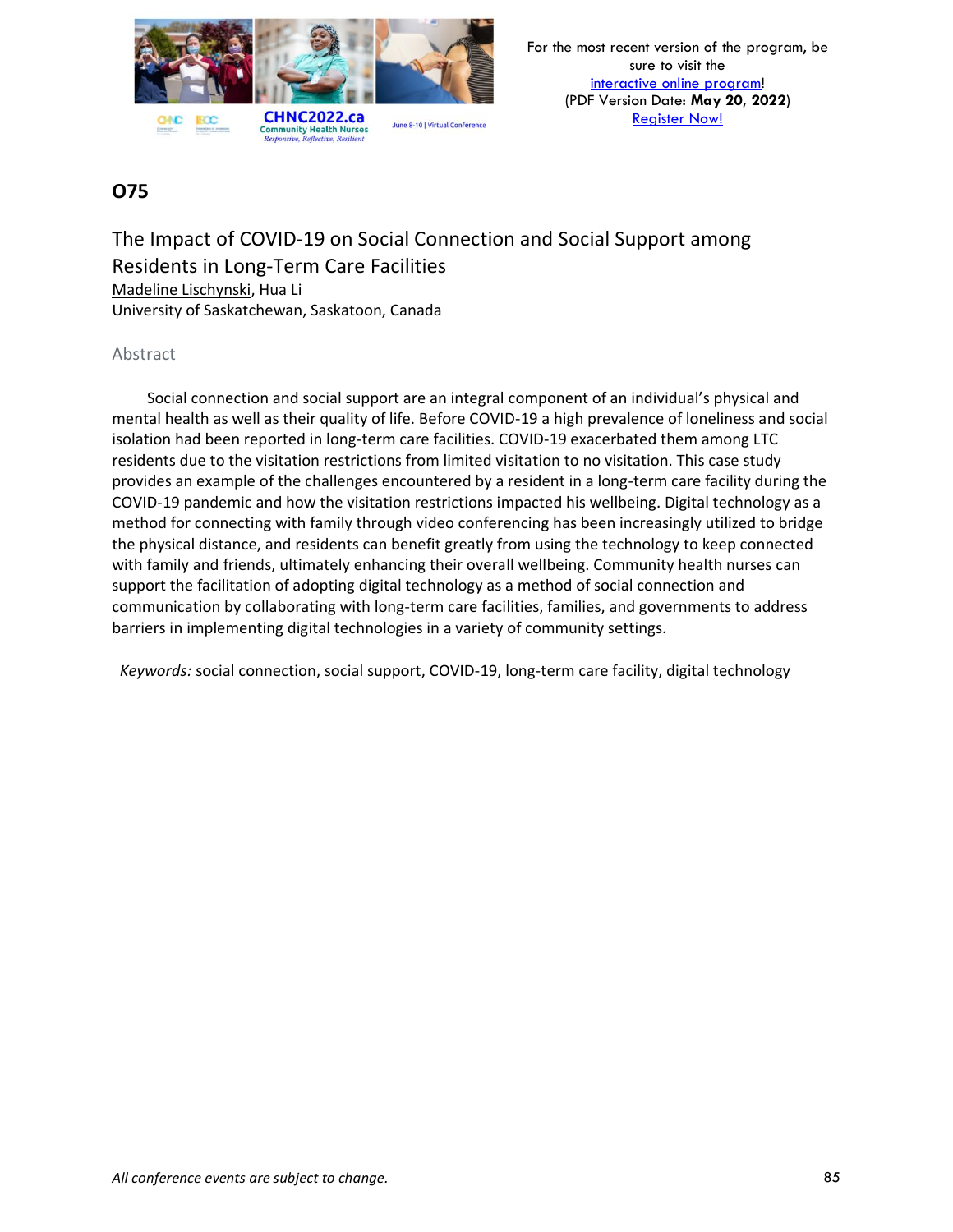

Factors influencing use of nonpharmacological treatments for seniors with early dementia: A review of literature Jasmine Hwang University of Calgary, Calgary, Canada

### Abstract

In the absence of pharmacological treatment that can cure dementia, nonpharmacological treatments become imperative in maintaining or improving quality of life for persons with early dementia (PWDs). Yet many Canadians with early dementia experience difficulty accessing needed care and treatments. The aim of this literature review was to explore the extent and nature of evidence concerning factors that influence use of nonpharmacological treatments for community-dwelling seniors with mild or moderate dementia. A comprehensive search of published literature resulted in 16 research studies. Examination of the studies identified various barriers and enablers at the level of intrapersonal (beliefs, values, knowledge), interpersonal (caregiver and physician support), organizational (access barriers, lack of person-centeredness), community (stigma), and policy (funding). These factors were closely interrelated to influence PWDs' decisions or ability to access needed treatments. The findings of this review have significance to community health nurses (CHNs) who work with older adults across various care settings, particularly in the community and primary care setting. Nurses must reflect, recognize, understand, and respond to barriers and challenges encountered by PWDs to work effectively with them, promote health, and prevent further deterioration and illness. The findings of the review relate to the theme of addressing determinants of health. Key learning outcomes of this presentation include (a) acquiring new understanding developed from the literature review, (b) learning about future directions for policy, education, and research in addressing the determinants of health, and (c) discovering actionable ways in which CHNs can advocate for PWDs' health equity in their clinical practice.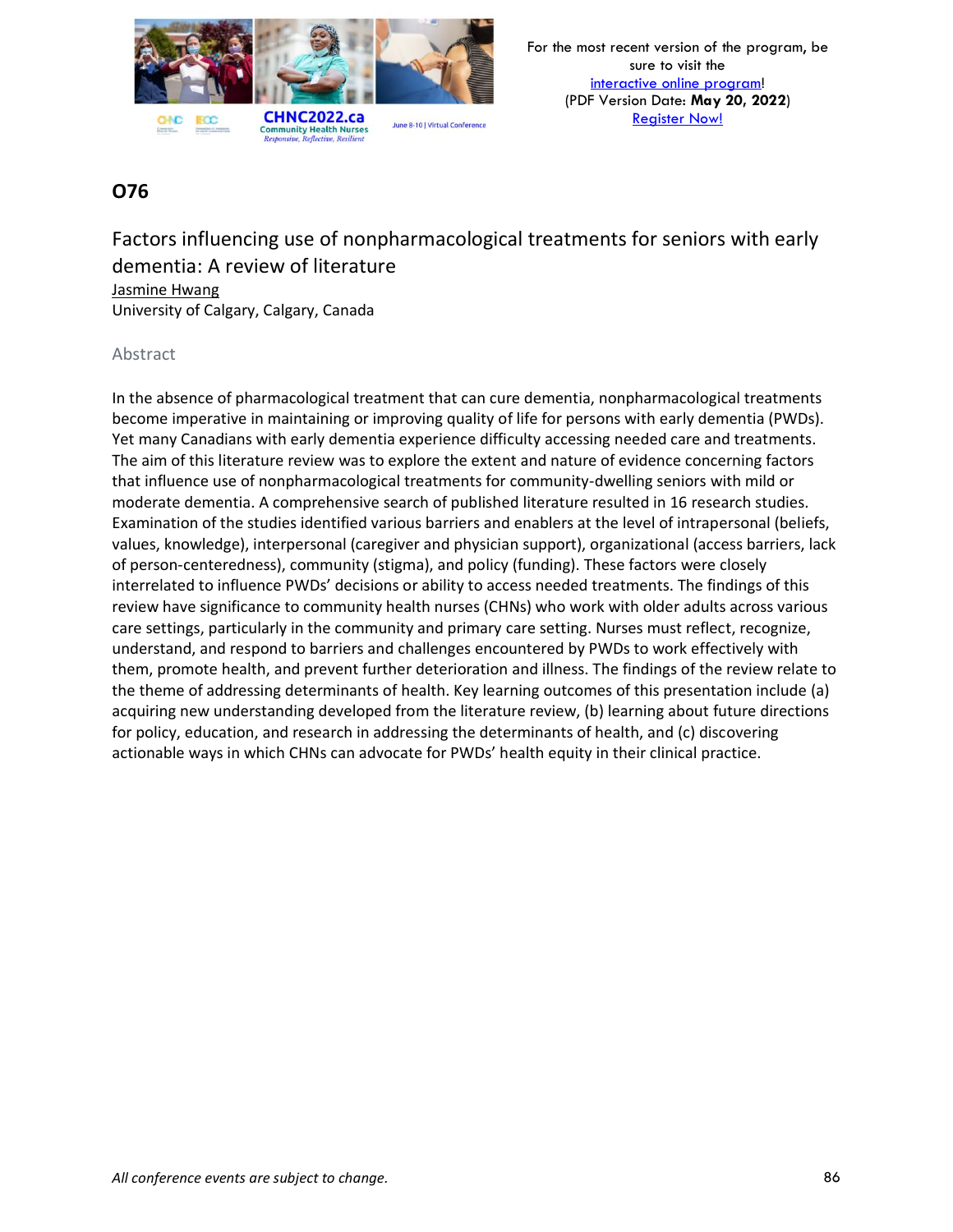

Building evidence-informed decision making capacity: The online Evidence-Informed Decision Making Skills Assessment Tool Claire Howarth, Emily Clark, Heather Husson, Maureen Dobbins National Collaborating Centre for Methods and Tools, Hamilton, Canada

### Abstract

### **Project focus:**

This presentation will focus on how the Evidence-Informed Decision Making (EIDM) Skills Assessment can be used as a capacity building tool. Attendees will learn about the development of the EIDM Skills Assessment and how it can be used by community health nurses to advance practice.

#### **Background**

In 2017, the National Collaborating Centre for Methods and Tools (NCCMT) launched the 20 question EIDM Skills Assessment to identify strengths and gaps in EIDM knowledge and skills. This was followed by an enhancement to allow delivery to groups and customization of the assessment.

#### **Methods**

The EIDM Skills Assessment was developed in consultation with NCCMT experts and public health professionals. The group assessment had five phases of development starting with internal consultation and ending with a beta test.

#### **Findings**

The EIDM Skills Assessment is used by public health professionals and post-secondary programs across Canada. The group assessment has been beta tested by eight organizations across Canada and is currently in a soft launch phase and subsequently used by two Ontario organizations.

#### **Conclusion**

The EIDM Skills Assessment can be used in community health nursing to encourage the development of EIDM knowledge and skills through identifying strengths and gap areas and providing a tailored list of resources to build EIDM capacity. This is useful across contexts and settings as it is easily and freely accessible on the NCCMT's website. The assessment uses public health specific scenarios, however, the principles of EIDM covered in the assessment apply to all health professions.

**Theme:** capacity building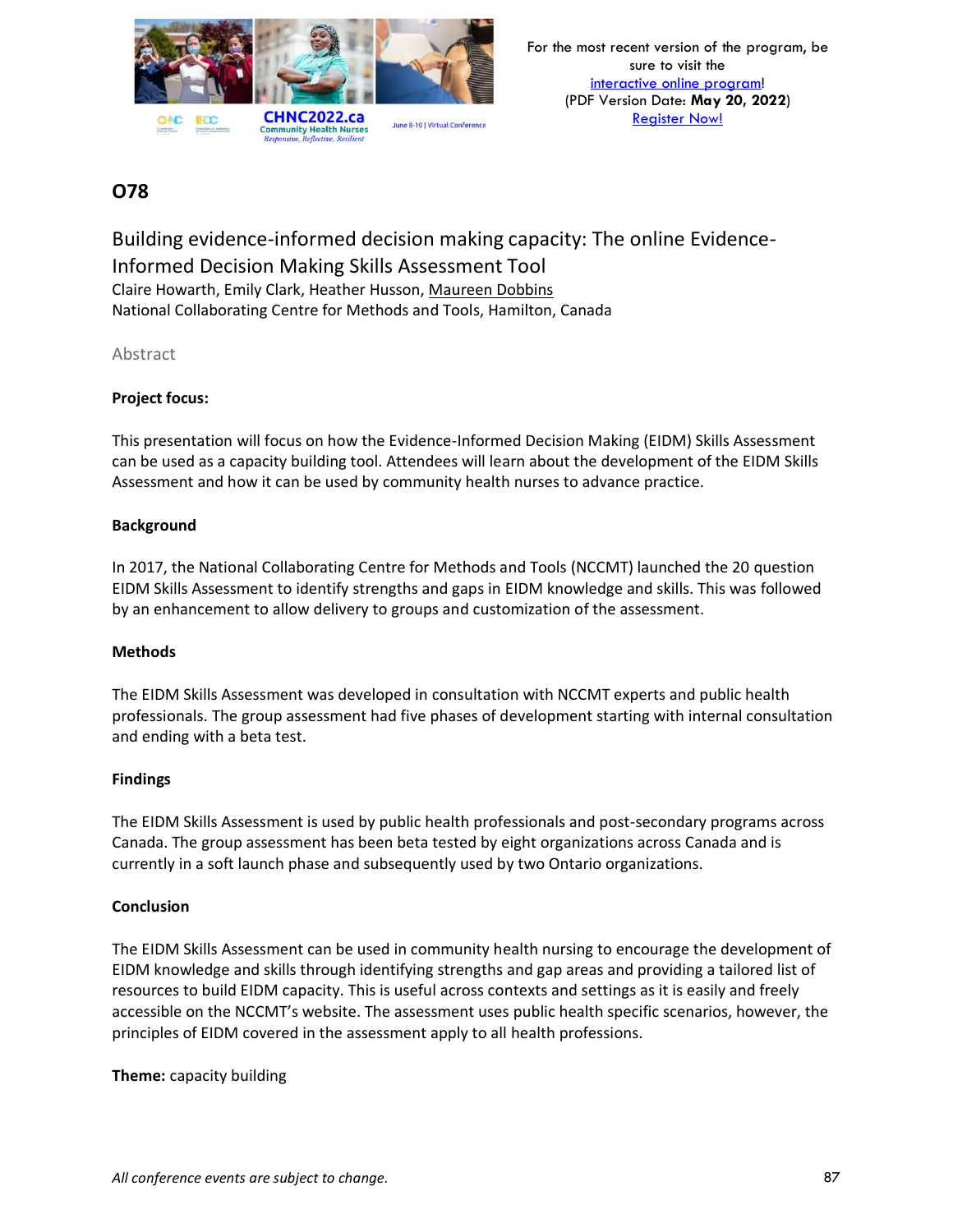

Community Health Nursing Now: Building a Culture of Quality May Tao Toronto Public Health, Toronto, Ontario, Canada

### Abstract

The revised Canadian Community Health Nursing Standards of Practice calls for demonstrating responsibility and accountability within the profession. This bold standard requires the community health nurses to systematically evaluate the achievement of desired outcomes for quality improvement. This large urban public health unit, designated as a Best Practice Spotlight Organization, has demonstrated innovative nursing leadership, deliberate actions and a structured approach to develop a culture of quality.

To accomplish this, this organization sought new and interactive approaches to articulate areas to be enhanced; formalize the components of quality improvement; and identify concrete ways to achieve established goals. A quality improvement plan (QIP) was developed to include a variety of leadership and technological strategies to improve quality of service and ensure program excellence. The plan includes designing a systematic process to increase staffs' skills on evidence-based knowledge, incorporating creative ways in professional development and recruitment, and improving resources to sustain the program. This is done by tracking and achieving the short-term and long-term targets.

Evaluation demonstrated a positive impact on the organization in a) successfully achieving improvement though innovative strategies; b) systematically implementing evidence into practice; and c) effectively building a quality culture.

This presentation will illustrate how all community health organizations can adapt QIP components to meet quality improvement goals and drive excellence, build a culture of quality, and ultimately make a difference in the health of Canadians**.**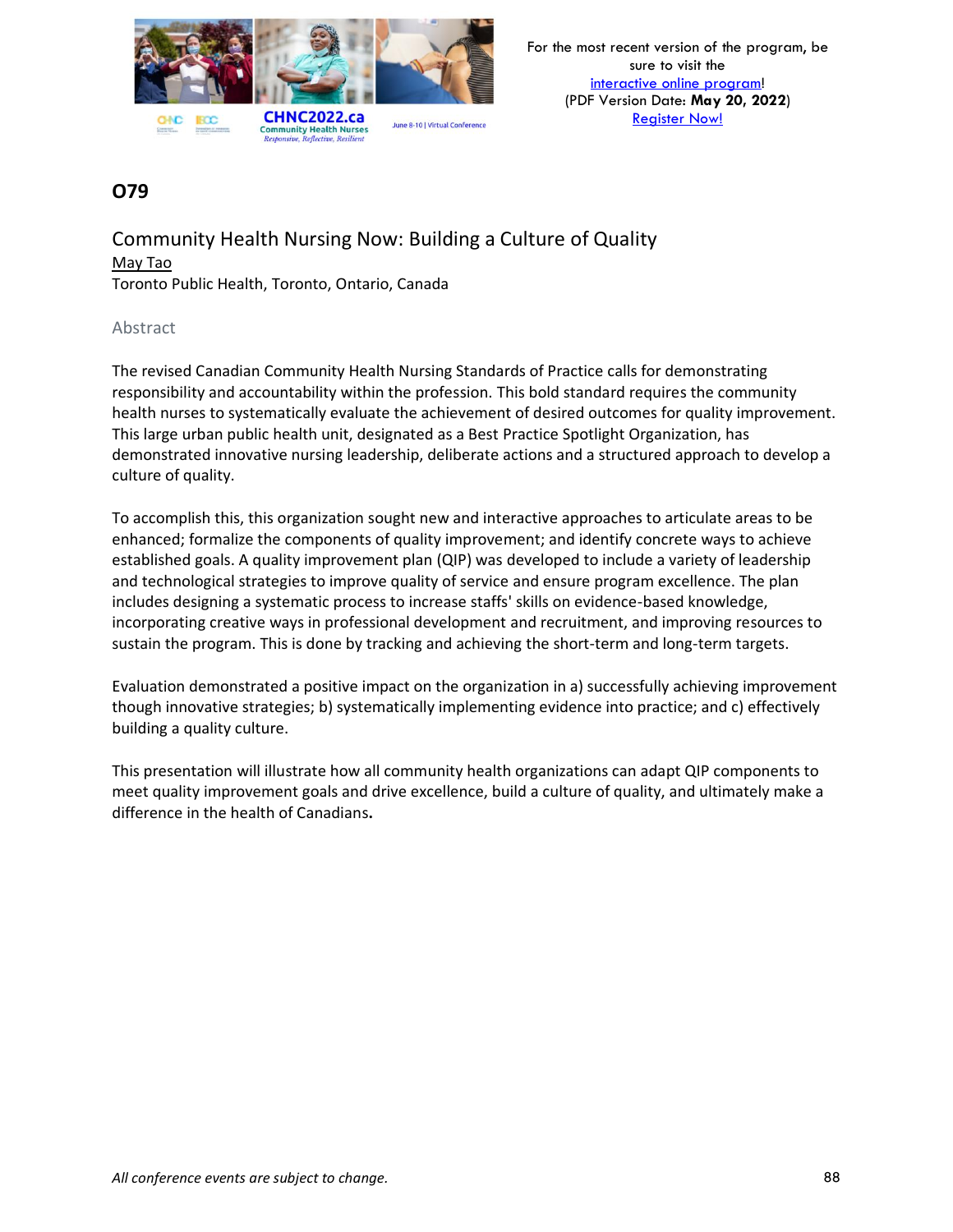

# An innovative methodology to engage the voices of children and youth in improving community safety and injury prevention policy and programming lan Pike<sup>1,2</sup>, Alison Macpherson<sup>3</sup>, Rose-Alma McDonald<sup>4</sup>, Emilie Beaulieu<sup>1</sup>

<sup>1</sup>BC Injury Research and Prevention Unit, BC Children's Hospital Research Institute, Vancouver, Canada. <sup>2</sup>Department of Pediatrics, University of British Columbia, Vancouver, Canada. <sup>3</sup>School of Kinesiology and Health Science, York University, Toronto, Canada. <sup>4</sup>Katenies Research and Management Services, Akwesasne Mohawk Territory, Canada

### Abstract

Injury is the leading cause of death for First Nations (FN) children and youth; strategies and solutions for reducing the burden of injury are critically needed. This demonstration project is unique in its integration of youth in addressing community injury priorities, supporting the community to work with their information and programming, and exploring how effective mainstream prevention initiatives may be adapted to FN settings. Guided by a local project lead, the Voices of Children and Youth (VOICES) research team follows the community's lead in addressing local injury prevention, and making expertise, tools, technology, and research guidance available. VOICES upholds the guiding principles of OCAP, and recognizes and respects Indigenous ways of knowing. Youth are engaged in Visual Storytelling combining photography, video, narratives, and mapping to capture lived experience and provide a platform for the community to identify and target selected issues. This method has been applied in two FN communities, and a mainstream setting resulting in changes to infrastructure and knowledge transfer products designed and produced by youth, such as YouTube videos. Youth receive training in photography, journalism, writing, first aid, fire prevention, and other salient injury prevention topics. VOICES incorporates community-based participatory research to advocate for change by balancing power between indigenous community members and policy makers, creating a sense of community ownership, fostering trust, and responding to cultural preferences.

Learning Outcomes: Understanding the process and value of exploring youth's perceptions of the causes of child and youth injury, towards the development of community policy and programming.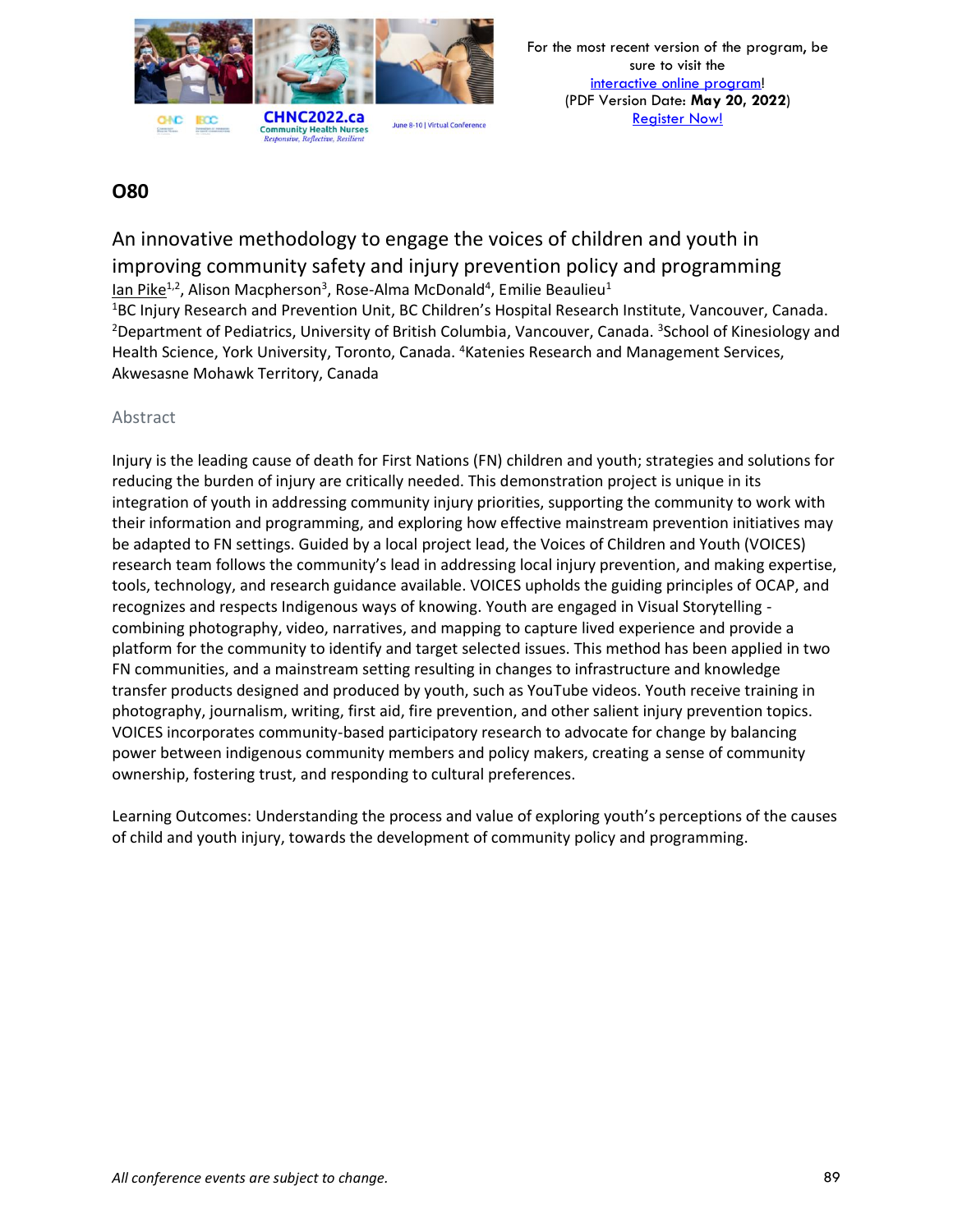

Développement et étude pilote, grâce à un partenariat recherche-communauté, d'une formation communautaire novatrice pour les intervenant(e)s en soutien par les pairs en santé mentale jeunesse.

Laure Bourdon, Carole Tranchant, Danielle Doucet, Hélène Corriveau, Vickie Plourde Université de Moncton, Moncton, Canada

### Abstract

Obtenir des soins de santé mentale appropriés dans le système de santé conventionnel peut s'avérer intimidant pour de nombreux jeunes. L'intégration de pair.e.s aidant.e.s aux services de santé mentale communautaire jeunesse est une avenue prometteuse pour mieux répondre aux besoins. Toutefois, pour que les pair.e.s aidant.e.s comprennent leurs rôles et acquièrent des habilités propres à ces rôles, une formation sur les principes fondamentaux du soutien par les pair.e.s en santé mentale jeunesse est nécessaire. Cette étude pilote visait à documenter la fidélité d'implantation d'une nouvelle formation pour pair.e.s aidant.e.s intervenant en santé mentale communautaire jeunesse basée sur le modèle théorique de Mead et al. (2001), ainsi que ses impacts sur la compréhension et la capacité perçue des participant.e.s à fournir un soutien par les pairs. Une méthodologie mixte convergente longitudinale a été utilisée avec collecte des données par questionnaires auto-administrés avant et après la formation. La formation comprenant huit sessions a été offerte par visioconférence. Les participantes ont été recrutées via ACCESS Esprits Ouverts, une initiative interdisciplinaire pilote d'évaluation et de recherche sur un programme de santé mentale communautaire jeunesse. Un partenariat entre l'équipe de recherche et la communauté a permis de développer, délivrer et évaluer la nouvelle formation. Les résultats montrent que les éléments de la formation ont un niveau élevé de fidélité envers le modèle théorique. Les participantes mentionnent se sentir prêtes et capables d'offrir du soutien comme paires aidantes. Des suggestions sont également ressorties pour améliorer les futures initiatives de formation.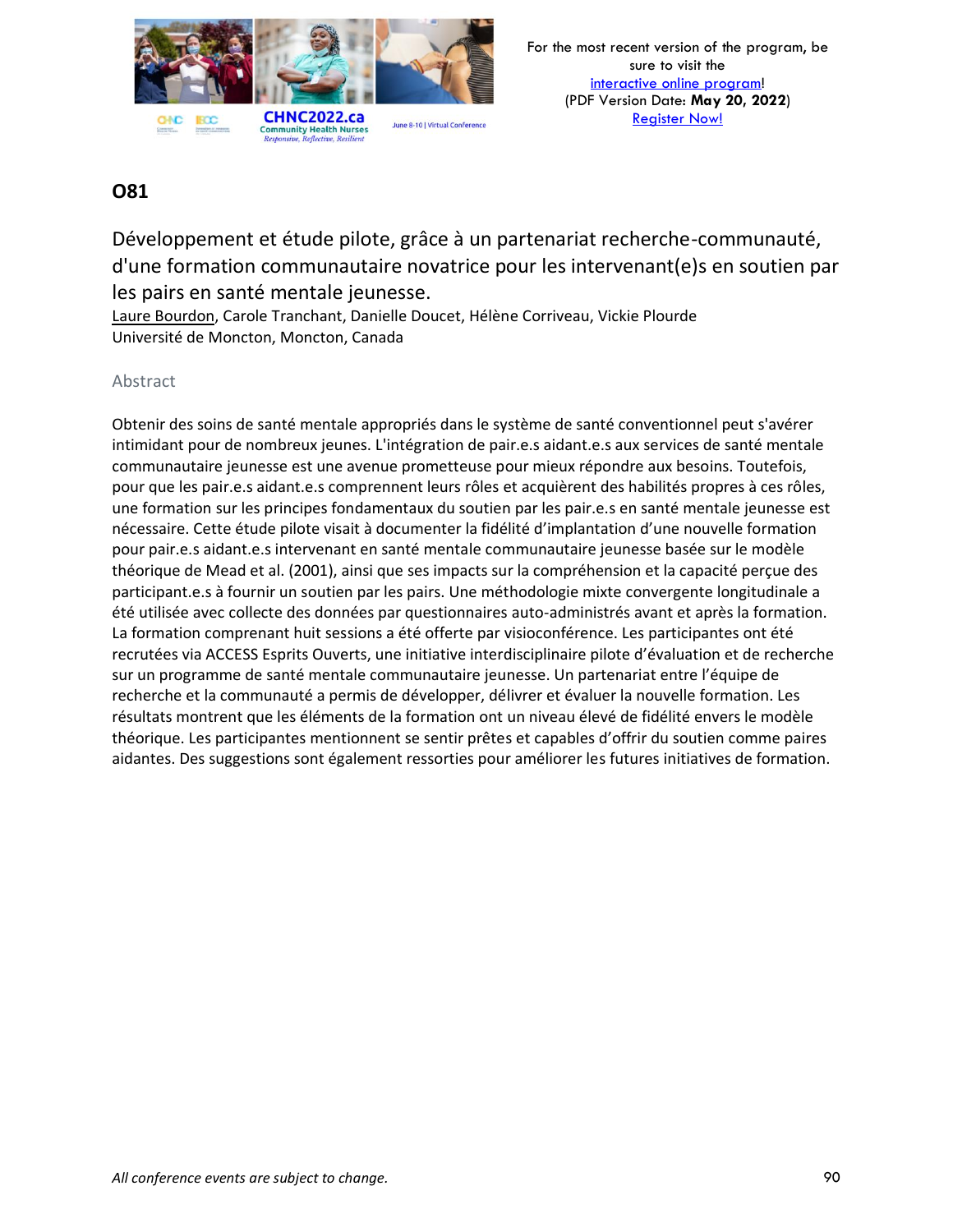

### **O82**

Nursing Staffing Crisis Across Canada Requires Care and Support Laura Woodman, Rob Lake Caring Support, London, Canada

#### Abstract

The Canadian nursing community is currently facing a perfect storm of unprecedented challenges, as nurses find themselves overworked, burnt-out, and in desperate need of care and support. In the centre of it all is the staffing crisis that dramatically worsened with the onset of the pandemic, over two years ago. In this complex context, a small but visionary company was founded in London, Ontario, with the goal of strengthening the connection between healthcare employers and nursing professionals, making it easier for both parties to find each other and work together to better serve Canadians. Since then, Caring Support has been working diligently, building and growing a community of nurses and other essential healthcare professionals where they can find desirable employment opportunities and resources to further develop the nursing practice. The platform also functions as a conduit providing them access to organizations and post-secondary institutions, facilitating their professional success through training and education; and to valuable content, helping them acquire new tools and skills for their professional advancement and personal wellbeing, especially in this moment in time and new virtual world.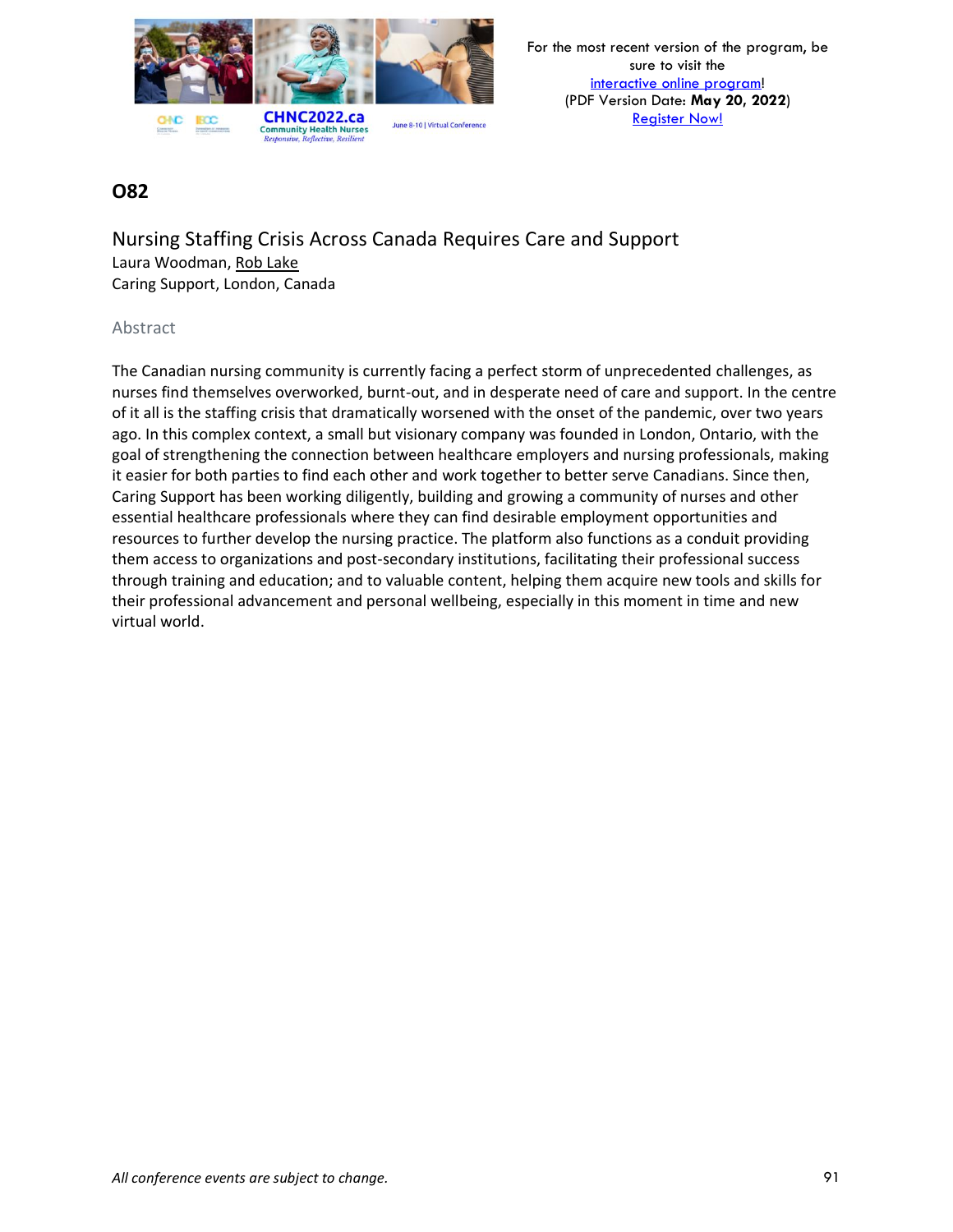

Risk Mitigation and Navigating toward the "New Normal" Jillian Brooke, Farah Ismail, Nancy Lefebre SE Health, Markham, Canada

#### Abstract

Risk management is synonymous with the ever-evolving COVID-19 pandemic. Our organization's leadership has played an integral role in ensuring the safety of our employees, patients, and families, while continuing to provide outstanding care and adapting to rapid changes in protocols, policies, and procedures.

As one of Canada´s leading home & community health organizations, we operate nationally with approximately 6, 500 employees and 20, 000 daily care activities. This presentation will highlight the ways in which our nursing leadership influenced our organization's pandemic response, and the broader healthcare system. We will offer key insights into the approach to managing risk across the organization, while overcoming pre-pandemic systemic biases and barriers for rapid implementation of new protocols, with a workforce that spans large geographical locations, including rural areas and homeless shelters. We will share how our pandemic approach reflected the CHNC standards of practice, in particular prevention and health protection (Standard #2) and the innovative strategies used to address the unprecedented fear and anxiety that patients and staff experienced in the community, including education, training, competency assessments and practice visibility. In addition, we will highlight the opportunities uncovered for significant capacity development and digital tool creation, and the development of sustainable approaches for the continued support of older adults and vulnerable populations in their homes.

By sharing our organizations experience and lessons learned during the COVID-19 pandemic, we hope to strengthen healthcare at home and in the community as we move towards a better "new normal".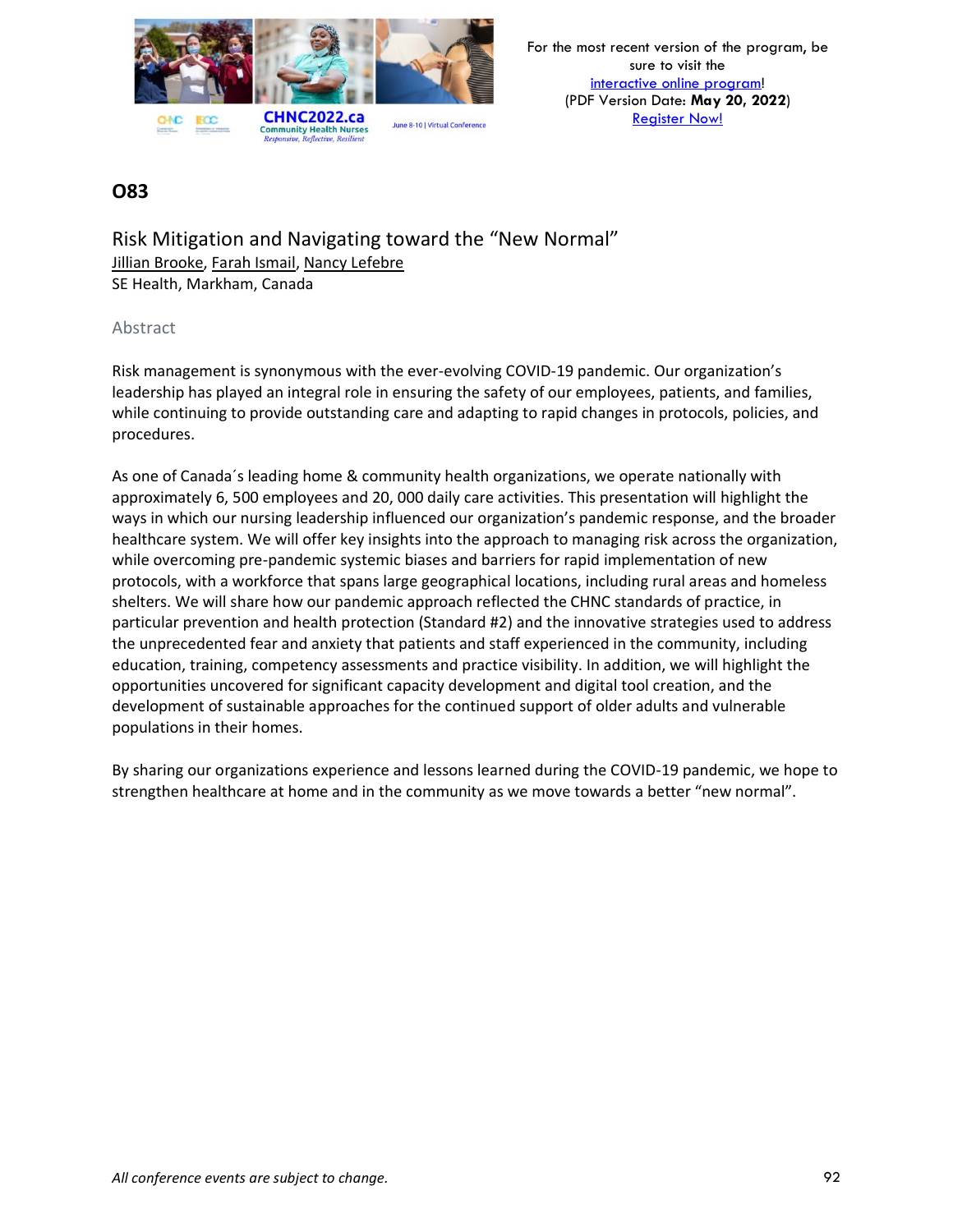

# Factors Influencing Undergraduate Nursing Students' Desire to Practice within Primary Care Settings: An Integrative Review

Deanne Curnew<sup>1,2</sup>, Julia Lukewich<sup>2</sup>

<sup>1</sup>Centre for Nursing Studies, St. John's, Canada. <sup>2</sup>Memorial University, St. John's, Canada

### Abstract

Background: Healthcare reform strategies emphasize the need to integrate Registered Nurses (RNs) into collaborative primary care teams. However, studies have shown undergraduate nursing students desire to work in high-acuity settings after graduation. To inform the role of undergraduate nursing education in preparing the future primary care workforce, clearer understanding of factors that influence undergraduate nursing students' desire to practice within primary care is needed.

Purpose: To review and synthesize evidence related to factors that influence undergraduate nursing students' desire to practice within primary care settings.

Methods: An integrative review was conducted from October to November 2021 using Whittemore and Knafl's five-step framework. Databases included PubMed and CINAHL Plus. Quantitative, qualitative, and mixed methods primary research studies written in English were eligible for inclusion.

Results: Eleven articles were included in the review. Results indicated undergraduate nursing students do not consider primary care a priority practice setting. Factors influencing students' motivation to practice within primary care settings included: primary care content within undergraduate nursing programs; perceptions of RN roles in primary care; and working conditions (i.e., working hours and salary) and environment.

Conclusions: To ensure a workforce of RNs who are motivated to practice within primary care settings, there is a need to promote undergraduate nursing students' understanding of the realities of RN practice within primary care settings. This can be accomplished by incorporating primary care content and clinical placements into undergraduate nursing programs. Further research is warranted; specifically, research to examine primary care content within Canadian undergraduate nursing programs.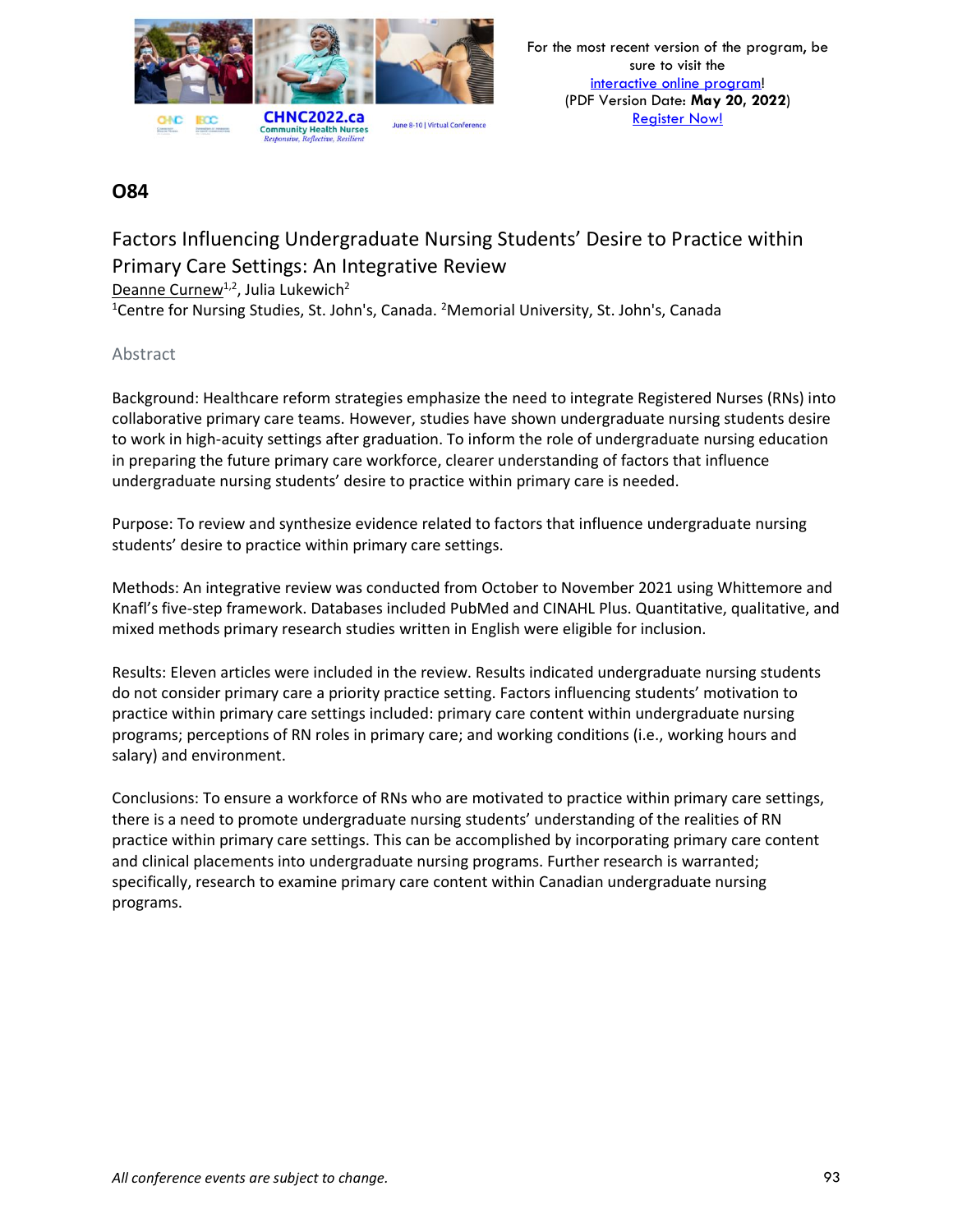

Understanding the current state of community/population health nursing education: An exploration of the erosion and devaluation of community/population health theoretical and clinical education in Canadian Nursing programs.

Francoise Filion<sup>1</sup>, Tanya Saunders<sup>2</sup>, Andrea Chircop<sup>3</sup>, Ruth Schofield<sup>4</sup>, Cheryl Van Dalen Smith<sup>5</sup>, Barbara Love-Jovett<sup>6</sup>, Catherine Ann Miller<sup>1</sup>, Genevieve Currie<sup>7</sup>, <u>Barbara Chyzzy</u><sup>8</sup>, Jacqueline Avanthay Strus<sup>9</sup>, Dawn Mercer Riselli<sup>10</sup>

<sup>1</sup>McGill University, Montreal, Canada. <sup>2</sup>Thompson Rivers University, Kamloops, Canada. <sup>3</sup>Dalhousie University, Halifax, Canada. <sup>4</sup>McMaster University, Hamilton, Canada. <sup>5</sup>York University, Toronto, Canada.  $6$ University of Manitoba, Winnipeg, Canada. *7*Mount Royal University, Calgary, Canada.  $8$ Ryerson University, Toronto, Canada. <sup>9</sup>University de St. Boniface, Winnipeg, Canada. <sup>10</sup>Athabasca University, Lethbridge, Canada

### Abstract

**Background:** Over the past decade, the Canadian Association Schools of Nursing (CASN) Community Health Educators Interest Group has witnessed an erosion of community/population health content in curricula across Canadian schools of nursing. During the COVID-19 pandemic, community clinical placements have been impacted due to pandemic-related restrictions and the loss of placements has endangered accreditation status as community/population health is a compulsory component of BScN programs nationally. Community nursing educators across Canada are alarmed by the further reduction of practice education, content and relational practice framed in health equity, social determinants of health, and intersectionality, which is vital to nursing and the health of Canadians.

**Importance and Purpose:** It is important to identify the current state of community/population health nursing education in Canadian schools of nursing. This knowledge will be a foundation for evidenceinformed educational practices that align with Entry-level Public Health Nursing Competencies for Undergraduate Nursing Students, as identified by CASN, our accreditation body. The purpose of this study is to gain an understanding about the current state of Community Health/Population Health theoretical and clinical education for BScN students prior to graduation in Canada.

Methods: A cross-sectional survey was administered to all nursing programs across Canada in November 2021. Data analysis of the survey results is currently underway. Quantitative data is being analyzed using descriptive statistics and qualitative data is being analyzed using thematic analysis. The survey process and preliminary results will be shared at the CHNC conference.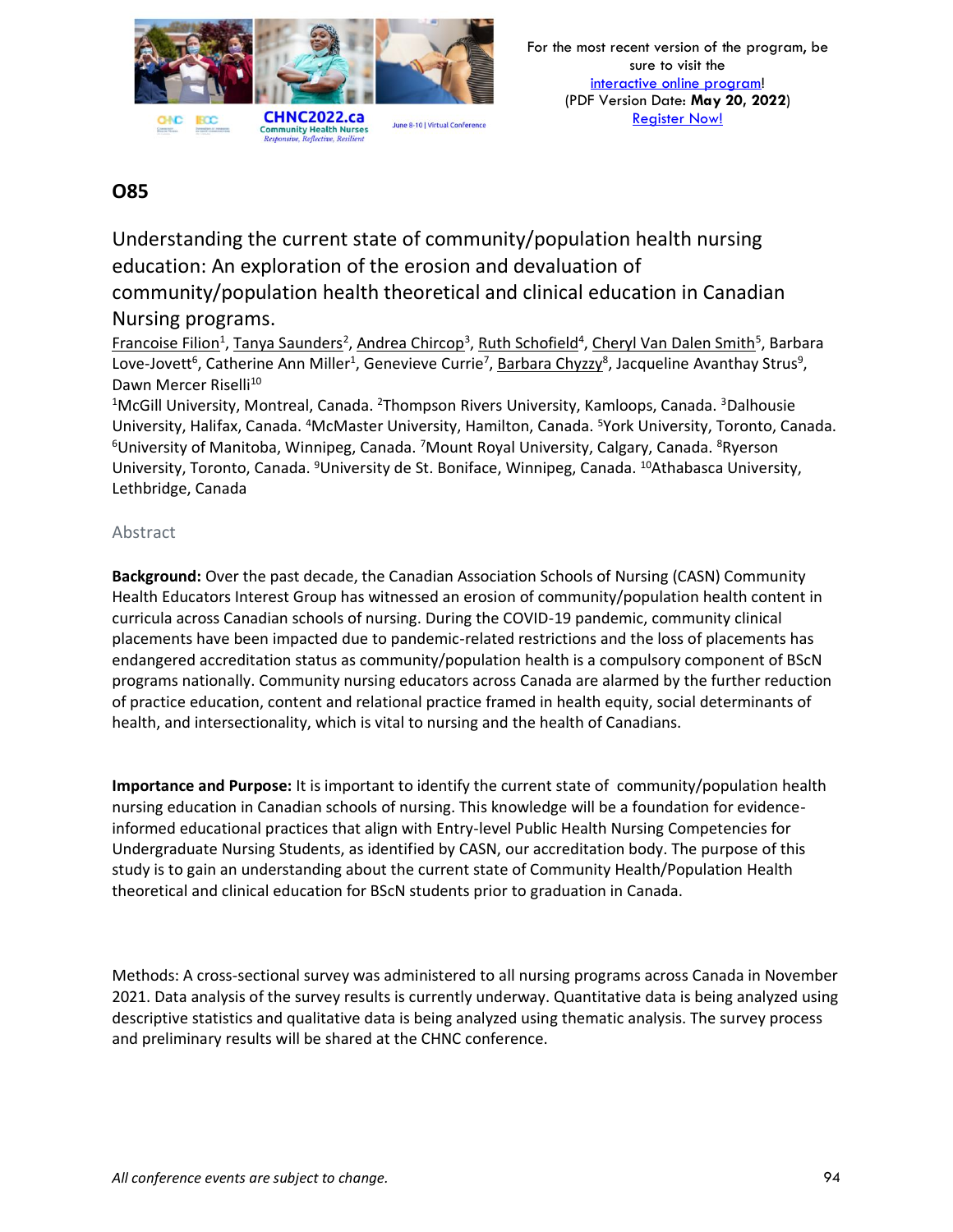

**BCC GNC Democratics** 

**CHNC2022.ca**<br>Community Health Nurses<br>*Responsive, Reflective, Resilient*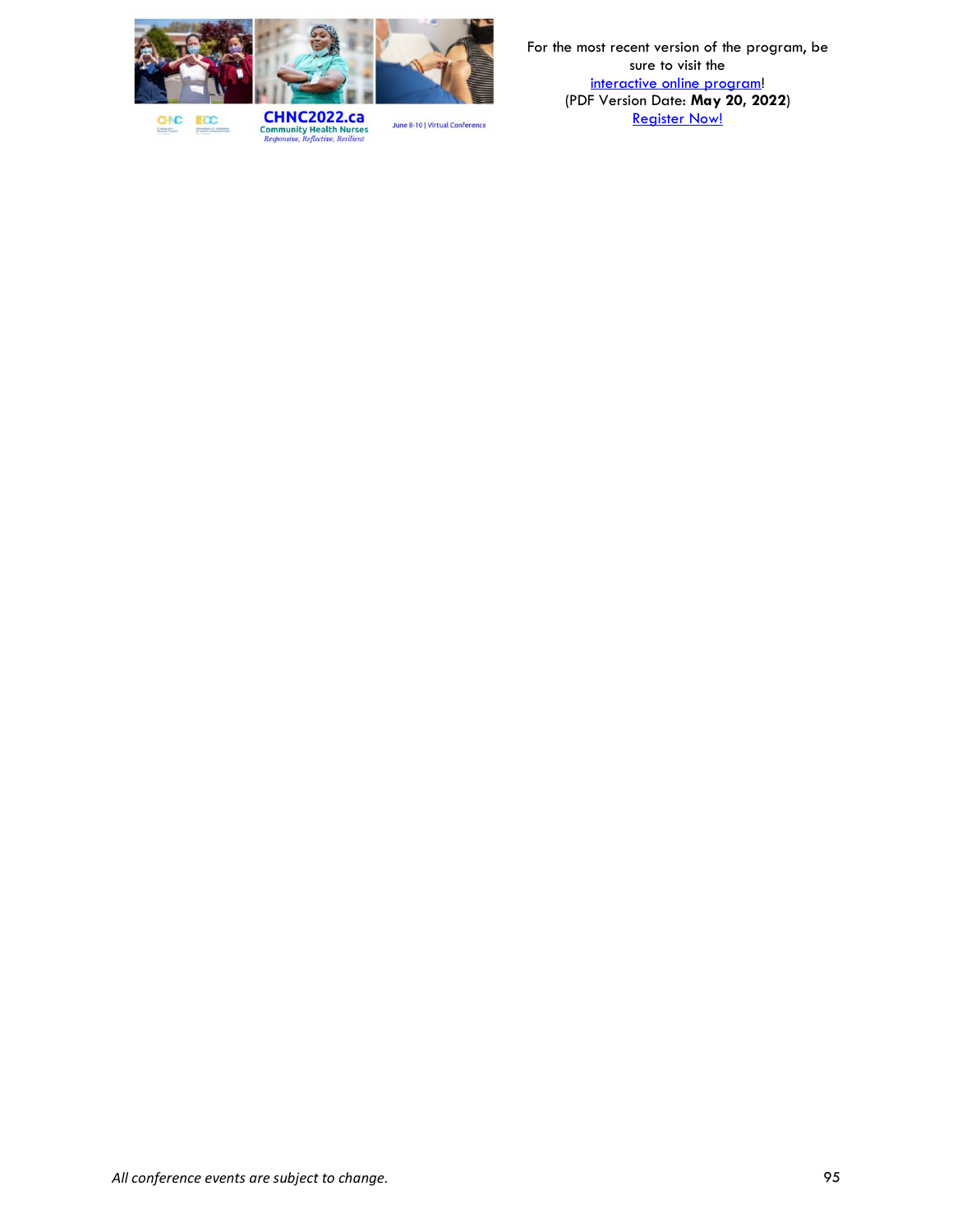

Sexual health promotion and adherence to rapid HIV testing among Brazilian college students

Marli Teresinha Gimeniz Galvão, Odaleia de Oliveira Farias, Ana Karoline Bastos Costa, Francisco José de Almeida Neto, Ivana Cristina Vieira de Lima, Samyla Citó Pedrosa, Ane Kelly Lima Ramalho, Débora Clemente Paes, Nycolle Almeida Leite

Federal University of Ceara, Fortaleza, Brazil

### Abstract

The incidence of HIV on young population in Brazil has been increasing, and it is followed by difficulties regarding communication about sex. This study aims to describe a strategy used by nurses and nursing students of a research group on HIV in order to promote sexual health, to prevent sexually transmitted infections (STIs), and to increase adherence to rapid HIV testing among Brazilian college students. This is a descriptive cross-sectional study that compiled findings from nine health actions, conducted from 2016 to 2019, in Fortaleza, Brazil, with students from the largest public university in the Northeast region of the country. Activities were implemented in three stages, group counseling, short questionnaire on sociodemographic and behavioral data answer, and individual HIV testing. Group counseling included discussions concerning key knowledge gaps elucidated by the students on the prevention of STIs. 855 young people participated on the strategies, 78.3% had never been tested for HIV before, and 41.9% declared that availability was the main reason for taking the test. There was a growing demand from the students to be enrolled on the activities. 12 people were diagnosed with HIV, 1.4% of those tested. Those positive for HIV were properly referred to health care facilities in order to initiate treatment. The strategy had high acceptance by young college students and contributed to accomplish international agendas on HIV response.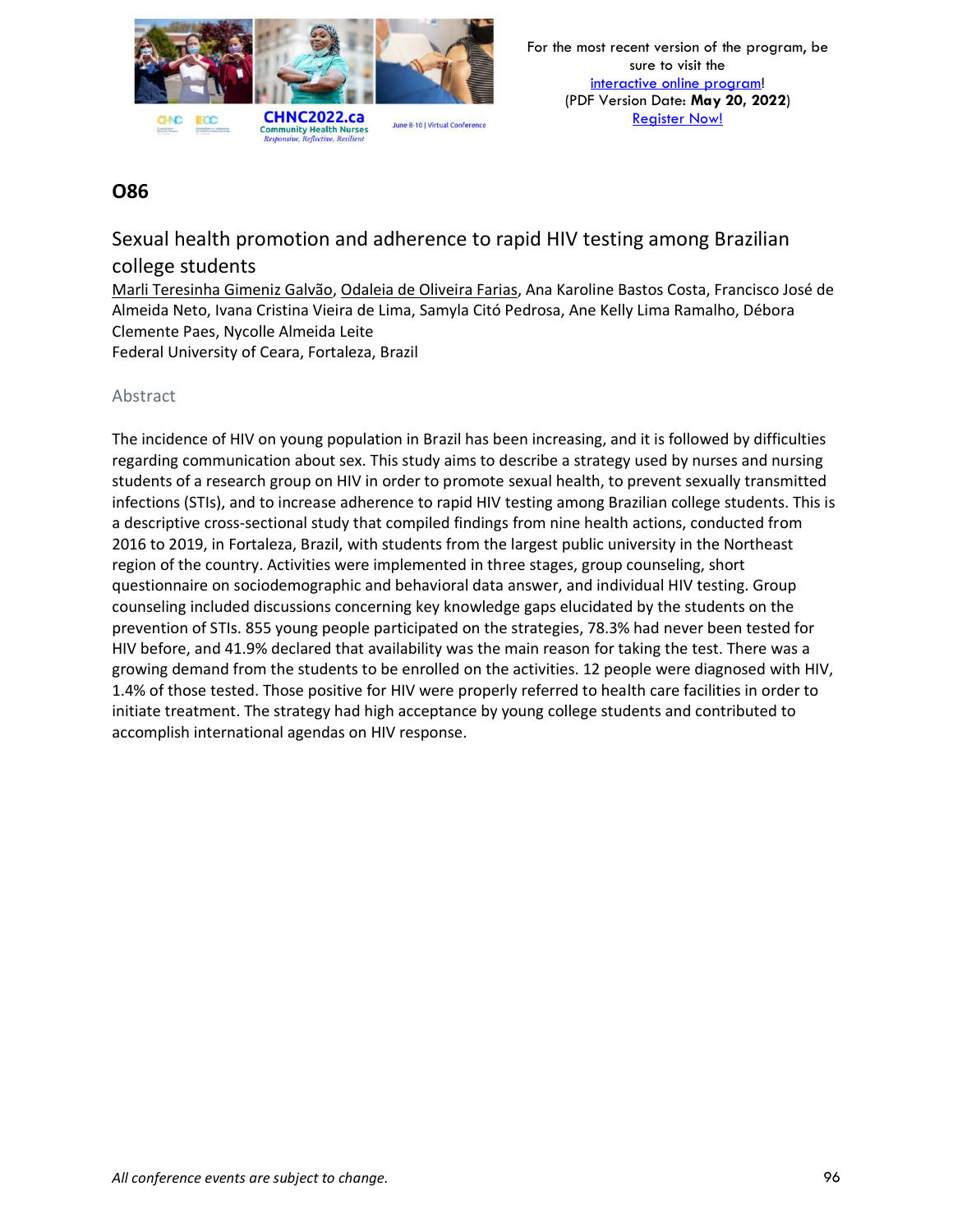

### Comprehensive School Health as a Capacity Building, Intersectoral Collaboration Strategy to Promote Sexual Health Education Tamira Burton

Fraser Health, Langley, Canada

### Abstract

The purpose of the oral presentation is to provide an opportunity for participants to understand how a Comprehensive School Health (CSH) approach was used as an intersectoral collaboration strategy to partner with a school district. The result was a sexual health education resource tool that focused on building the capacity of teachers to teach sexual health. As part of a new, exciting Healthy Schools program fostering partnership between a Health Authority and its local school districts, CSH was used to support innovative health promotion initiatives. One school district identified the health priority of sexual health education and worked in partnership with a Healthy School's Nurse through a process which involved strengthening professional relationships through creating a shared vision, planning how to address identified gaps, and increasing teacher capacity.

CHS is an internationally recognized, evidence-based approach which can be applied to multiple health topics, projects and initiatives. This approach allowed health and education partners to expand their vision around sexual health education to include actions regarding school policies, environment, community partnerships and teaching and learning strategies.

An overview of the process to develop this resource tool, the components of the tool, as well as preliminary evaluative feedback on the process and tool's implementation will be provided to participants. In addition, participants will learn how this can be applied to other practice areas and to diverse contexts. Several of the conference themes are relevant to this presentation however, the theme of capacity building with be highlighted.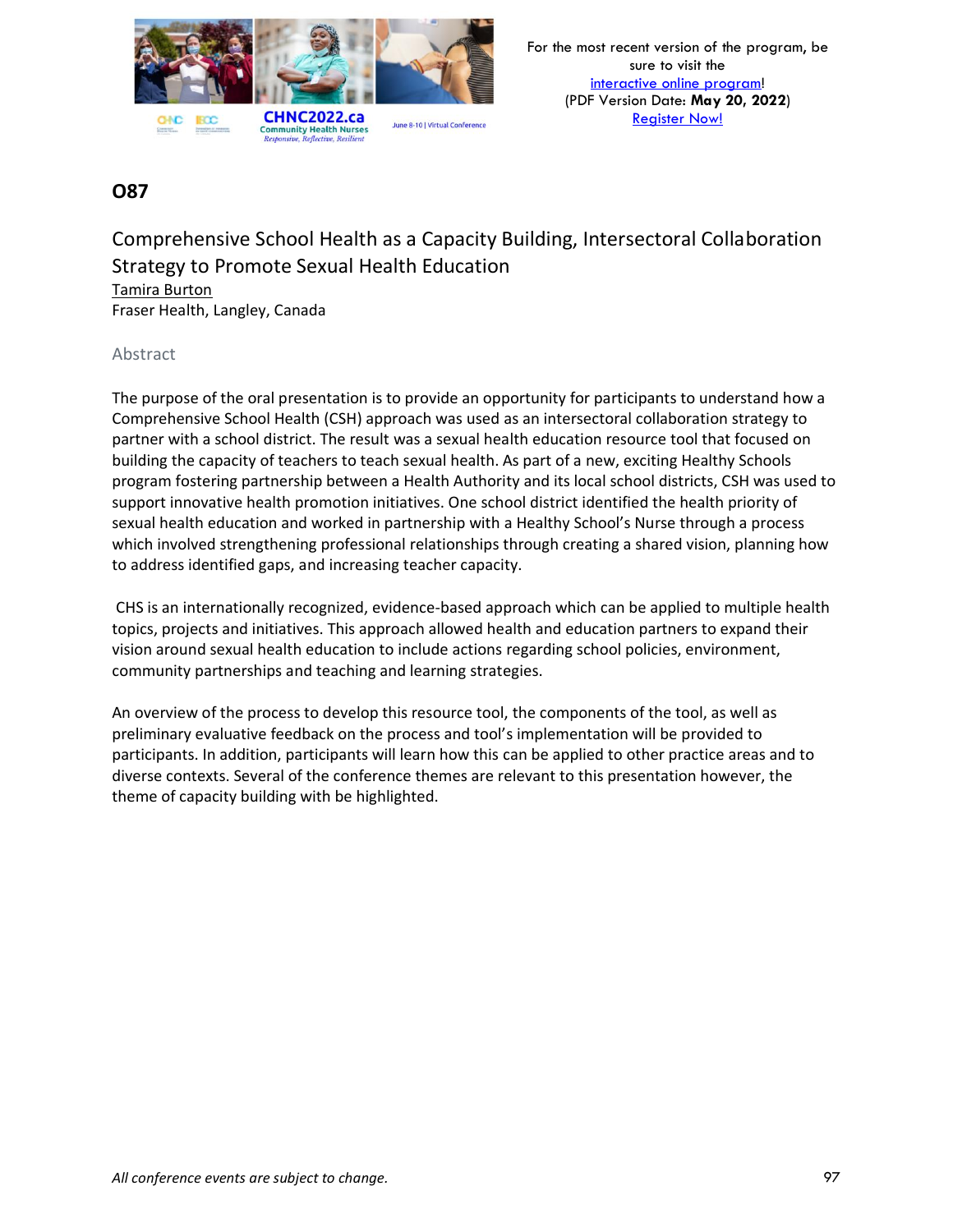

### **O88**

Health Texts From School Nurses: Will Adolescents Get the Message? Lani Babin<sup>1</sup>, Matthew Brooks<sup>1</sup>, Brenda George<sup>1</sup>, <u>Wendi Lokanc-Diluzio</u><sup>2</sup> <sup>1</sup>Alberta Health Services, Calgary, Canada. <sup>2</sup>University of Lethbridge, Calgary, Canada

#### Abstract

To promote health in adolescents, some strategies historically used by school nurses have included messaging through posters, displays, and newsletters, which are perceived by some adolescents as outdated and ineffective. Most Canadian adolescents use a cell phone, and more and more health services offer options for adolescent education through text message. Health information communicated through Alberta Health Services social media platforms in the past have rarely targeted adolescents. The gap between longstanding resource delivery methods and a reported lack of client uptake, and few studies examining the feasibility of using a text messaging service with adolescents inspired our front-line research study on just that. Would an innovative school nurse-initiated text messaging intervention delivered to the hands of adolescents be seen as an acceptable health promotion strategy? Would this be a feasible health promotion strategy for school nurses? Come and learn about this community health school nursing mixed methods research study.

Informed by Canadian Community Health Nursing Standards of Practice, this presentation will highlight the benefits of using this research as evidence based practice to inform health promotion in school nursing clinical practice. Participants can expect to look more closely at this innovative multimedia textmessaging intervention developed by school nurses with input from adolescents, how resources were linked to the texts and their access measured, and hear findings and practical recommendations for their utility to reach the masses as an adjunct to the face-to-face engagement between community health nurses and their school communities.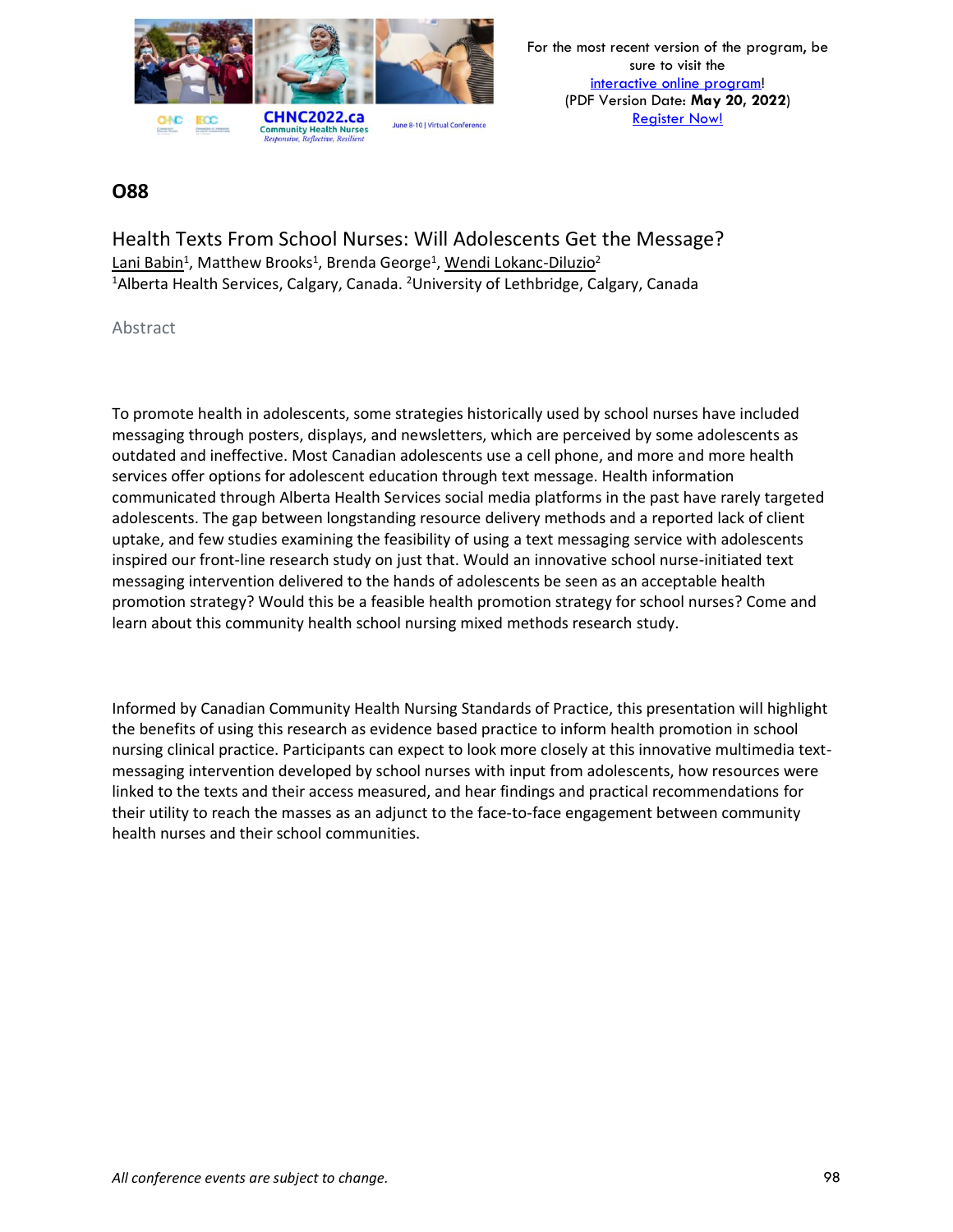

# Concussion Awareness Training Tool: A case study in building capacity with schools and strengthening intersectoral collaborations

Karen Sadler<sup>1</sup>, Samantha Bruin<sup>1</sup>, Kate Turcotte<sup>1</sup>, Denise Beaton<sup>1,2</sup>, Shelina Babul<sup>1,3</sup> <sup>1</sup>BC Injury Research and Prevention Unit, BC Children's Hospital Research Institute, Vancouver, Canada. <sup>2</sup>BC Centre for Disease Control, Vancouver, Canada. <sup>3</sup>Department of Pediatrics, University of British Columbia, Vancouver, Canada

### Abstract

In recent years, there has been growing awareness and interest in concussion outside the world of sport and recreation. A concussion can happen to anyone at any time. When managed appropriately, most concussions resolve without complications. On some occasions, this injury can be serious and result in long-term disabilities.

The Concussion Awareness Training Tool (CATT) is a series of online educational modules and resources with the goal of standardizing concussion recognition, diagnosis, treatment, and management [\(www.cattonline.com\)](http://www.cattonline.com/). CATT is tailored to specific audiences, including school professionals, medical professionals, coaches, players/participants, parents and caregivers, and workers and workplaces. CATT provides educator resources for supporting a student's return to school following concussion. The Canadian Paediatric Society recommends that anyone working with children be educated on the signs and symptoms of concussion and appropriate management.

This presentation will describe the collaboration between CATT and the Richmond School District in British Columbia, and the lessons learned regarding the role that community health nurses can play in facilitating community-level changes to policy. Partnerships between community/public health nurses and school districts not only strengthens capacity within schools to develop strong concussion policies, but also increases staff members' individual concussion knowledge and awareness, allowing them to better support students in their recovery from this invisible injury. Raising the importance of concussion awareness as a public health issue is ideally suited for collaboration.

Learning Objectives: Participants will increase their understanding and knowledge of concussion and learn how to strengthen community capacity through inter-sectoral collaboration.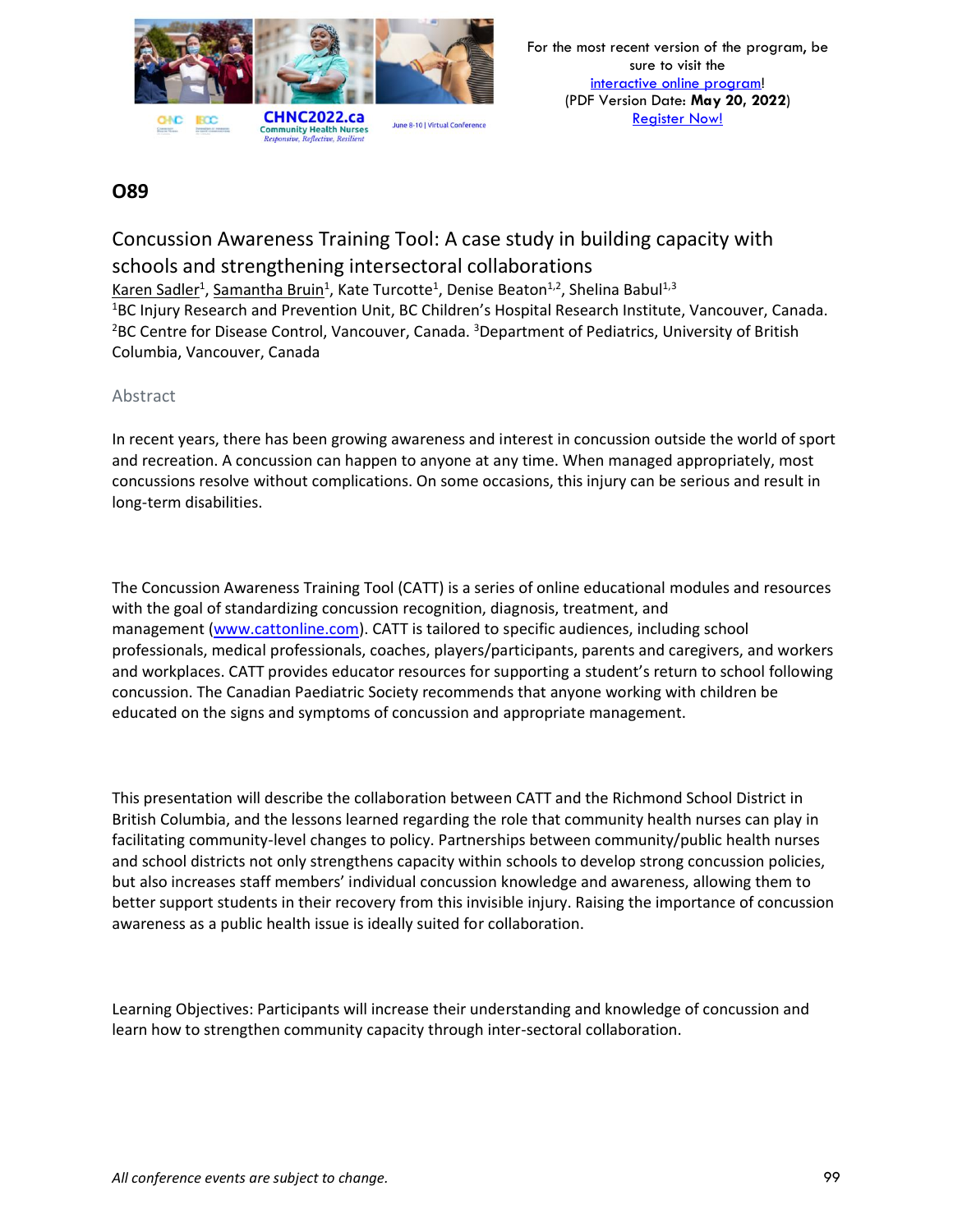

# Multi-site evaluation of Sentinel City® virtual simulation for community health nursing clinical education

Andrea Chircop<sup>1</sup>, Shelley Cobbett<sup>2</sup>, Ruth Schofield<sup>3</sup>, Amanda Egert<sup>4</sup>, Sylvane Filice<sup>5</sup>, Denise Kall<sup>6</sup> <sup>1</sup>Dalhousie University, Halifax, Canada. <sup>2</sup>Dalhousie University, Yarmouth, Canada. <sup>3</sup>McMaster, Hamilton, Canada. <sup>4</sup>BC Institute of Technology, Burnaby, Canada. <sup>5</sup>Lakehead University, Thunder Bay, Canada. <sup>6</sup>St Lawrence College, Brockville, Canada

### Abstract

We know that nursing students participating in virtual simulations have positive learning outcomes. It is unknown whether learning outcomes of students using the same virtual simulation program are comparable across jurisdictions. Nine schools of nursing across Canada implemented and evaluated Sentinel City® (SC) during the academic year 2020/2021.

Our research questions were:

1) What is the relationship between the use of SC virtual simulation program for student community/public/population health nursing clinical learning and their ability to meet their learning outcomes among different Canadian schools of nursing?

2) How do students' experiences differ and/or align across the different jurisdictional sites?

A descriptive survey was used to evaluate of the use of SC and student learning outcomes. Data was collection by using the Student Survey of Virtual Community/Public/Population Health Clinical Experience using Sentinel City®. ANOVA was used to identify any significant differences among students from each jurisdiction in relation to their perception of the use of SC in meeting their course learning outcomes. Qualitative data from open-ended responses were analyzed according to common themes.

The response was N=272. A majority of students agreed that SC helped them achieve course learning outcomes. There were, however, significant differences among jurisdictions. Recommendations include the use of virtual simulation as a complementary teaching tool followed by real-life clinical opportunities; built-in opportunities for student self-evaluation; and robust orientation for clinical instructors.

Learning outcomes:

Appreciate SC as a useful teaching tool across jurisdictions

Recognize the need for clinical instructor education using SC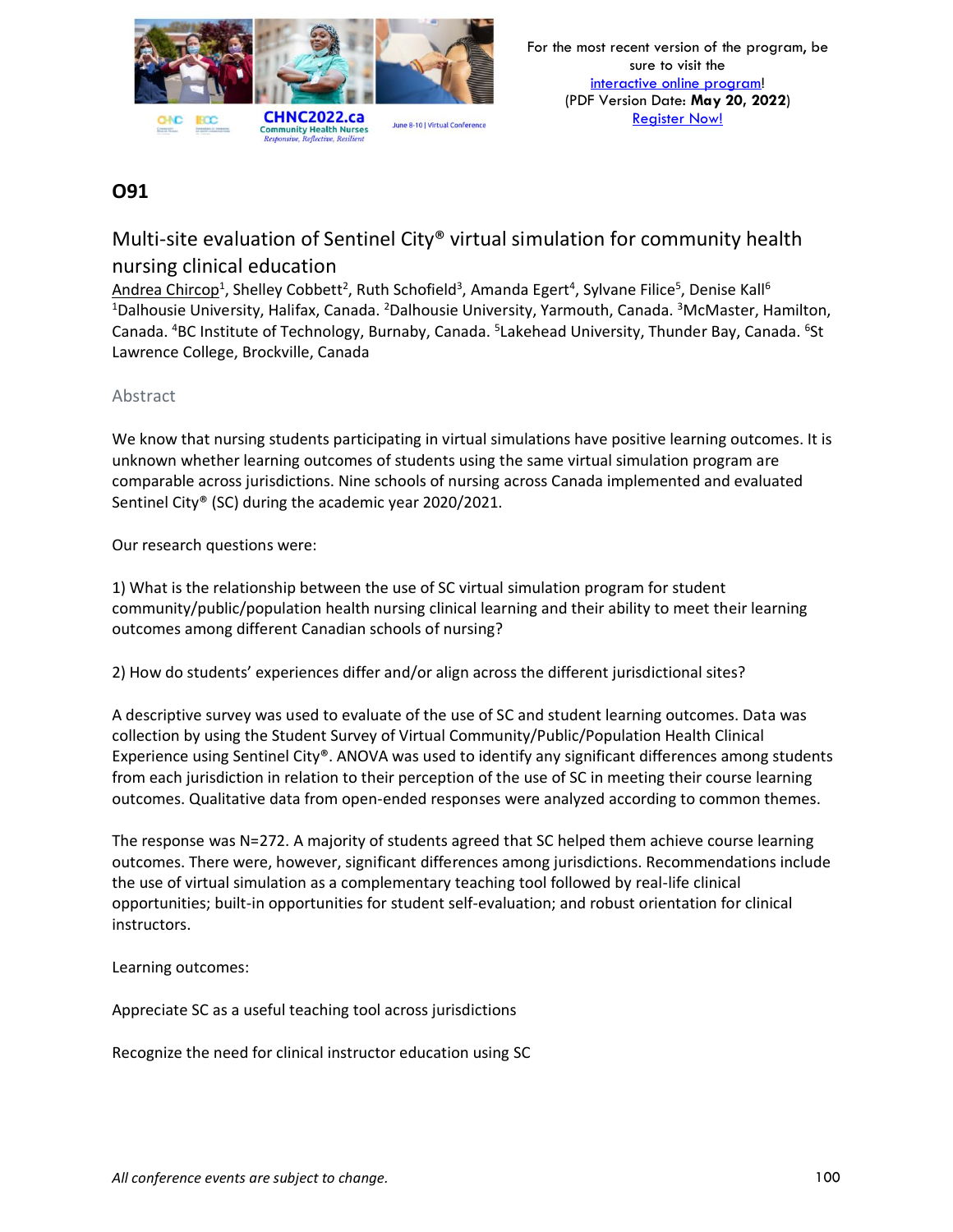

**BCC GNC** 

**CHNC2022.ca**<br>Community Health Nurses<br>*Responsive, Reflective, Resilient*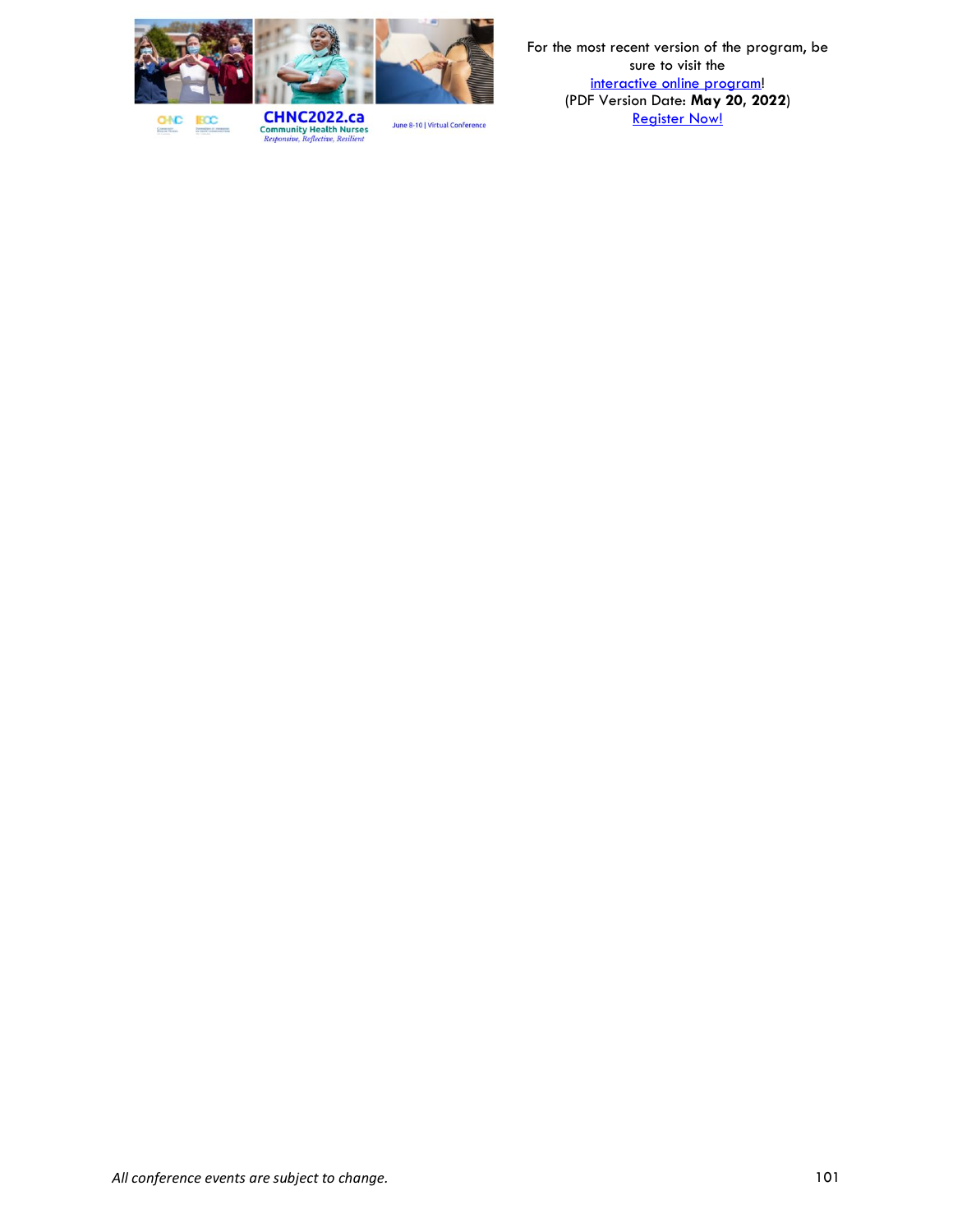

### **O92**

Preparing Nursing Students for Virtual Care in a Primary Care Setting <u>Amanda O'Rae<sup>1</sup>, Jerrai Dais<sup>2</sup>, Jill McWilliam<sup>2</sup></u> <sup>1</sup>University of Calgary, Calgary, Canada. <sup>2</sup>CWPCN, Calgary, Canada

### Abstract

Undergraduate nursing students require authentic ways to learn how registered nurses (RN) apply theory in practice. RNs working in primary health care settings such as the Primary Care Networks (PCN) apply various models and frameworks to focus on the enhancement of health and the prevention and self-management of chronic diseases and the mental health concerns of individuals and families. In the winter of 2020, a partnership between one PCN and a nursing theory course was formed to provide realistic examples of how course concepts and theory are applied by RNs in practice and to promote the RN role in primary care. At that time, public health measures forced PCN services to a virtual delivery model and students to the online classroom. This virtual setting created unintended learning opportunities for students by which they could learn the complexity of virtual healthcare during a pandemic including how RNs provide mental health behavioural interventions to address increasing mental health needs. Now in 2022, virtual care has become an integral part of healthcare services and has helped to remove barriers in accessing healthcare services. Undergraduate nursing students will enter the workforce as RNs who will deliver care virtually. Nursing programs will need to evolve to include learning objectives and experiential learning to develop the skill set necessary to provide care virtually. Partnering with a PCN that uses virtual care as their primary healthcare delivery method will better prepare nursing students to provide virtual care in their future practice.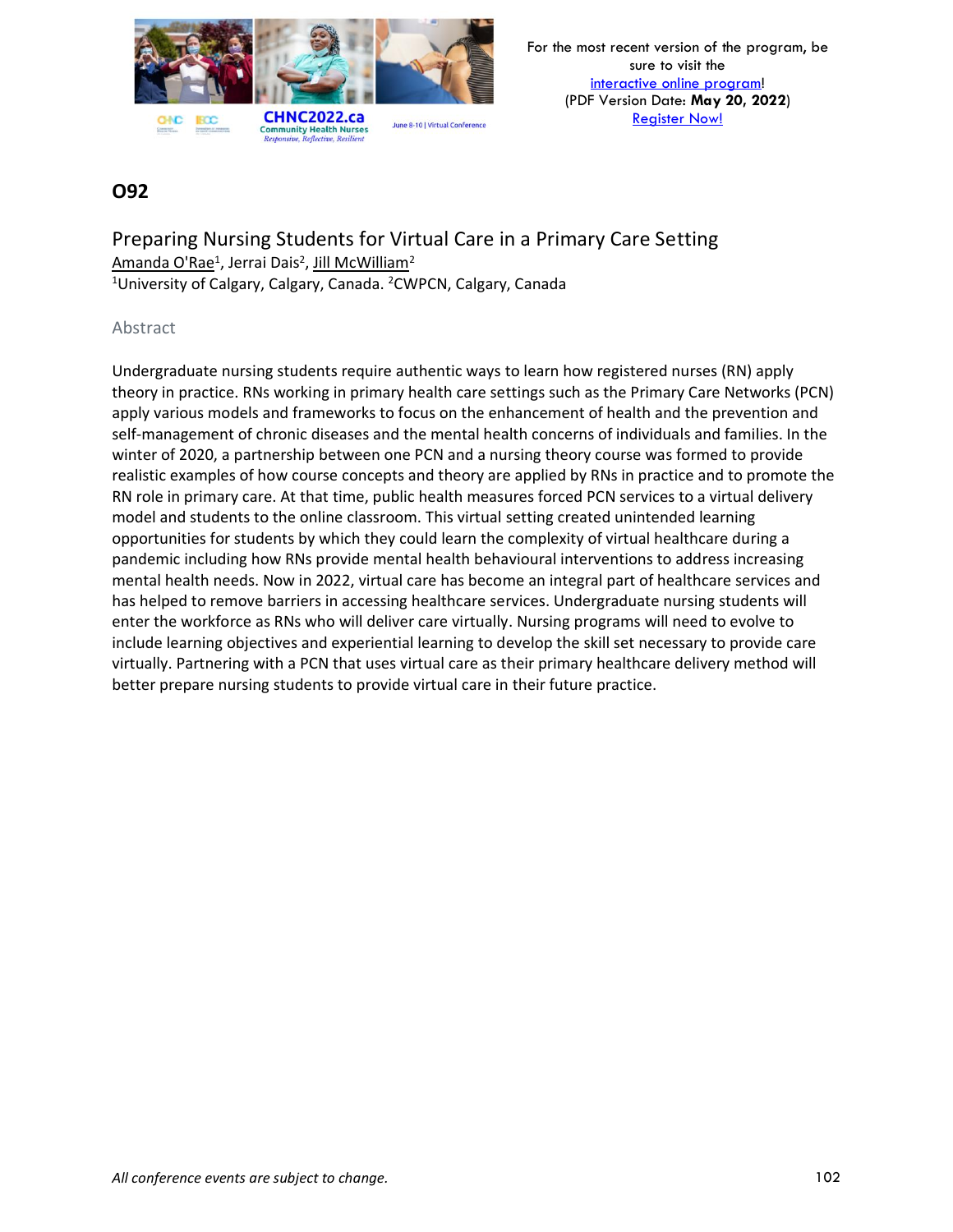

From Art to Empathy to the 'Net: Community nursing students connecting online with families experiencing dementia

<u>Julie Burns<sup>1</sup>, Alison Cada<sup>2</sup></u>

<sup>1</sup>University of Calgary, Calgary, Canada. <sup>2</sup>Alzheimer Society of Calgary, Calgary, Canada

### Abstract

Elders living with dementia in the community can have difficulty connecting with others, maintaining their confidence, and often believe that their disease prevents them from learning new things. Public health restrictions threatened to further isolate this community and impact quality of life. Novice students, though curious and interested in the theory/science of nursing, struggle to empathize and connect with their clients due to large age differences and fear of unfamiliar diagnoses – and that is without the barrier of a screen. Community health nursing students connected with community-based day programs to address these concerns using evidence-based, arts-based approaches online.

We wanted to maintain our arts-based mental wellness programming for both students and clients while "pivoting". The curriculum was reliable in producing positive outcomes for both students and clients (increased confidence, empathy, and quality of life), so we worked to keep it running online amidst the uncertainties of Covid-19. We anticipated that our results would be diminished due to circumstance, but even online these programs allowed for growth, reflection, and engagement, as well as the creation of therapeutic relationships between nursing students, their "Art"ners and caregivers, and the staff of the day program.

We will provide practical overview of our programs, discuss strengths/challenges we experienced, explore connections with the CHN standards, and share our experiences transitioning online. We learned tips and tricks for online community-based learning, opened the door to new and creative possibilities in virtual care, and created partnerships that will benefit both our communities into the future.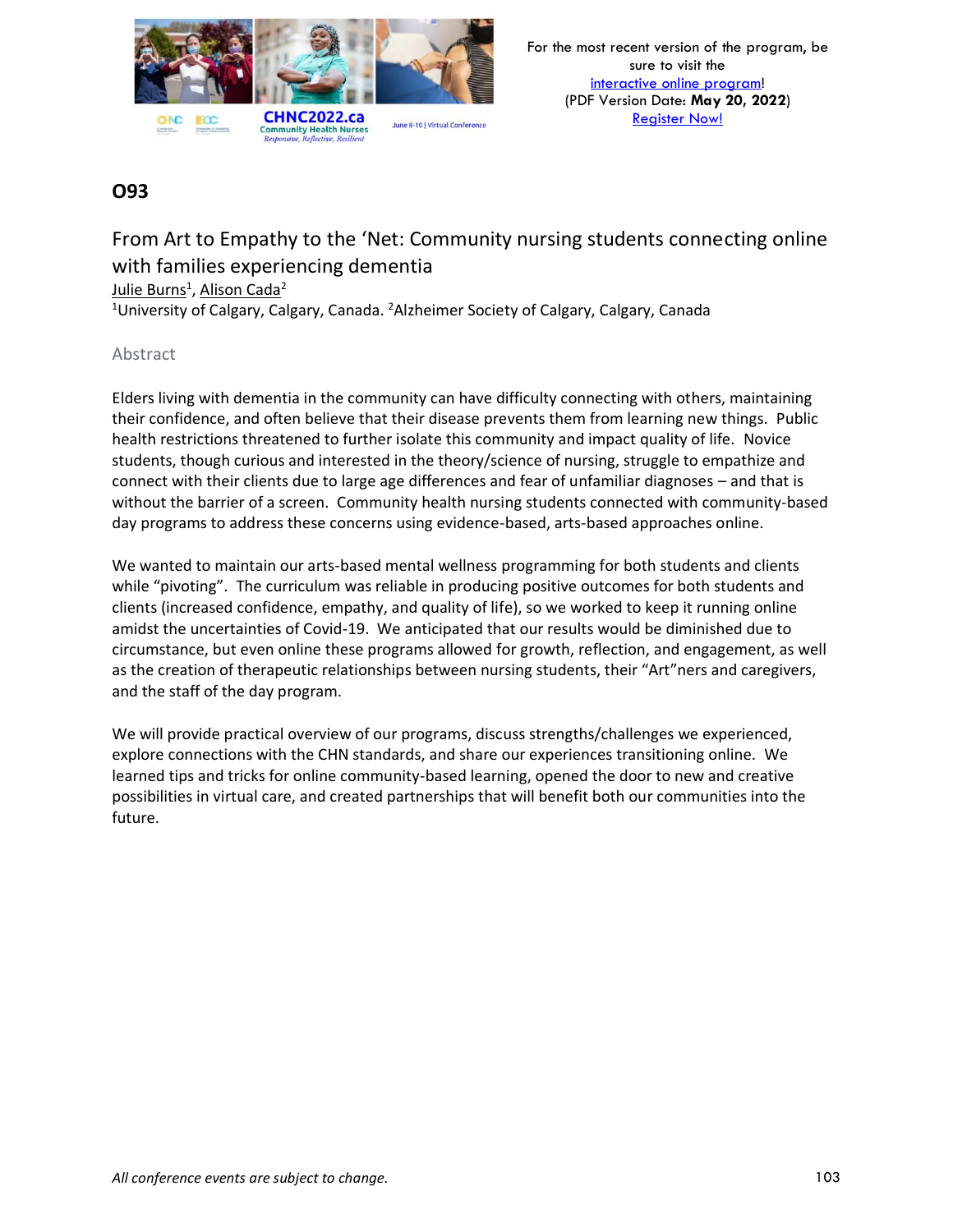

### **O94**

A Pandemic Response to Breastfeeding Support Melissa de Leon, Lisa Roberts Eastern Health, St. John's, Canada

Abstract

In the eastern part of Newfoundland and Labrador, Eastern Health (EH) held 18 weekly Breastfeeding Support Groups (BFSGs). These groups operated via a peer-professional model of care with both mother-to-mother and support from a skilled Public Health Nurse. Peer and professional support are associated with continued breastfeeding and increased rates of breastfeeding duration. In March 2020, with the onset of the COVID-19 pandemic the EHs Population and Public Health program cancelled BFSGs due to the risks associated with the gathering of clients. Preservation of core Public Health programming and providing access to breastfeeding support such as BFSG was a significant concern at the onset of the pandemic as resources became limited. Pivoting to include innovative methods to reach the target population demonstrates the resilience of the Public Health Nursing workforce in Eastern Health.

Simultaneously, virtual care options were being explored as this approach had not been previously utilized in the program. Adopting a virtual care platform that was user-friendly and met the organization's privacy and confidentiality standards was the objective. Zoom Healthcare was selected as it had become ubiquitous and was approved by the organization. Sessions were held throughout the week initially and have evolved into a twice weekly offering that is facilitated by Regional Lactation Consultants. An evaluation of this approach is planned as while initially instituted as stop-gap measure, it has evolved into a valuable service that complements our case management model of care and traditional face-to-face BFSGs.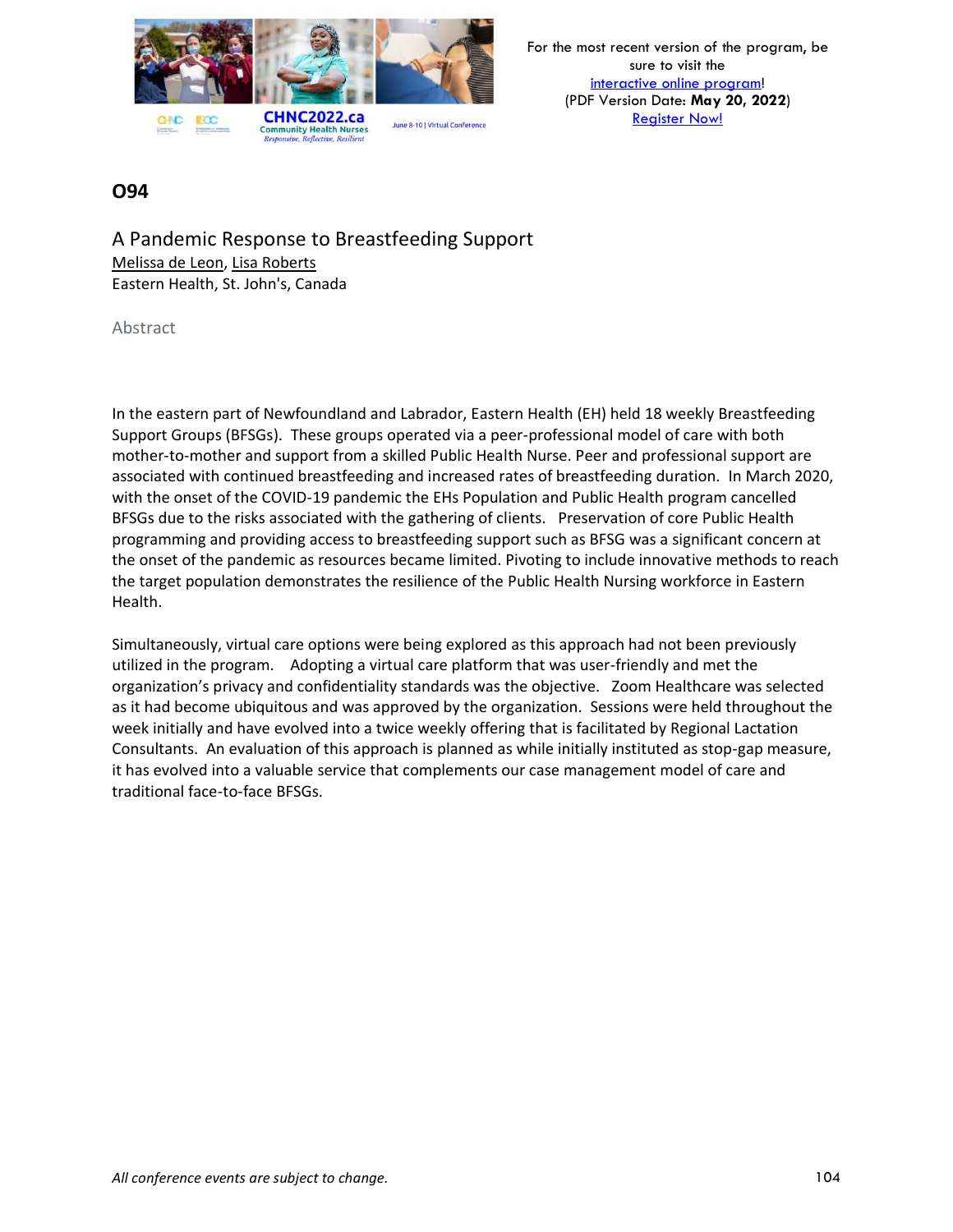

**BCC GNC** 

**CHNC2022.ca**<br>Community Health Nurses<br>*Responsive, Reflective, Resilient*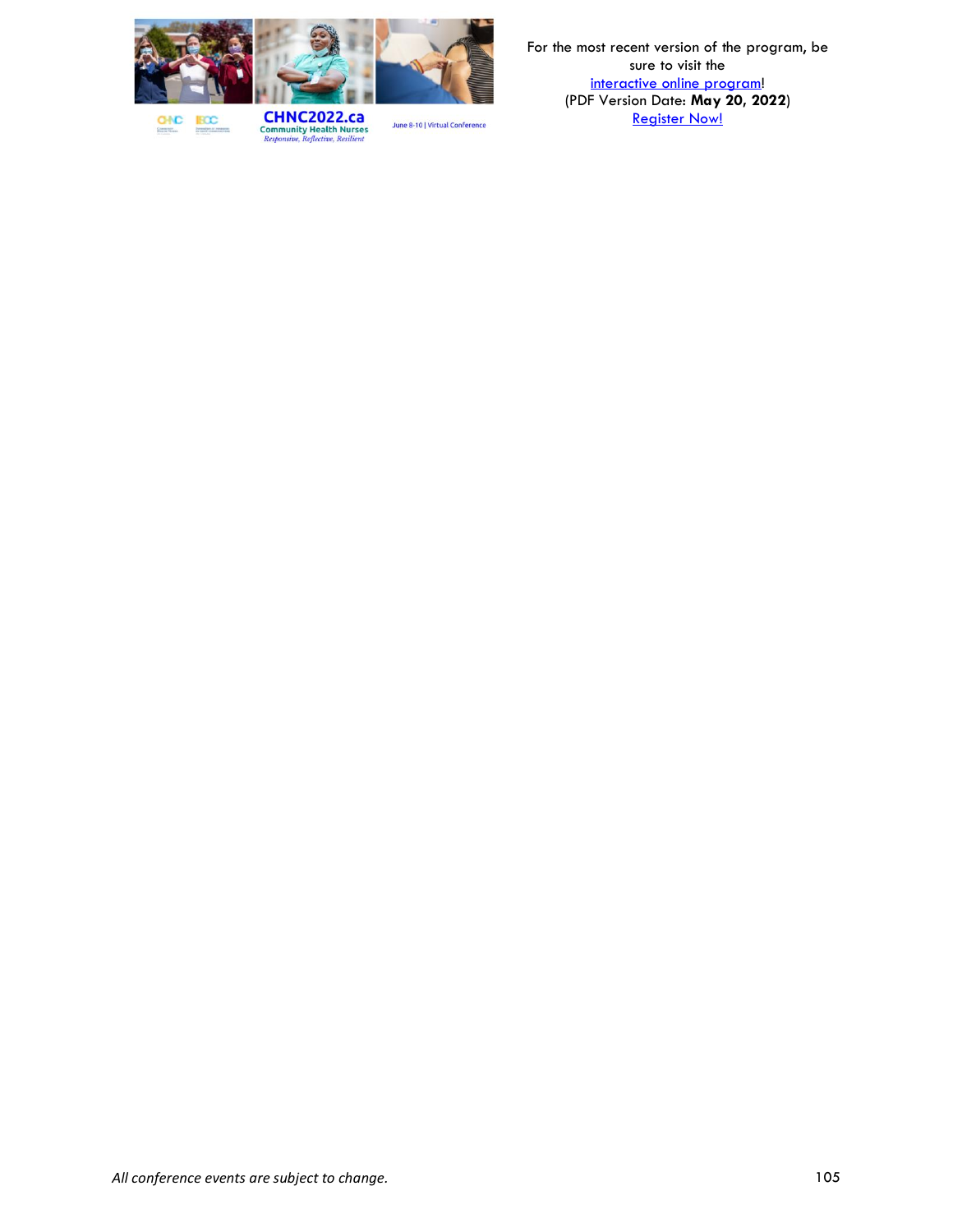

### Sleep and Family Relationships Before and During the COVID-19 Pandemic: A Study of Okanagan Families with Preschool-aged Children Tristen Ramsay, Andrea Tam, Susan Holtzman, Elizabeth Keys University of British Columbia, Kelowna, Canada

### Abstract

Nurses play a vital role in the wellbeing of families across the lifespan, including with young children. The COVID-19 pandemic has impacted daily lives, particularly for these families. They have experienced an increase in stress due to disruptions, as well as school and daycare closures. Sleep and healthy family relationships are vital to positive impacts on child outcomes. Therefore, understanding the changes in sleep brought about by the pandemic is critical to informing and adapting community programs, including family and nursing programs.

This study will examine the effects of the pandemic on sleep in Okanagan families of preschool children using matched cohort samples.

This study will include analysis of pre-pandemic data obtained on technology use, sleep, and well-being from 390 mothers of preschool children using an online survey, which will be compared using SPSS statistical analysis for significant differences to new data collected from a similar sample. The survey will consist of questions pertaining to mental well-being, family relationships, sleep, and technology use.

Inclusion criteria are 18 years+, English speaking, self-identified mothers and their children ages 2-5 that reside in the central Okanagan Valley.

We expect that, compared to the previous cohort, participants in the COVID-19 cohort will report poorer sleep.

Sleep has a strong effect on personal and mental health, and these are vital to strengthening interpersonal relationships. This study may potentially inform future research as well as local programs and services that target mothers with young children. This may include both community nursing and public health programs.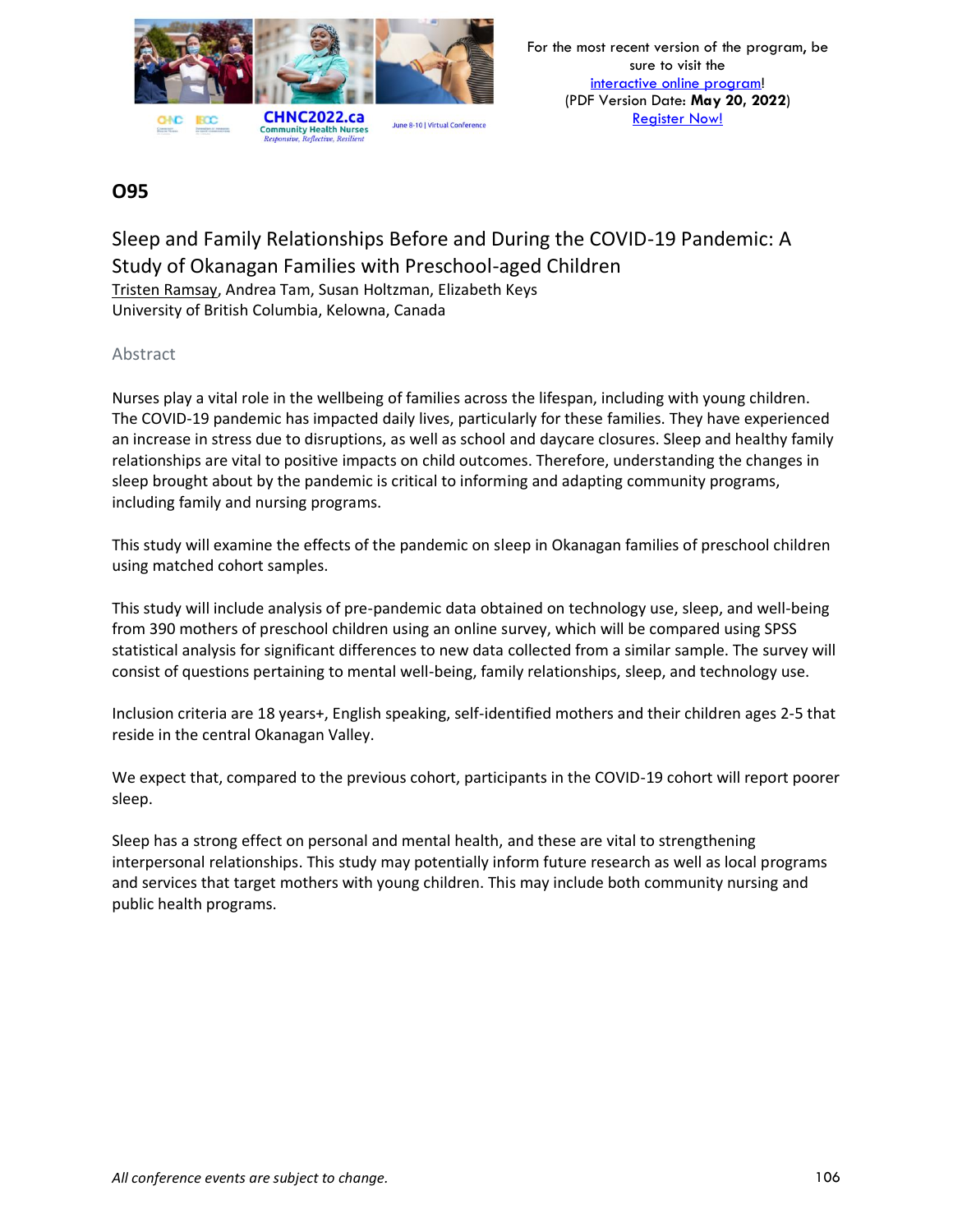

Opportunities in community health nursing to support health, well-being, and parenting in families of infants using eHealth interventions.

Elizabeth Keys<sup>1</sup>, Mya Dockrill<sup>2</sup>, Christine Cassidy<sup>3</sup>, Penny Corkum<sup>3</sup>

<sup>1</sup>The University of British Columbia - Okanagan, Kelowna, Canada. <sup>2</sup>University of Waterloo, Waterloo, Canada. <sup>3</sup>Dalhousie University, Halifax, Canada

### Abstract

*Purpose:* To describe characteristics and components of eHealth programs designed for parents of infants aged 1 year and under.

*Methods:* We conducted a systematic search in MEDLINE, EMBASE, PsycINFO, CINAHL, and Web of Science. Studies were included if they evaluated an eHealth program designed for parents of infants under 1 year of age. Title/abstracts (n = 11940) and full texts (n = 240) were independently screened by two reviewers, resulting in 58 included articles.

*Findings:* Most eHealth interventions targeted mothers and did not include any contact with a human provider. Under half of the studies used a randomized controlled trial design to evaluate the eHealth intervention. The most common topic or issue addressed by eHealth interventions was breastfeeding (41%), followed by injury prevention (16%), and sleep (12%). eHealth interventions were delivered using text messaging (49%), websites (43%), mobile apps (16%) and social media (12%).

*Nursing Implications & Conclusions:* Community health nurses (CHNs) often support the health of families with young children. eHealth interventions can increase the accessibility of evidence-based information and supports to parents for a broad range of topics. With additional partnerships between researchers, developers and CHNs, eHealth programs could improve the sustainability and fidelity of health promotion programs by supplementing and complementing existing CHN practice.

*Key Learning Outcomes:* (1) To describe the current availability of evidence-based eHealth programs developed to improve health and well-being in families of infants (birth to 1 year); (2) To build awareness of opportunities to leverage eHealth within community health nursing practice.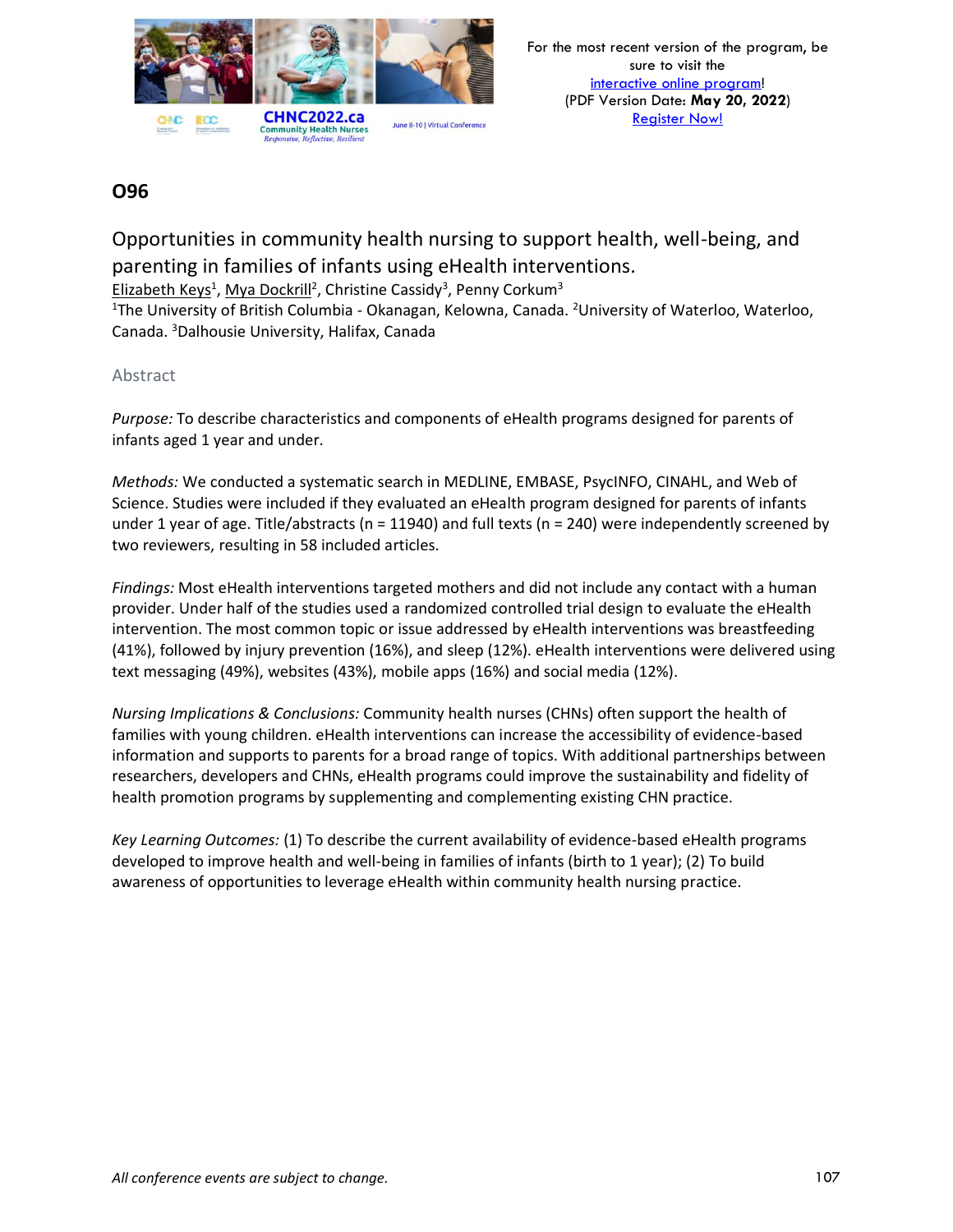

The Living Classroom: Using Experiential Based Learning To Connect Undergraduate Nursing Students And Families With Young Children In A Large Theory Course Diana Snell, Zahra Shajani

University of Calgary, Calgary, Canada

### Abstract

Offering undergraduate nursing students a rich and engaging experience when clinical placements are not possible is a challenge in nursing curricula. A lack of community clinical placements to provide students an opportunity to develop and apply family assessment skills with families with young children at one university resulted in the need to provide alternative opportunities to apply and link to practice their theoretical knowledge. Families with young children were brought into the classroom setting as an alternative to students going to a community clinic setting. The purpose was to apply their knowledge of family systems theory together with their family interviewing and communication skills. In July 2017, 99, second year undergraduate students participated in a family assessment experience. 9 families with children between the ages of 3 months to 5 years were invited into the theory classroom for an afternoon on 2 occasions. Students worked in small groups and interacted with multiple families over 2 hours. Students reported the value of practicing relational communication skills with families while beginning to apply skills of family assessment, health teaching and relational practice. Providing students opportunities for experiential learning within the theory classroom is one strategy to bridge the gap between theory and practice when clinical opportunities are not available in family nursing. This approach can motivate the learner to apply their knowledge and challenging their way of thinking to become active learners, and educators can move away from being didactic centered to student centered.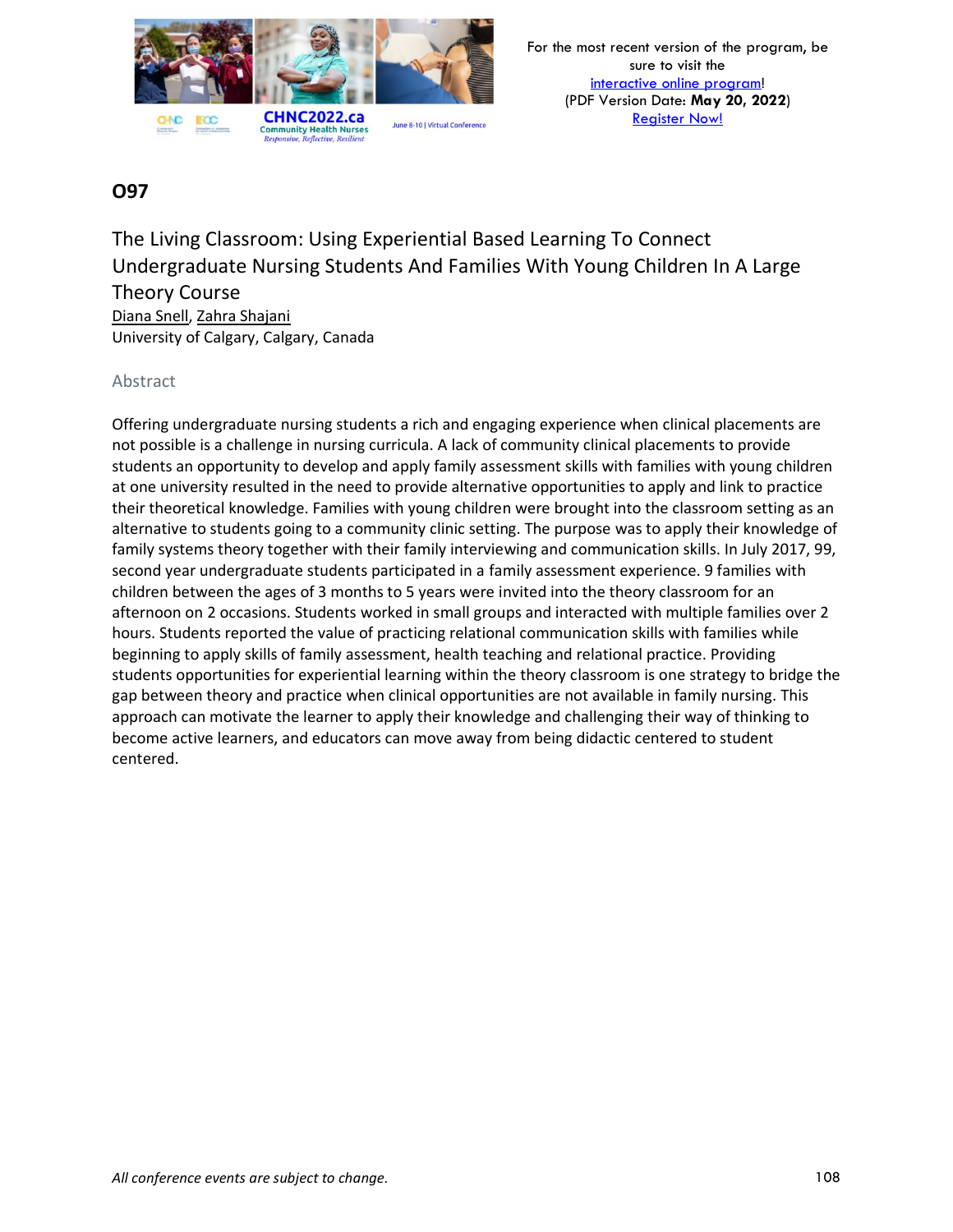

# Community Health Nursing Students Partner for Improvements in Service and

### Access

### Ann MacLeod<sup>1</sup>, Tracey Roy<sup>2</sup>, Allie Wade<sup>1</sup>

<sup>1</sup>Trent Fleming School of Nursing, Peterborough, Canada. <sup>2</sup>Centennial Place, Peterborough, Canada

#### Abstract

Building on two decades of strong relationships between the Trent Fleming School of Nursing and the Peterborough region health and social service providers, during the time of the pandemic, community health nursing student placement projects benefitted our community older adults. As part of mentored placements in diverse organizations, community health nursing student practicums, both in person and virtually, have been leveraged to build capacity of organizations, their clients and citizens, to improve both quality of service and access to services in a more user-friendly manner. Described will be the partnering process of nursing faculty with organizations that make up Age Friendly Peterborough, to identify service areas of improvement, research questions, facilitator and barrier analysis and collaborative approaches to addressing identified issues. Two examples include firstly a Community-Based Participatory Action Research project with robust partnerships with community organizations, municipalities and two First Nations Communities and older adult volunteers aimed to understand social isolation of older adults and their caregivers during the pandemic and supports then recommended improved equitable access to services. Findings from the research and navigation tools developed will be shared. Secondly, partnerships with long-term care facilities where students have supported adoption of RNAO Best Practice Guidelines and efforts to mitigate the negative impacts of the pandemic on their residents will be summarized. These novel practice placements immerse students in organizations while doing many of the activities required to meet Public Health Competencies and Community Health Nursing Standards.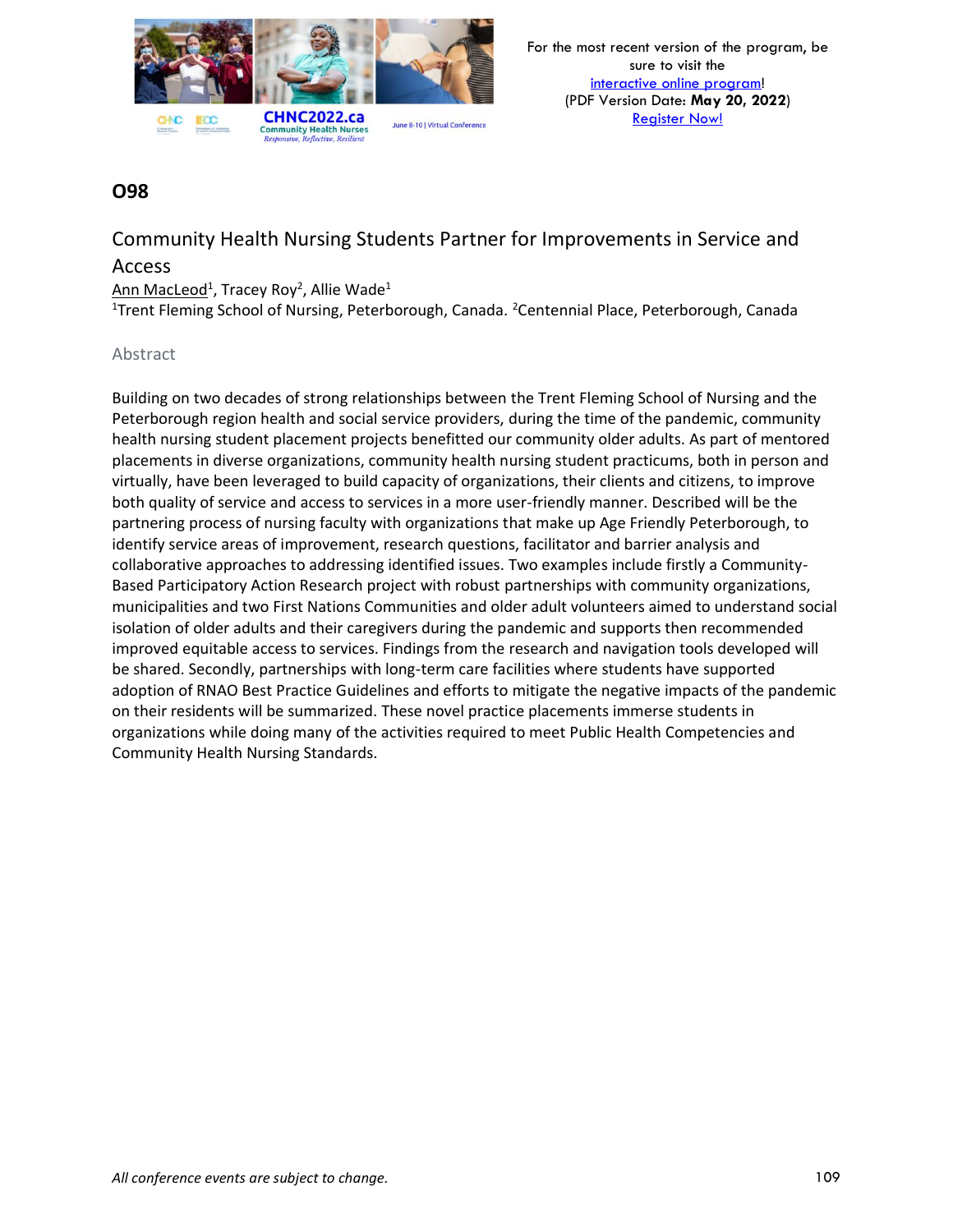

Rebuilding community health nursing content in an undergraduate nursing curriculum: a case example Maureen Ryan, Nancy Clark University of Victoria, Victoria, Canada

#### Abstract

Community health nursing (CHN) is a vital resource for health promotion and prevention with Canadian communities. In the current context of increasing health disparities and health inequities, particularly with underserved communities, community health nursing is pivotal for health reform. Challenges exist with delivering implementing and sustaining CHN as part of the undergraduate BSN curriculum due to competing needs for technologies, and advanced practices in acute care settings. However, if nurses are to uphold Canada's commitment to health promotion and mitigating health and healthcare inequities, it is vital that CHN content be strengthened to include experiential and service modalities of learning.

This presentation will demonstrate the need for experiential service learning as part of CHN education but also novel approaches to teaching and learning CHN within the classroom. We begin by providing a view into current issues in Canada related to undergraduate preparation in CHN in Canada. We present our response to current tensions in providing CHN practice experiences in the form of a case example of a third-year undergraduate nursing course that was piloted and evaluated. We aim to engage in dialogue with participants around next steps in exploring how nursing students might engage in creative CHN partnership practices.

Learning Outcomes for Participants:

1. Gain insight into the current landscape in Canada regarding CHN content in undergraduate curriculum.

2. Critically reflect on one case example of teaching and learning CHN content in Canadian BSN programs.

3. Explore ideas for CHN practice experiences and services for the future.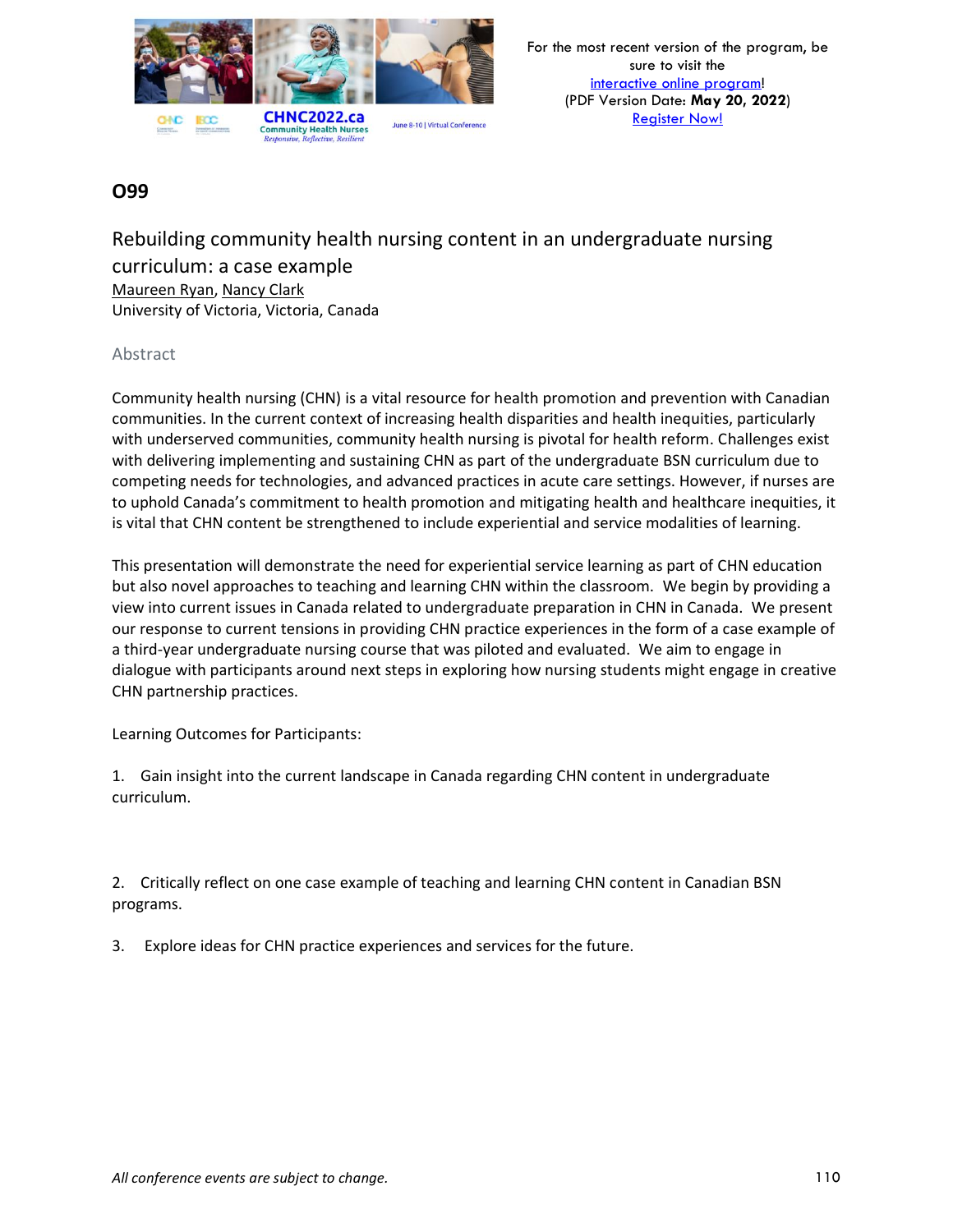

Participatory Action as a Research Method with Public Health Nurses cheryl cusack University of Manitoba, Winnipeg, Canada

#### Abstract

Background: This article explores and describes participatory action research as a preferred method in addressing nursing practice issues. This is the first study that used participatory action research with public health nurses in Canada to develop a professional practice model.Participatory action research is a sub-category of action research that incorporates feminist and critical theory with foundations in the field of social psychology. For nurses, critical analysis of long-established beliefs and practices through participatory action research contributes to emancipatory knowledge regarding the impact of traditional hierarchies on their practice.

Method: This study used participatory action, a non-traditional but systematic research method, which assisted participants to develop a solution to a long-standing organizational issue. The stages of generating concerns, participatory action, acting on concerns, reflection and evaluation were implemented from 2012-2013 in an urban Canadian city, to develop a professional practice model for public health nurses.

Results:Four sub-themes specific to participatory action research are discussed. These are 'participatory action research engaged public health nurses in development of a professional practice model;' 'the participatory action research cycles of 'Look, Think, Act' expanded participants' views;' 'participatory action research increased awareness of organizational barriers;' and 'participatory action research promoted individual empowerment and system transformation.'

Conclusions: This study resulted in individual and system change that may not have been possible without the use of participatory action research. The focus was engagement of participants and recognition of their lived experience, which facilitated public health nurses' empowerment, leadership and consciousness-raising.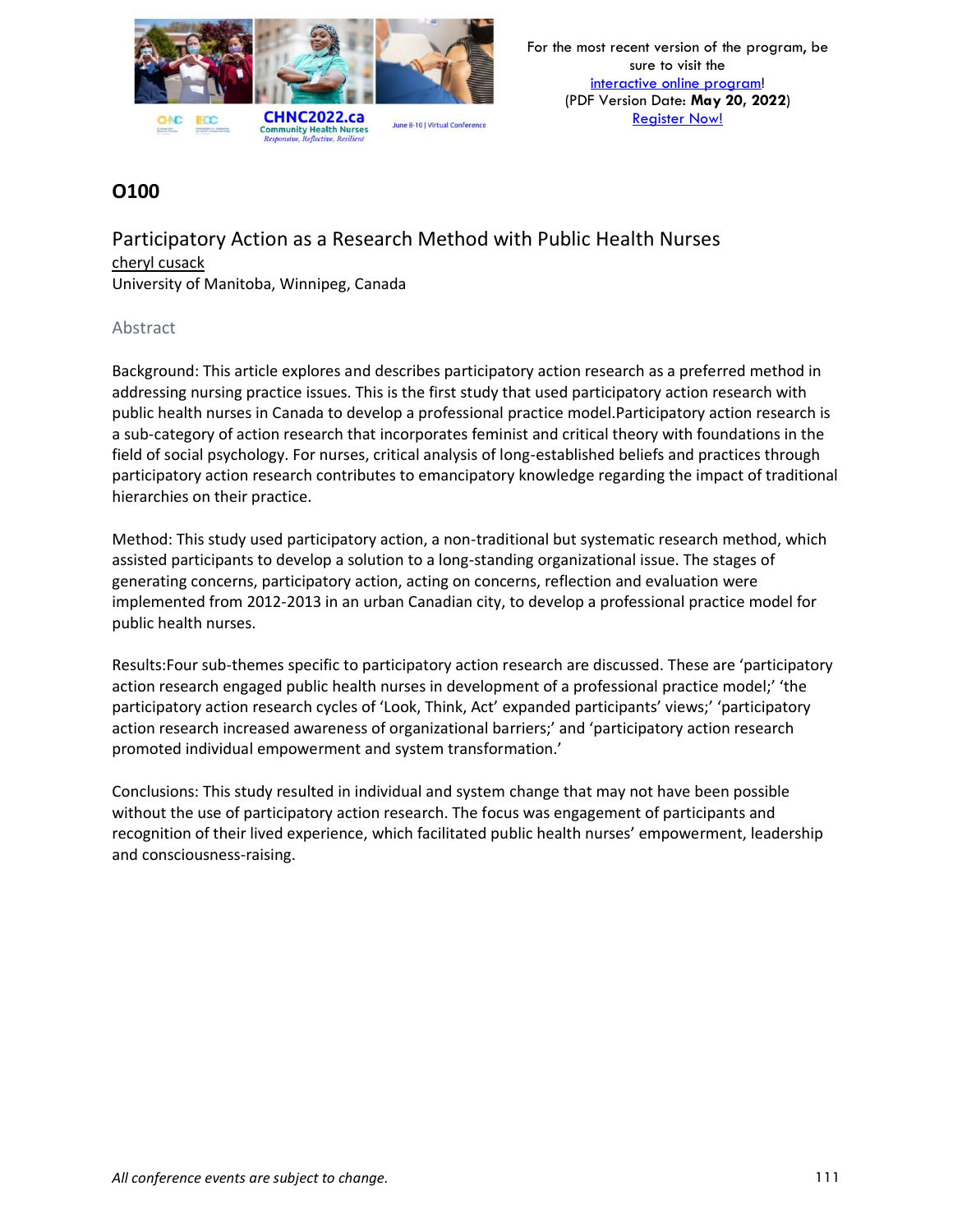

Reorienting Public Health Nurses' Practice With a Professional Practice Model cheryl cusack

University of Manitoba, winnipeg, Canada

#### Abstract

Background: Documents articulating public health nurses' (PHNs') roles, including Canadian standards and competencies, depict a broad focus working at multiple levels to improve population outcomes through the promotion of health equity. Conversely, Canadian experts depict a looming crisis, based on the rising disconnect between daily activities and ideal practice. While perfectly positioned, PHNs' skills and abilities are under-utilized and largely invisible. The intention of this study was to develop a model to support the full scope of equity-focused PHN practice.

Methods: A participatory action research approach was used. Qualitative data were gathered using semistructured interview guides during audio-recorded meetings. The data were coded into central themes using content analysis and constant comparison. A researcher reflexive journal and field notes were kept. A significant feature was full participant involvement.

Results: The outcome was a professional practice model to reframe the PHN role to focus on population health and equity. The model was imperative in promoting full scope of practice, dealing with workload pressures, and describing PHNs' value within the organization and broader health system.

Implications: Professional practice models hold promise as frameworks to depict autonomous practice activities, situated, within organizations and healthcare systems, and underpinned by nursing knowledge.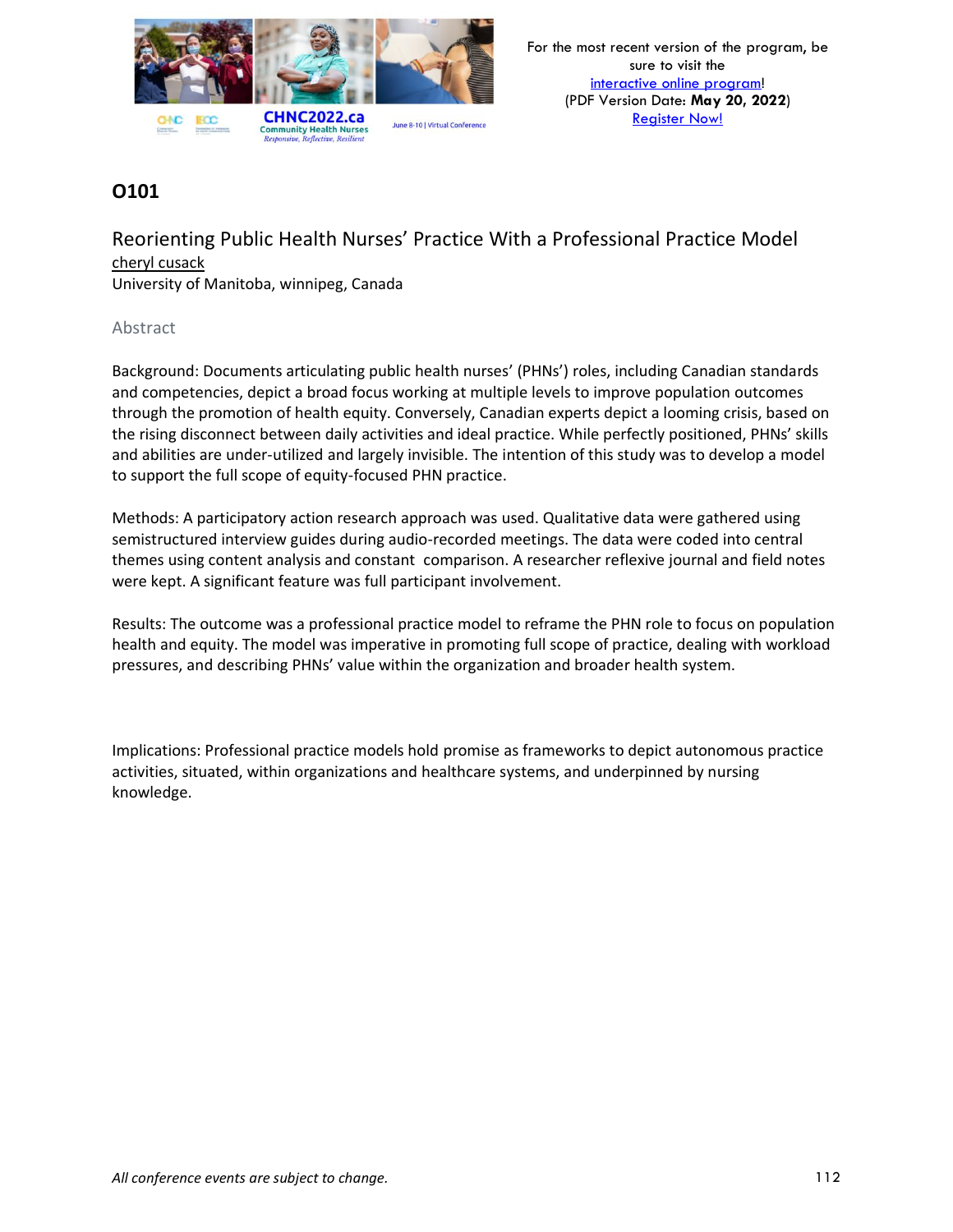

Developing an organizational change process model and online registry of resources Bandna Dhaliwal, Kristin Read, Kate Turner, Olivia Marquez, Maureen Dobbins NCCMT, Hamilton, Canada

#### Abstract

#### **Learning outcomes:**

- 1. To gain a better understanding of organizational change processes
- 2. To identify and acquire tools to help practitioners doing organizational change

#### **Project purpose:**

The purpose of this project was to (1) develop a health sector-specific model of the organizational change process and (2) identify resources to support the use of this model.

#### **Methods:**

Existing change process models were identified through a scoping review looking at review articles published from 2000-2015, supplemental searches using a snowball method, and connecting with key informants. To support the use of the model, a search of the academic literature, augmented by grey literature searches using a snowball method, was conducted to identify organizational change tools relevant to the health-sector.

#### **Findings:**

In total, approximately 30 organizational change process models were identified and synthesized leading to the creation of a new 5-stage model: assessing the NEED for change; PLANning for change; IMPLEMENTing change initiatives; SUSTAINing change within the organization; and EVOLVing to continuously meet drivers for change. In addition, 103 practical tools have been identified to support practitioners throughout the change process. All included resources are mapped to one or more stages of change. Users can easily filter by stage, whether or not it is Canadian, if it includes a public health or organizational change relevant example, and if it includes a template.

#### **Conclusion:**

The aim of this project is to support those involved in organizational change. The model and associated tools can guide practitioners through the change process.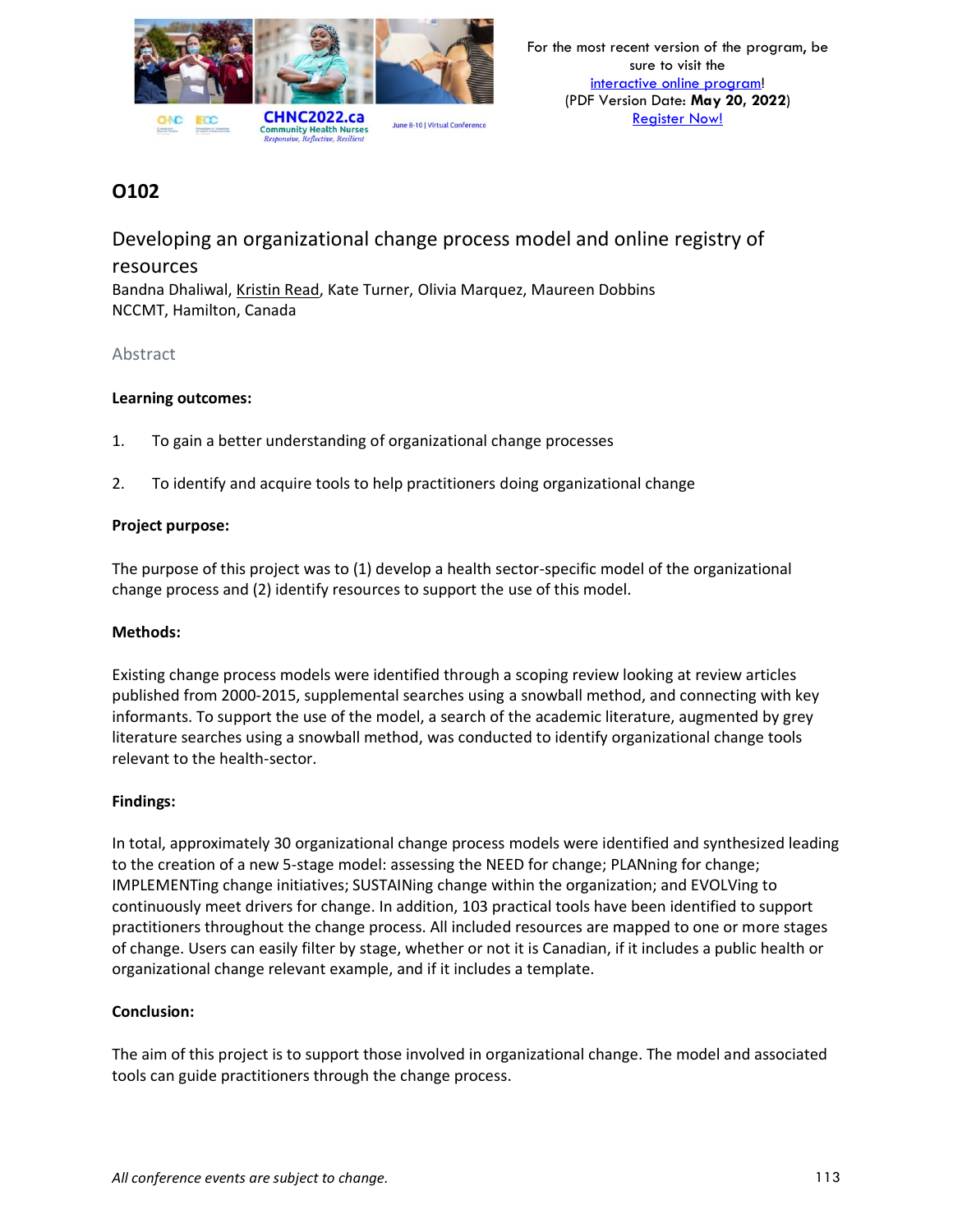

Taking action for a water emergency – preparation and response. Juliette O'Keeffe

National Collaborating Centre for Environmental Health, Vancouver, Canada

#### Abstract

The west coast has been preparing for the "big one" for several decades, yet the personal preparedness survey conducted on behalf of the Government of BC in 2017 found that up to 40% of British Columbians do not have an adequate emergency water supply to last the recommended three days. Access to clean water is one of most important considerations for surviving an emergency where services including electricity and water may be cut off for several days. While citizens are encouraged to prepare, many may not heed the warning or may find that they are under-prepared. Emergencies are unlikely to happen at a convenient time, and preparedness in the home is not the only place where emergency water may be needed. Facilities such as day-cares, care homes, accommodation providers and workplaces may also need to consider how to prepare in the event of an emergency.

Public health practitioners, including Community Health Nurses, play an important role in informing the public of how to prepare for an emergency. Practitioners can also help the public understand the key risks associated with alternative water sources, and how to respond if they are unprepared or their emergency water supply runs out. This presentation will examine some of the key principles of emergency water preparedness for homes and facilities including the risks associated with seeking alternative water sources and the principles of safe water collection and treatment. A short explainer video is presented as a communication tool for conveying complex information in a simplified manner.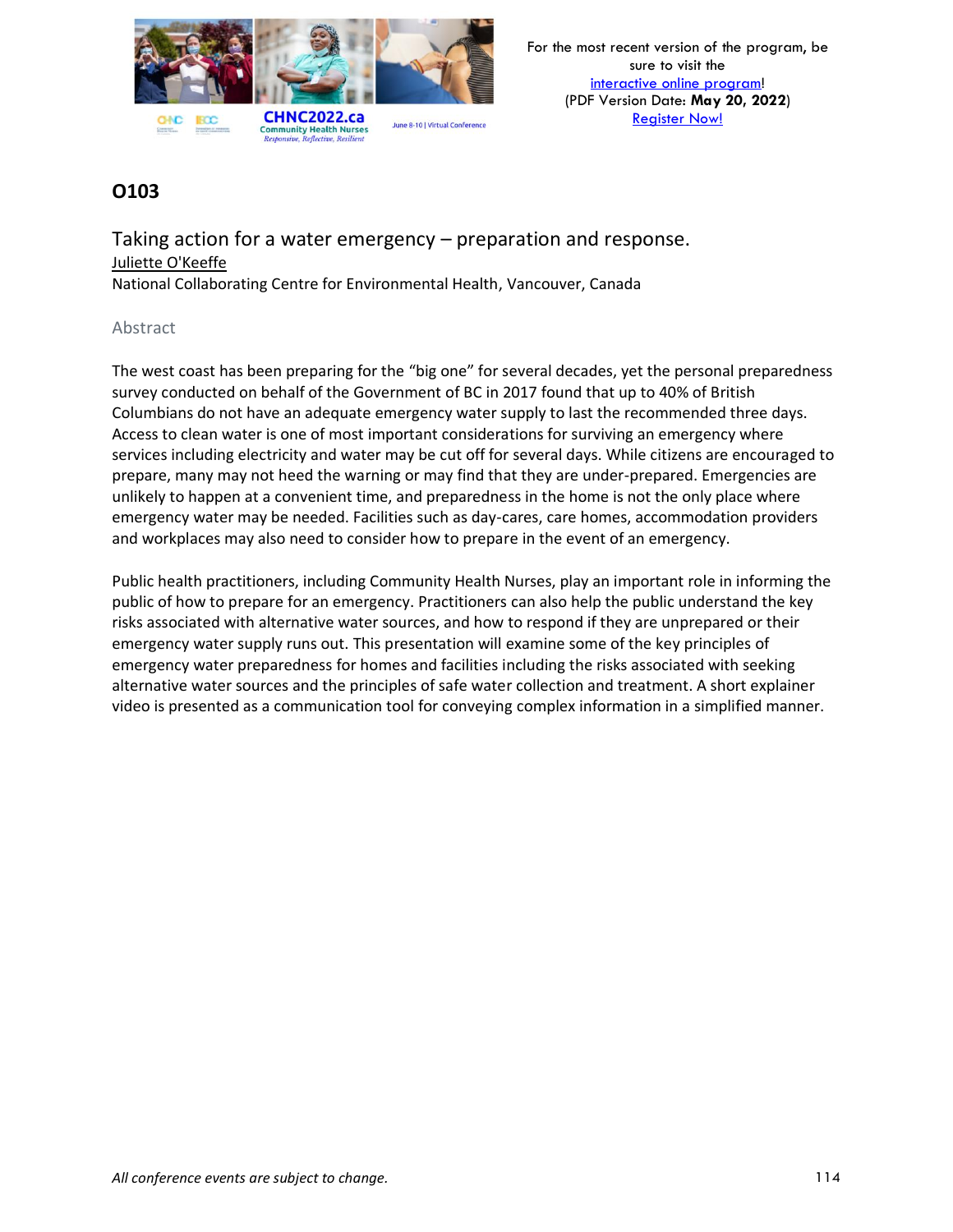

Making the invisible visible through radon action. Anne-Marie Nicol National Collaborating Centre for Environmental Health, Vancouver, Canada. Simon Fraser University, Burnaby, Canada

#### Abstract

Radon is an invisible, odorless, radioactive gas and exposure to radon indoors is the leading cause of lung cancer in Canada, after tobacco. Health Canada estimates that over 3,000 Canadians die each year due to radon gas exposure. These deaths are preventable as radon levels can be effectively reduced by testing homes and mitigating where necessary.

Radon education is an important cornerstone of action. Unfortunately, the majority of Canadians are still unaware of the danger posed by radon gas and only 6% of homes have been tested across the country. Radon testing is also important in buildings where children spend time, as reducing radon in early life helps to reduce the overall lifetime burden of ionizing radiation exposure. Policies and practices for radon testing in schools and childcare vary significantly across the country, with some regions and jurisdictions having no testing requirements and others requiring repeated testing. Lack of awareness about radon, how to test, and vague public policy are some of the main hurdles to radon action. Access to test kits, both financially and regionally, is also flagged as an issue. Public health nurses can help address this knowledge-to-action gap by raising awareness about radon and connecting people to trained radon professionals. This presentation will cover the science behind radon's toxicity, an overview of radon testing and mitigation and a summary of agencies leading radon action in Canada. Examples of public health nursing initiatives that include radon gas education will be provided.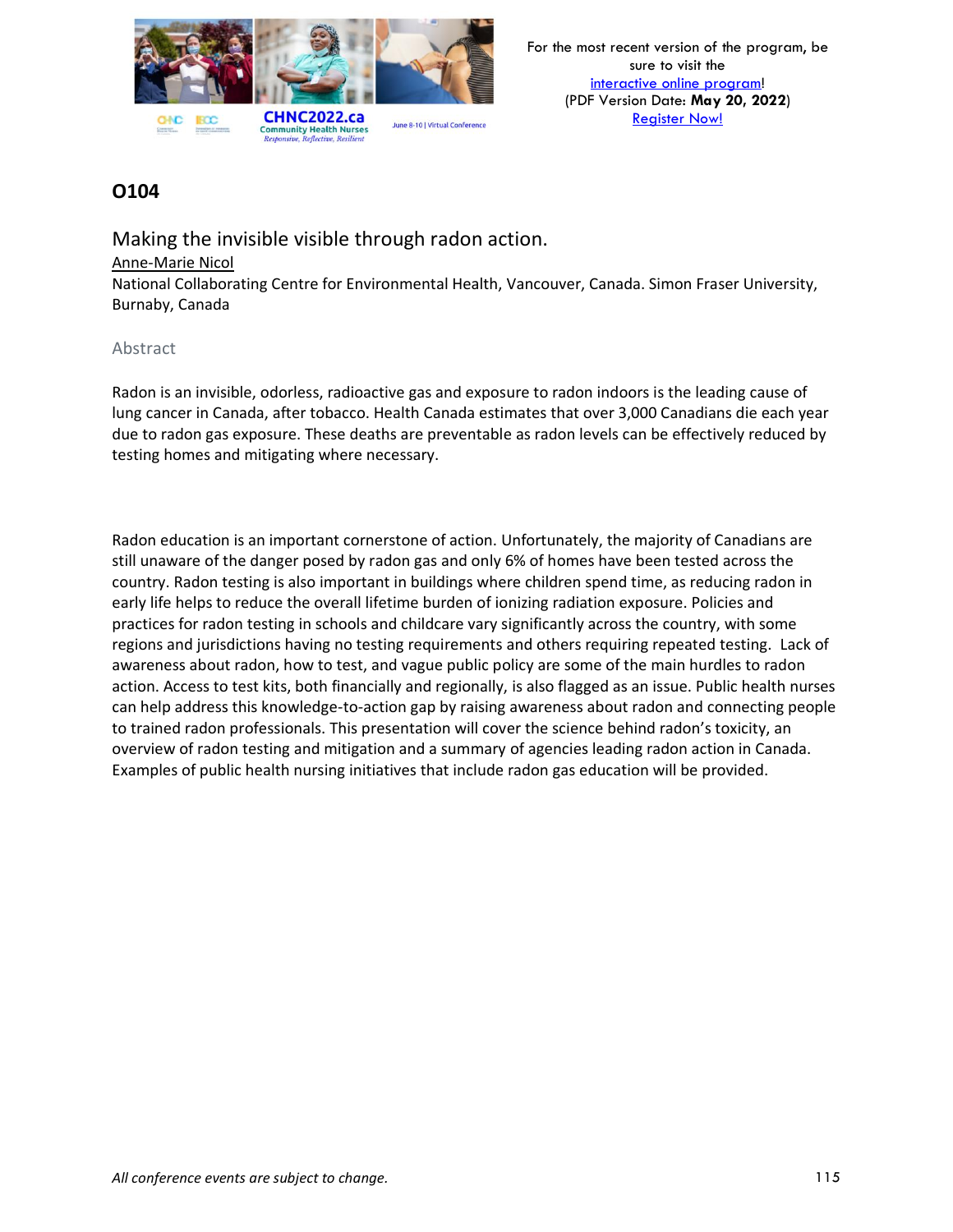

# The Community Health Nursing Practice Model and Standards: In Stories, we find Clarity about Living our Standards of Practice

Karen Curry<sup>1</sup>, Patricia King<sup>2</sup>, Lori Boen<sup>2</sup>, Cheryl van Daalen-Smith<sup>3</sup>

<sup>1</sup>VON, halifax, Canada. <sup>2</sup>University of Saskatchewan, Saskatoon, Canada. <sup>3</sup>York University, Toronto, Canada

### Abstract

We will explore the CHNC Standards through storytelling and guided reflection. The CHNC Professional Practice Model and Standards of Practice, informs the practice of CHN to meet the goal of creating a healthy Canada. We will provide a practical overview of the 2019 update to the model and standards of practice for CHN. Our committee will facilitate a discussion surrounding the nine new practice expectations. The nine new practice expectations include cultural competency, Indigenous ways of Knowing, levels of prevention, disease management, critical appraisal, knowledge translation, interprofessional competencies, and quality improvement. This open session will be interactive as we explore relational practice as a fundamental aspect of community health nursing practice. In the stories, we will find answers to support the integration of the CHNC practice model, standards. This session will provide information to support CHN, students, educators, and managers key information to take back to the workplace and for their own nursing practice. We want to share and give a voice to the innovation, flexibility, and resilience of community health nurses through a discussion of the variety of ways we live our standards of practice in our daily work.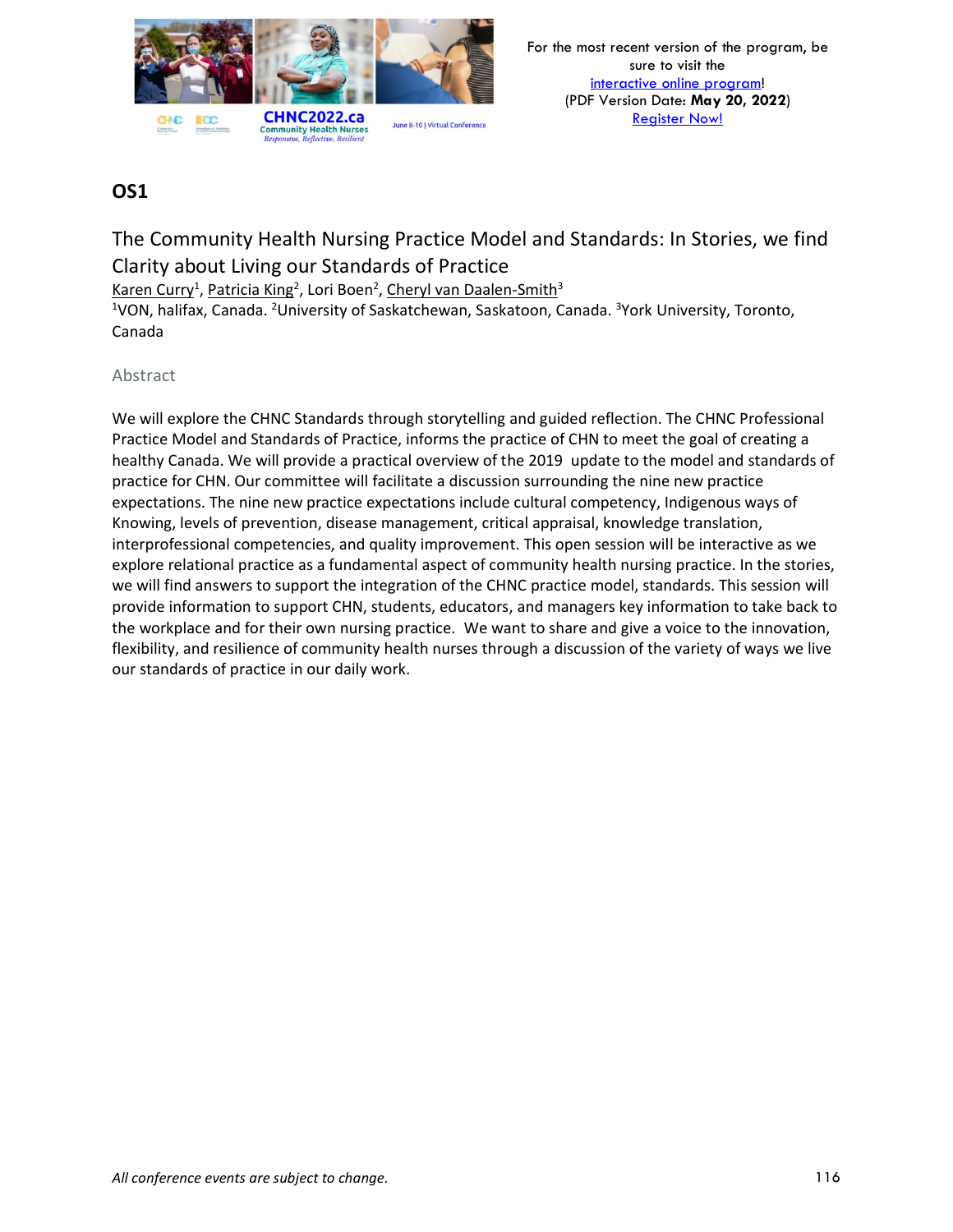

# Accessible Exercise for Community Health Programs with specialized Nordic walking programs for Diabetes and Preventing Falls

Mandy Shintani, Amanda Shintani

North Vancouver, North Vancouver, Canada

#### Abstract

**Open Session Format:** This one hour interactive session will begin with a brief review of the researched benefits of Nordic walking for all fitness levels and ages and why it appeals to patients who are challenging to motivate. Participants will also learn how to tailor the Nordic walking technique for patients with diabetes who want to focus on managing their symptoms and weight management. An alternative technique for less active older adults who want to use specialized walking poles instead of passive devices such as canes will also be taught. The remaining 30 minutes will discuss how Nordic walking programs have been implemented in Family Health Teams and Indigenous communities across Canada for patients and for employee health and wellness programs.

**Project Purpose:** To highlight the success of integrating Nordic Walking programs into primary and secondary care settings including Family Health Teams as well as Community Health Centers to provide patients access to an affordable and accessible form of fitness which provides an increased cardiovascular workout compared to walking and improved balance in one easy to learn work-out. By incorporating programs like these through primary and secondary intervention, patients are offered opportunities to learn this safe and low impact form of fitness while being monitored and encouraged in a positive social setting. Beyond physical benefits, patients can share the positive impact on mood. Nordic walking is enjoyable activity to facilitate the goal of patients continuing their exercise regime beyond the clinic/community health care centres.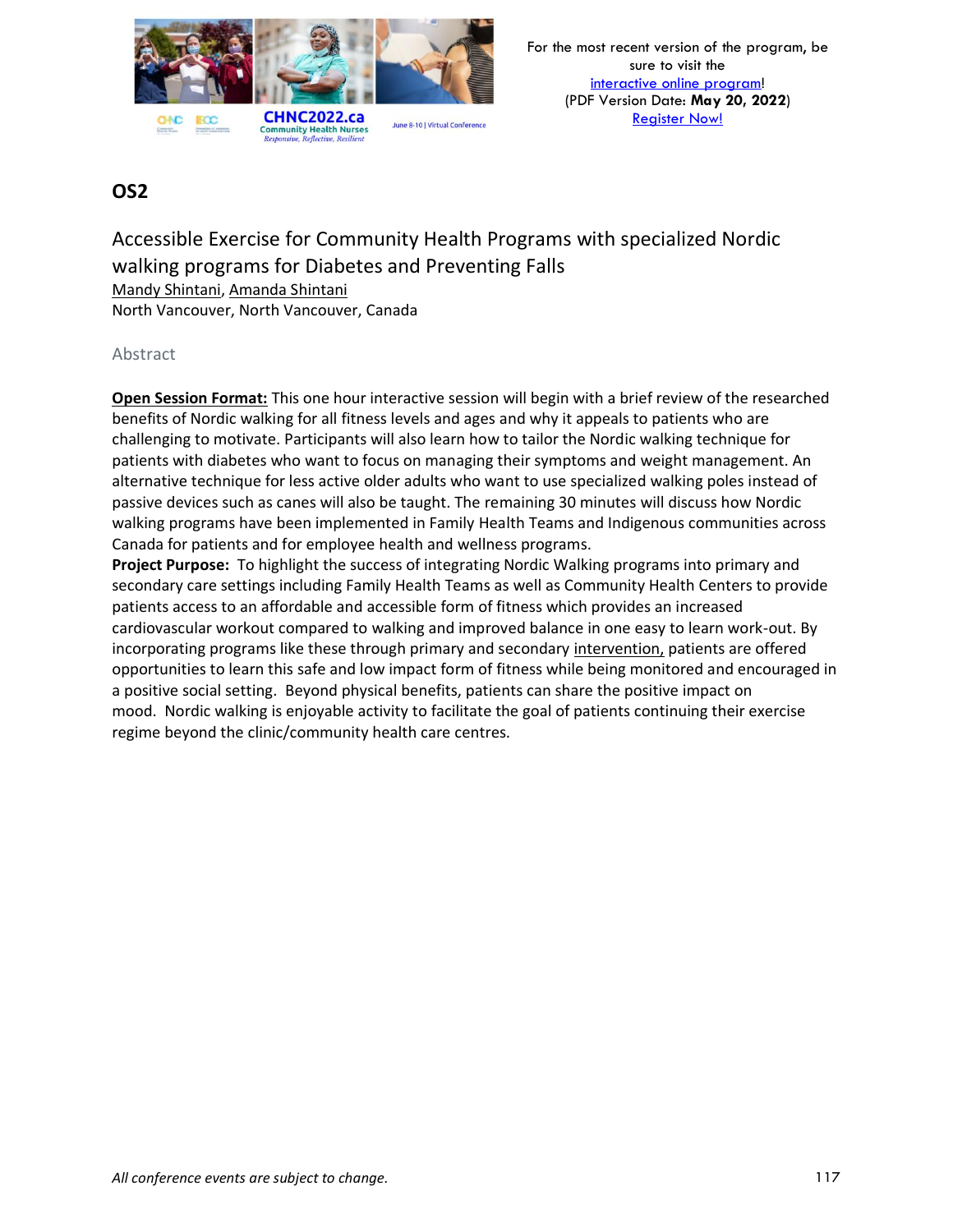

# Peer Mentorship in Community Health Nursing Student Experiences: Building Leadership and Resilience for Practice

#### Patricia King

University of Saskatchewan College of Nursing, Saskatoon, Canada

#### Abstract

Project purpose: Nursing within school communities offers constant opportunities to build leadership and mentorship skills for senior nursing students. At the University of Saskatchewan, community health clinical experiences are offered in the final year of the baccalaureate nursing program. This time of change is where students can discover the scope of community health nursing while contemplating their transition to professional practice. In several of our community-based partnerships, faculty utilize a model of practice that is inclusive of relational practice within health education and promotion, advocacy, media production, and policy development. Within these partnerships, nursing students are actively involved in peer mentorship. Peer mentorship fosters reciprocal relationships and shared responsibility among our learners; skills that are transferable to clinical practice.

Findings: Community health clinical experiences offer nursing students growth opportunities in leadership and peer mentorship. We use a structured peer mentorship role focused on reciprocity, reflexivity, and responsibility in nursing practice. Within the school-based clinical learning experience, working collaboratively and in professional relationship, nursing students are challenged to embrace the roles process partner, capability developer, thought partner, and collegial supporter. These experiences in peer mentorship prepare students to utilize Standard 4 & 8 of the community health standards of practice and interprofessional competencies proactively.

Key learning outcomes: Clinical performance indicators and student anecdotes suggest that students who engage in peer mentorship exhibit increased confidence, independence, and self-efficacy. Peer mentors and mentees share in successes and opportunities for constructive growth and resilience for change, both traits of effective leadership within community health practice.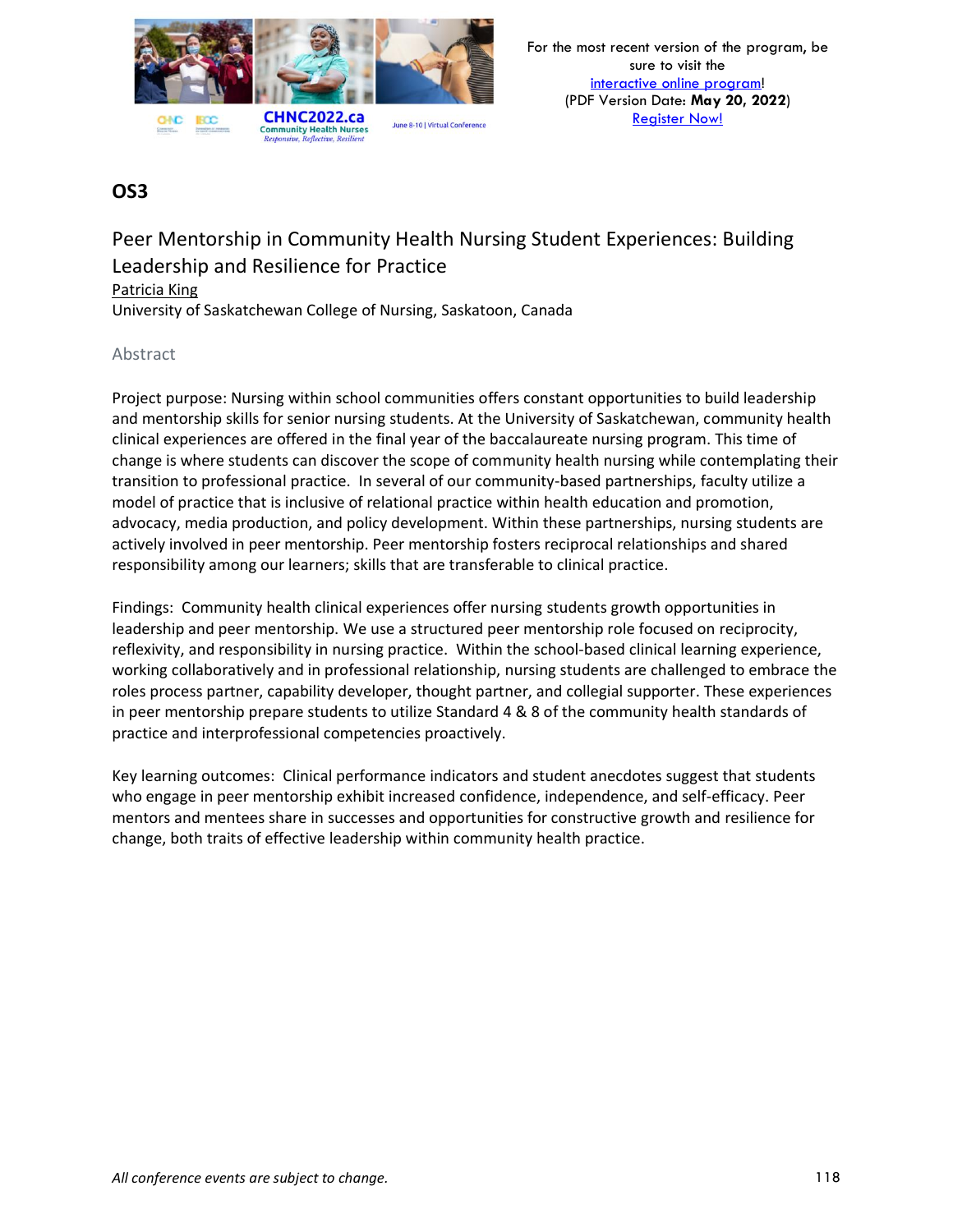

Operation Healthy Workplace – The Supervisor's Playbook Susan Freeman CCOHS, Hamilton, Canada

#### Abstract

(Please note - \*\*this is not the final, promotional abstract. This is for submission purposes only.\*\* If selected as a session, CCOHS will finalize a 250 word or less abstract that suits your promotional needs, thanks - please do not publish as a promotional outline. For the \*\*presenter named\*\* - that is also subject to change due to travel availability. Please be advised that all speaker content, regardless of presenter, is created and vetted through CCOHS Speakers Bureau prior to delivery.)

Supervising a workplace to ensure that it is healthy and safe while helping manage employee well being through reducing and eliminating stressors and hazards can be challenging. The rewards of operationalizing such goals are to gain a space where healthy individuals work in safe organizations.

Leaders too need to support positive workplace change, accommodations, return to work, and work/life balance, while fostering inclusivity throughout your organization. Plus, leadership and their supervisors need to integrate new factors (psychosocial and psychological) into existing health and safety programs to support prevention efforts.

With mental health plus civility and respect at the forefront of many health and safety program concerns and research findings, this session provides a guided approach plus facilitated discussions to lead you through what choices and practical applications are available. Work processes and actionable steps will be outlined that support hazard recognition, assessment, controls and evaluation, so that healthy workplaces are manageable, measurable and possible.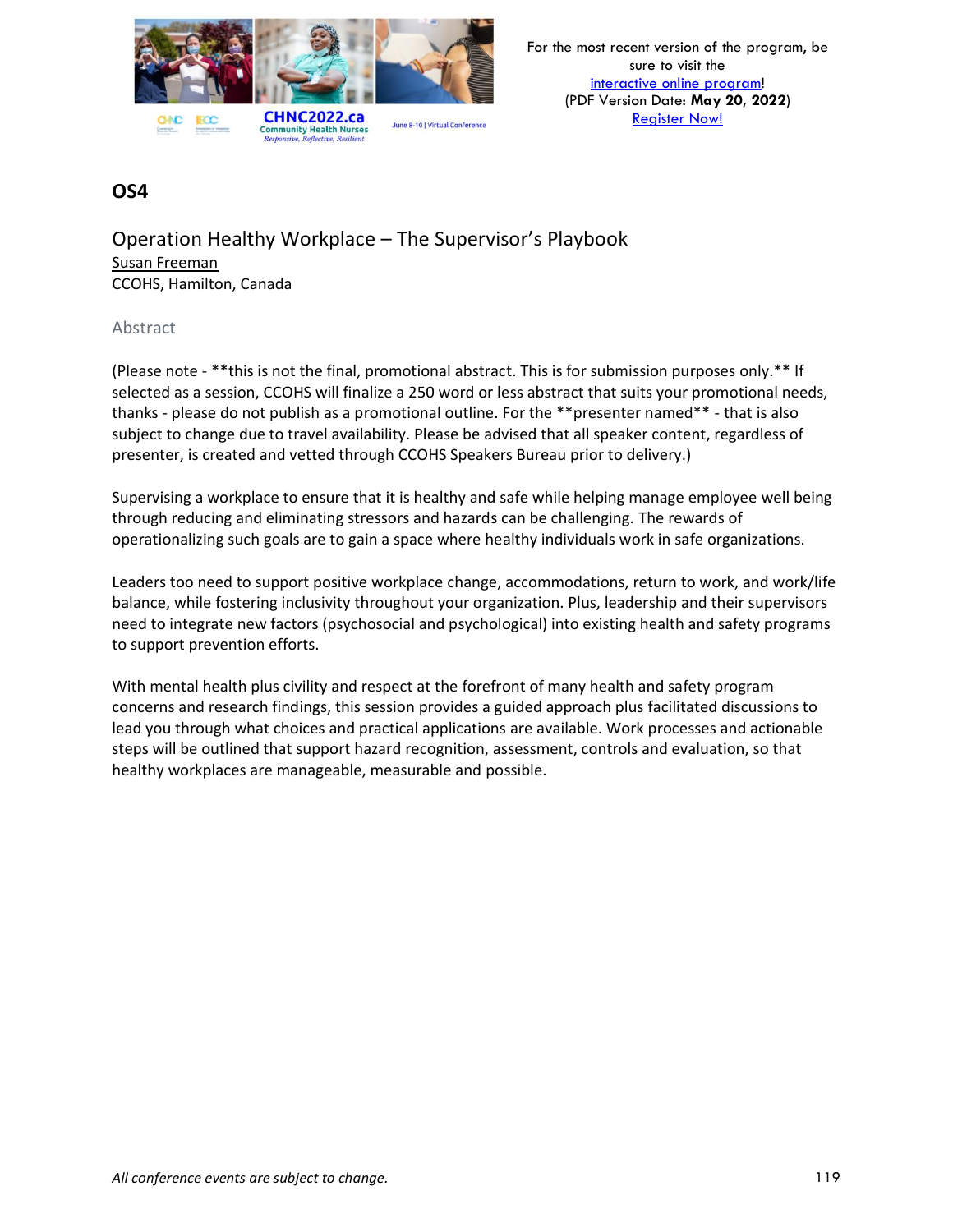

Vaccine education and vaccine communication modules Erin Courtney Lambton College, Sarnia, Canada

#### Abstract

The Covid-19 pandemic has highlighted that it is more important than ever to support nursing education. Many nurses are being hired by public health to educate and vaccinate clients without having any substantial immunization or vaccine background knowledge. Moreover, with the influx of nurses being hired, public health lacked the time and financial resources to pay for training and education of their frontline nurses.

Therefore, to help close the knowledge gap and provide free resources to frontline nurses, I have developed two free animated and interactive online education modules: Module 1 is *Vaccine 101*, and Module 2 is *Vaccine Communication for Health Care Providers*.

Module 1 teaches learners about the different types of vaccines, their mechanisms of action, as well as adjuvants, preservatives, and other contents of immunizing agents, and rules around safe vaccine storage and handling. Additionally, this module will briefly cover how the immune system works and some interesting facts about the history of vaccines.

Module 2 teaches learners that in today's world of internet access and social media, vaccine hesitancy is a complex matrix. Learners will gain evidenced-based knowledge and information, and communication techniques and strategies to help them navigate and address vaccine hesitancy in their practice.

Each module takes approximately 45 minutes to complete. Knowledge checks are completed throughout the modules, and once the learner is finished, a certificate will be generated. At the conference I will demonstrate the modules and provide information on how to access them.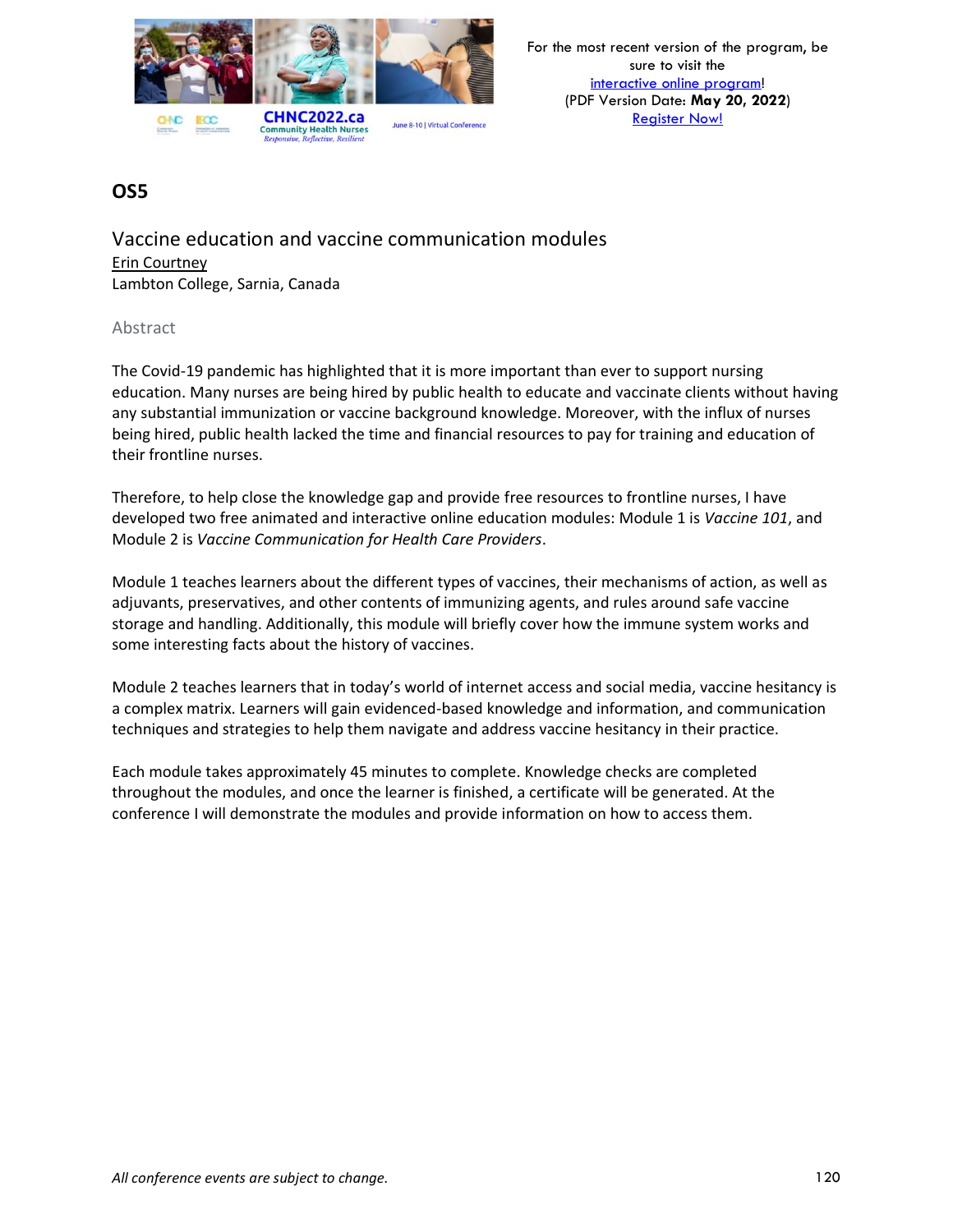

H.O.P.E.<sup>™</sup> Approach to Care- elevating practice to empower nurses to make care decisions with their clients.

Sarah Tam Lee, Kaiyan Fu SE Health, Markham, Canada

#### Abstract

The COVID-19 pandemic has had a significant impact on staffing and caring capacity in the home and community practice setting. The current organizational approach to care delivery whereby a client is matched to the first available appropriate nurse has developed in an unintended consequence: clients were hesitant to have different care providers in their home. This hesitancy resulted in declining visits, thus increasing their risk of adverse outcomes. Coupled with nurses feeling overwhelmed with staffing shortages, the approach to care delivery needed to evolve to create and sustain capacity in a resource constrained environment. Through this need, the H.O.P.E.TM Approach to Care was developed. This leading organizational model of care provides nurses with optimal autonomy and flexibility to deliver best life, home and community care. Primary nursing is at the core of the model that focuses on maximizing continuity of care for clients and their families. Caseload management and self-directed scheduling are primary nursing competencies supported by optimization of operational processes. The impact of H.O.P.E.TM Approach to Care implementation can be seen through improved continuity of care and reports of nurses feeling enabled to fulfill their accountabilities as a primary nurse for their clients. As the organizational model of care, H.O.P.E.<sup>TM</sup> Approach to Care has plans to scale to other health disciplines including personal support and rehabilitation. The tenets of the model can inform how to approach transformational practice change for those who are interested in systems-level change to advance quality care in a resource constrained environment.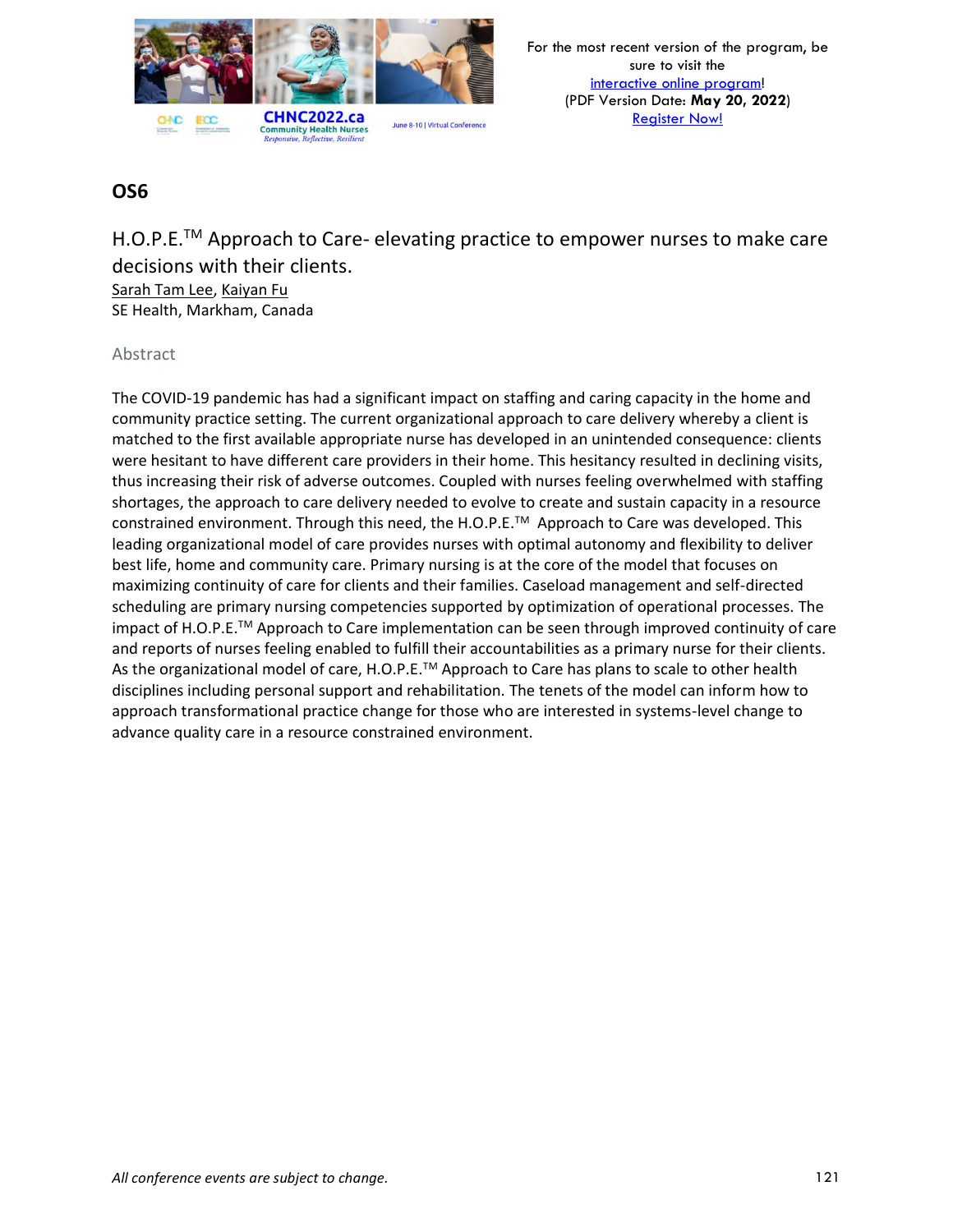

Housing, a Key Social Determinant - New Models for Older Persons Tazim Virani, Alexis Wise SE Health, Markham, Canada

#### Abstract

As community nurses we pay witness to where and how people live and how this impacts their health. The World Health Organization and Public Health Agency of Canada have identified housing as a key determinant of health. Finding safe, dignified and affordable housing is a challenge in many parts of Canada, especially housing that meets the needs of older people. The lack of appropriate housing for older adults often leads to pre-mature admission to nursing homes, longer than necessary stays in hospital, and avoidable decline in health and well-being.

In this one-hour session, participants will learn about innovative housing models that are designed to better meet the needs of older adults. By understanding these models, community nurses can play a key role in advocating for and co-creating new housing models in communities across Canada to allow us to age in place and live our best lives in our later years. These models borrow both from the deep knowledge of health experts and from urban planning and design disciplines to deliver culturally relevant, socially connected and age-friendly communities, coupled with supportive programs and services that allow us to remain in our homes for longer.

The session has three components. First, innovative housing models for older persons will be shared. Second, a debate format will be used to discuss the nurses' role in this space. Third, tips and strategies will be shared on how nurses can develop the skills required to advocate for and co-design new housing options in their communities.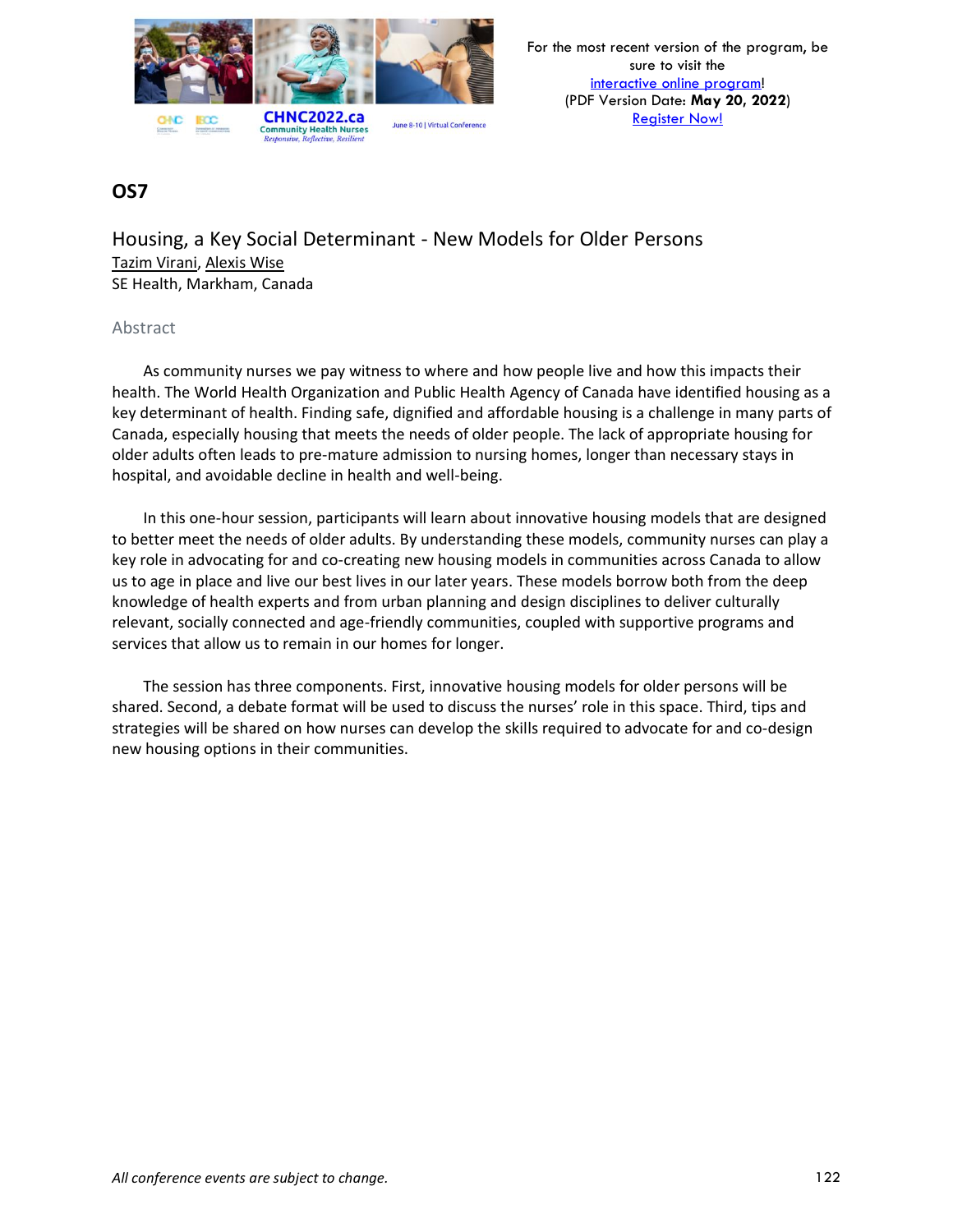

How can Community Health Nurses Promote Equity? Cultural Safety, Trauma- and Violence-informed care and a Strengths Based Approach to Substance Use Workshop

Colleen Varcoe, Annette Browne, Victoria Bungay, Patrice Wright University of British Columbia, Vancouver, Canada

### Abstract

Community health nursing practice is profoundly affected by widening social and health inequities, ongoing colonialism and racism and the persistence of multiple forms of interpersonal (child maltreatment, partner violence) and structural violence (poverty, systemic racism). Consequently, at the 2019 Community Health Nurses Conference in Halifax, participants attending a presentation on the EQUIP program of research and tool kit [\(https://equiphealthcare.ca/\)](https://equiphealthcare.ca/), asked for a full workshop to learn how to integrate the strategies and tools related to Equity-oriented care, which we consider includes Cultural Safety, Trauma- and Violence-informed care (TVIC) and a Strengths Based Approach to Substance Use. This session uses a 'station' format in which participants choose three of four stations. After a brief orientation to the session (5 minutes) participants will spend 15 minutes at each of three stations of their choice (or they can choose to stay at one station). At each station, participants will engage in a "hands on" activity aimed at a) advocating toward a CHN workplace that will enable and support equity-oriented care, b) integrating a trauma- and violence-informed approach to practice, c) integrating a Strengths Based Approach to Substance Use, and d) integrating Cultural Safety. At each station, participants will be familiarized with tools to support integration of the ideas in practice and practice a selected strategy. For example, the TVIC station will include an activity to build trust in relation to disclosures of experiences of violence. The session concludes with debriefing and identification of commitments and next steps (10 minutes).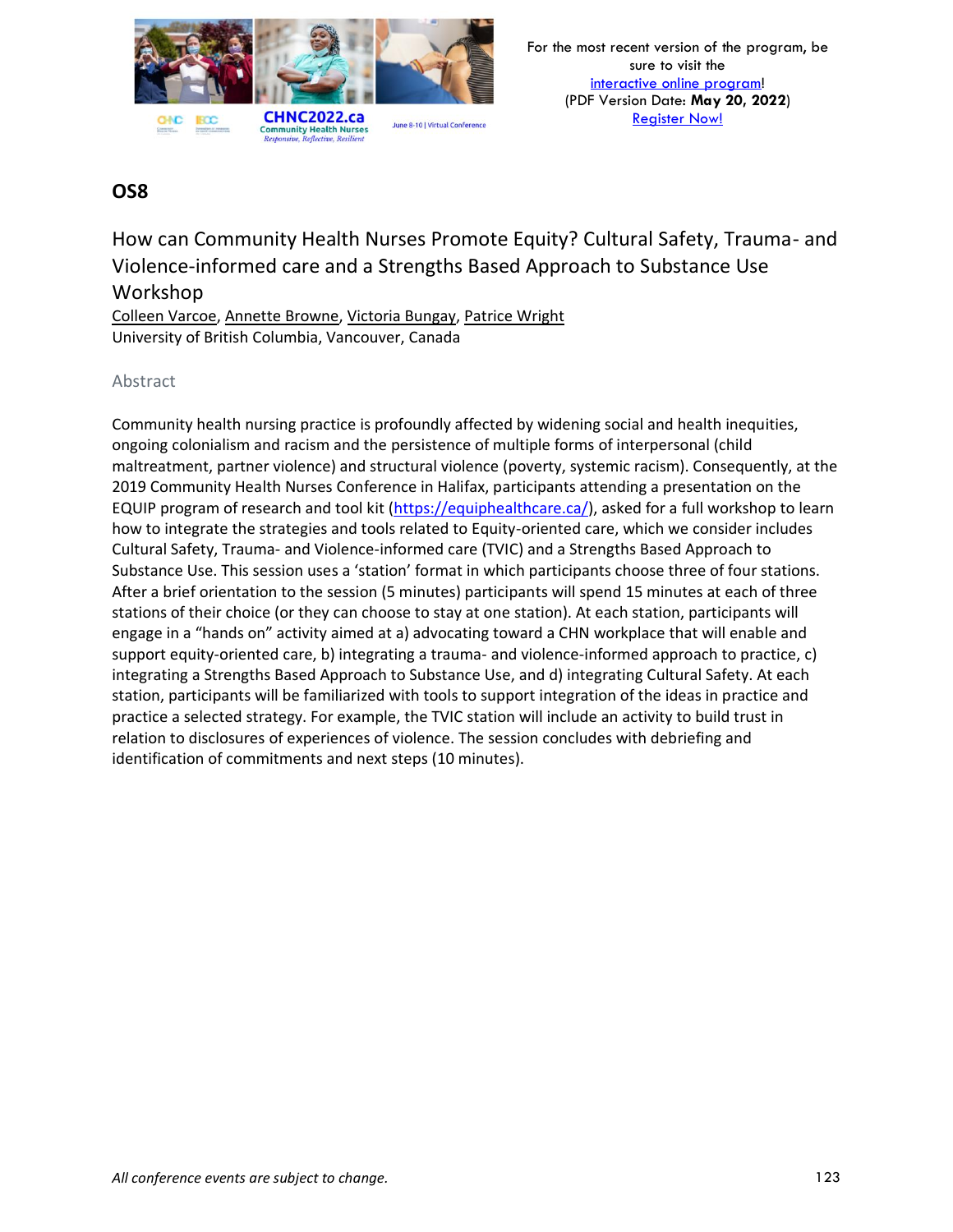

For the most recent version of the program, be sure to visit the [interactive online program!](https://virtual.oxfordabstracts.com/#/event/1204/program) (PDF Version Date: **May 20, 2022**) [Register Now!](https://chnc2022.ca/registration)

### **OS9**

Injury prevention in the community

<u>Fahra Rajabali<sup>1</sup>, Kate Turcotte<sup>1</sup>, lan Pike<sup>1,2</sup></u>

<sup>1</sup>BC Injury Research and Prevention Unit, BC Children's Hospital Research Institute, Vancouver, Canada. <sup>2</sup>Department of Pediatrics, University of British Columbia, Vancouver, Canada

#### Abstract

Injury is the leading cause of death in Canada for children, youth, and adults up to 34 years of age, yet the majority of injuries are predictable and preventable. Injury is not an isolated problem, it is associated with many of the same determinants that lead to chronic and communicable diseases, mental illness, substance abuse, and is part of a complex puzzle within public health. Leading causes of injury include falls, transport-related incidents, and self-harm. Injury prevention means eliminating hazards and managing risk at all levels of society while maintaining healthy, active and safe communities and lifestyles. Individual and collective choices are influenced by the social, economic and physical conditions where people live, work, learn and play. Injury prevention can be addressed through the 3Es to influence behaviour change: education, enforcement of policy, and engineering. Injury prevention efforts complement and benefit from work on other public health issues and can be considered as part of the overall solution to improving the health of individuals, families and communities. This workshop will address the leading causes of injury for targeted groups (e.g., small children, seniors), identifying risk and protective factors, moving beyond surveillance to action, practical investments in evidence-based injury prevention, building partnerships and working collaboratively, addressing the social determinants of health, and the role of social marketing.

Learning Objectives: To understand the burden of injury, leading causes of injury for target populations, and approaches to evidence-based injury prevention; and to be introduced to an overview of injury prevention initiatives and resources.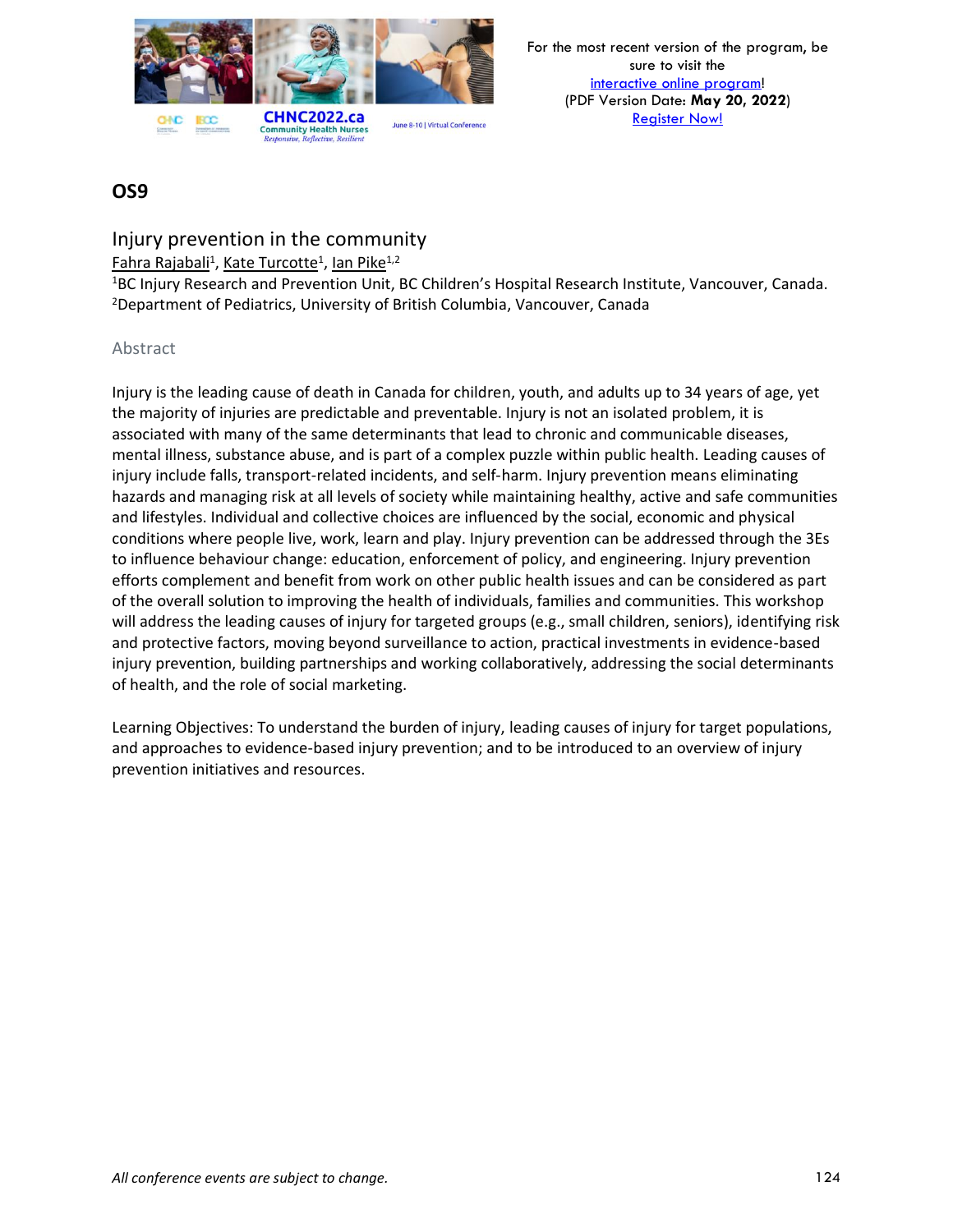

# Catalyzing community health nurses as a key force in equitable artificial intelligence: A proof of concept in wound care

Charlene Ronquillo<sup>1</sup>, Chantelle Recsky<sup>1</sup>, David Shifflet<sup>1</sup>, Dawson Penner<sup>1</sup>, Shirley Chau<sup>1</sup>, Xiaoxiao Li<sup>2</sup> <sup>1</sup>University of British Columbia Okanagan, Kelowna, Canada. <sup>2</sup>University of British Columbia, Vancouver, Canada

### Abstract

This study is the first in a program of research that will establish the foundations to mobilize community health nurses (CHN) as a force towards developing equitable Artificial Intelligence (AI) for health systems. The expertise of CHN are underutilized despite their unique position in directly shaping the future possibilities of artificial intelligence (AI) in health systems: CHN are primary providers of wound care, have intimate knowledge of how health equity considerations affect wound trajectories and how health equity issues are manifested in individuals' daily lives, and are the largest data producers in health systems. Using qualitative grounded theory approaches, we are developing a "health equity dictionary" - a gold standard corpus of health equity words and phrases used by community health nurses in their narrative clinical notes within EHRs. The resulting health equity dictionary will subsequently be used in a future study that will develop an AI algorithm to predict wound infections in the community, that draws from nurse-generated narrative clinical notes and incorporates health equity considerations. In this interactive forum, we will present the preliminary results of the ongoing study and engage CHN across the country in discussions about the nature of health equity documentation in the community. Key learning outcomes for attendees include: 1) learning about current developments about AI in nursing and; 2) catalyzing a national conversation on community health data and its potential to contribute to equitable AI.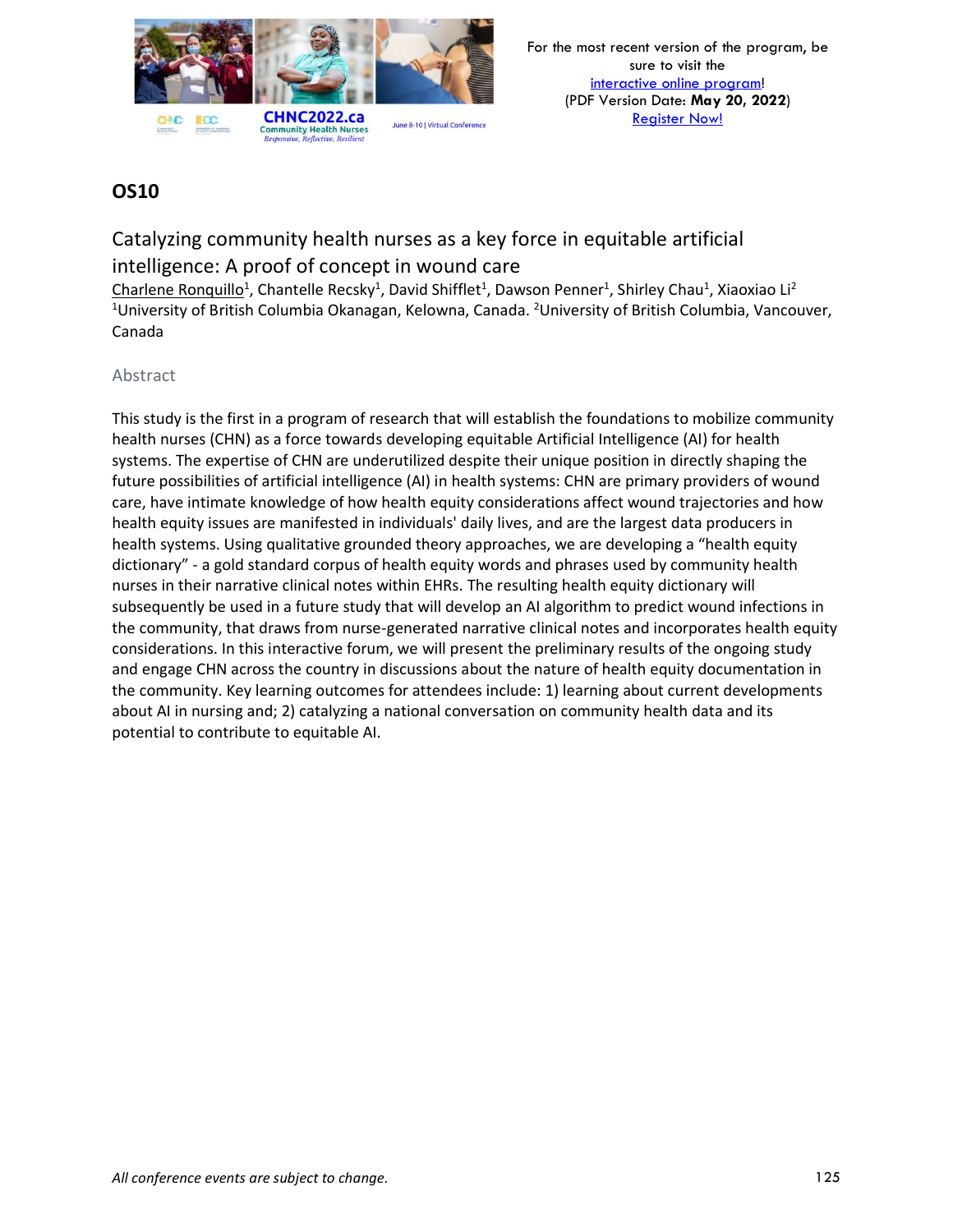

### Mentorship: A Leadership Development Strategy

Ruth Schofield<sup>1</sup>, Genevieve Currie<sup>2</sup>, May Tao<sup>3</sup>, Francoise Filion<sup>4</sup>, Mary-Ann Taylor<sup>5</sup>, Kerrianne Thompson<sup>6</sup> <sup>1</sup>McMaster University, Hamilton, Canada. <sup>2</sup>Mount Royal University, Calgary, Canada. <sup>3</sup>Toronto Public Health, Toronto, Canada. <sup>4</sup>McGill University, Montreal, Canada. <sup>5</sup>Coastal Community of Care, Vancouver, Canada. <sup>6</sup>Durham Public health, Oshawa, Canada

#### Abstract

Mentorship is an important tool in developing effective nursing leaders. In 2015 the Leadership Competencies for Public Health Practice in Canada were released. They describe the knowledge, skills, and attitudes necessary for public health nursing (PHN) leaders within the public health domain. Furthermore, the LEADS framework (CCHL, 2013) informs both the leadership competencies for PHN practice and leadership development for all community health nurses (CHNs). Through the CHN Leadership Institute mentorship program, CHNs use a leadership framework to foster leadership development while influencing, motivating, and enabling others to act on the social determinants of health as agents of change. A literature review conducted by the CHN Leadership Institute, identified elements of a successful mentorship program. Based on this literature review, a pilot leadership mentoring program was developed and implemented in 2018-2019. Since the pandemic, additional dyads have formed and continue to meet. We are eager to grow the mentorship program (mentees and mentors) with our virtual conference. In this network café, participants will learn or continue learning about the roles and expectations of mentors and mentees, processes, and resources available, and the results of the mentorship project to date. Join us in this interactive virtual network café as we participate in the implementation of a leadership mentoring program. The learning outcomes are: describe the progression of the leadership mentoring program, explain mentoring as an opportunity for leadership development, summarize the benefits and challenges of the mentoring program evaluation, and discover strategies using mentorship for nursing leadership.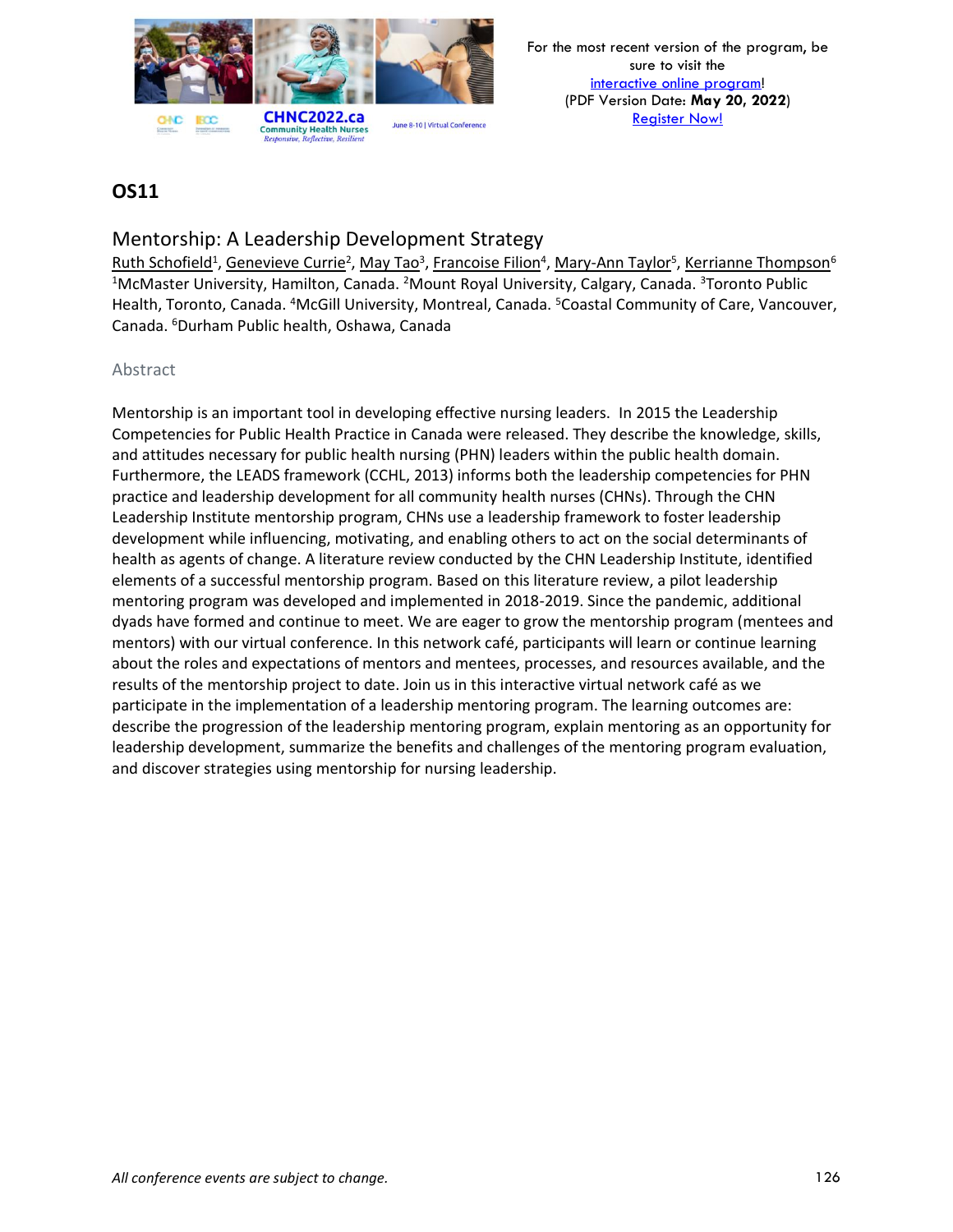

### Introduction to Health Equity Online Course Dianne Oickle National Collaborating Centre for Determinants of Health, Antigonish, Canada

#### Abstract

The National Collaborating Centre for Determinants of Health and Public Health Ontario co-created and co-released the Introduction to Health Equity online course. Relevant to the Health Equity conference theme, the course consists of five modules - 1) What are Health Inequities? , 2) Pathways to Health Equity, 3) Acting to Improve Health Equity, 4) Reflections on World Views, and 5) Building Organizational Capacity for Equity Work.

Key equity concepts are explored, as well as data on health inequities in Canada, pathways that create health inequities, values supporting health equity focus, barriers and supports to address health equity, and organizational capacity for health equity action. After completing the modules, learners will understand concepts of health equity and the social determinants of health, self-reflect on learnings, illustrate concepts involved in health equity organizational capacity, and provide examples of effective health equity action (learning outcomes). Evaluation will inform how modules support learning, user satisfaction, accessibility, and application to public health practice.

Module content is available online and in PDF format, in both English and French, and includes written text, video, online links, practical scenarios, definitions, additional resources, and complete references. This online course is relevant to community and public health nurses at all levels of the health system including front line, management, decision makers, and formal leadership. Nursing professionals can use this tool to support professional development, staff orientations, student education, and research to build knowledge, skills and attitudes needed to build a strong organizational foundation for health equity action.

This multi-media session will facilitate hands-on module use through live demonstration and activity completion.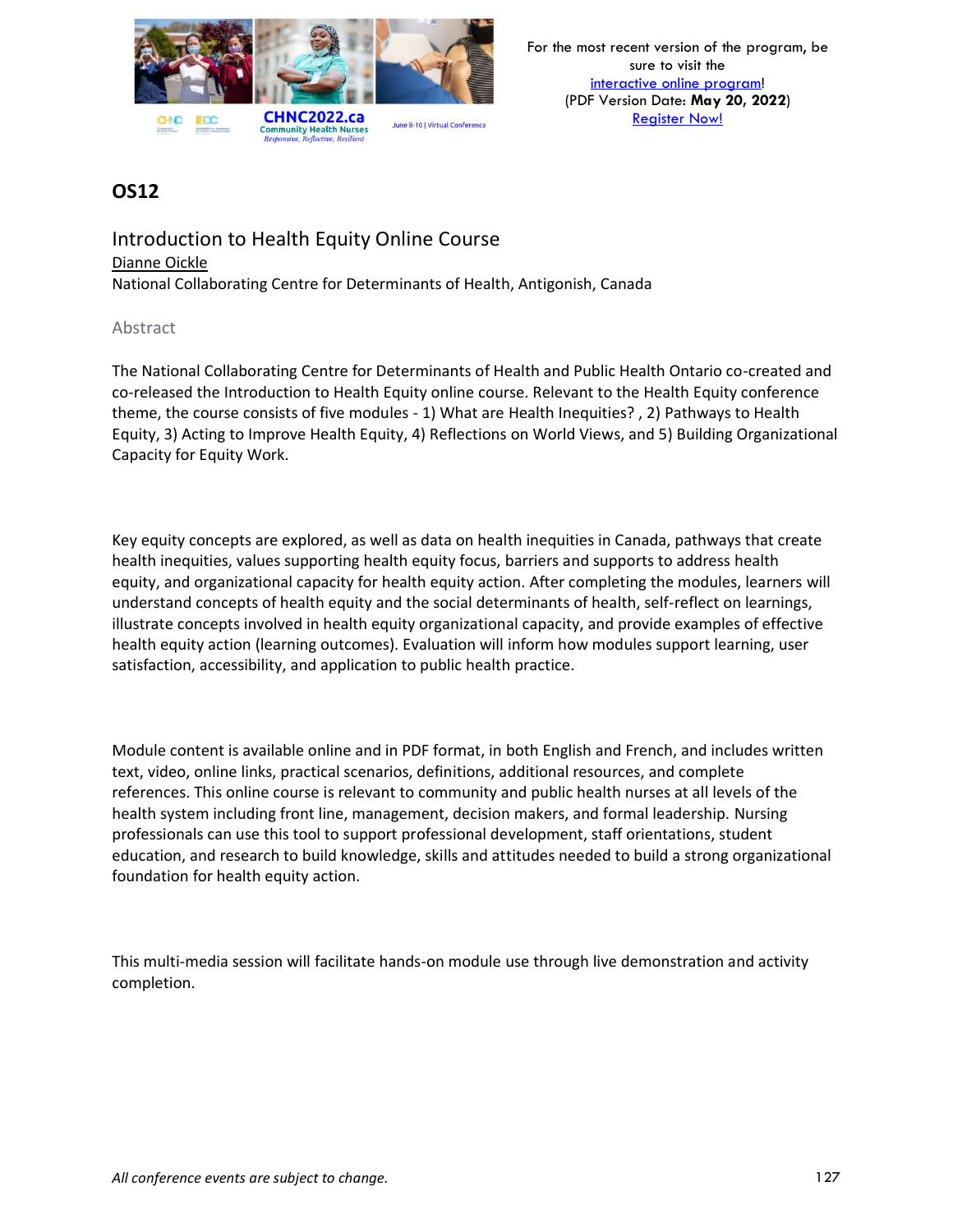

# Community Health Nurses work Interprofessionally for REACH (Real Education About Cannabis and Health)

King King<sup>1</sup>, Jennafer Klemmer<sup>1</sup>, Holly Mansell<sup>2</sup>, Kerry Mansell<sup>2</sup>

<sup>1</sup>College of Nursing, University of Saskatchewan, Saskatoon, Canada. <sup>2</sup>College of Pharmacy and Nutrition, University of Saskatchewan, Saskatoon, Canada

#### Abstract

**Project purpose:** With the legalization of recreational cannabis in Canada, community health nursing faculty forged an interprofessional, community-based partnership with a focus on health education, health promotion, and capacity building for youth.

The 260-hour interprofessional clinical rotation involving nursing and pharmacy students allowed for the opportunity to strategically collaborate with youth (grade 7-10) to create and refine an educational program about cannabis. The clinical placement took place within diverse sociodemographic populations. Key grassroots partnerships between the College of Nursing at the University of Saskatchewan and schools in Saskatoon participated. Clinically, nursing students provide service in the area of community partnership, capacity building, and community development.

**Findings:** After the clinical placement, fourth-year nursing and pharmacy students created REACH (Real Education about Cannabis and Health). The curriculum resource consists of lesson plans covering the science of cannabis, social implications of use, peer pressure, decision making capacities, and harm reduction principles. Embracing media advocacy, each module includes an accompanying video wherein youth share their previous misconceptions and developing perceptions about cannabis, and why they choose not to use it. Preliminary feedback suggests the materials are both engaging and informative.

**Key learning outcomes:** Faculty mentors modelled several overlapping CHN standards, and nursing students learned about the processes and outcomes of promoting health for youth. Our interprofessional clinical collaboration created an authentic, responsive program about cannabis for youth. A future study will evaluate the effectiveness of the REACH curriculum resource for grade 7 & 9 youth.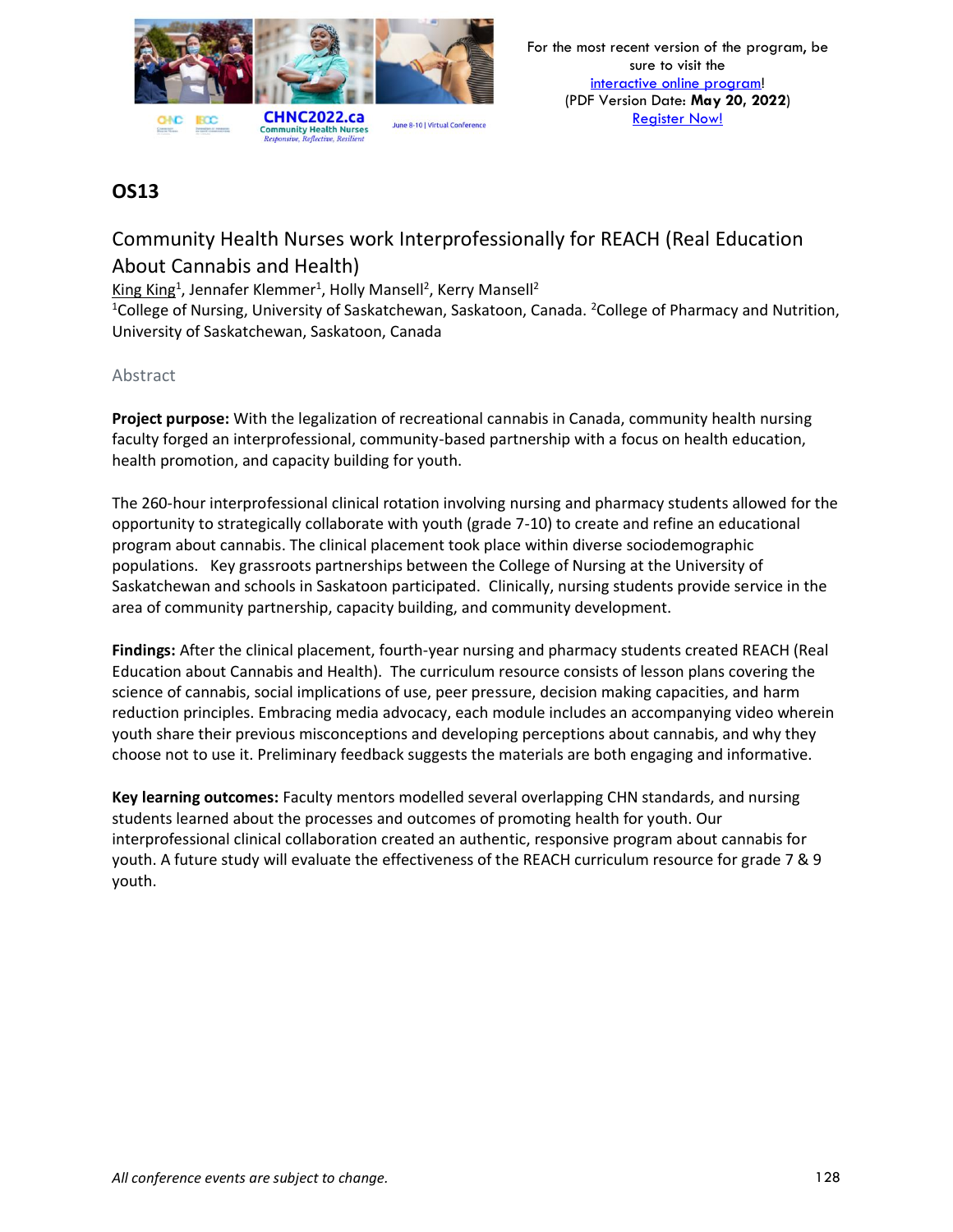

Opportunities for community health nurses to engage in equity-focused climate change responses Pemma Muzumdar National Collaborating Centre for Determinants of Health, Antigonish, Canada

#### Abstract

The climate emergency has been recognized as one of the world's most urgent threats to health. Several organizations, including the Canadian Nurses Association, have engaged in related advocacy, most recently in advance of the 2019 federal election. It has been widely reported that the impacts of climate change disproportionately affect those who are most vulnerable, that climate change exacerbates existing health inequities, and that acting on the structural and social determinants of health is key to developing climate resilient communities. As responses to a changing climate emerge, there is a unique opportunity to articulate the role of community health nurses, and to centre health equity in responses.

Four well-established public health roles for improving health equity have already been applied across Canada to varying degrees: 1) Assess and report on inequities; 2) Modify and orient interventions to reduce inequities; 3) Partner with other sectors to identify ways to improve health outcomes for populations who are vulnerable due to marginalization; 4) Participate in policy development to determinants and inequities. During this session, participants will hear a brief presentation before engaging in a participatory "gallery walk" to analyze these roles in relation to climate change actions. Key learning outcomes include an increased understanding of the relationship between climate change and health equity; increased awareness of evidence-based resources on climate change and health equity; and an increased knowledge of the equity-focused actions and roles that community health nurses can take to mitigate and adapt to a changing climate.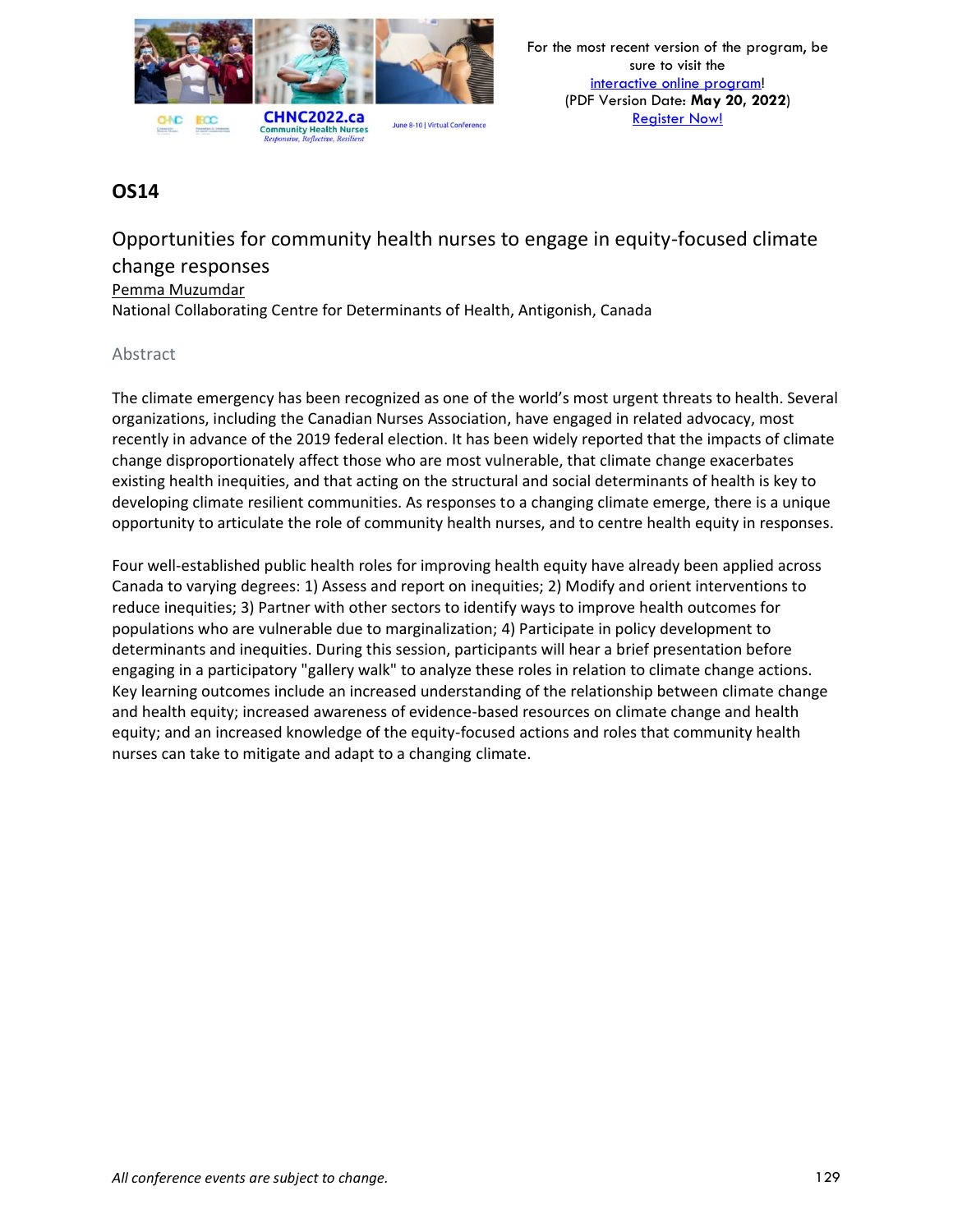

Developing Public Health Nursing Competencies through Virtual Simulation

### Games

Ruth Schofield<sup>1</sup>, Joanna Pierazzo<sup>1</sup>, Cynthia Baker<sup>2</sup>, Marian Luctkar-Flude<sup>3</sup>, Jane Tyerman<sup>4</sup>, Andrea Chircop<sup>5</sup>, Genevieve Currie<sup>6</sup>, Denise Kall<sup>7</sup>, Stacy Oke<sup>8</sup>, Dawn Mercer Riselli<sup>9</sup>, Maureen Ryan<sup>10</sup>, Tanya Sanders<sup>11</sup>, Susan Tam<sup>12</sup>

<sup>1</sup>McMaster University, Hamilton, Canada. <sup>2</sup>CASN, Ottawa, Canada. <sup>3</sup>Queens University, Kingston, Canada. <sup>4</sup>University of Ottawa University, Ottawa, Canada. <sup>5</sup>Dalhousie University, Halifax, Canada. <sup>6</sup>Mount Royal University, Calgary, Canada. <sup>7</sup>St. Lawrence College, Brockville, Canada. <sup>8</sup>University of Calgary, Calgary, Canada. <sup>9</sup>Athabasca University, Athabasca, Canada. <sup>10</sup>University of Victoria, Victoria, Canada. <sup>11</sup>Thompson River University, Kamloops, Canada. <sup>12</sup>Ryerson University, Toronto, Canada

#### Abstract

Public health nursing competencies are essential learning outcomes in BN/BSN programs in Canada. The competencies prepare graduate nurses to engage in promoting health and reducing health and wellness inequities by addressing the social determinants of health. One strategy to provide and enhance clinical practice in community health is through simulated-based learning. Virtual simulations are an engaging, accessible, and cost-effective teaching and learning strategy found to yield results similar to traditional in-person simulations in terms of knowledge, skill, and self-confidence among learners. Currently, most virtual simulation games in undergraduate nursing education focus on nursing care within hospital settings. To address the gap in public health nursing education, three video-based serious games were created to increase the depth of student understanding of how to address determinants of health. The simulation is an unfolding case study, focused on community assessment, health promotion, and program planning and evaluation. In addition, a companion guide, to support nurse educators with presimulation preparation, pre-briefing, facilitation, debriefing, and reflection was developed. These innovative tools are critical for ensuring the achievement of the intended learning outcomes and supporting learning in schools of nursing across Canada. The games are freely accessible to all learners and available in French and English.

Susan Tam,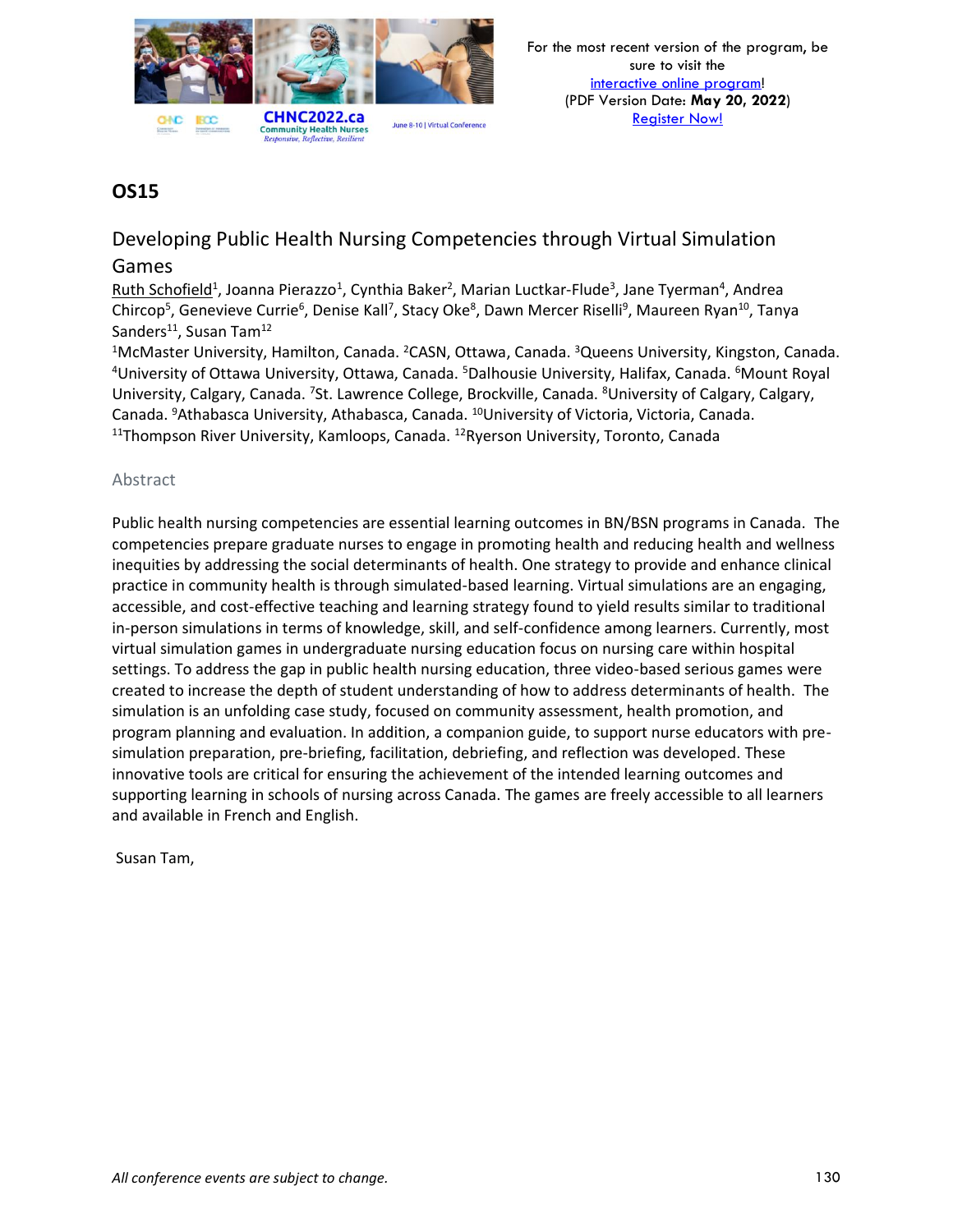

(Re)storying Canadian Nursing History with a Post Colonial Indigenous lens: How do we begin the journey to decolonize our hearts and minds and put Cultural Safety into Action?

De-Ann Sheppard

Cape Breton University, Sydney, Canada. University of Toronto, Ontario Institute Studies in Education, Toronto, Canada

### Abstract

The profession of nursing has been called to reconcile with Action by the Truth and Reconciliation Commission of Canada (2015) and to Justice by the National Inquiry to Missing and Murdered women (2019). As we celebrate the year of the nurse and midwife in 2020 how do we understand our nursing history in Canada. PhD candidate at OISE, Adult Education and Community Development with specialization in Indigenous health, my research examines how we (re)story nursing history from an Indigenous perspective. Commitment to the journey of decolonizing our nursing practice requires both courage and action. Grounded in Kreiger's Eco-social analysis of racism and health, participants will hear of Canadian nursing hi(story) through a critical Indigenous feminist lens. With the rhetoric of cultural safety how do we in our everyday nursing practice consider Standard 2, from both (F) a harm reduction and (G) culturally safe perspectives. The goal of this presentation is to provide a safe, decolonized space for Indigenous and non-Indigenous nurses to speak their truth, share their knowledge, and to strengthen and invigorate their practice, research, and leadership potential. *Etuaptmumk* (two-eyed seeing) bridges between Indigenous Knowledge Systems and western science. The tenets of respect, reciprocity, relevance, and responsibility will be embedded in this talking circle to co-create knowledge that contributes to the health and wholeness of community, to generate actionable ideas, and to identify areas for future research. Key Learning Objective: Participants will have a transformative learning experience, informed by Indigenous pedagogies learning to create decolonized spaces/practices.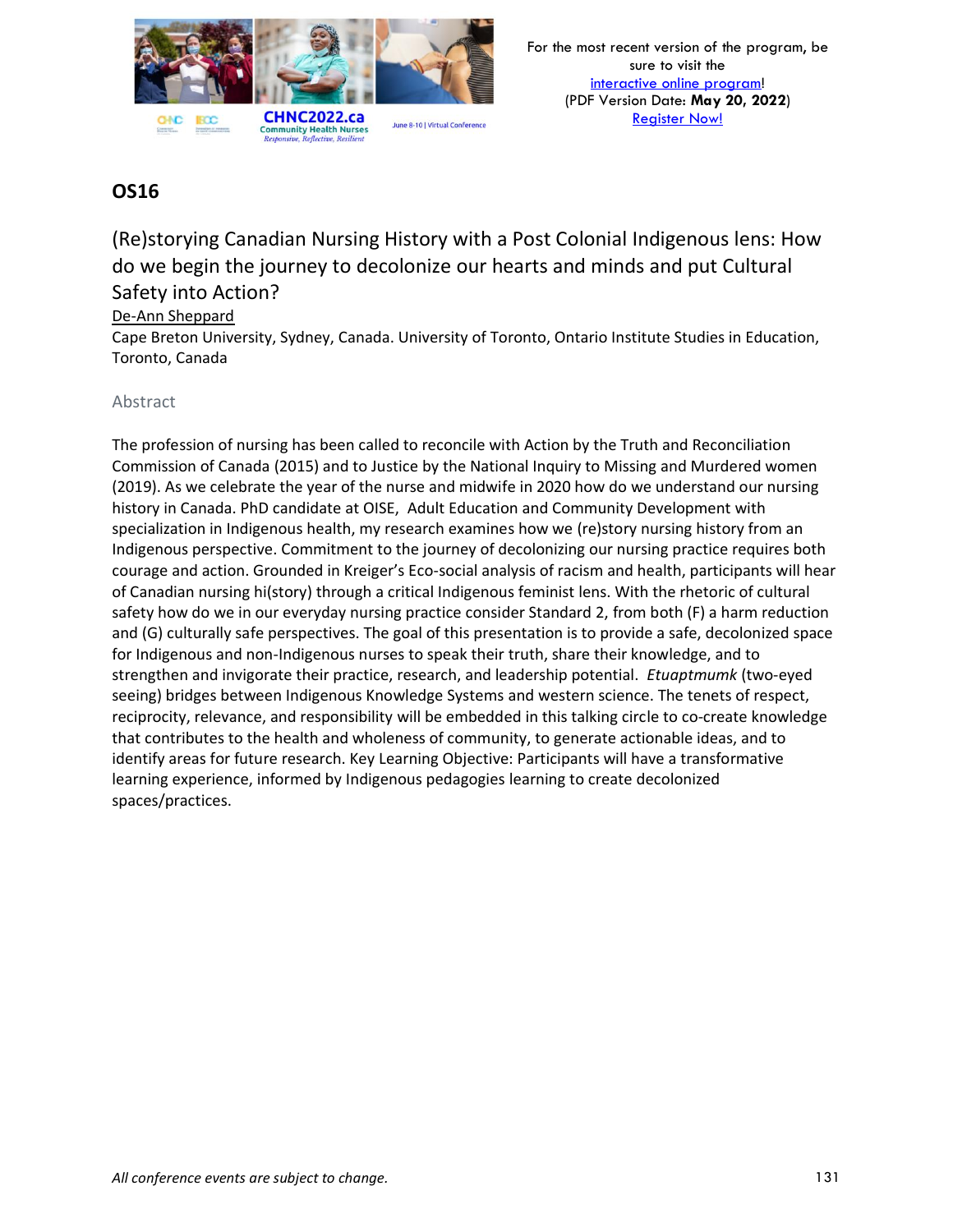

Let's talk: values and health equity Pemma Muzumdar National Collaborating Centre for Determinants of Health, Antigonish, Canada

#### Abstract

Social and cultural values are structural drivers of health inequities. Values shape our attitudes, beliefs, and everyday decisions at the individual, institutional, organizational, and public policy level. Exploring how we live our values in relation to health equity action requires engaging in brave conversations. This is important because having these conversations can support alignment between what we say is important and what we actually do on both a micro and macro scale.

Participants in this session will engage in facilitated small group activities to analyze their own values in the context of health equity, and reflect on the values that support a health equity orientation. Following this, participants will explore strategies to shift values in favour of health equity. Key learning outcomes include describing values that support health equity, analyzing health equity values in relation to action (or inaction) on the social determinants of health and health equity; and increasing knowledge of strategies to shift organizational culture as well as societal values.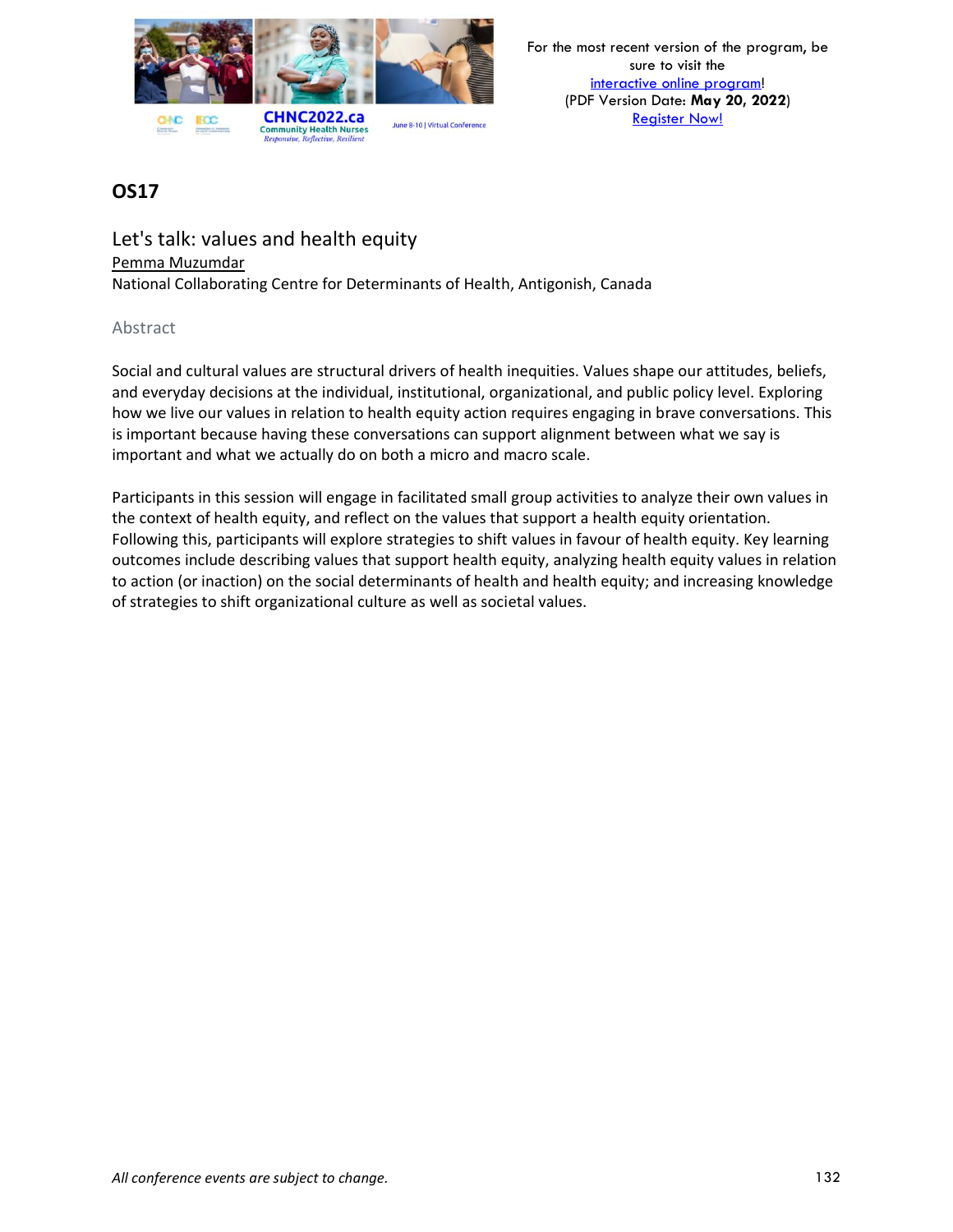

Effect of scaling up family planning on maternal survival: Spectrum modeling Alex Yeshaneh Wolkite University, Wolkite, Ethiopia

Abstract

#### **Introduction:**

According to the Fragile States Index, Ethiopia is one of 15 countries which were considered to be "high alert" maternal mortality. The current trend of maternal and child mortality reduction is not sufficient to achieve the sustainable development goal three of maternal and child mortality reduction. This paper aimed to model the effect of scaling up family planning on pregnancies, live births, still birth, abortion, maternal mortality in Ethiopia.

**Methods:** We used spectrum software package to model impact of family planning on maternal and child survival. Spectrum has different modules consisting of demproj module, famplan module, LiST (life saved tool, AIM (Aids Impact model). We have used famplan and LiST modules for this particular paper. Base line national data were taken from findings of Ethiopian demographic and health survey 2016 results, World Bank and WHO country specific reports.

**Results:** Total fertility rate will decline to 3 children per women by the year 2030 when contraceptive prevalence is scaled up by 2% annually from 2016 to 2030. As a result of scaling up family planning use to 58% by 2030 around 3.17 million additional unintended pregnancies can be averted. Unmet need for family planning will significantly decline to below 5% by 2030

Ninety four thousand unsafe abortions could be averted and 1233 additional maternal lives can be saved by scaling up contraceptive use to 58% by 2030 in Ethiopia.

**Conclusion:** Considerable proportion of unintended pregnancies and unsafe abortion can be averted by scaling up contraceptive prevalence by 2% annually until 2030.